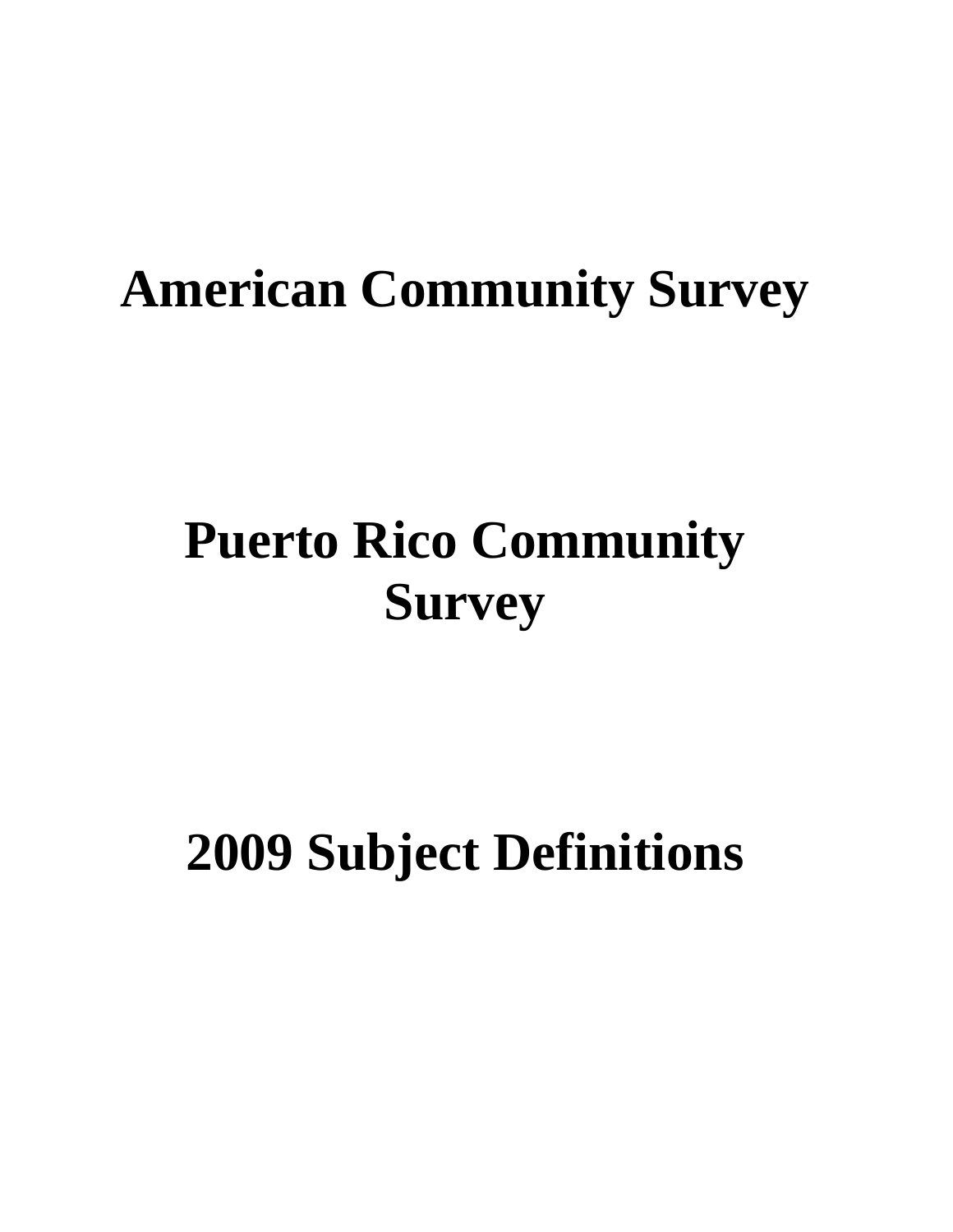# **Table of Contents**

| BEDROOMS 12<br>BUSINESS ON PROPERTY 13                                 |    |
|------------------------------------------------------------------------|----|
|                                                                        |    |
|                                                                        |    |
| FOOD STAMP/SUPPLEMENTAL NUTRITION ASSISTANCE PROGRAM BENEFITS (SNAP)   |    |
| $\sim$ 16<br>GROSS RENT 17                                             |    |
|                                                                        |    |
|                                                                        |    |
|                                                                        |    |
| HOUSEHOLD SIZE 20                                                      |    |
|                                                                        |    |
|                                                                        |    |
|                                                                        |    |
|                                                                        |    |
|                                                                        |    |
|                                                                        |    |
| MONTHLY HOUSING COSTS AS A PERCENTAGE OF HOUSEHOLD INCOME _________ 23 |    |
|                                                                        |    |
|                                                                        |    |
| OCCUPANTS PER ROOM 235                                                 |    |
|                                                                        |    |
|                                                                        |    |
| PLUMBING FACILITIES 26                                                 |    |
|                                                                        |    |
|                                                                        |    |
|                                                                        | 27 |
| <b>RENT ASKED</b> 28                                                   |    |
|                                                                        | 28 |
|                                                                        |    |
| $\frac{1}{1}$ 28<br>$\frac{1}{1}$ ROOMS                                |    |
| SECOND OR JUNIOR MORTGAGE PAYMENTS OR HOME EQUITY LOAN 30              |    |
|                                                                        |    |
|                                                                        |    |
| SELECTED MONTHLY OWNER COSTS AS A PERCENTAGE OF HOUSEHOLD INCOME 32    |    |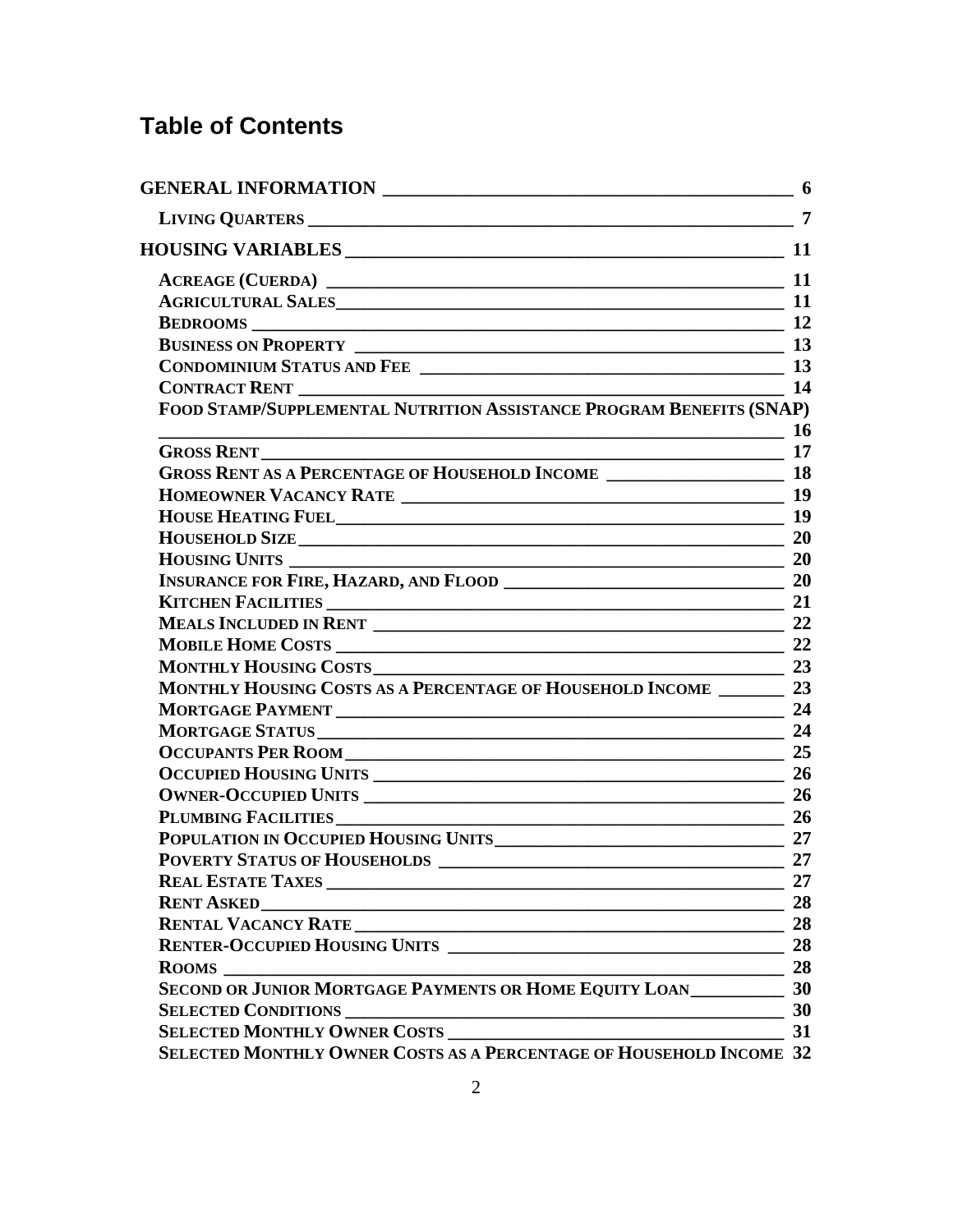|                                                                                      | 33 |
|--------------------------------------------------------------------------------------|----|
|                                                                                      |    |
|                                                                                      |    |
| TENURE 35                                                                            |    |
|                                                                                      |    |
|                                                                                      |    |
|                                                                                      |    |
|                                                                                      |    |
|                                                                                      |    |
|                                                                                      |    |
| VALUE 40<br>VEHICLES AVAILABLE 41                                                    |    |
| YEAR HOUSEHOLDER MOVED INTO UNIT                                                     |    |
|                                                                                      |    |
|                                                                                      |    |
| ABILITY TO SPEAK ENGLISH AND LINGUISTIC ISOLATION________________________________ 44 |    |
|                                                                                      |    |
|                                                                                      |    |
|                                                                                      |    |
|                                                                                      |    |
|                                                                                      |    |
|                                                                                      |    |
|                                                                                      |    |
|                                                                                      |    |
|                                                                                      |    |
| <b>FERTILITY</b> 64                                                                  |    |
|                                                                                      |    |
|                                                                                      |    |
| FOSTER CHILDREN 66                                                                   |    |
|                                                                                      |    |
|                                                                                      |    |
|                                                                                      |    |
| HEALTH INSURANCE COVERAGE<br>ERROR! BOOKMARK NOT DEFINED.                            |    |
|                                                                                      |    |
| $H\text{o}$ USEHOLD $\qquad \qquad \qquad$ 71                                        |    |
|                                                                                      |    |
| HOUSEHOLD SIZE 2000                                                                  |    |
| <b>HOUSEHOLDER</b> 76                                                                |    |
| $\overline{76}$<br><b>IMMIGRANTS</b>                                                 |    |
|                                                                                      |    |
|                                                                                      |    |
|                                                                                      |    |
|                                                                                      |    |
| LANGUAGE SPOKEN AT HOME AND ABILITY TO SPEAK ENGLISH _______________________91       |    |
|                                                                                      | 93 |
|                                                                                      |    |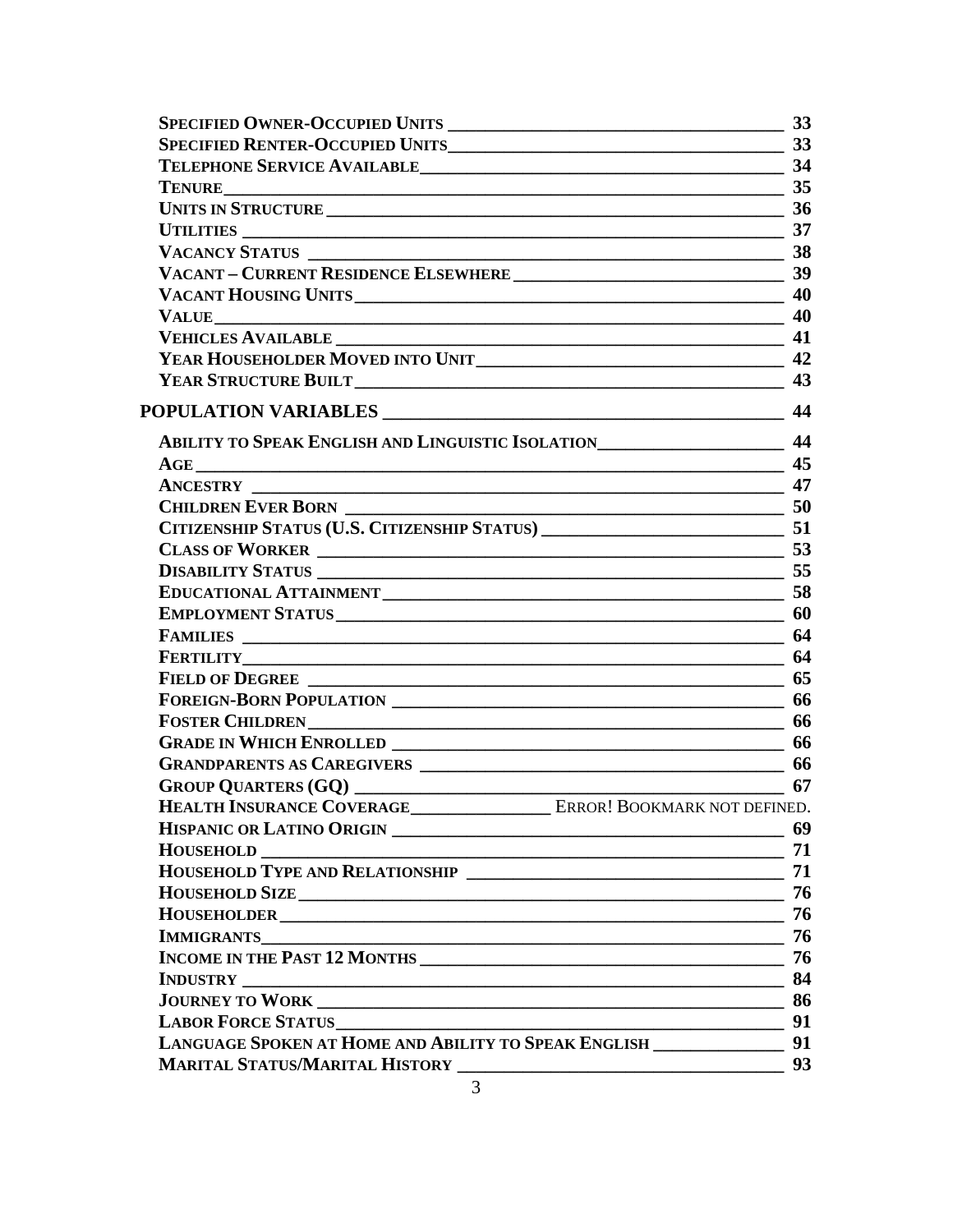|                                                              | 95  |
|--------------------------------------------------------------|-----|
|                                                              |     |
|                                                              |     |
|                                                              |     |
|                                                              |     |
|                                                              |     |
|                                                              |     |
|                                                              |     |
|                                                              |     |
|                                                              |     |
|                                                              |     |
|                                                              |     |
|                                                              |     |
|                                                              |     |
| RACE 104                                                     |     |
| <b>REFERENCE WEEK</b><br><u> <b>REFERENCE</b></u> <b>110</b> |     |
|                                                              |     |
|                                                              |     |
|                                                              |     |
|                                                              |     |
|                                                              |     |
|                                                              |     |
|                                                              |     |
|                                                              |     |
|                                                              |     |
|                                                              |     |
|                                                              |     |
|                                                              |     |
| WORK EXPERIENCE 121                                          |     |
|                                                              |     |
| <b>YEAR OF ENTRY</b> 123                                     |     |
|                                                              |     |
| <b>OUALITY MEASURES</b>                                      | 129 |
|                                                              | 129 |
|                                                              |     |
|                                                              |     |
| RESPONSE RATES 130                                           |     |
|                                                              | 131 |
| $APPENDIX A$ 132                                             |     |
|                                                              | 132 |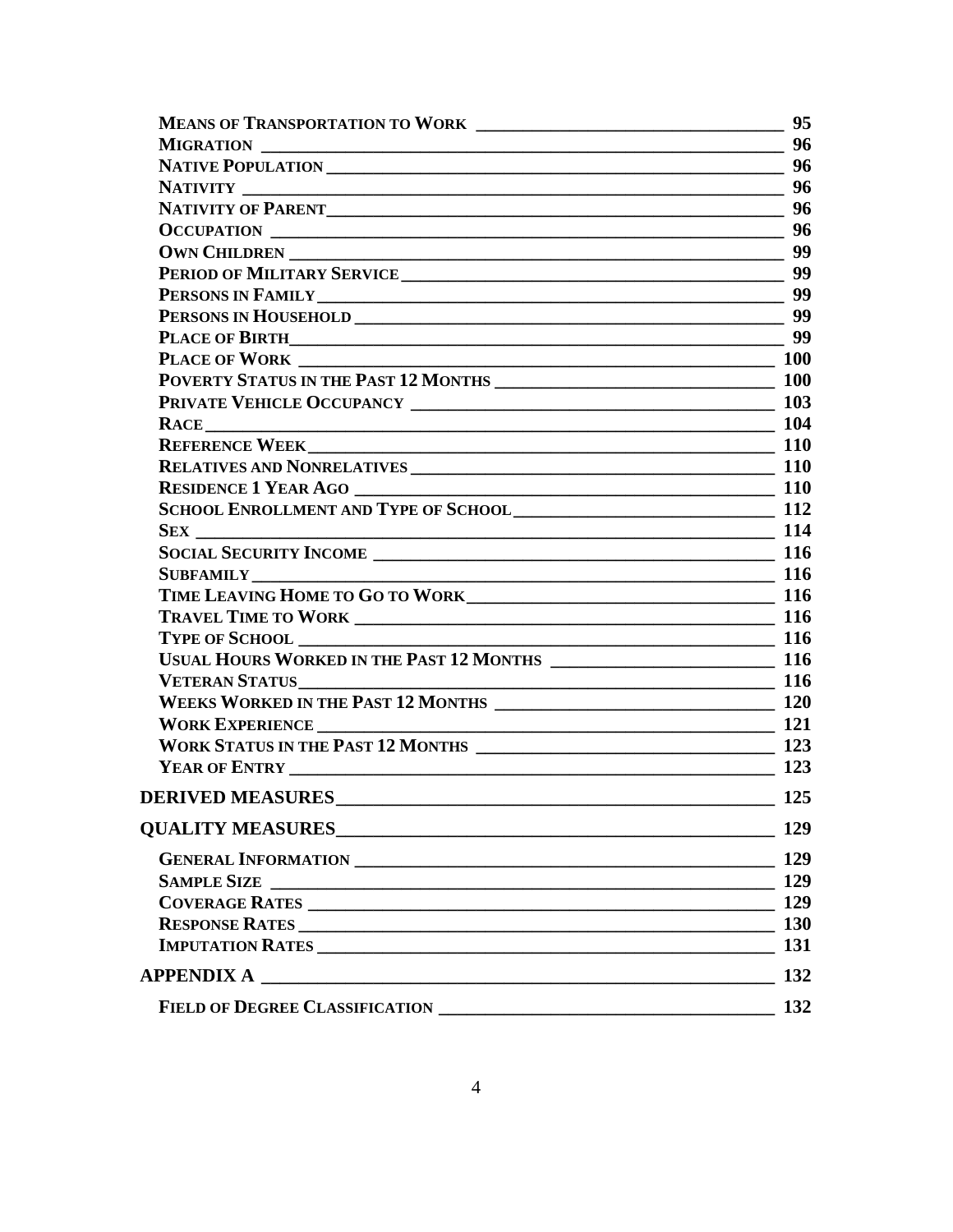| <b>FOUR MAIN GROUP CLASSIFICATIONS AND THIRTY-NINE SUBGROUP</b>      |     |
|----------------------------------------------------------------------|-----|
| <b>CLASSIFICATIONS OF LANGUAGES SPOKEN AT HOME WITH ILLUSTRATIVE</b> |     |
| <b>EXAMPLES</b>                                                      | 133 |
| <b>POVERTY FACTORS AND THRESHOLDS</b>                                | 135 |
| <b>RACE COMBINATIONS</b>                                             | 137 |
| <b>MEDIAN STANDARD DISTRIBUTIONS</b>                                 | 139 |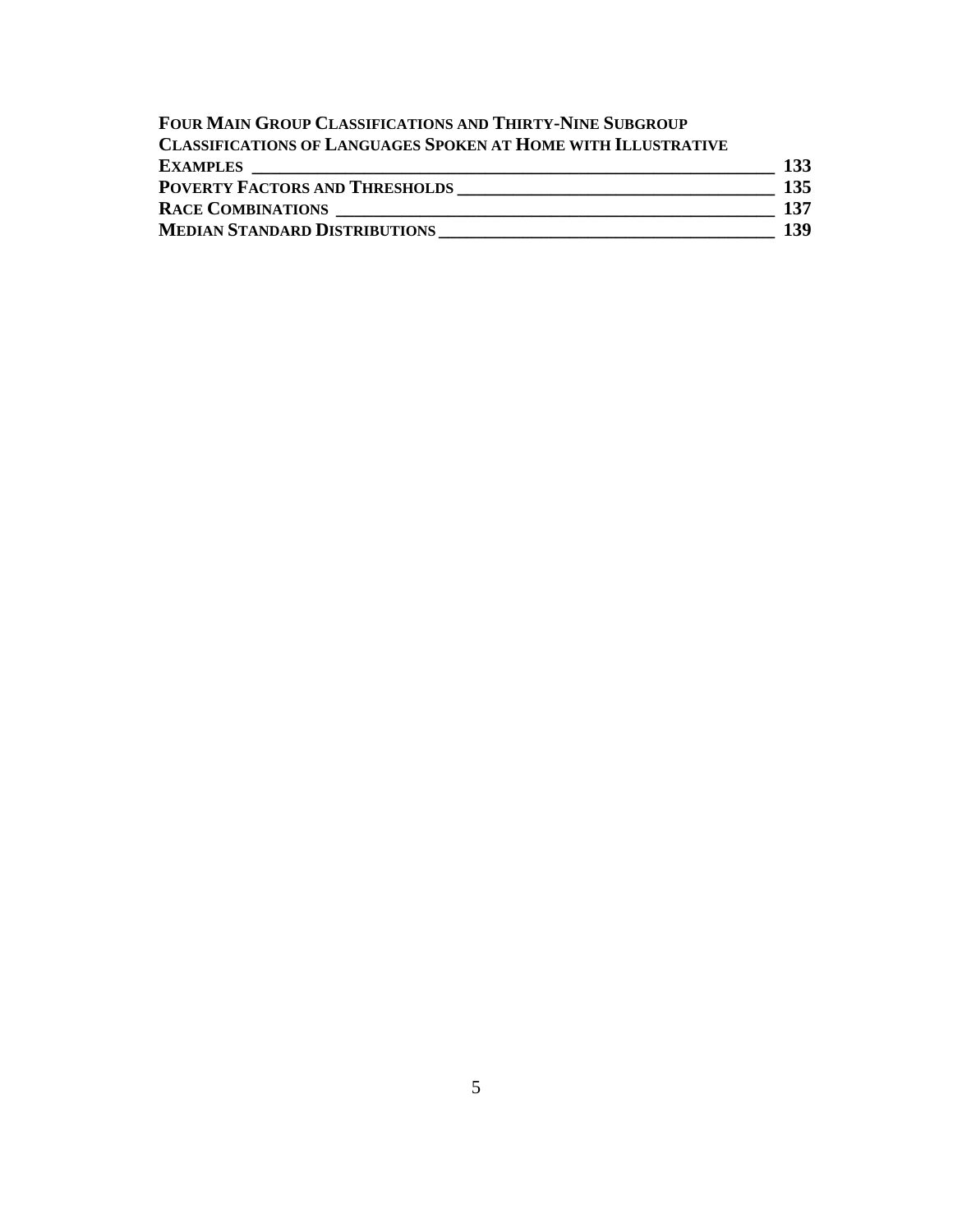# <span id="page-5-0"></span>**General Information**

**Contact List:** To obtain additional information on these and other American Community Survey (ACS) subjects, see the list of Census 2000/2010 Contacts on the Internet at [http://www.census.gov/contacts/www/c-census2000.html.](http://www.census.gov/contacts/www/c-census2000.html)

**Scope:** These definitions apply to the data collected in both the United States and Puerto Rico. The text specifically notes any differences. References about comparability to the previous ACS years refer only to the ACS in the United States. Beginning in 2006, the population in group quarters is included in the data tabulations. **Historical Census Comparability:** For additional information about the data in previous decennial censuses, see [http://www.census.gov/prod/cen2000/doc/sf4.pdf,](http://www.census.gov/prod/cen2000/doc/sf4.pdf) Appendix B and subject definitions for American Community Survey years prior to 2005.

**Weighting Methodology:** The weighting methodology in the 2006 ACS was modified in order to ensure consistent estimates of occupied housing units, households, and householders. For more information on the 2006 weighting methodology changes, see "User Notes" on the ACS website (www.census.gov/acs). There were no significant changes to the 2007 or 2008 weighting methodology. Beginning in 2009, the weighting methodology has changed to include the use of controls for total population for incorporated places and minor civil divisions.

**For subject definitions from previous years, visit www.census.gov/acs**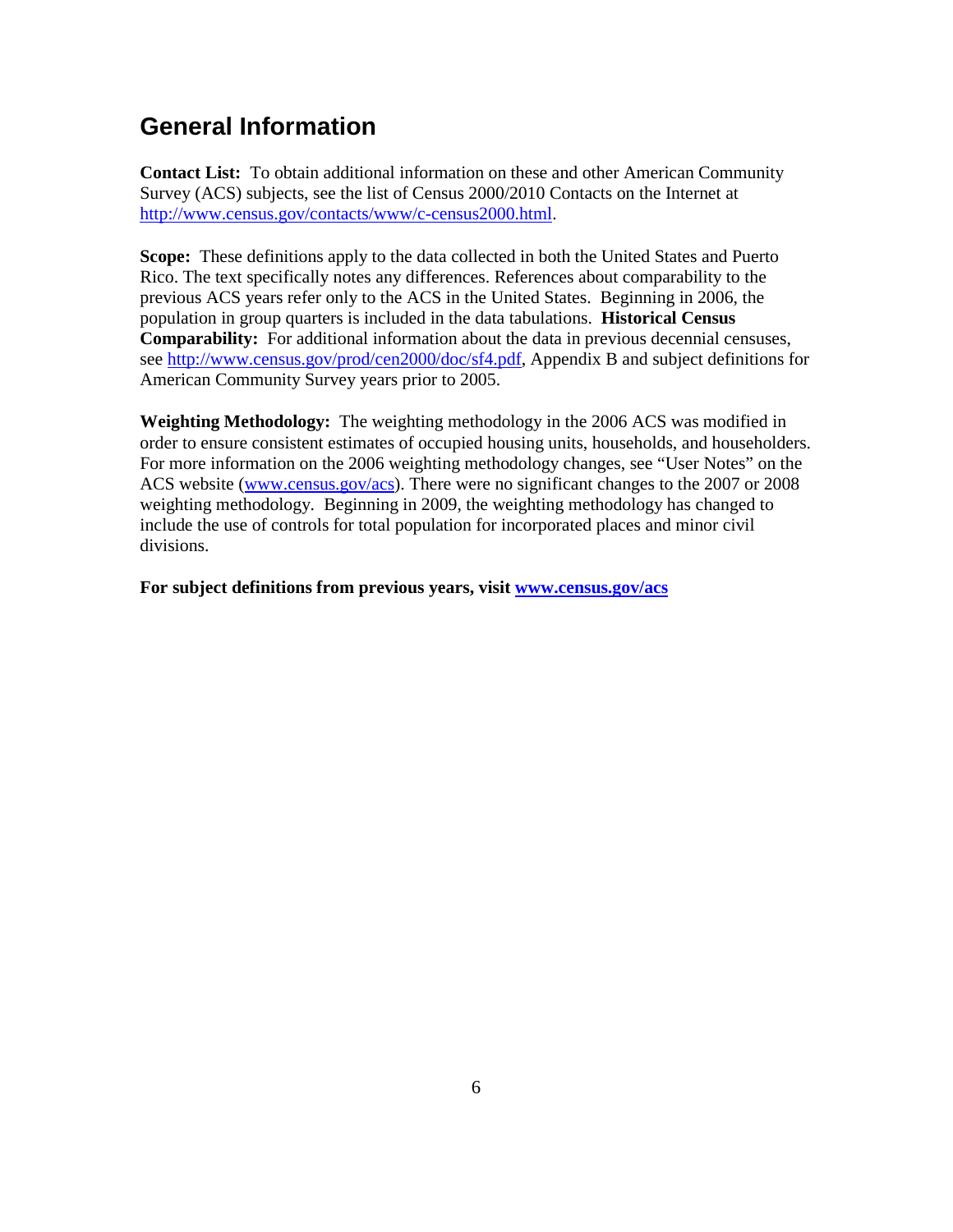### <span id="page-6-0"></span>*Living Quarters*

Living quarters are classified as either housing units or group quarters. Living quarters are usually found in structures intended for residential use, but also may be found in structures intended for nonresidential use as well as in places such as tents, vans, and emergency and transitional shelters.

## **Housing Unit**

A housing unit may be a house, an apartment, a mobile home, a group of rooms or a single room that is occupied (or, if vacant, intended for occupancy) as separate living quarters. Separate living quarters are those in which the occupants live separately from any other individuals in the building and which have direct access from outside the building or through a common hall. For vacant units, the criteria of separateness and direct access are applied to the intended occupants whenever possible. If that information cannot be obtained, the criteria are applied to the previous occupants.

Both occupied and vacant housing units are included in the housing unit inventory. Boats, recreational vehicles (RVs), vans, tents, railroad cars, and the like are included only if they are occupied as someone's current place of residence. Vacant mobile homes are included provided they are intended for occupancy on the site where they stand. Vacant mobile homes on dealers' sales lots, at the factory, or in storage yards are excluded from the housing inventory. Also excluded from the housing inventory are quarters being used entirely for nonresidential purposes, such as a store or an office, or quarters used for the storage of business supplies or inventory, machinery, or agricultural products.

**Occupied Housing Unit** – A housing unit is classified as occupied if it is the current place of residence of the person or group of people living in it at the time of interview, or if the occupants are only temporarily absent from the residence for two months or less, that is, away on vacation or a business trip. If all the people staying in the unit at the time of the interview are staying there for two months or less, the unit is considered to be temporarily occupied and classified as "vacant." The occupants may be a single family, one person living alone, two or more families living together, or any other group of related or unrelated people who share living quarters. The living quarters occupied by staff personnel within any group quarters are separate housing units if they satisfy the housing unit criteria of separateness and direct access; otherwise, they are considered group quarters.

Occupied rooms or suites of rooms in hotels, motels, and similar places are classified as housing units only when occupied by permanent residents, that is, people who consider the hotel as their current place of residence or have no current place of residence elsewhere. If any of the occupants in rooming or boarding houses, congregate housing, or continuing care facilities live separately from others in the building and have direct access, their quarters are classified as separate housing units.

**Vacant Housing Unit –** A housing unit is vacant if no one is living in it at the time of interview. Units occupied at the time of interview entirely by persons who are staying two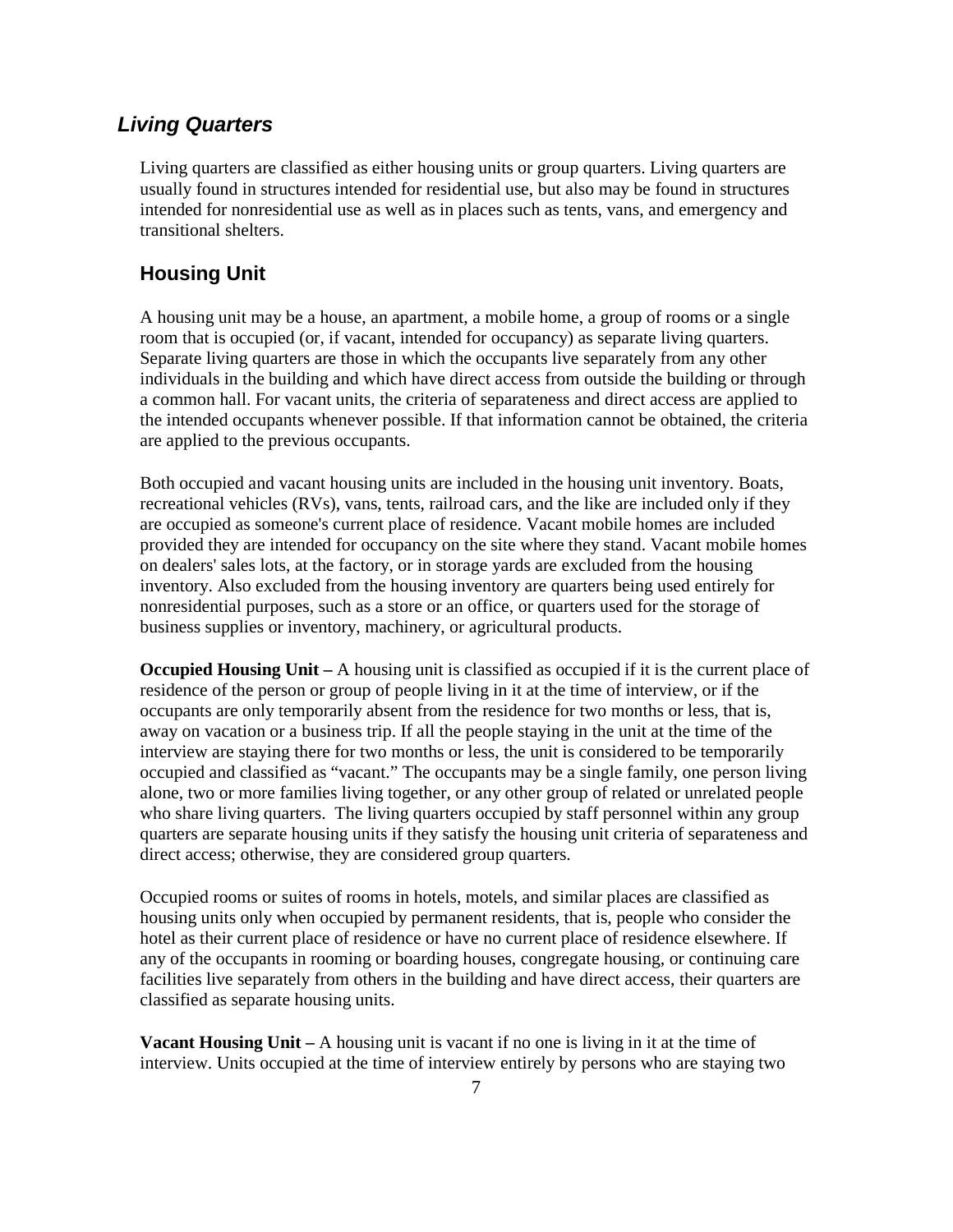months or less and who have a more permanent residence elsewhere are considered to be temporarily occupied, and are classified as "vacant."

New units not yet occupied are classified as vacant housing units if construction has reached a point where all exterior windows and doors are installed and final usable floors are in place. Vacant units are excluded from the housing inventory if they are open to the elements, that is, the roof, walls, windows, and/or doors no longer protect the interior from the elements. Also, excluded are vacant units with a sign that they are condemned or they are to be demolished.

#### **Group Quarters**

Group Quarters (GQs) are places where people live or stay, in a group living arrangement that is owned or managed by an entity or organization providing housing and/or services for the residents. These services may include custodial or medical care, as well as other types of assistance, and residency is commonly restricted to those receiving these services. People living in GQs usually are not related to each other. GQs include such places as college residence halls, residential treatment centers, skilled nursing facilities, group homes, military barracks, correctional facilities, workers' dormitories, and facilities for people experiencing homelessness. GQs are defined according to the housing and/or services provided to residents, and are identified by census GQ type codes.

In January 2006, the American Community Survey (ACS) was expanded to include the population living in GQ facilities. The ACS GQ sample encompasses 12 independent samples; like the housing unit (HU) sample, a new GQ sample is introduced each month. The GQ data collection lasts only 6 weeks and does not include a formal nonresponse follow-up operation. The GQ data collection operation is conducted in two phases. First, U.S. Census Bureau Field Representatives (FRs) conduct interviews with the GQ facility contact person or administrator of the selected GQ (GQ level), and second, the FR conducts interviews with a sample of individuals from the facility (person level).

The GQ-level data collection instrument is an automated Group Quarters Facility Questionnaire (GQFQ). Information collected by the FR using the GQFQ during the GQlevel interview is used to determine or verify the type of facility, population size, and the sample of individuals to be interviewed. FRs conduct GQ-level data collection at approximately 20,000 individual GQ facilities each year.

A list of the GQ facilities (and their respective type codes) that are in scope for the 2009 ACS can be found in the [2009 Code List.](http://www.census.gov/acs/www/Downloads/data_documentation/CodeLists/2009_ACS_Code_Lists.pdf)

*Question/Concept History –* Though the American Community Survey (ACS) was expanded to include the population living in GQ facilities in 2006 the ACS began field testing early. The pretest in 2001 prevented the ACS from going into 2006 without determining whether or not the new processes, type codes, and procedures would produce the desired outcome for the ACS GQ data collection operation.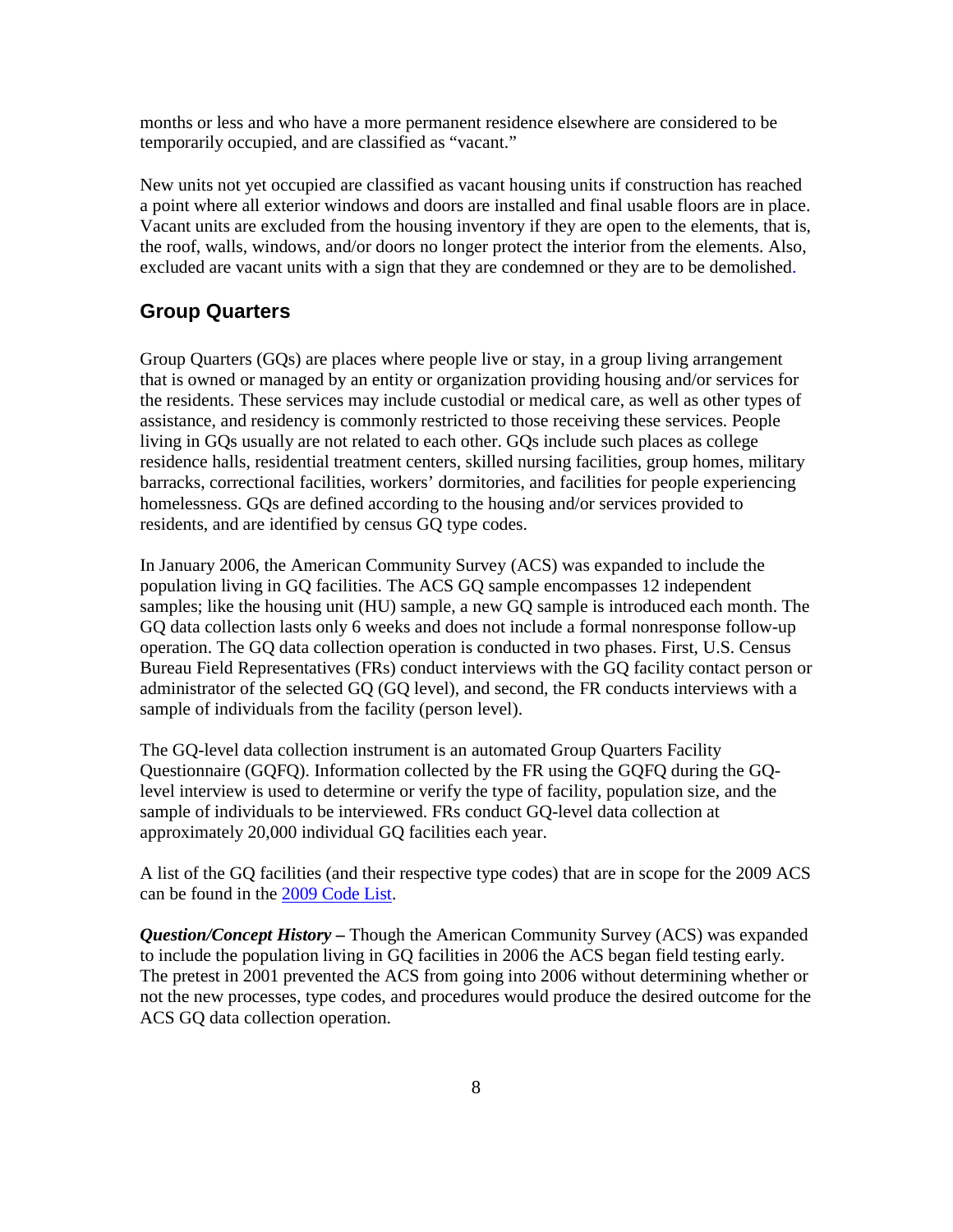In 2001, the ACS GQ operational staff and other ACS staff implemented a number of changes in the GQ operation, the greatest of which was developing an automated Group Quarters Facility Questionnaire (GQFQ). The staff developed the GQFQ based on the decennial Other Living Quarters (OLQ) questionnaire used in the 2004 Census test. However, in order to make that questionnaire script fit with the ACS operation, the developers made some modifications, such as dropping the listing component, and adding the ability to capture multiple GQ types within the special place or GQ sampled.

Along with the introduction of an automated GQFQ, the ACS made the decision to use the revised GQ definitions planned for Census 2010, even though the definitions of GQ types were still evolving. The pretest used a draft version of the GQ definitions that existed at the end of November 2004. Since these definitions will continue to evolve over the next several years, the ACS needed a GQFQ that could easily adopt future revisions to the definitions. Thus, the developers designed a flexible GQFQ. It was through this flexibility that group quarter types have been able to be added or dropped (e.g. YMCA/YWCA and hostels).

*Comparability –* The total group quarters population in the ACS may not be comparable with Census 2000 because there are some Census 2000 GQ types that were out of scope in the ACS such as domestic violence shelters, soup kitchens, regularly scheduled mobile food vans, targeted non-sheltered outdoor locations, crews of maritime vessels and living quarters for victims of natural disasters. Also, there are some Census 2000 GQ type categories that are no longer valid (residential care facility providing "Protective Oversight," hospitals/wards for the chronically ill and hospitals/wards for drug/alcohol abuse). The exclusion of these GQ types from the ACS may result in a small bias in some ACS estimates to the extent that the excluded population is different from the included population. Furthermore, only a sample of GQ facilities throughout the United States and Puerto Rico are selected for the ACS. ACS controls the GQ sample at the state level only. Therefore, for lower levels of geography, particularly when there are relatively few GQs in a geographic area, the ACS estimate of the GQ population may vary from the estimate from Census 2000.

When comparing the 2009 ACS data with 2008 ACS data the data should be compared with caution at the National and State level. It should not be compared below the State level because the weighting for the group quarters (GQ) population is not controlled below the state level. Because of this users may observe greater fluctuations in year-to-year ACS estimates of the GQ population at sub-state levels than at state levels. The causes of these fluctuations typically are the result of either GQs that have closed or where the current population of the GQ is significantly different than the expected population as reflected on the sampling frame. Substantial changes in the ACS GQ estimates can impact ACS estimates of total population characteristics for areas where either the GQ population is a substantial proportion of the total population or where the GQ population may have very different characteristics than the total population as a whole. Users can assess the impact that year-toyear changes in sub-state GQ total population estimates have on the changes in total ACS population estimates by accessing Table B26001 on American Fact Finder. Users should also use their local knowledge to help determine whether the year-to-year change in the ACS estimate represents a real change in the GQ population or may be the result of the lack of adequate population controls for sub-state areas.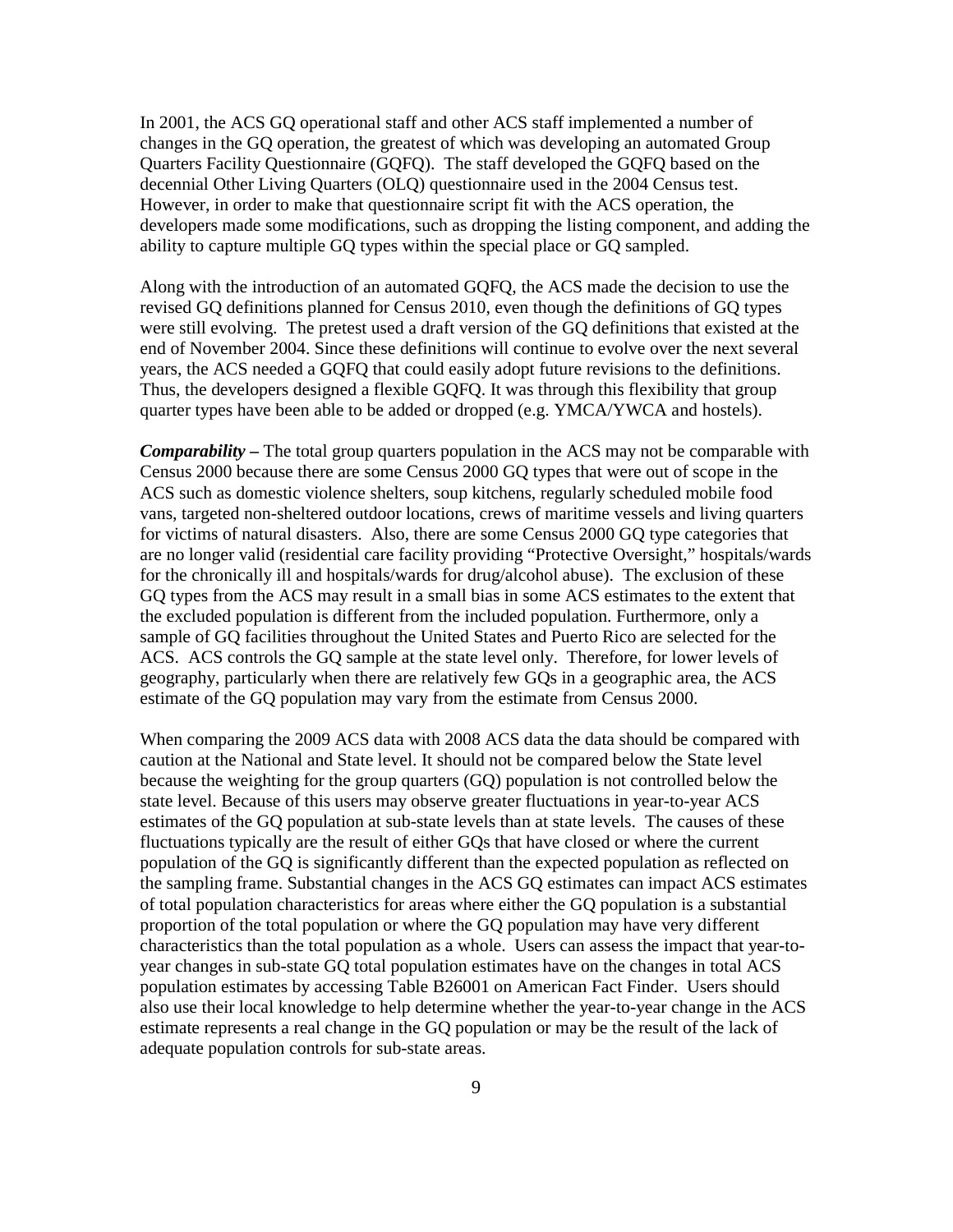When comparing ACS GQ data across the years that group quarters data have been collected, it must be noted that beginning in 2008 military transient quarters, YMCA / YWCA and hostels were no longer in scope. These data were collected in 2006 and 2007.

A complete list and definitions of the GQs that have been included in the ACS can be found in the [2009 Code List.](http://www.census.gov/acs/www/Downloads/data_documentation/CodeLists/2009_ACS_Code_Lists.pdf)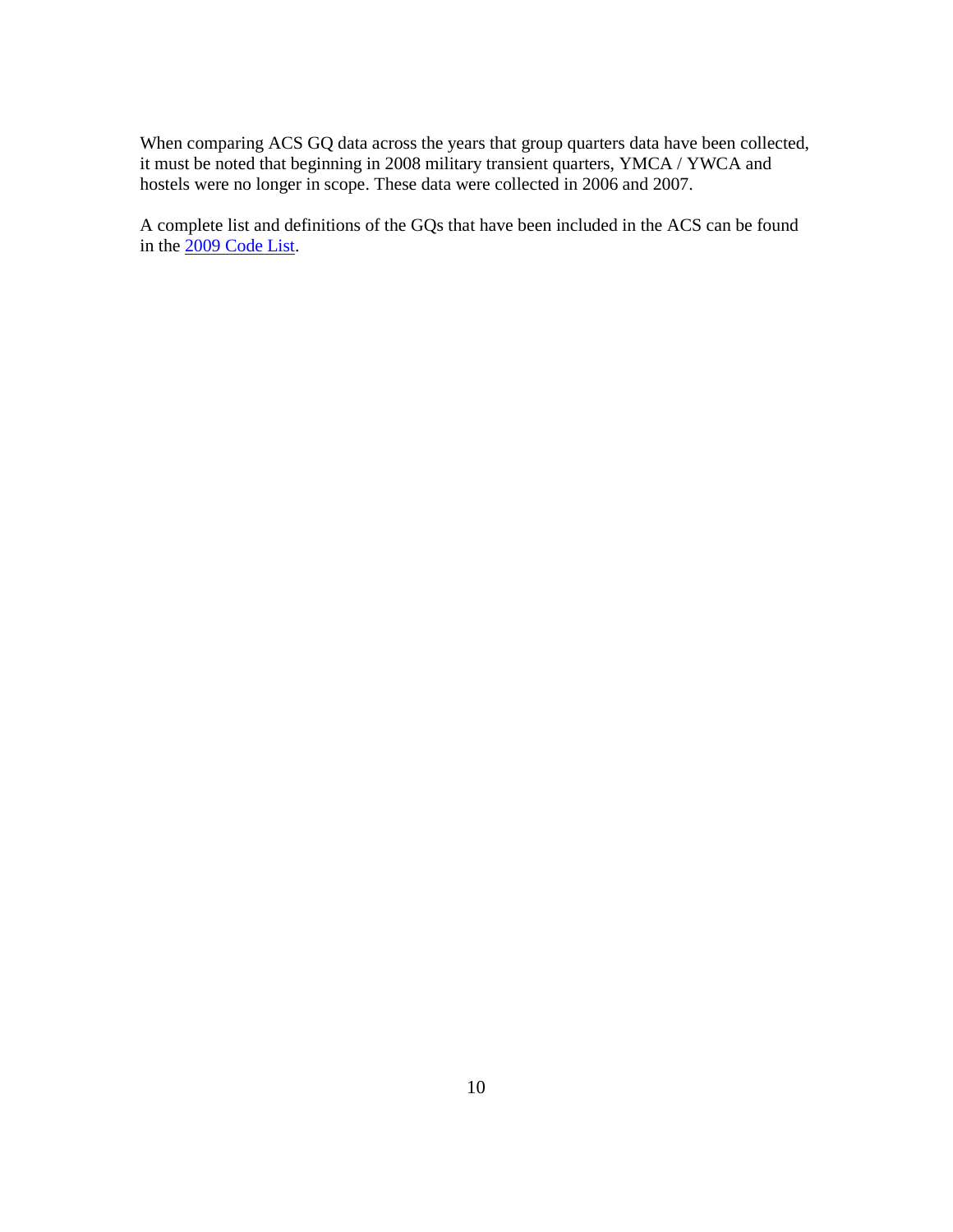# <span id="page-10-0"></span>**Housing Variables**

# <span id="page-10-1"></span>*Acreage (Cuerda)*

The data on acreage were obtained from Housing Question 4 in the 2009 American Community Survey. This question was asked at occupied and vacant one-family houses and mobile homes. The data for vacant units were obtained by asking a neighbor, real estate agent, building manager, or anyone else who had knowledge of the vacant unit in question.

This question determines a range of acres (cuerdas) on which the house or mobile home is located. A major purpose for this question, in conjunction with Housing Question 5 on agricultural sales, is to identify farm units. In previous American Community Surveys and in the 2000 Census, this question was used to determine single-family homes on 10 or more acres (cuerdas). The land may consist of more than one tract or plot. These tracts or plots are usually adjoining; however, they may be separated by a road, creek, another piece of land, etc.

In the American Community Surveys prior to 2004 and in Census 2000, acreage was one of the variables used to determine specified owner- and renter-occupied housing units.

*Question/Concept History –* The 1996-1998 question asked, "Is this house or mobile home on less than 1 acre, 1 to less than 10 acres, or 10 or more acres." Since 1999, the question wording was changed to ask, "How many acres is this house or mobile home on?" and the second response category was modified to "1 to 9.9 acres."

*Comparability –* Data on acreage in the American Community Survey can be compared to previous ACS and Census 2000 acreage data.

#### <span id="page-10-2"></span>*Agricultural Sales*

Data on the sales of agricultural crops were obtained from Housing Question 5 in the 2009 American Community Survey. The question was asked at occupied one-family houses and mobile homes located on lots of 1 or more acres. Data for this question exclude units on lots of less than 1 acre, units located in structures containing two or more units, and all vacant units. This question refers to the total amount (before taxes and expenses) received in the 12 months prior to the interview, from the sale of crops, vegetables, fruits, nuts, livestock and livestock products, and nursery and forest products, produced on "this property." Respondents new to a unit were to estimate total agricultural sales from the 12 months prior to the interview even if some portion of the sales had been made by previous occupants of the unit.

This question is used mainly to classify housing units as farm or nonfarm residences, not to provide detailed information on the sale of agricultural products. Detailed information on the sale of agricultural products is provided by the Census of Agriculture, which is conducted by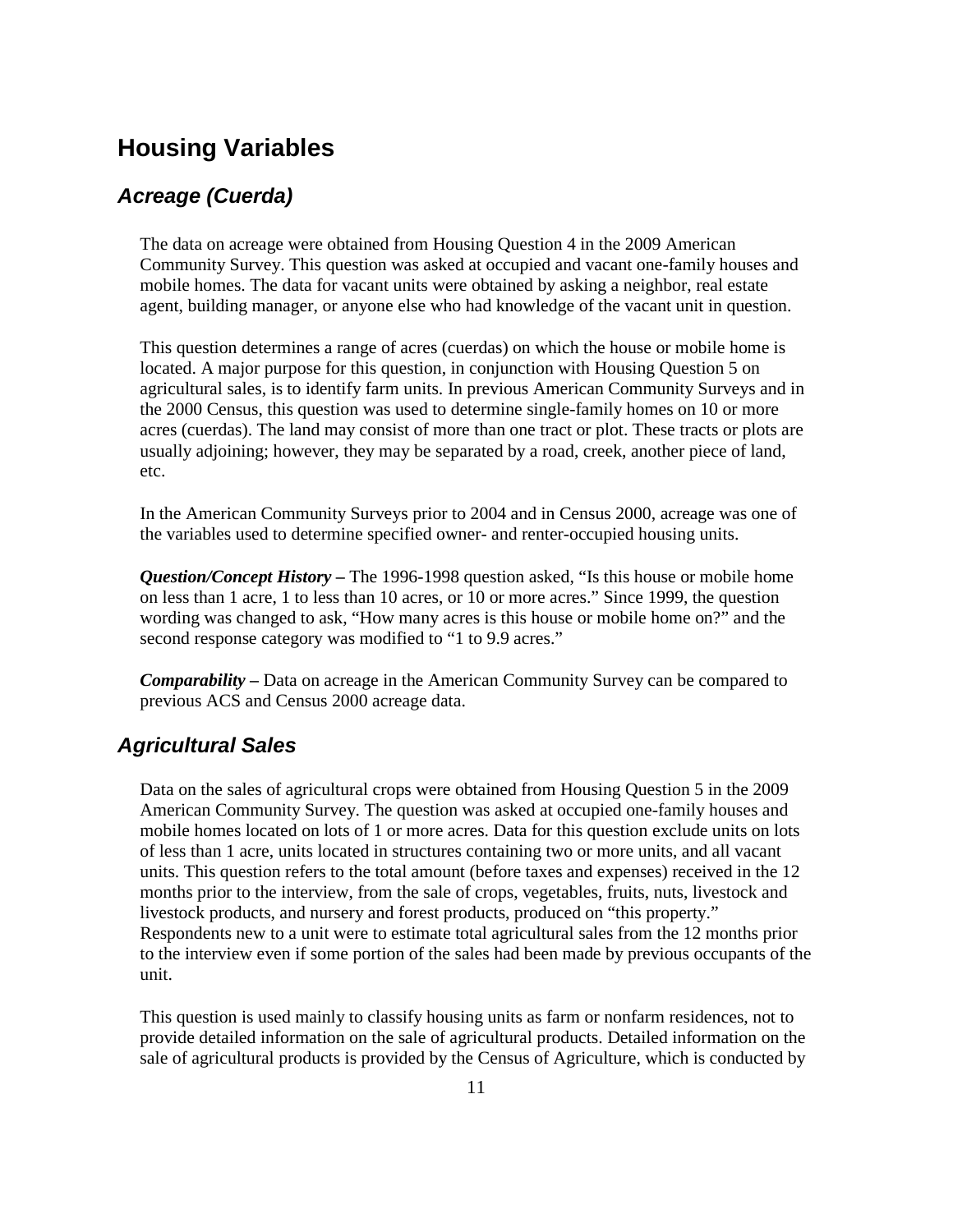the U.S. Department of Agriculture/National Agricultural Statistics Service (see [http://www.agcensus.usda.gov/\)](http://www.agcensus.usda.gov/).

*Question/Concept History –* On the 1996-1998 American Community Survey questionnaires, there were just two response categories to indicate whether or not the amount of sales was over \$1,000. Since 1999, the question has included a series of response categories for the amount of the agricultural sales.

*Comparability –* Data on agricultural sales in the American Community Survey can be compared to previous ACS and Census 2000 agricultural sales data.

#### <span id="page-11-0"></span>*Bedrooms*

The data on bedrooms were obtained from Housing Question 7b in the 2009 American Community Survey. The question was asked at both occupied and vacant housing units. The number of bedrooms is the count of rooms designed to be used as bedrooms, that is, the number of rooms that would be listed as bedrooms if the house, apartment, or mobile home were on the market for sale or for rent. Included are all rooms intended to be used as bedrooms even if they currently are being used for some other purpose. A housing unit consisting of only one room is classified, by definition, as having no bedroom.

Bedrooms provide the basis for estimating the amount of living and sleeping spaces within a housing unit. These data allow officials to evaluate the adequacy of the housing stock to shelter the population, and to determine any housing deficiencies in neighborhoods. The data also allow officials to track the changing physical characteristics of the housing inventory over time.

*Question/Concept History* **–** The 1996-1998 American Community Survey question provided a response category for "None" and space for the respondent to enter a number of bedrooms. From 1999-2007, the question provided pre-coded response categories from "No bedroom" to "5 or more bedrooms." Starting in 2008, the question became the second part of a two-part question that linked the number of "rooms" and number of "bedrooms" questions together. In addition, the wording of the question was changed to ask, "How many of these rooms are bedrooms?" Additional changes introduced in 2008 included removing the precoded response categories and adding a write-in box for the respondent to enter the number of bedrooms, providing the rule to use for defining a "bedroom" as an instruction, and providing an additional instruction addressing efficiency and studio apartments - *"If this is an efficiency/studio apartment, print '0'.*"

*Limitation of the Data* – The Census Bureau tested the changes introduced to the 2008 version of the bedrooms question in the 2006 ACS Content Test. The results of this testing show that the changes may introduce an inconsistency in the data produced for this question as observed from the years 2007 to 2008, see "2006 ACS Content Test Evaluation Report Covering Rooms and Bedrooms" on the ACS website (www.census.gov/acs).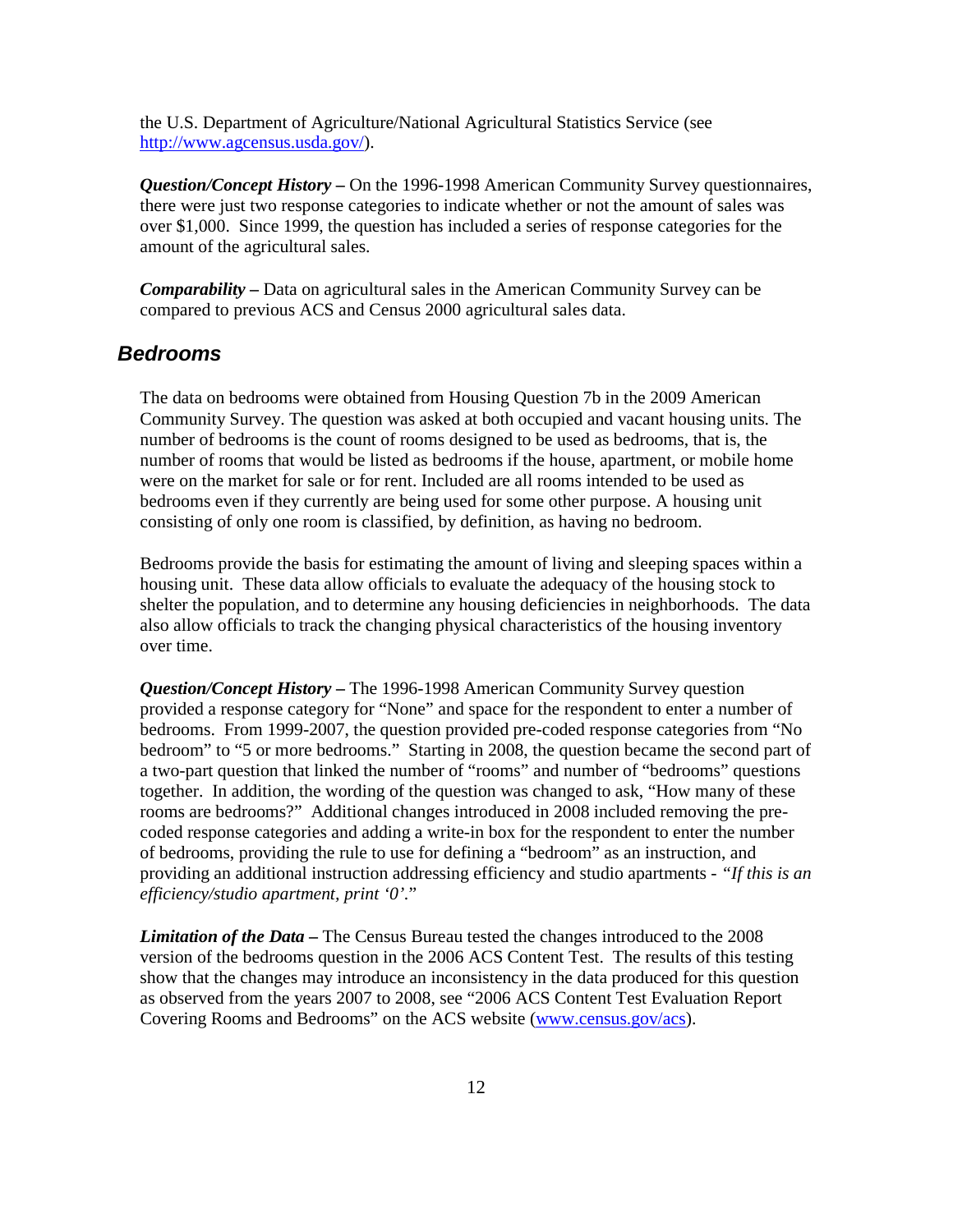*Comparability* – Caution should be used when comparing American Community Survey data on bedrooms from the years 2008 and after with both pre-2008 ACS and Census 2000 data. Changes made to the bedrooms question between the 2007 and 2008 ACS involving the wording as well as the response option resulted in an inconsistency in the ACS data. This inconsistency in the data was most noticeable as an increase in "No bedroom" responses and as a decrease in "1 bedroom" to "3 bedrooms" responses.

# <span id="page-12-0"></span>*Business on Property*

The data for business on property were obtained from Housing Question 6 in the 2009 American Community Survey. The question was asked at occupied and vacant one-family houses and mobile homes. A business must be easily recognizable from the outside. It usually will have a separate outside entrance and have the appearance of a business, such as a grocery store, restaurant, or barbershop. It may be either attached to the house or mobile home or be located elsewhere on the property. Those housing units in which a room is used for business or professional purposes and have no recognizable alterations to the outside are not considered to have a business. Medical offices are considered businesses for tabulation purposes.

In American Community Surveys prior to 2004 and in Census 2000, business on property was one of the variables used to determine specified owner- and renter-occupied housing units.

Business on property provides information on whether certain housing units should be excluded from statistics on rent, value, and shelter costs. The data provide a means to allow comparisons to be made to earlier census data by identifying information for comparable select groups of housing units without a business or medical office on the property.

*Question/Concept History* **–** Since 1999, the 1996-1998 ACS questions were changed to add parentheses to the question wording: "Is there a business (such as a store or barber shop) or a medical office on this property?"

*Comparability –* Data on business on property in the American Community Survey can be compared to previous ACS and Census 2000 business on property data.

# <span id="page-12-1"></span>*Condominium Status and Fee*

The data on condominium housing units were obtained from Housing Question 13 in the 2009 American Community Survey. The question was asked at both occupied and vacant housing units.

**Condominium Status –** Condominium is a type of ownership that enables a person to own an apartment or house in a development of similarly owned units and to hold a common or joint ownership in some or all of the common areas and facilities such as land, roof, hallways, entrances, elevators, swimming pool, etc. Condominiums may be single-family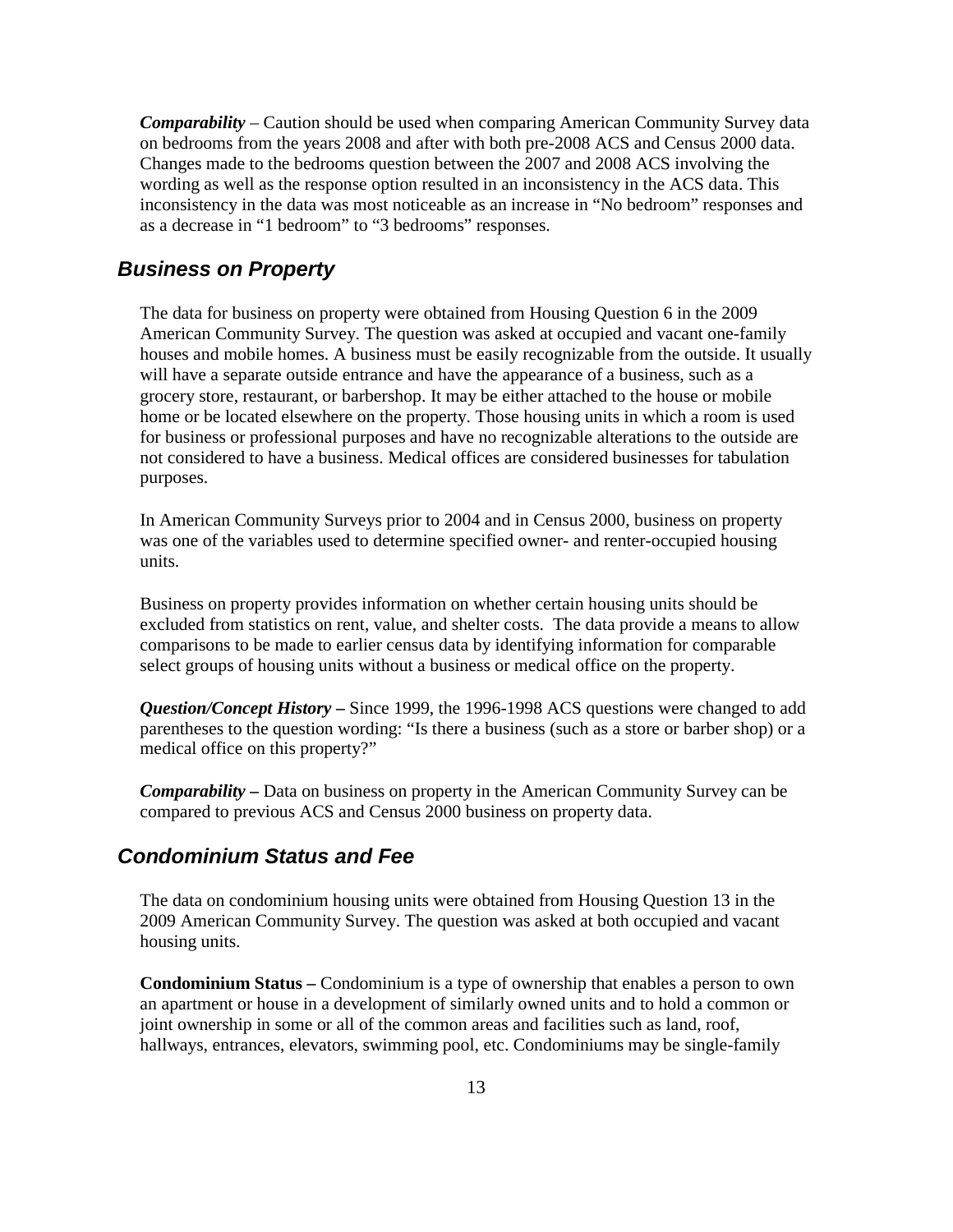houses as well as units in apartment buildings. A unit does not need to be occupied by the owner to be counted as a condominium.

**Condominium Fee –** A condominium fee normally is charged monthly to the owners of the individual condominium units by the condominium owners' association to cover operating, maintenance, administrative, and improvement costs of the common property (grounds, halls, lobby, parking areas, laundry rooms, swimming pool, etc.). The costs for utilities and/or fuels may be included in the condominium fee if the units do not have separate meters.

Data on condominium fees may include real estate taxes and/or insurance payments for the common property, but do not include real estate taxes or fire, hazard, and flood insurance reported in Housing Questions 17 and 18 (in the 2009 American Community Survey) for the individual unit.

Amounts reported were the regular monthly payment, even if paid by someone outside the household or remain unpaid. Costs were estimated as closely as possible when exact costs were not known.

The data from this question were added to payments for mortgages (both first, second, home equity loans, and other junior mortgages); real estate taxes; fire hazard, and flood insurance payments; and utilities and fuels to derive "Selected Monthly Owner Costs" and "Selected Monthly Owner Costs as a Percentage of Household Income" for condominium owners. These data provide information on the cost of home ownership and offer an excellent measure of housing affordability and excessive shelter costs.

By listing the condominium status and fee separately on the questionnaire, the data also serve to improving the accuracy of estimating monthly housing costs for mortgaged owners.

*Question/Concept History* **–** Since 1996, the American Community Survey included the question on condominium status with one that asked for condominium fees. The words "or mobile home," and an instruction for renters to enter the amount of the condominium fee only if the fee was in addition to rent, were added starting in 1999.

*Comparability –* Data on condominium status and fee in the American Community Survey can be compared to previous ACS and Census 2000 condominium status and fee data.

#### <span id="page-13-0"></span>*Contract Rent*

The data on contract rent (also referred to as "rent asked" for vacant units) were obtained from Housing Question 15a in the 2009 American Community Survey. The question was asked at occupied housing units that were for rent, vacant housing units that were for rent, and vacant units rented but not occupied at the time of interview.

Housing units that are renter occupied without payment of rent are shown separately as "No rent paid." The unit may be owned by friends or relatives who live elsewhere and who allow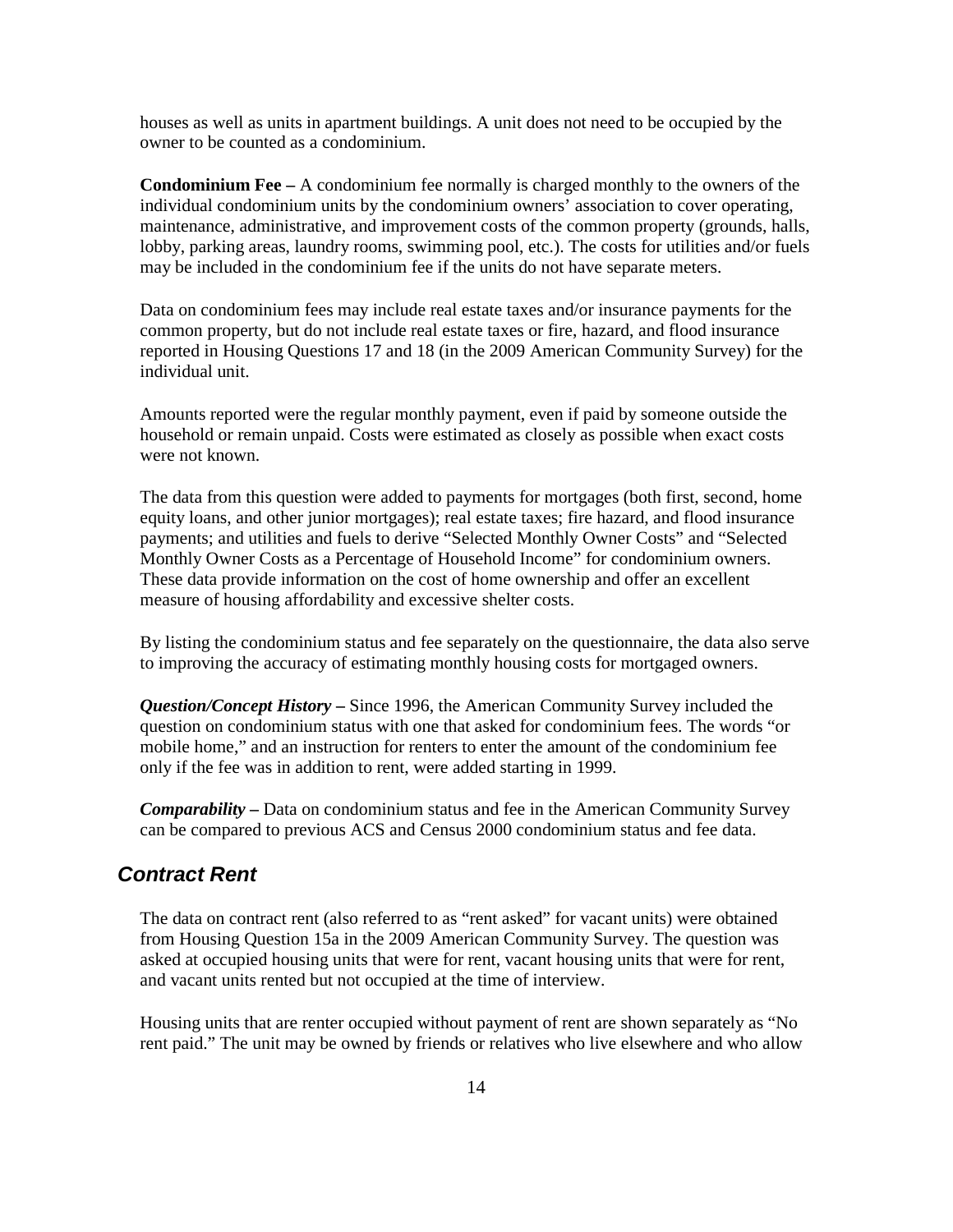occupancy without charge. Rent-free houses or apartments may be provided to compensate caretakers, ministers, tenant farmers, sharecroppers, or others.

Contract rent is the monthly rent agreed to or contracted for, regardless of any furnishings, utilities, fees, meals, or services that may be included. For vacant units, it is the monthly rent asked for the rental unit at the time of interview.

If the contract rent includes rent for a business unit or for living quarters occupied by another household, only that part of the rent estimated to be for the respondent's unit was included. Excluded was any rent paid for additional units or for business premises.

If a renter pays rent to the owner of a condominium or cooperative, and the condominium fee or cooperative carrying charge also is paid by the renter to the owner, the condominium fee or carrying charge was included as rent.

If a renter receives payments from lodgers or roomers who are listed as members of the household, the rent without deduction for any payments received from the lodgers or roomers, was to be reported. The respondent was to report the rent agreed to or contracted for even if paid by someone else such as friends or relatives living elsewhere, a church or welfare agency, or the government through subsidies or vouchers.

Contract rent provides information on the monthly housing cost expenses for renters. When the data is used in conjunction with utility costs and income data, the information offers an excellent measure of housing affordability and excessive shelter costs. The data also serve to aid in the development of housing programs to meet the needs of people at different economic levels, and to provide assistance to agencies in determining policies on fair rent.

**Median and Quartile Contract Rent –** The median divides the rent distribution into two equal parts: one-half of the cases falling below the median contract rent and one-half above the median. Quartiles divide the rent distribution into four equal parts. Median and quartile contract rent are computed on the basis of a standard distribution. (See the ["Standard](#page-138-0)  [Distributions"](#page-138-0) section under "Appendix A.") In computing median and quartile contract rent, units reported as "No rent paid" are excluded. Median and quartile rent calculations are rounded to the nearest whole dollar. Upper and lower quartiles can be used to note large rent differences among various geographic areas. (For more information on medians and quartiles, see ["Derived Measures.](#page-124-0)")

**Aggregate Contract Rent –** Aggregate contract rent is calculated by adding all of the contract rents for occupied housing units in an area. Aggregate contract rent is subject to rounding, which means that all cells in a matrix are rounded to the nearest hundred dollars. (For more information, see "Aggregate" under ["Derived Measures.](#page-124-0)")

**Aggregate Rent Asked** – Aggregate rent asked is calculated by adding all of the rents for vacant-for-rent housing units in an area. Aggregate rent asked is subject to rounding, which means that all cells in a matrix are rounded to the nearest hundred dollars. (For more information, see "Aggregate" under ["Derived Measures.](#page-124-0)")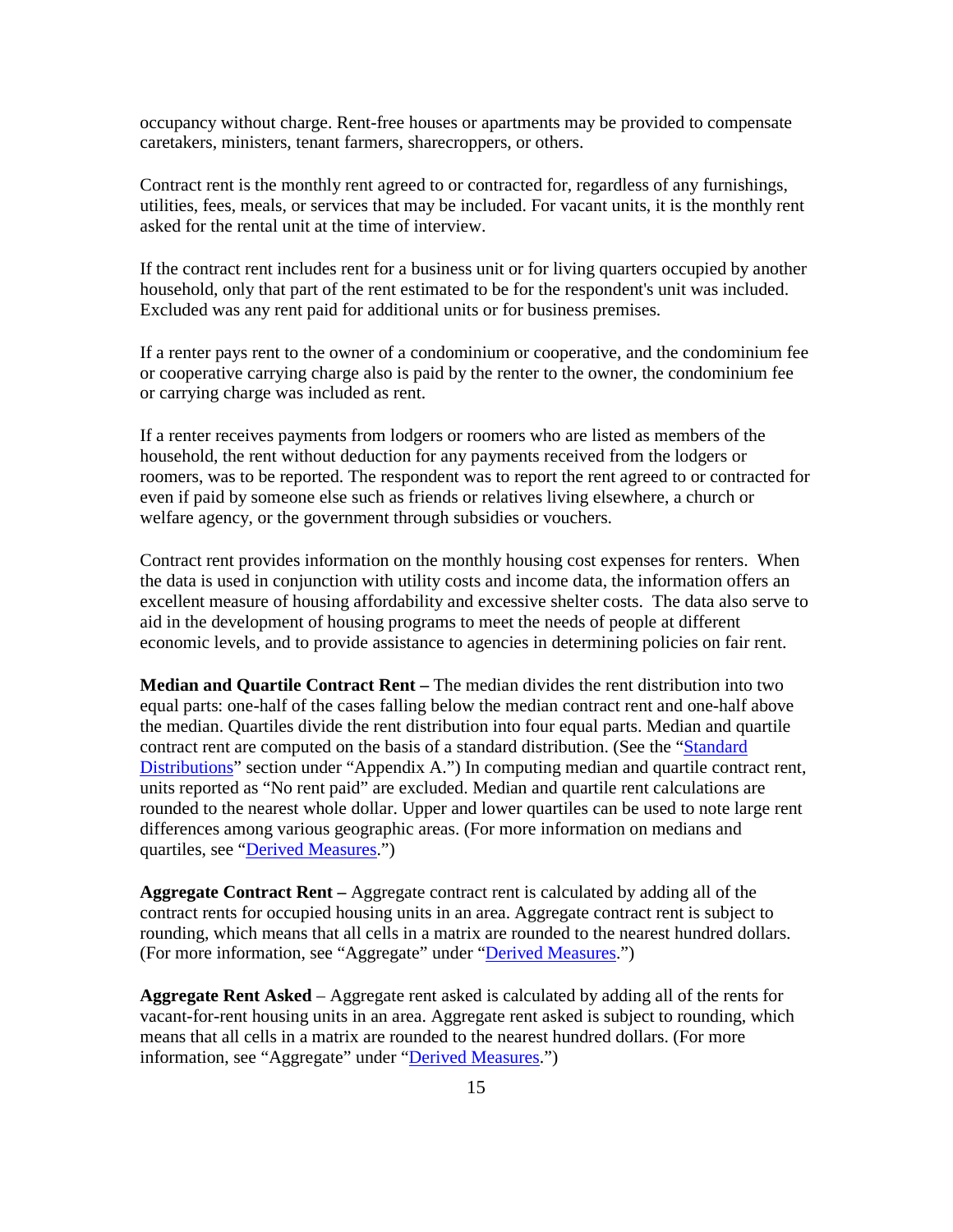*Question/Concept History* **–** Since 1996, the American Community Survey questionnaires provided a space for the respondent to enter a dollar amount. The words "or mobile home" were added to the question starting in 1999 to be more inclusive of the structure type. Since 2004, contract rent has been shown for all renter-occupied housing units. In previous years (1996-2003), it was shown only for specified renter-occupied housing units.

*Comparability –* Data on contract rent in the American Community Survey should not be compared to Census 2000 contract rent data. For Census 2000, tables were not released for total renter-occupied units. The universe in Census 2000 was "specified renter-occupied housing units" whereas the universe in the ACS is "renter occupied housing units," thus comparisons cannot be made between these two data sets.

# <span id="page-15-0"></span>*Food Stamp/Supplemental Nutrition Assistance Program Benefits (SNAP)*

The data on Food Stamp benefits were obtained from Housing Question 12 in the 2009 American Community Survey. The Food Stamp Act of 1977 defines this federally-funded program as one intended to "permit low-income households to obtain a more nutritious diet" (from Title XIII of Public Law 95-113, The Food Stamp Act of 1977, declaration of policy). Food purchasing power is increased by providing eligible households with coupons or cards that can be used to purchase food. The Food and Nutrition Service (FNS) of the U.S. Department of Agriculture (USDA) administers the Food Stamp Program through state and local welfare offices. The Food Stamp Program is the major national income support program to which all low-income and low-resource households, regardless of household characteristics, are eligible.

On October 1, 2008, the Federal Food Stamp program was renamed SNAP (Supplemental Nutrition Assistance Program).

Respondents were asked if one or more of the current members received food stamps or a food stamp benefit card during the past 12 months. Respondents were also asked to include benefits from the Supplemental Nutrition Assistance Program (SNAP) in order to incorporate the program name change.

*Question/Concept History –* The 1996-1998 American Community Survey asked for a 12 month amount for the value of the food stamps following the Yes response category. For the 1999-2002 ACS, the words "Food Stamps" were capitalized in the question following the Yes response category, and the instruction "Past 12 months' value – *Dollars"* was added. Since 2003, the words "received during the past 12 months" were added to the question following the Yes response category. Beginning in 2008, the value of food stamps received was no longer collected; the wording of the question was changed from "At anytime during the past 12 months" to "In the past 12 months," and the term "*food stamp benefit card*" was added.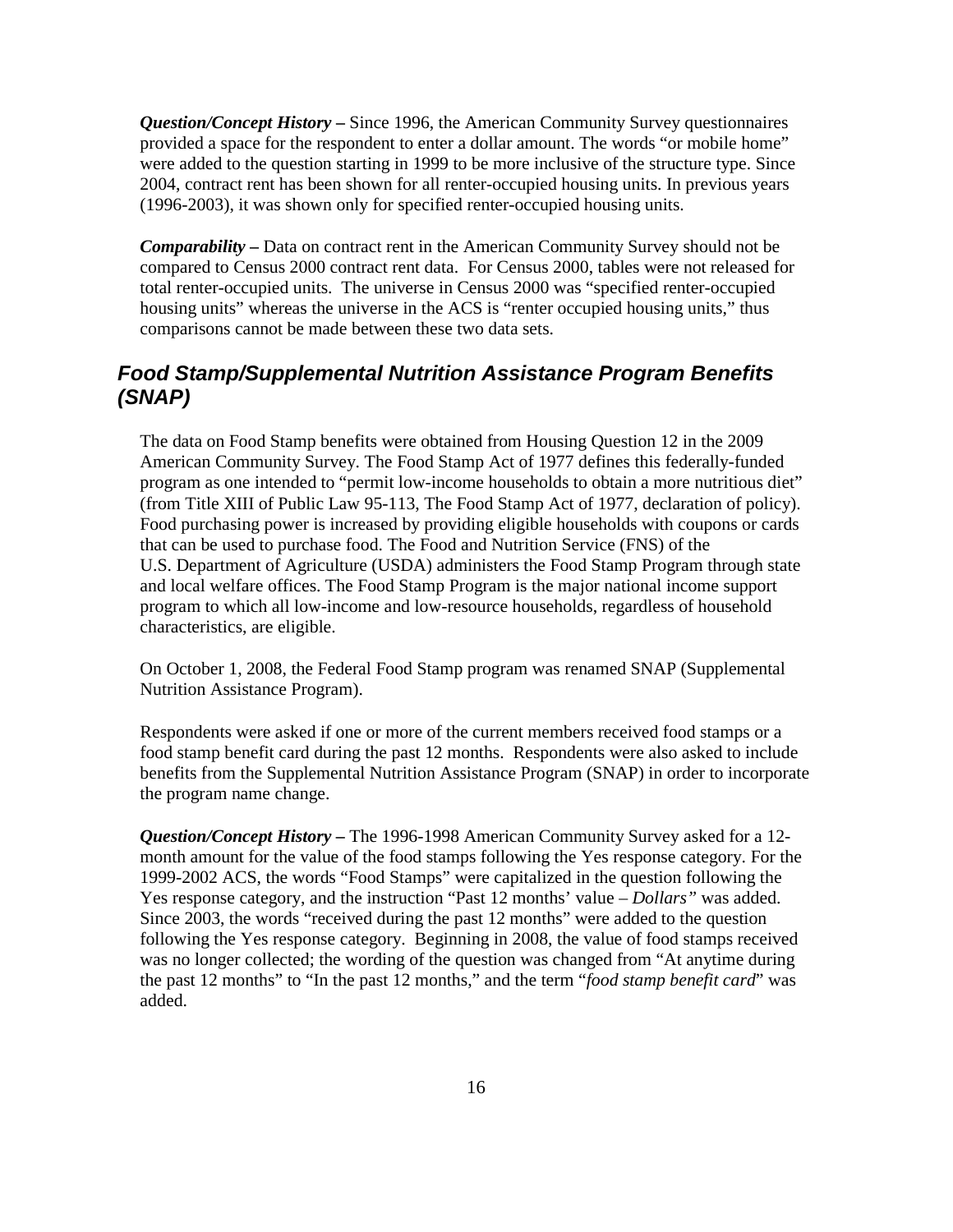Adding the text "food stamps benefit card" to the question text and removing the dollar amount portion of the question resulted in a statistically significant increase in the recipiency rate for food stamps because of a decrease in item nonresponse rate.

*Limitation of the Data* – Beginning in 2006, the population in group quarters (GQ) is included in the ACS. Many types of GQ populations have food stamp distributions that are very different from the household population. The inclusion of the GQ population could therefore have a noticeable impact on the food stamp distribution. This is particularly true for areas with a substantial GQ population.

The Census Bureau tested the changes introduced to the 2008 version of the Food Stamp benefits question in the 2006 ACS Content Test. The results of this testing show that the changes may introduce an inconsistency in the data produced for this question as observed from the years 2007 to 2008, see "2006 ACS Content Test Evaluation Report Covering Food Stamps" on the ACS website (www.census.gov/acs).

*Comparability –* The Food Stamp/SNAP question is not asked in Census 2000. Because of the wording change on the 2008 ACS questionnaire, you cannot compare data before and after 2008.

#### <span id="page-16-0"></span>*Gross Rent*

The data on gross rent were obtained from answers to Housing Questions 11a-d and 15a in the 2009 American Community Survey. Gross rent is the [contract rent](#page-13-0) plus the estimated average monthly cost of [utilities](#page-36-0) (electricity, gas, and water and sewer) and fuels (oil, coal, kerosene, wood, etc.) if these are paid by the renter (or paid for the renter by someone else). Gross rent is intended to eliminate differentials that result from varying practices with respect to the inclusion of utilities and fuels as part of the rental payment. The estimated costs of water and sewer, and fuels are reported on a 12-month basis but are converted to monthly figures for the tabulations. Renter units occupied without payment of rent are shown separately as "No rent paid" in the tabulations.

Gross rent provides information on the monthly housing cost expenses for renters. When the data is used in conjunction with income data, the information offers an excellent measure of housing affordability and excessive shelter costs. The data also serve to aid in the development of housing programs to meet the needs of people at different economic levels, and to provide assistance to agencies in determining policies on fair rent.

**Adjusting Gross Rent for Inflation –** To inflate gross rent amounts from previous years, the dollar values are inflated to the latest year's dollar values by multiplying by a factor equal to the average annual Consumer Price Index (CPI-U-RS) factor for the current year, divided by the average annual CPI-U-RS factor for the earlier/earliest year.

**Median Gross Rent** – Median gross rent divides the gross rent distribution into two equal parts: one-half of the cases falling below the median gross rent and one-half above the median. Median gross rent is computed on the basis of a standard distribution. (See the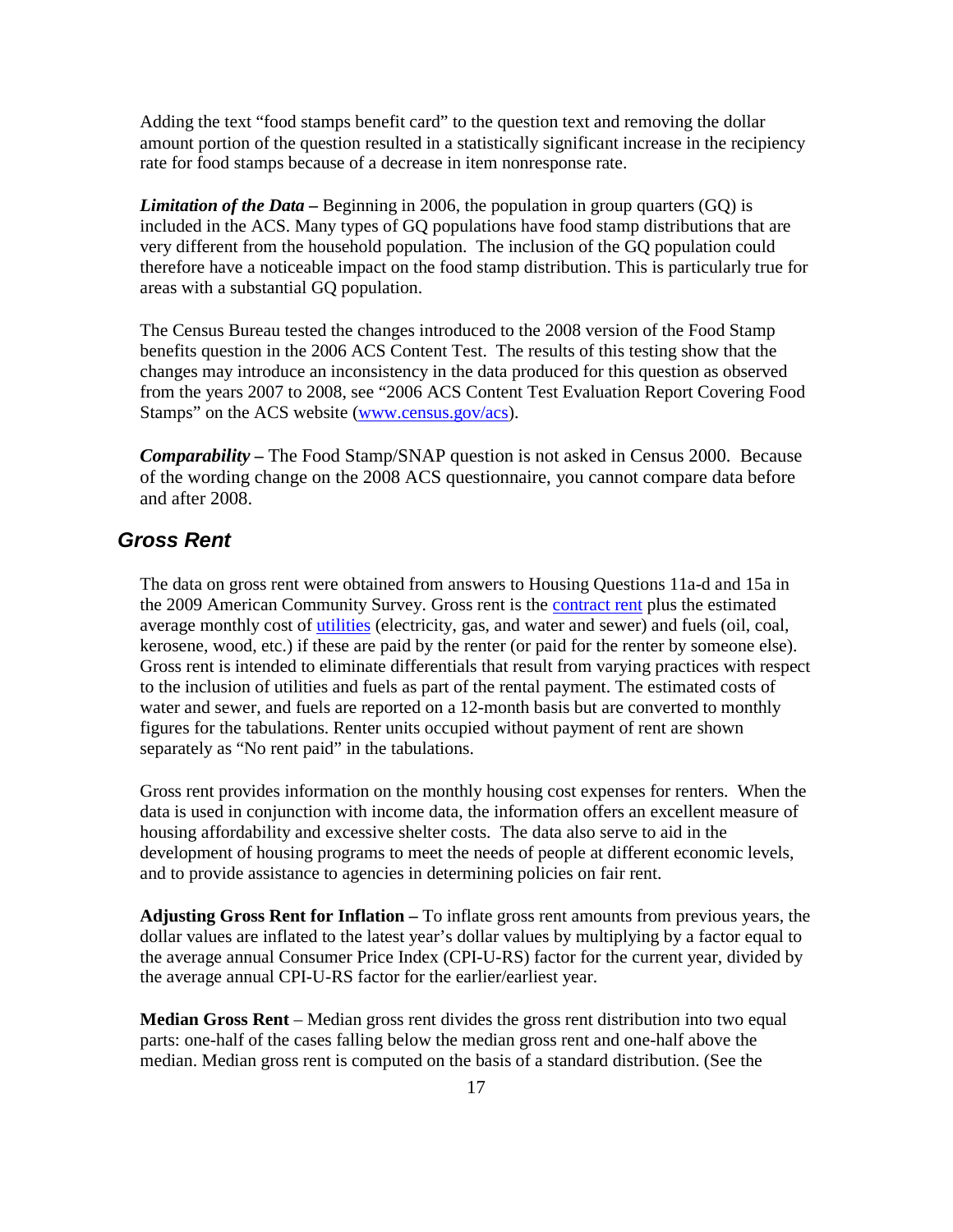["Standard Distributions"](#page-138-0) section under "Appendix A") Median gross rent is rounded to the nearest whole dollar. (For more information on medians, see ["Derived Measures.](#page-124-0)")

**Aggregate Gross Rent –** Aggregate gross rent is calculated by adding together all the gross rents for all specified housing units in an area. Aggregate gross rent is rounded to the nearest hundred dollars. (For more information, see "Aggregate" under ["Derived Measures.](#page-124-0)")

*Question/Concept History* **–** Since 1996, the American Community Survey questions have remained the same.

*Comparability –* Data on gross rent in the American Community Survey should not be compared to Census 2000 gross rent data. For Census 2000, tables were not released for total renter-occupied units. The universe in Census 2000 was "specified renter-occupied housing units" whereas the universe in the ACS is "renter occupied housing units," thus comparisons cannot be made between these two data sets.

#### <span id="page-17-0"></span>*Gross Rent as a Percentage of Household Income*

Gross rent as a percentage of household income is a computed ratio of monthly gross rent to monthly household income (total household income divided by 12). The ratio is computed separately for each unit and is rounded to the nearest tenth. Units for which no rent is paid and units occupied by households that reported no income or a net loss comprise the category, "Not computed."

Gross rent as a percentage of household income provides information on the monthly housing cost expenses for renters. The information offers an excellent measure of housing affordability and excessive shelter costs. The data also serve to aid in the development of housing programs to meet the needs of people at different economic levels, and to provide assistance to agencies in determining policies on fair rent.

**Median Gross Rent as a Percentage of Household Income –** This measure divides the gross rent as a percentage of household income distribution into two equal parts: one-half of the cases falling below the median gross rent as a percentage of household income and one-half above the median. Median gross rent as a percentage of household income is computed on the basis of a standard distribution. (See the ["Standard Distributions"](#page-138-0) section under "Appendix A.") Median gross rent as a percentage of household income is rounded to the nearest tenth. (For more information on medians, see ["Derived Measures.](#page-124-0)")

*Comparability –* Data on gross rent as a percentage of household income in the American Community Survey should not be compared to Census 2000 gross rent as a percentage of household income data. For Census 2000, tables were not released for total renter-occupied units. The universe in Census 2000 was "specified renter-occupied housing units" whereas the universe in the ACS is "renter occupied housing units," thus comparisons cannot be made between these two data sets.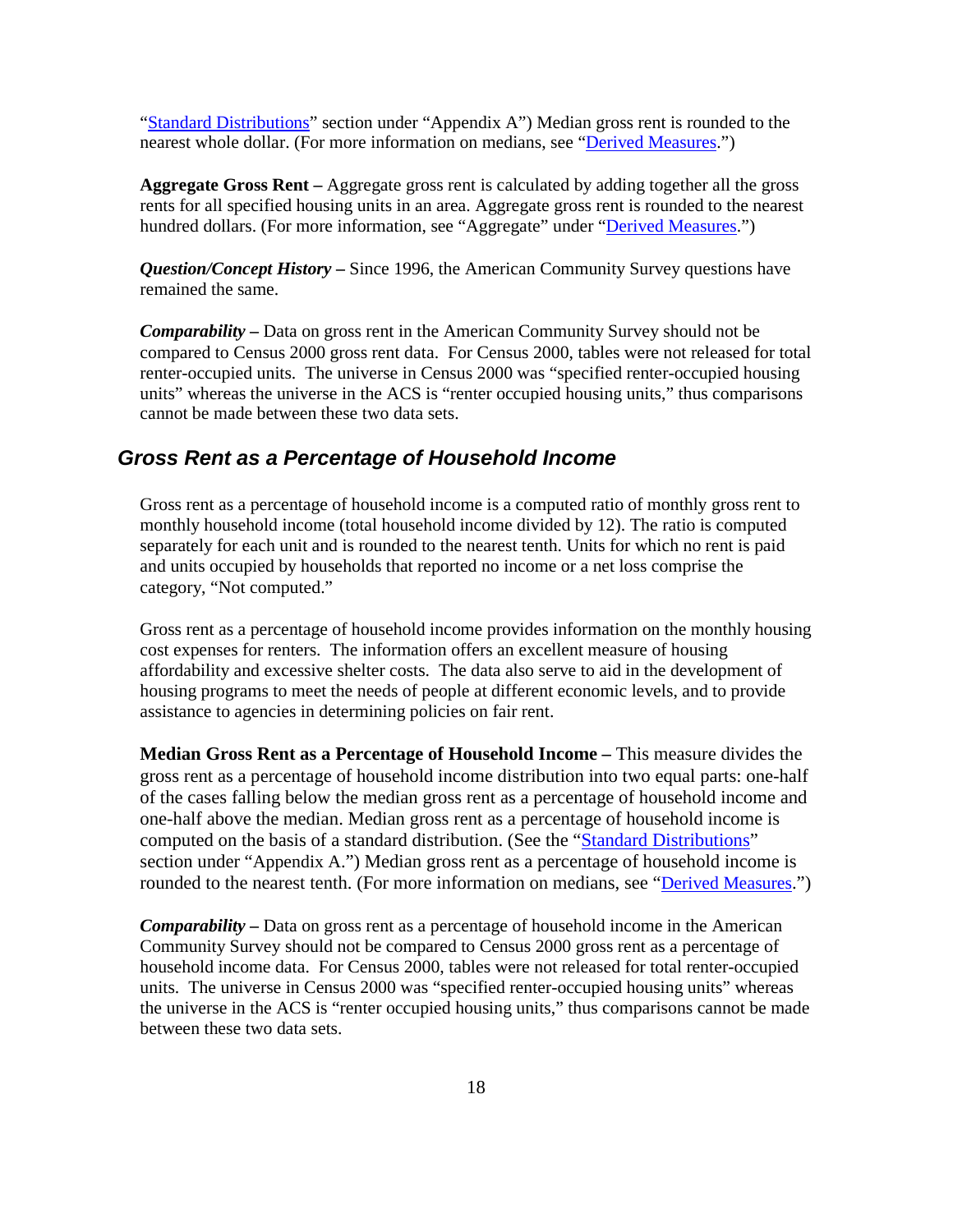#### <span id="page-18-0"></span>*Homeowner Vacancy Rate*

See [Vacancy Status.](#page-37-0)

## <span id="page-18-1"></span>*House Heating Fuel*

The data on house heating fuel were obtained from Housing Question 10 in the 2009 American Community Survey. The question was asked at occupied housing units. The data show the type of fuel used most to heat the house, apartment, or mobile home.

House heating fuel provides information on energy supply and consumption. These data are used by planners to identify the types of fuel used in certain areas and the consequences this usage may have on the area. The data also serve to aid in forecasting the need for future energy needs and power facilities such as generating plants, long distance pipelines for oil or natural gas, and long distance transmission lines for electricity.

House heating fuel is categorized on the ACS questionnaire as follows:

**Utility Gas –** This category includes gas piped through underground pipes from a central system to serve the neighborhood.

**Bottled, Tank, or LP Gas** – This category includes liquid propane gas stored in bottles or tanks that are refilled or exchanged when empty.

**Electricity –** This category includes electricity that is generally supplied by means of above or underground electric power lines.

**Fuel Oil, Kerosene, etc. –** This category includes fuel oil, kerosene, gasoline, alcohol, and other combustible liquids.

**Coal or Coke –** This category includes coal or coke that is usually distributed by truck.

**Wood –** This category includes purchased wood, wood cut by household members on their property or elsewhere, driftwood, sawmill or construction scraps, or the like.

**Solar Energy –** This category includes heat provided by sunlight that is collected, stored, and actively distributed to most of the rooms.

**Other Fuel –** This category includes all other fuels not specified elsewhere.

**No Fuel Used –** This category includes units that do not use any fuel or that do not have heating equipment.

*Question/Concept History* **–** Since 1996, the American Community Survey questions have remained the same.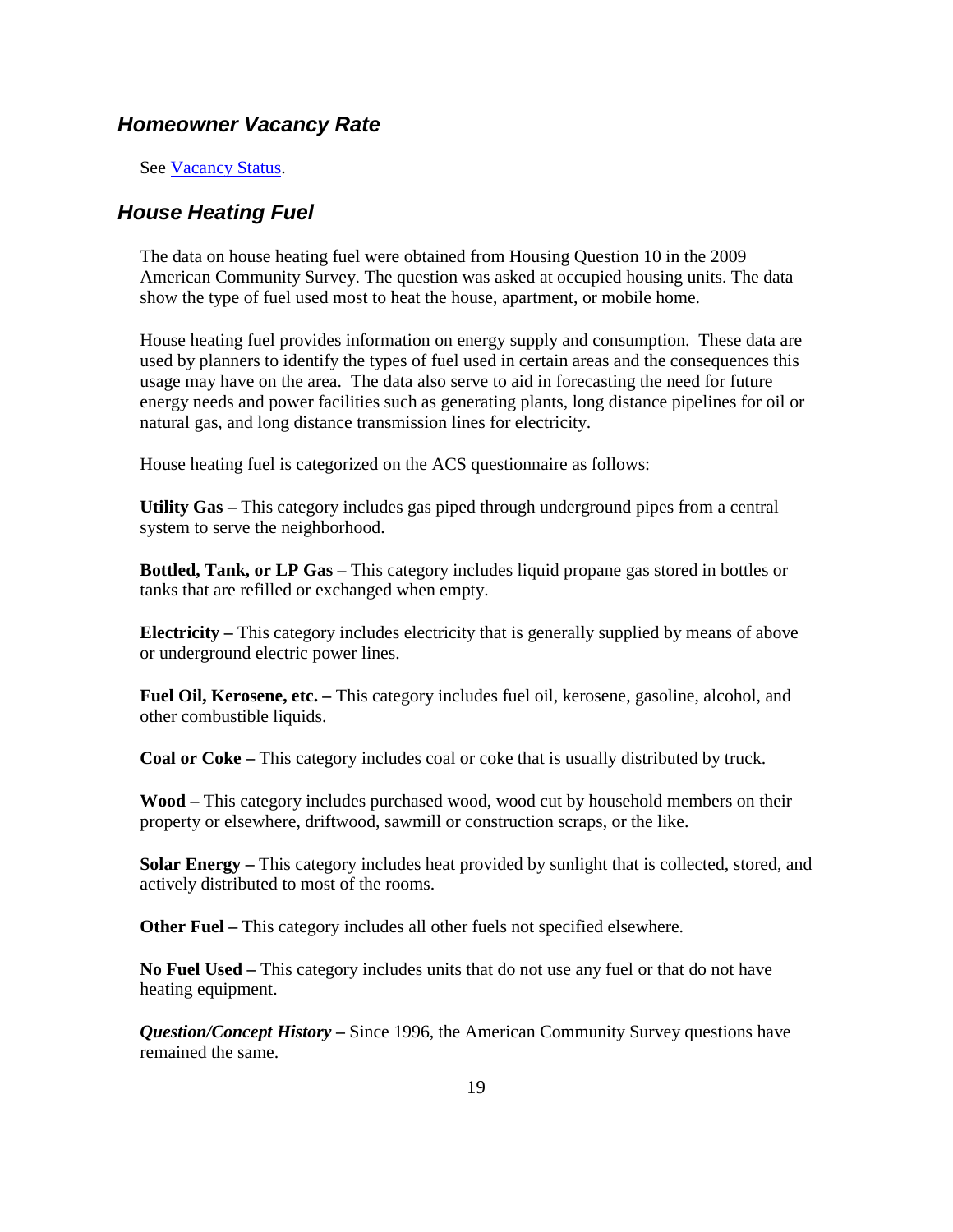*Comparability –* Data on house heating fuel in the American Community Survey can be compared to previous ACS and Census 2000 house heating fuel data.

### <span id="page-19-0"></span>*Household Size*

This question is based on the count of people in occupied housing units. All people occupying the housing unit are counted, including the householder, occupants related to the householder, and lodgers, roomers, boarders, and so forth.

**Average Household Size of Occupied Unit –** A measure obtained by dividing the number of people living in occupied housing units by the total number of occupied housing units. This measure is rounded to the nearest hundredth.

**Average Household Size of Owner-occupied Unit –** A measure obtained by dividing the number of people living in owner-occupied housing units by the total number of owneroccupied housing units. This measure is rounded to the nearest hundredth.

**Average Household Size of Renter-occupied Unit –** A measure obtained by dividing the number of people living in renter-occupied housing units by the total number of renteroccupied housing units. This measure is rounded to the nearest hundredth.

*Comparability –* Data on household size in the American Community Survey can be compared to previous ACS and Census 2000 household size data.

#### <span id="page-19-1"></span>*Housing Units*

See [Living Quarters.](#page-6-0)

#### <span id="page-19-2"></span>*Insurance for Fire, Hazard, and Flood*

The data on fire, hazard, and flood insurance were obtained from Housing Question 18 in the 2009 American Community Survey. The question was asked of owner-occupied units. The statistics for this question refer to the annual premium for fire, hazard, and flood insurance on the property (land and buildings), that is, policies that protect the property and its contents against loss due to damage by fire, lightning, winds, hail, flood, explosion, and so on.

Liability policies are included only if they are paid with the fire, hazard, and flood insurance premiums and the amounts for fire, hazard, and flood cannot be separated. Premiums are reported even if they have not been paid or are paid by someone outside the household. When premiums are paid on other than a yearly basis, the premiums are converted to a yearly basis.

The payment for fire, hazard, and flood insurance is added to payments for real estate taxes, utilities, fuels, and mortgages (both first, second, home equity loans, and other junior mortgages) to derive "Selected Monthly Owner Costs" and "Selected Monthly Owner Costs as a Percentage of Household Income." These data provide information on the cost of home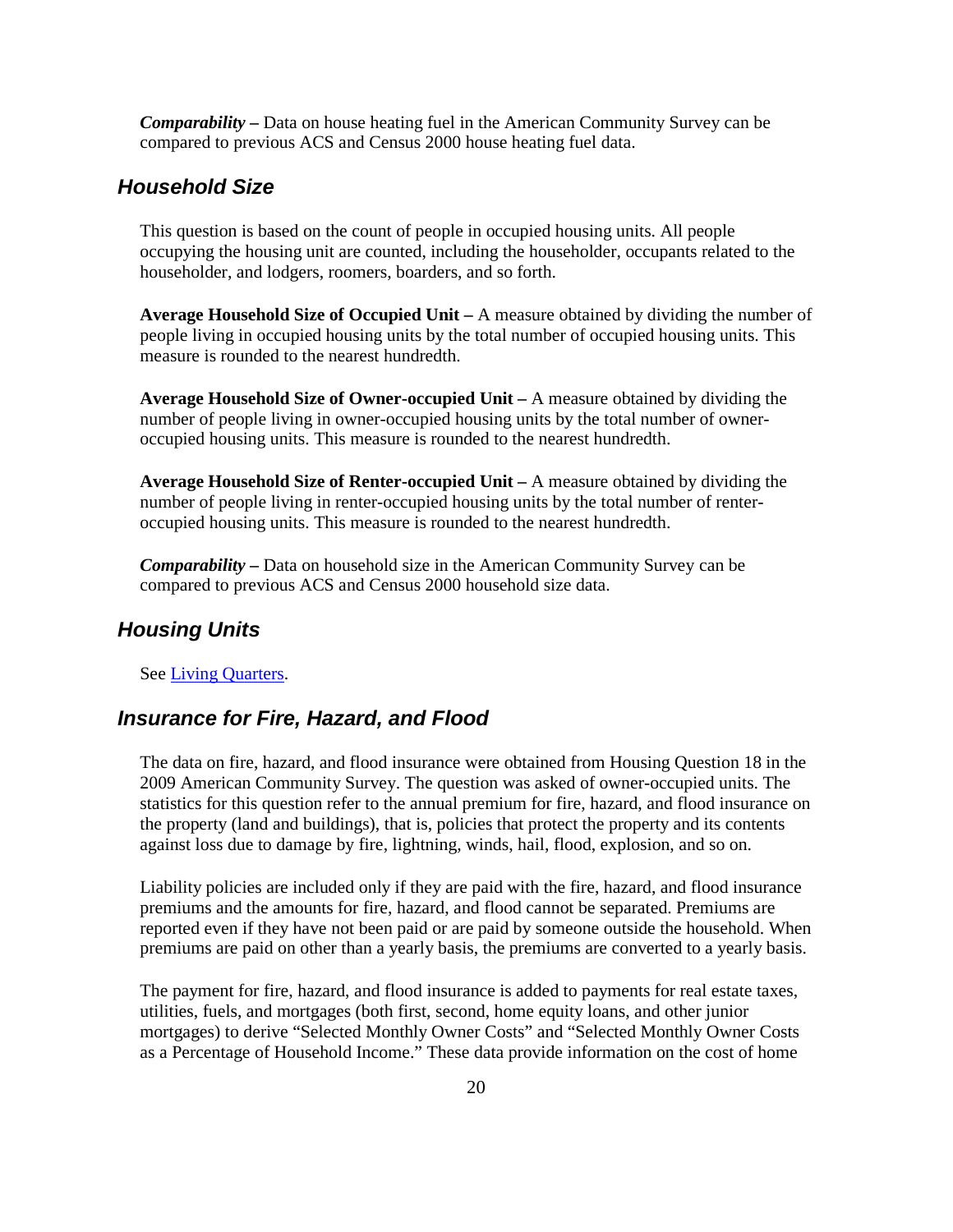ownership and offer an excellent measure of housing affordability and excessive shelter costs.

A separate question (19d in the 2009 American Community Survey) determines whether insurance premiums are included in the mortgage payment to the lender(s). This makes it possible to avoid counting these premiums twice in the computations.

**Median Fire, Hazard, and Flood Insurance –** Median fire, hazard, and flood insurance divides the fire, hazard, and flood insurance distribution into two equal parts: one-half of the cases falling below the median fire, hazard, and flood insurance and one-half above the median. Median fire, hazard, and flood insurance is computed on the basis of a standard distribution (see the ["Standard Distributions"](#page-138-0) section under "Appendix A.") Median fire, hazard, and flood insurance is rounded to the nearest whole dollar. (For more information on medians, see ["Derived Measures.](#page-124-0)")

*Question/Concept History* **–** The American Community Survey questions have been the same since 1996.

*Comparability –* Data on fire, hazard, and flood insurance in the American Community Survey can be compared to previous ACS and Census 2000 fire, hazard, and flood insurance data.

# <span id="page-20-0"></span>*Kitchen Facilities*

Data on kitchen facilities were obtained from Housing Question 8d-f in the 2009 American Community Survey. The question was asked at both occupied and vacant housing units. A unit has complete kitchen facilities when it has all three of the following facilities: (d) a sink with a faucet, (e) a stove or range, and (f) a refrigerator. All kitchen facilities must be located in the house, apartment, or mobile home, but they need not be in the same room. A housing unit having only a microwave or portable heating equipment such as a hot plate or camping stove should not be considered as having complete kitchen facilities. An icebox is not considered to be a refrigerator.

Kitchen facilities provide an indication of living standards and assess the quality of household facilities within the housing inventory. These data provide assistance in determining areas that are eligible for programs and funding, such as Meals on Wheels. The data also serve to aid in the development of policies based on fair market rent, and to identify areas in need of rehabilitation loans or grants.

*Question/Concept History* **–** The 1996-1998 American Community Survey questions asked whether the house or apartment had complete kitchen facilities, requiring that the three facilities all be in the same unit. In 1999, "mobile home" was added to the question, along with the capitalization of the word "COMPLETE" for emphasis. Starting in 2008, the structure of the question changed and combined kitchen facilities with plumbing facilities and telephone service availability into one question to ask, "Does this house, apartment, or mobile home have-" and provided the respondent with a "Yes" or "No" checkbox for each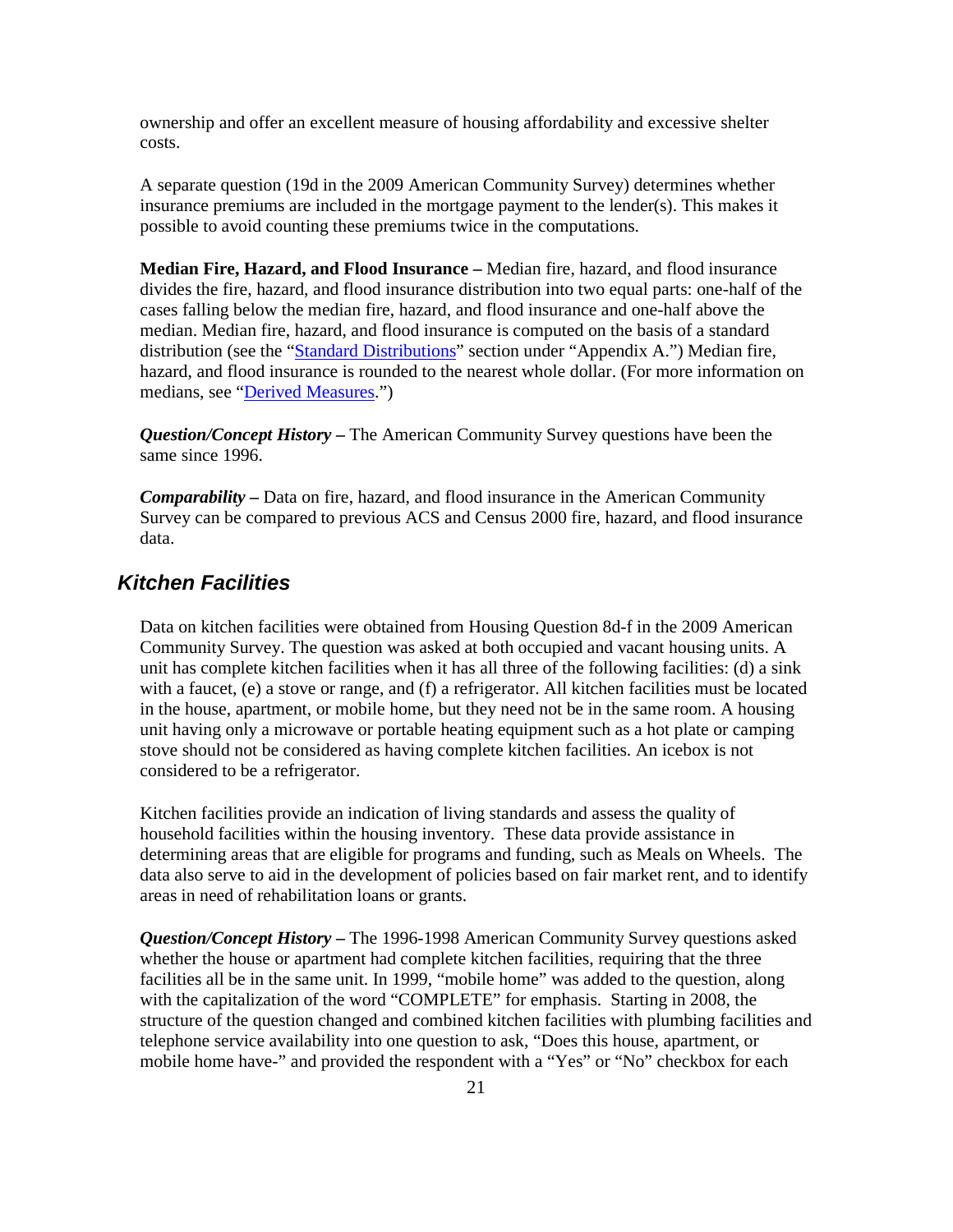component needed for complete facilities. Also in 2008, the component "sink with piped water" was changed to "sink with a faucet."

*Comparability –* Caution should be used when comparing American Community Survey data on kitchen facilities from the years 2008 and after with both pre-2008 ACS and Census 2000 data. Changes made to the kitchen facilities question between the 2007 and 2008 ACS involving the wording, the response option, and translation to the Spanish questionnaire resulted in an inconsistency in the ACS data. This inconsistency in the data was most noticeable as an increase in housing units "lacking complete kitchen facilities."

#### <span id="page-21-0"></span>*Meals Included in Rent*

The data on meals included in the rent were obtained from Housing Question 15b in the 2009 American Community Survey. The question was asked of occupied housing units that were rented and vacant housing units that were for rent at the time of enumeration. These data only include rental units which meals are included in the rent, or if occupants contract for either their meals or a meal plan in order to live in the unit. Renters in continuing care or life facilities are included in this category if their contracts cover meal services.

The meals included in rent allows for a measurement on the amount of congregate housing within the housing inventory. Congregate housing is considered to be housing units where the rent includes meals and other services.

*Question/Concept History* **–** Since 1996, the American Community Survey questions have been the same. Starting in 2004, meals included in rent is shown for all renter-occupied housing units. In previous years (1996-2003), it was shown only for specified renter-occupied housing units.

*Comparability –* Data on meals included in rent in the American Community Survey can be compared to previous ACS and Census 2000 meals included in rent data.

#### <span id="page-21-1"></span>*Mobile Home Costs*

The data on mobile home costs were obtained from Housing Question 21 in the 2009 American Community Survey. The question was asked at owner-occupied mobile homes.

These data include the total yearly costs for personal property taxes, land or site rent, registration fees, and license fees on all owner-occupied mobile homes. The instructions are to exclude real estate taxes already reported in Question 17 in the 2009 American Community Survey.

Costs are estimated as closely as possible when exact costs are not known. Amounts are the total for an entire 12-month billing period, even if they are paid by someone outside the household or remain unpaid.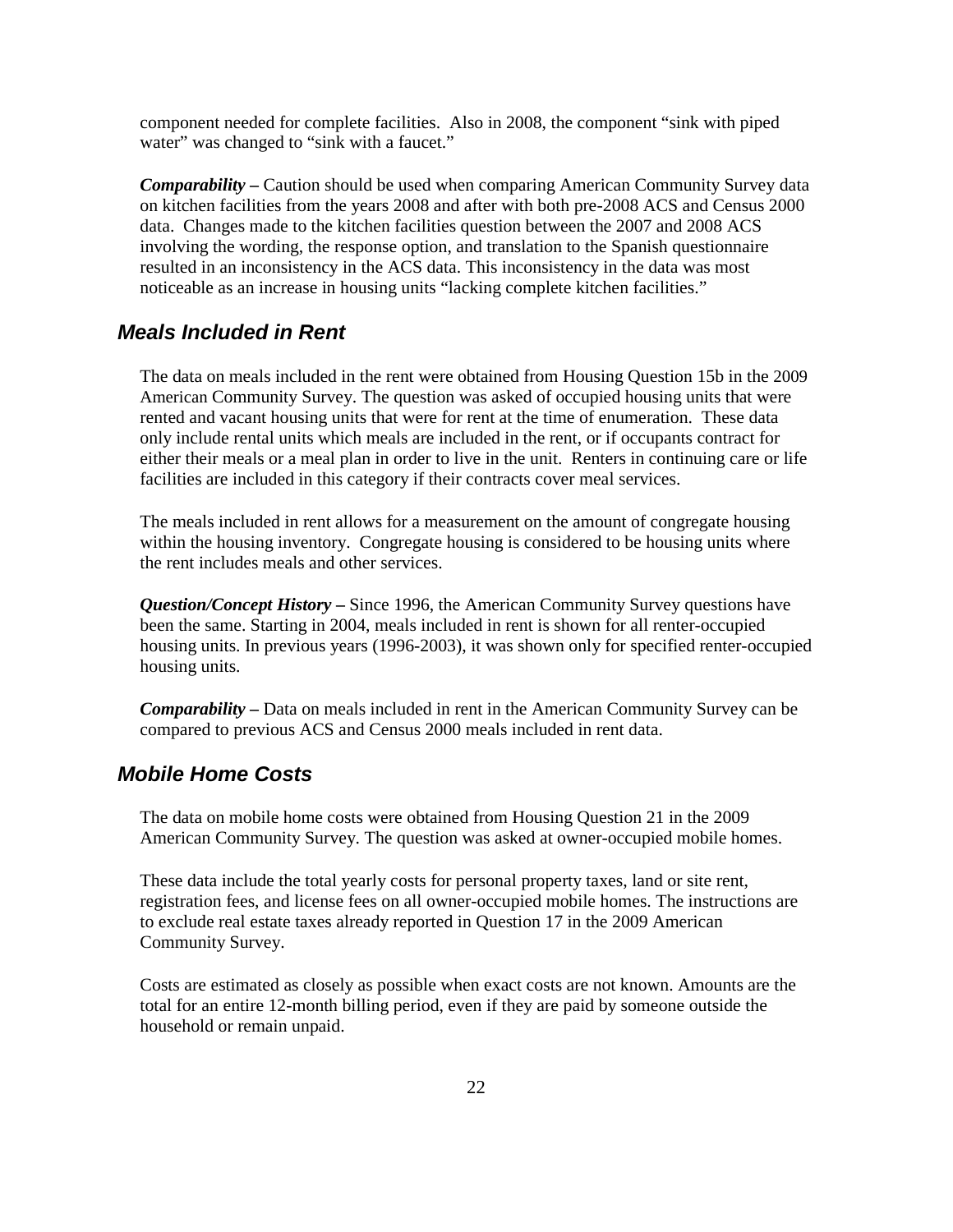The data from this question are added to payments for mortgages; real estate taxes; fire, hazard, and flood insurance payments; utilities; and fuels to derive "Selected Monthly Owner Costs" and "Selected Monthly Owner Costs as a Percentage of Household Income" for mobile home owners. These data provide information on the cost of home ownership and offer an excellent measure of housing affordability and excessive shelter costs.

*Question/Concept History* **–** The 1996-1998 American Community Survey questions were the same. Starting in 1999, the question had a lead-in question on whether the respondent had an installment loan or a contract on the mobile home. The question then asked for total costs including any installment loan.

*Comparability –* Data on mobile home costs in the American Community Survey can be compared to previous ACS and Census 2000 mobile home costs data.

## <span id="page-22-0"></span>*Monthly Housing Costs*

The data for monthly housing costs are developed from a distribution of "Selected Monthly Owner Costs" for owner-occupied units and "Gross Rent" for renter-occupied units. The owner-occupied categories are further separated into those with a mortgage and those without a mortgage. See the sections on "Selected Monthly Owner Costs" and "Gross Rent" for more details on what characteristics are included in each measure and how these data are comparable to previous ACS and Census 2000 data.

Monthly housing costs provide information on the cost of monthly housing expenses for owners and renters. When the data is used in conjunction with income data, the information offers an excellent measure of housing affordability and excessive shelter costs. The data also serve to aid in the development of housing programs to meet the needs of people at different economic levels.

**Median Monthly Housing Costs –** This measure divides the monthly housing costs distribution into two equal parts: one-half of the cases falling below the median monthly housing costs and one-half above the median. Medians are shown separately for units "with a mortgage" and for units "not mortgaged." Median monthly housing costs are computed on the basis of a standard distribution. (See the ["Standard Distributions"](#page-138-0) section under "Appendix A.") Median monthly housing costs are rounded to the nearest whole dollar.

#### <span id="page-22-1"></span>*Monthly Housing Costs as a Percentage of Household Income*

The data for monthly housing costs as a percentage of household income are developed from a distribution of "Selected Monthly Owner Costs as a Percentage of Household Income" for owner-occupied and "Gross Rent as a Percentage of Household Income" for renter-occupied units. The owner-occupied categories are further separated into those with a mortgage and those without a mortgage. See sections on "Selected Monthly Owner" [Costs as a Percentage of Household Income"](#page-31-0) and "Gross [Rent as a Percentage of](#page-17-0)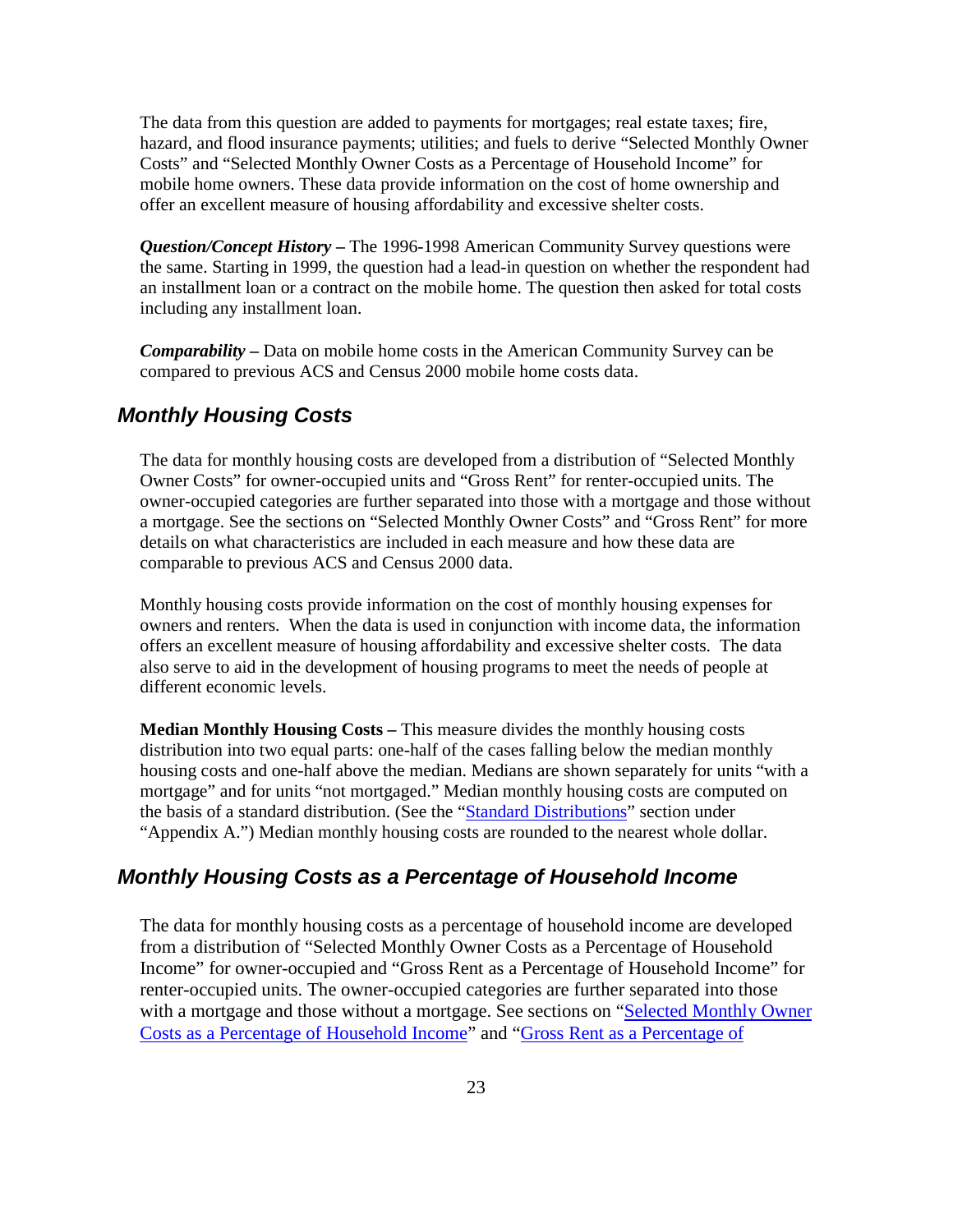Household Income" for more details on what characteristics are included in each measure and how these data are comparable to previous ACS and Census 2000 data.

Monthly housing costs as a percentage of household income provide information on the cost of monthly housing expenses for owners and renters. The information offers an excellent measure of housing affordability and excessive shelter costs. The data also serve to aid in the development of housing programs to meet the needs of people at different economic levels.

#### <span id="page-23-0"></span>*Mortgage Payment*

The data on mortgage payment were obtained from Housing Question 19b in the 2009 American Community Survey. The question was asked at owner-occupied units that have a mortgage, deed of trust, or similar debt; or contract to purchase. The question provides the regular monthly amount required to be paid to the lender for the first mortgage (deed of trust, contract to purchase, or similar debt) on the property. Amounts are included even if the payments are delinquent or paid by someone else. The amounts reported are included in the computation of "Selected Monthly Owner Costs" and "Selected Monthly Owner Costs as a Percentage of Household Income" for units with a mortgage.

The amounts reported include everything paid to the lender including principal and interest payments, real estate taxes, fire, hazard, and flood insurance payments, and mortgage insurance premiums. Separate questions determine whether real estate taxes and fire, hazard, and flood insurance payments are included in the mortgage payment to the lender. This makes it possible to avoid counting these components twice in the computation of "Selected Monthly Owner Costs."

Mortgage payment provides information on the monthly housing cost expenses for owners with a mortgage. When the data is used in conjunction with income data, the information offers an excellent measure of housing affordability and excessive shelter costs. The data also serve to aid in the development of housing programs aimed to meet the needs of people at different economic levels.

*Question/Concept History* **–** Since 1996, the American Community Survey questions have been the same.

*Comparability –* Data on mortgage payment in the American Community Survey can be compared to previous ACS and Census 2000 mortgage payment data. For Census 2000, tables for both total owner-occupied housing units and specified owner-occupied housing units were released, thus comparisons can be made only when comparing the same universes between the two data sets.

#### <span id="page-23-1"></span>*Mortgage Status*

The data on mortgage status were obtained from Housing Questions 19a and 20a in the 2009 American Community Survey. The questions were asked at owner-occupied units.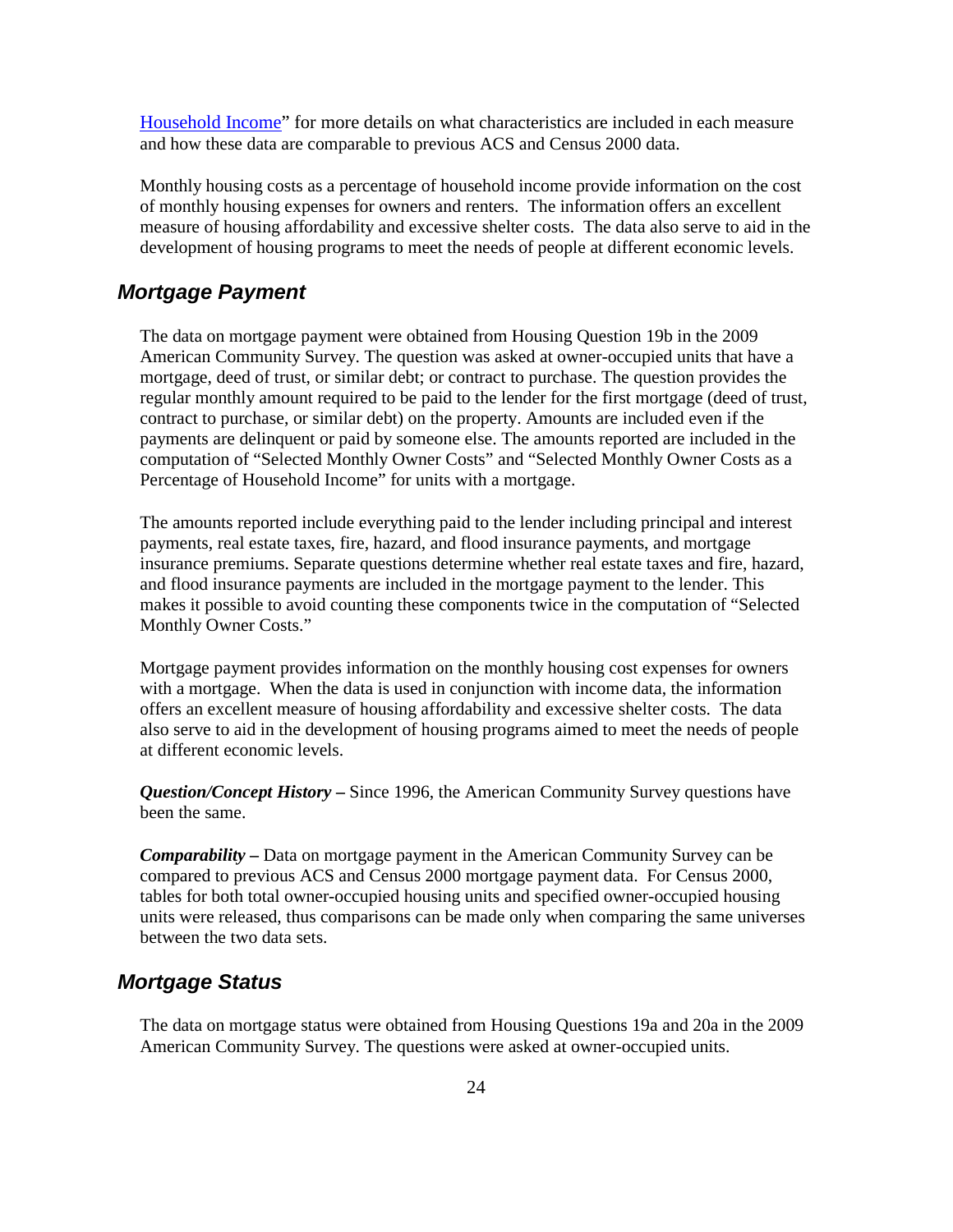"Mortgage" refers to all forms of debt where the property is pledged as security for repayment of the debt, including deeds of trust; trust deeds; contracts to purchase; land contracts; junior mortgages; and home equity loans.

A mortgage is considered a first mortgage if it has prior claim over any other mortgage or if it is the only mortgage on the property. All other mortgages (second, third, etc.) are considered junior mortgages. A home equity loan is generally a junior mortgage. If no first mortgage is reported, but a junior mortgage or home equity loan is reported, then the loan is considered a first mortgage.

In most data products, the tabulations for "Selected Monthly Owner Costs" and "Selected Monthly Owner Costs as a Percentage of Household Income" usually are shown separately for units "with a mortgage" and for units "not mortgaged." The category "not mortgaged" is comprised of housing units owned free and clear of debt.

Mortgage status provides information on the cost of home ownership. When the data is used in conjunction with mortgage payment data, the information determines shelter costs for living quarters. These data can be use in the development of housing programs aimed to meet the needs of people at different economic levels. The data also serve to evaluate the magnitude of and to plan facilities for condominiums, which are becoming an important source of supply of new housing in many areas.

*Question/Concept History* **–** Since 1996, the American Community Survey questions have been the same.

*Comparability –* Data on mortgage status in the American Community Survey can be compared to previous ACS and Census 2000 mortgage status data. For Census 2000, tables for both total owner-occupied housing units and specified owner-occupied housing units were released, thus comparisons can be made only when comparing the same universes between the two data sets.

### <span id="page-24-0"></span>*Occupants Per Room*

Occupants per room is obtained by dividing the number of people in each occupied housing unit by the number of rooms in the unit. The figures show the number of occupied housing units having the specified ratio of people per room. Although the Census Bureau has no official definition of crowded units, many users consider units with more than one occupant per room to be crowded. Occupants per room is rounded to the nearest hundredth.

This data is the basis for estimating the amount of living and sleeping spaces within a housing unit. These data allow officials to plan and allocate funding for additional housing to relieve crowded housing conditions. The data also serve to aid in planning for future services and infrastructure, such as home energy assistance programs and the development of waste treatment facilities.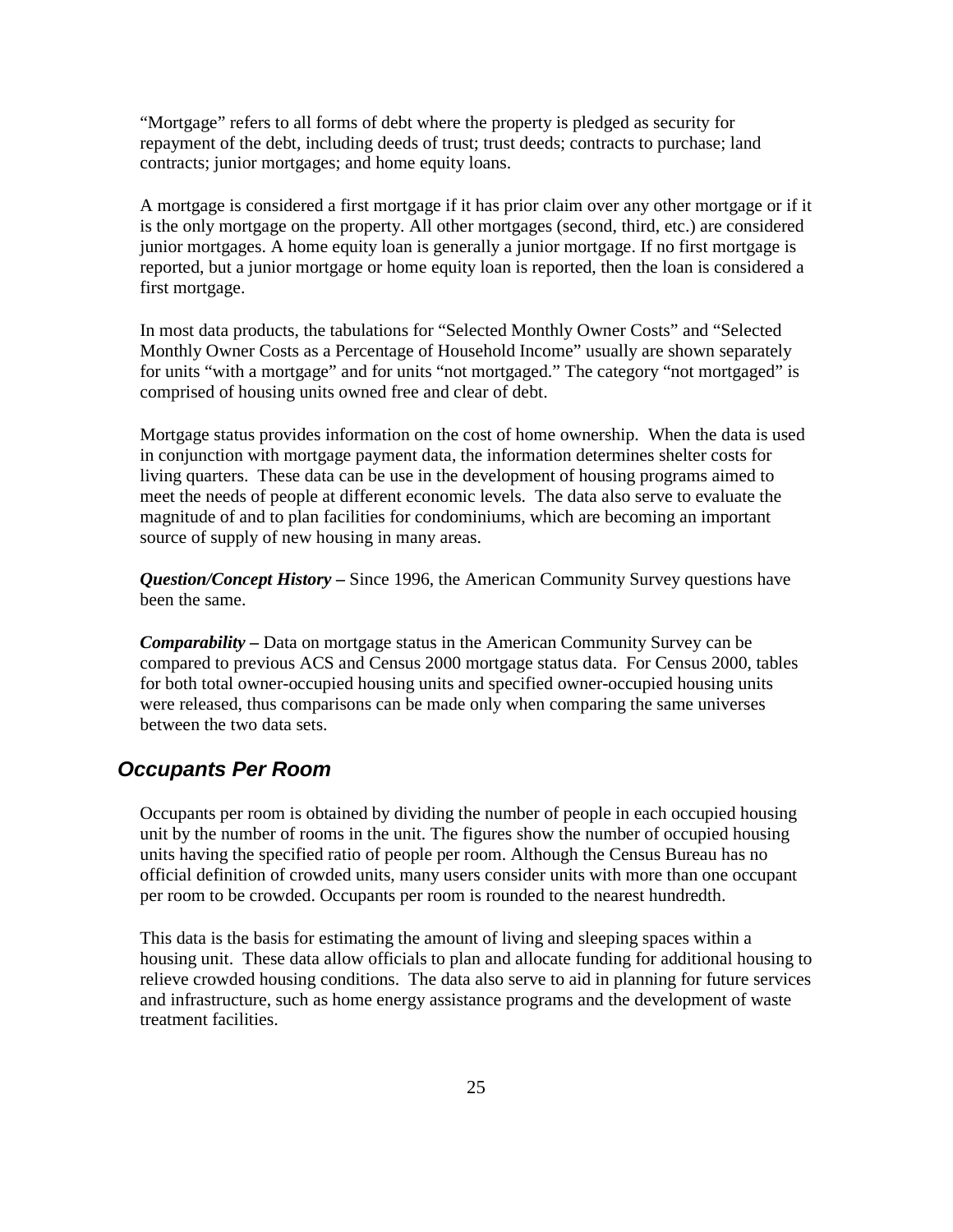*Comparability* – Caution should be used when comparing American Community Survey data on occupants per room from the years 2008 and after with both pre-2008 ACS and Census 2000 data. Changes made to the rooms question between the 2007 and 2008 ACS involving the wording as well as the response option resulted in an inconsistency in the ACS data. This inconsistency in the data was most noticeable as an increase in "1 room" responses and as a decrease in "2 rooms" to "6 rooms" responses.

# <span id="page-25-0"></span>*Occupied Housing Units*

See [Living Quarters.](#page-6-0)

#### <span id="page-25-1"></span>*Owner-Occupied Units*

See [Tenure.](#page-34-0)

#### <span id="page-25-2"></span>*Plumbing Facilities*

The data on plumbing facilities were obtained from Housing Question 8 a, b, and c in the 2009 American Community Survey. The question was asked at both occupied and vacant housing units. Complete plumbing facilities include: (a) hot and cold running water, (b) a flush toilet, and (c) a bathtub or shower. All three facilities must be located inside the house, apartment, or mobile home, but not necessarily in the same room. Housing units are classified as lacking complete plumbing facilities when any of the three facilities is not present.

Plumbing facilities provide an indication of living standards and assess the quality of household facilities within the housing inventory. These data provide assistance in the assessment of water resources and to serve as an aid to identify possible areas of ground water contamination. The data also are used to forecast the need for additional water and sewage facilities, aid in the development of policies based on fair market rent, and to identify areas in need of rehabilitation loans or grants.

*Question/Concept History –* The 1996-2007 American Community Survey questions were stand-alone questions that asked the respondent to answer either "Yes, has all three facilities" or "No" to the question of whether the housing unit had complete plumbing facilities, requiring that the facilities all be in the same unit. Starting in 2008, the structure of the question changed and combined plumbing facilities with kitchen facilities and telephone service availability into one question to ask, "Does this house, apartment, or mobile home have -" and provided the respondent with a "Yes" or "No" checkbox for each component needed for complete facilities. An additional change introduced in 2008 included changing the description of the component "hot and cold piped water" to "hot and cold running water."

*Comparability –* Caution should be used when comparing American Community Survey data on plumbing facilities from the years 2008 and after with both pre-2008 ACS and Census 2000 data. Changes made to the plumbing facilities question between the 2007 and 2008 ACS involving the wording, the response option, and translation to the Spanish questionnaire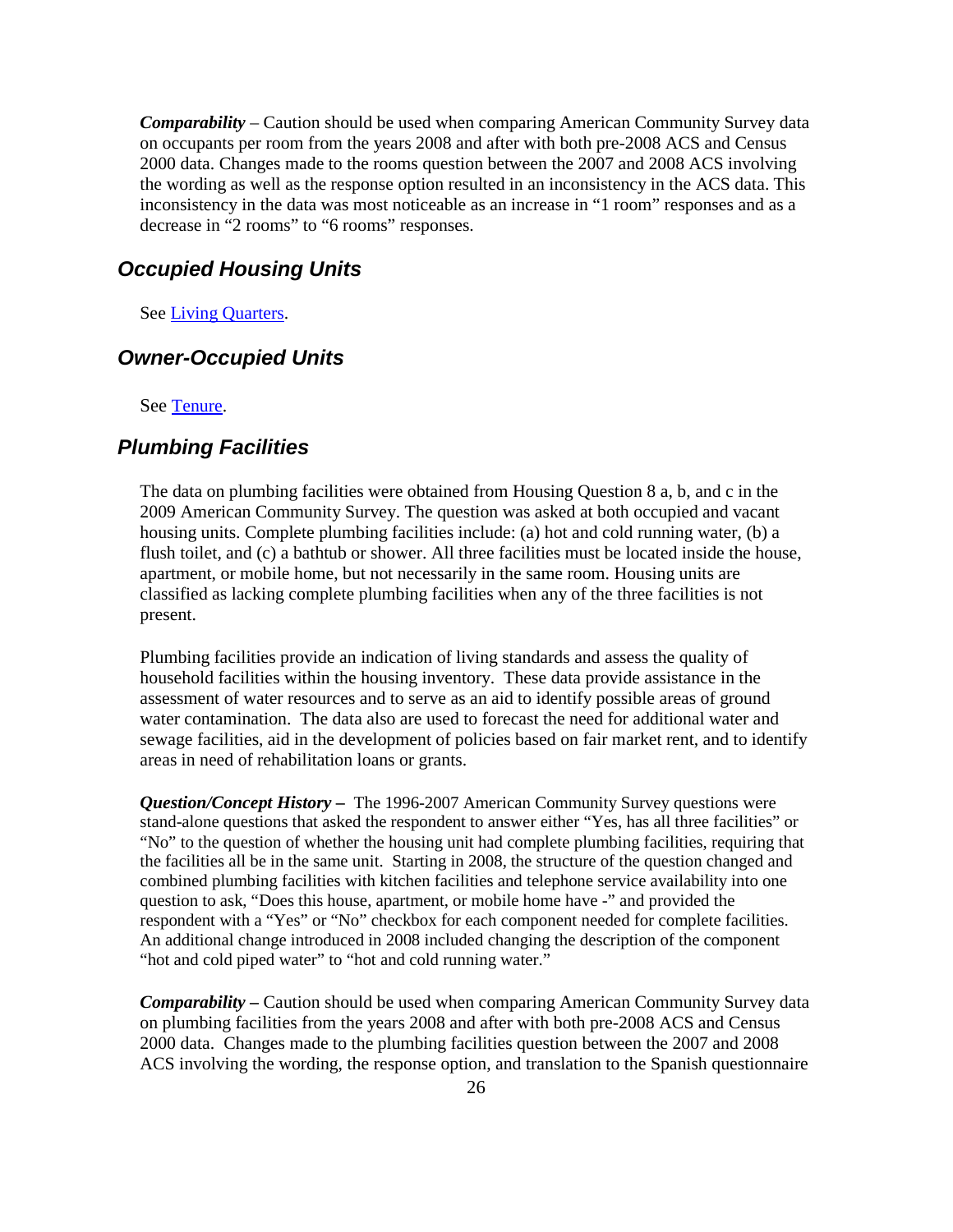resulted in an inconsistency in the ACS data. This inconsistency in the data was most noticeable as an increase in housing units "lacking complete plumbing facilities."

# <span id="page-26-0"></span>*Population in Occupied Housing Units*

The data shown for population in occupied units is the total population minus any people living in group quarters. All people occupying the housing unit are counted, including the householder, occupants related to the householder, and lodgers, roomers, boarders, and so forth.

Population in occupied housing units provides information on the population within the housing inventory. The data allow the identification of population patterns within areas to assist in developing housing programs. These data also serve to aid officials in tracking the changing population characteristics of the housing inventory over time.

*Comparability –* Data on the population in occupied housing units in the American Community Survey can be compared to previous ACS and Census 2000 population in occupied housing units data.

## <span id="page-26-1"></span>*Poverty Status of Households*

The data on poverty status of households were derived from answers to the income questions. Since poverty is defined at the family level and not the household level, the poverty status of the household is determined by the poverty status of the householder. Households are classified as poor when the total income of the householder's family is below the appropriate poverty threshold. (For nonfamily householders, their own income is compared with the appropriate threshold.) The income of people living in the household who are unrelated to the householder is not considered when determining the poverty status of a household, nor does their presence affect the family size in determining the appropriate threshold. The poverty thresholds vary depending on three criteria: size of family, number of related children, and, for 1- and 2-person families, age of householder. See the table ["The 2009 Poverty Factors"](#page-134-0) in Appendix A. (For more information, see ["Poverty Status"](#page-99-1) and ["Income"](#page-75-3) under "Population Variables.")

# <span id="page-26-2"></span>*Real Estate Taxes*

The data on real estate taxes were obtained from Housing Question 17 in the 2009 American Community Survey. The question was asked at owner-occupied units. The statistics from this question refer to the total amount of all real estate taxes on the entire property (land and buildings) payable to all taxing jurisdictions, including special assessments, school taxes, county taxes, and so forth.

Real estate taxes include state, local, and all other real estate taxes even if delinquent, unpaid, or paid by someone who is not a member of the household. However, taxes due from prior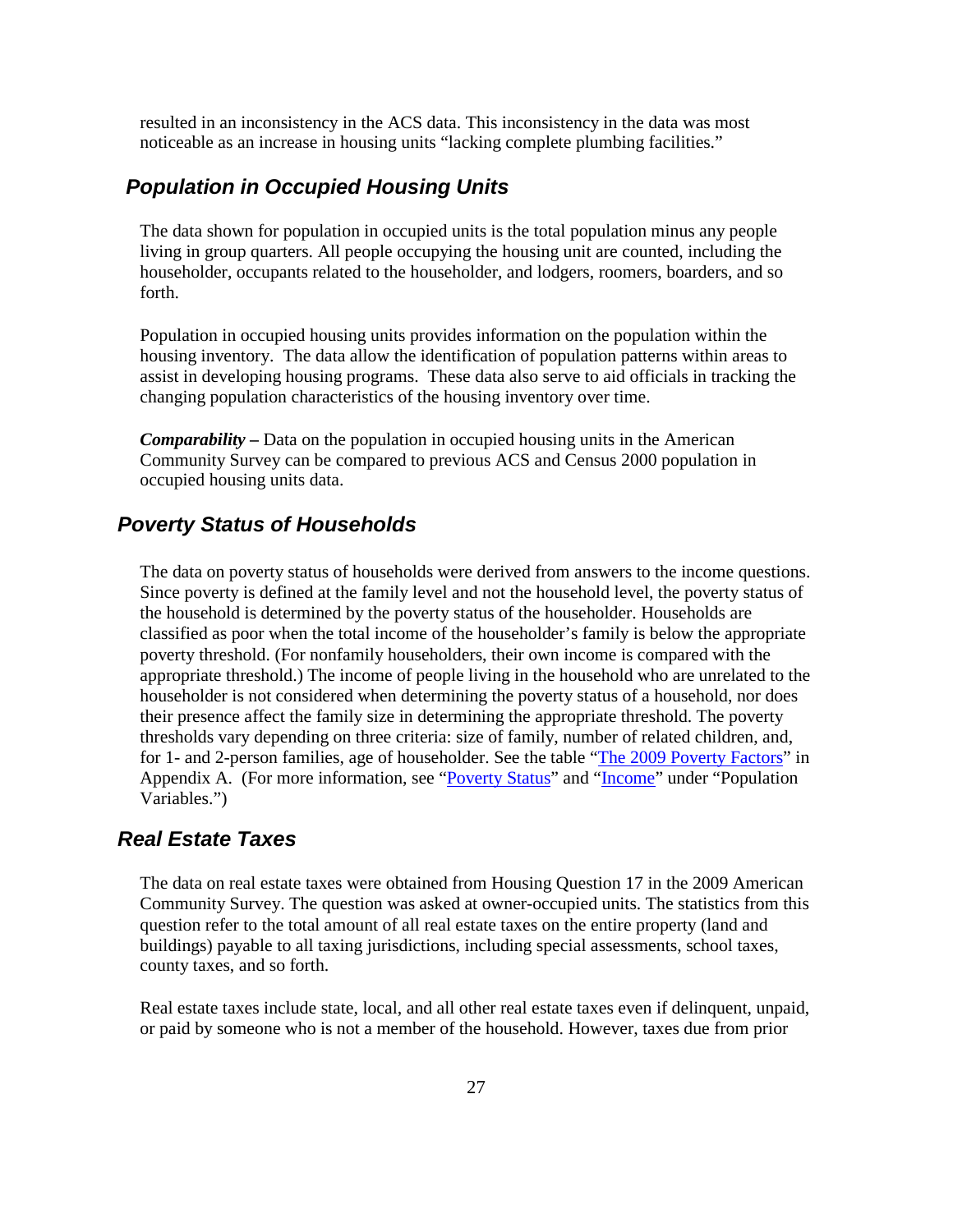years are not included. If taxes are paid on other than a yearly basis, the payments are converted to a yearly basis.

The payment for real estate taxes is added to payments for fire, hazard, and flood insurance; utilities and fuels; and mortgages (both first and second mortgages, home equity loans, and other junior mortgages) to derive "Selected Monthly Owner Costs" and "Selected Monthly Owner Costs as a Percentage of Household Income." These data provide information on the cost of home ownership and offer an excellent measure of housing affordability and excessive shelter costs.

A separate question (Question 19c in the 2008 American Community Survey) determines whether real estate taxes are included in the mortgage payment to the lender(s). This makes it possible to avoid counting taxes twice in the computations.

*Question/Concept History – Since 1996, the American Community Survey questions have* been the same.

*Comparability –* Data on real estate taxes in the American Community Survey should not be compared to Census 2000 real estate taxes data. The universe in Census 2000 was "specified owner-occupied housing units" whereas the universe in the ACS is "owner occupied housing units," thus comparisons cannot be made between these two data sets.

# <span id="page-27-0"></span>*Rent Asked*

See [Contract Rent.](#page-13-0)

#### <span id="page-27-1"></span>*Rental Vacancy Rate*

See [Vacancy Status.](#page-37-0)

## <span id="page-27-2"></span>*Renter-Occupied Housing Units*

See [Tenure.](#page-34-0)

### <span id="page-27-3"></span>*Rooms*

The data on rooms were obtained from Housing Question 7a in the 2009 American Community Survey. The question was asked at both occupied and vacant housing units. The statistics on rooms are in terms of the number of housing units with a specified number of rooms. The intent of this question is to count the number of whole rooms used for living purposes.

For each unit, rooms include living rooms, dining rooms, kitchens, bedrooms, finished recreation rooms, enclosed porches suitable for year-round use, and lodger's rooms. Excluded are strip or pullman kitchens, bathrooms, open porches, balconies, halls or foyers, half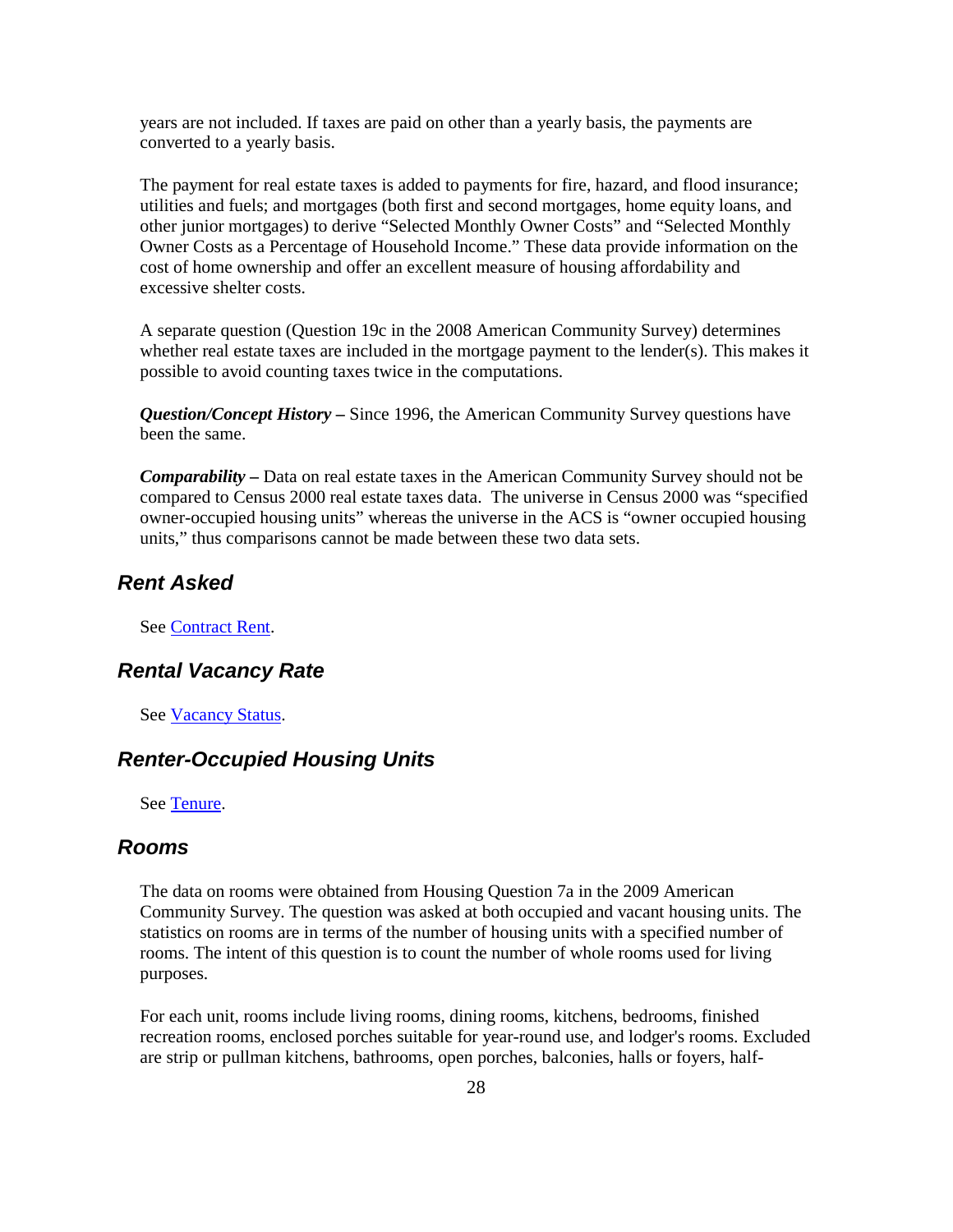rooms, utility rooms, unfinished attics or basements, or other unfinished space used for storage. A partially divided room is a separate room only if there is a partition from floor to ceiling, but not if the partition consists solely of shelves or cabinets.

Rooms provide the basis for estimating the amount of living and sleeping spaces within a housing unit. These data allow officials to plan and allocate funding for additional housing to relieve crowded housing conditions. The data also serve to aid in planning for future services and infrastructure, such as home energy assistance programs and the development of waste treatment facilities.

**Median Rooms –** This measure divides the room distribution into two equal parts: one-half of the cases falling below the median number of rooms and one-half above the median. In computing median rooms, the whole number is used as the midpoint of the interval; thus, the category "3 rooms" is treated as an interval ranging from 2.5 to 3.5 rooms. Median rooms is rounded to the nearest tenth. (For more information on medians, see the discussion under ["Derived Measures.](#page-124-0)")

**Aggregate Rooms –** Aggregate rooms is calculated by adding all of the rooms for housing units in an area. (For more information on aggregates, see ["Derived Measures.](#page-124-0)")

*Question/Concept History* – The 1996-1998 American Community Survey question provided a space for a write-in entry on the number of rooms. From 1999-2007 the question provided response categories from "1 room" to "9 or more rooms." Starting in 2008, the response categories were removed and a write-in box was added for the respondent to enter the number of rooms. Additional changes introduced in 2008 included adding the word "separate" to the question stem, adding an instruction that defines a "room," adding an inclusion instruction to include bedrooms and kitchens in the count of rooms, and changing the current exclusion instruction by removing the word "half-room" and adding the phrase "unfinished basements."

**Limitation of the Data** – The Census Bureau tested the changes introduced to the 2008 version of the rooms question in the 2006 ACS Content Test. The results of this testing show that the changes may introduce an inconsistency in the data produced for this question as observed from the years 2007 to 2008, see "2006 ACS Content Test Evaluation Report Covering Rooms and Bedrooms" on the ACS website (www.census.gov/acs).

*Comparability* – Caution should be used when comparing American Community Survey data on rooms from the years 2008 and after with both pre-2008 ACS and Census 2000 data. Changes made to the rooms question between the 2007 and 2008 ACS involving the wording as well as the response option resulted in an inconsistency in the ACS data. This inconsistency in the data was most noticeable as an increase in "1 room" response and as a decrease in "2 rooms" to "6 rooms" responses.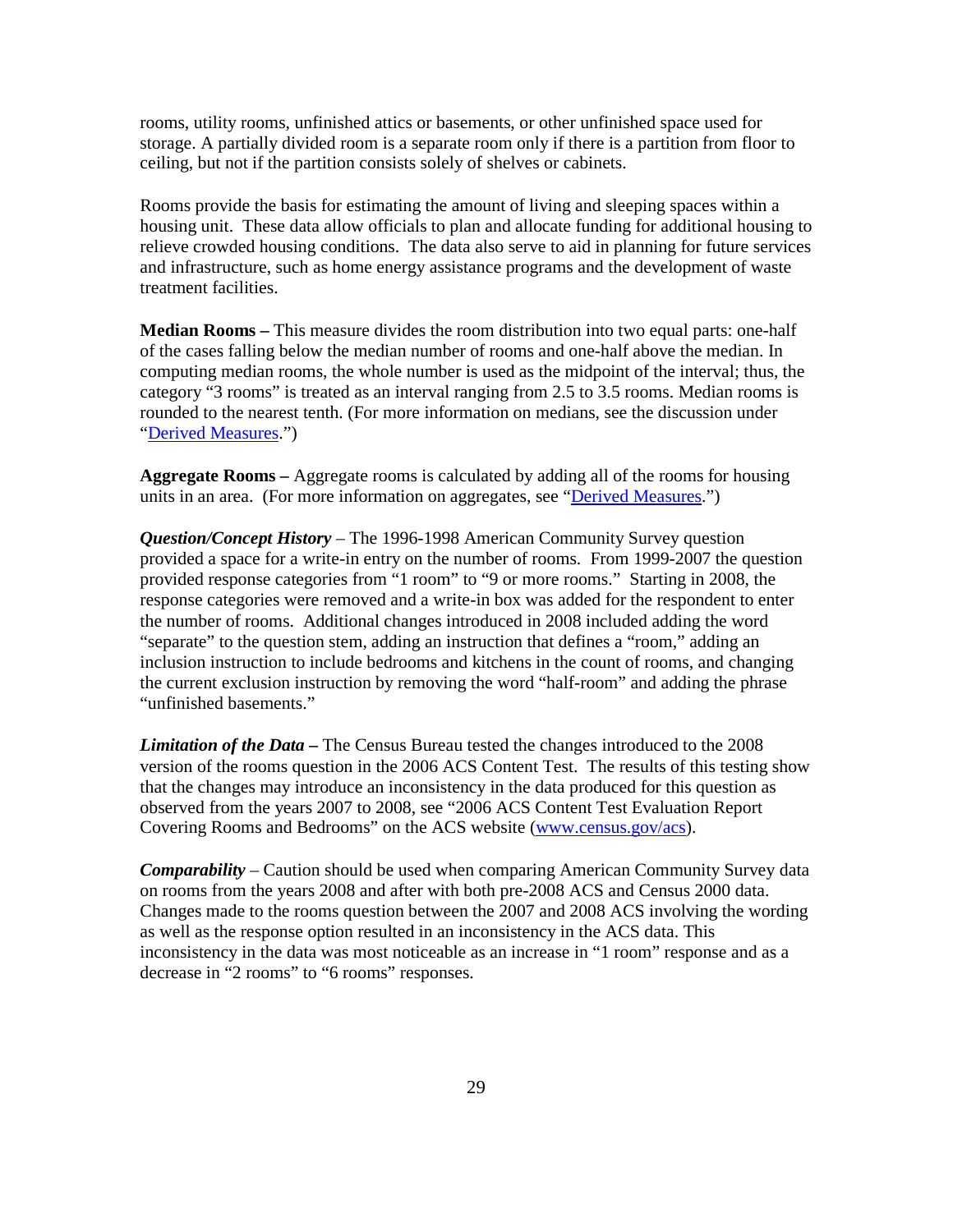### <span id="page-29-0"></span>*Second or Junior Mortgage Payments or Home Equity Loan*

The data on second mortgages or home equity loan payments were obtained from Housing Questions 20a and 20b in the 2009 American Community Survey. The questions were asked at owner-occupied units. Question 20a asks whether a second mortgage or a home equity loan exists on the property. Question 20b provides the regular monthly amount required to be paid to the lender on all second and junior mortgages and home equity loans. Amounts are included even if the payments are delinquent or paid by someone else. The amounts reported are included in the computation of "Selected Monthly Owner Costs" and "Selected Monthly Owner Costs as a Percentage of Household Income" for units with a mortgage.

All mortgages other than first mortgages (for example, second, third, etc.) are classified as "junior" mortgages. A second mortgage is a junior mortgage that gives the lender a claim against the property that is second to the claim of the holder of the first mortgage. Any other junior mortgage $(s)$  would be subordinate to the second mortgage. A home equity loan is a line of credit available to the borrower that is secured by real estate. It may be placed on a property that already has a first or second mortgage, or it may be placed on a property that is owned free and clear.

If the respondents answered that no first mortgage existed, but a second mortgage or a home equity loan did, a computer edit assigned the unit a first mortgage and made the first mortgage monthly payment the amount reported in the second mortgage. The second mortgage/home equity loan data were then made "No" in Question 20a and blank in Question 20b.

Second mortgage or home equity loan data provide information on the monthly housing cost expenses for owners. When the data is used in conjunction with income data, the information offers an excellent measure of housing affordability and excessive shelter costs. The data also serve to aid in the development of housing programs aimed to meet the needs of people at different economic levels.

By listing the second mortgage or home equity loan question separately on the questionnaire from other housing cost questions, the data also serve to improving the accuracy of estimating monthly housing costs for mortgaged owners.

*Question/Concept History –* Since 1996, the American Community Survey questions remained the same.

*Comparability –* Data on second mortgages or home equity loans in the American Community Survey can be compared to previous ACS and Census 2000 second mortgages or home equity loans data.

# <span id="page-29-1"></span>*Selected Conditions*

The variable "Selected Conditions" is defined for owner- and renter-occupied housing units as having at least one of the following conditions: 1) lacking complete plumbing facilities, 2)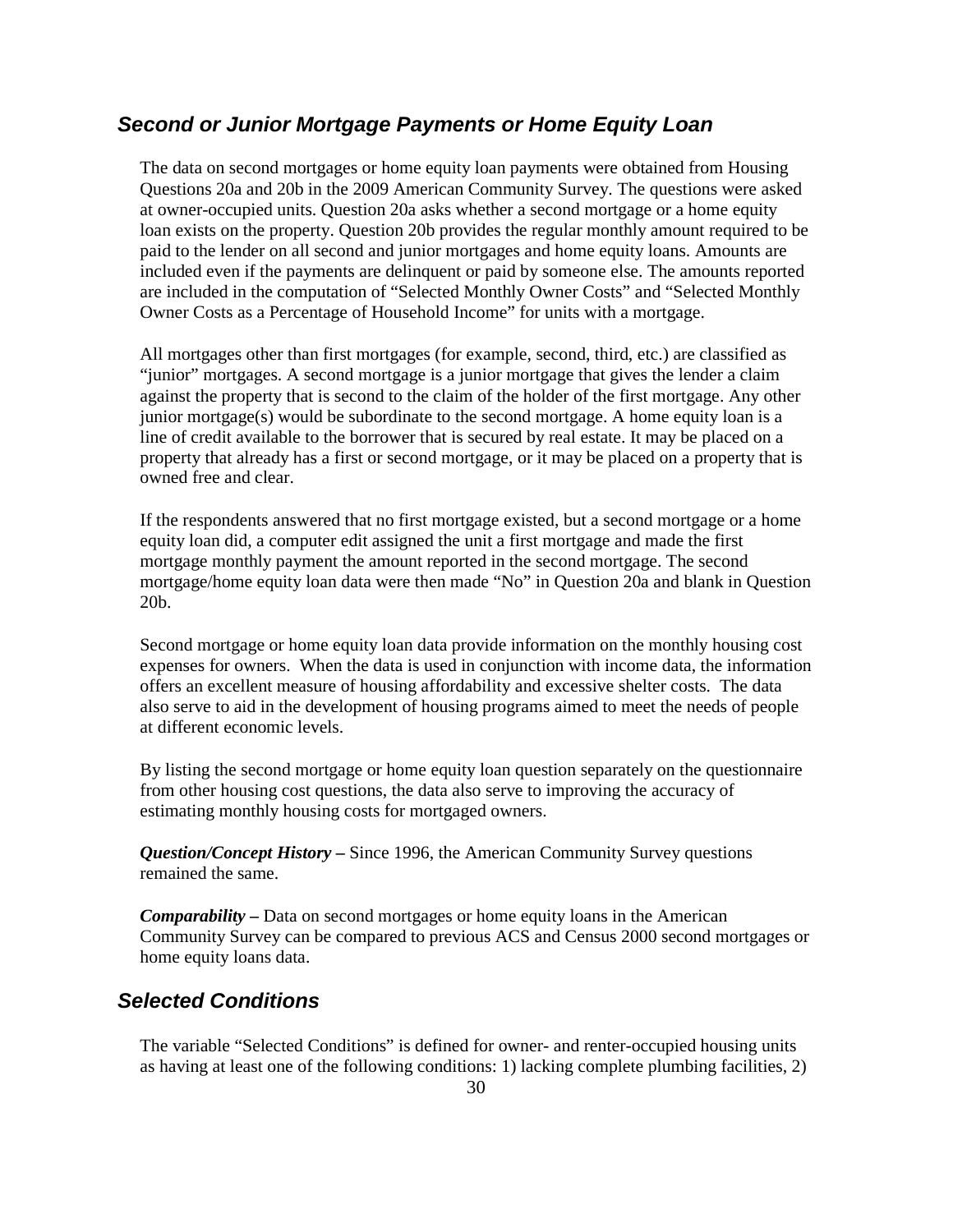lacking complete kitchen facilities, 3) with 1.01 or more occupants per room, 4) selected monthly owner costs as a percentage of household income greater than 30 percent, and 5) gross rent as a percentage of household income greater than 30 percent.

Selected conditions provide information in assessing the quality of the housing inventory and its occupants. The data is used to easily identify those homes in which the quality of living and housing can be considered substandard.

*Comparability –* Data on selected conditions in the American Community Survey can be compared to previous ACS and Census 2000 selected conditions data.

# <span id="page-30-0"></span>*Selected Monthly Owner Costs*

The data on selected monthly owner costs were obtained from Housing Questions 11 and Questions 17 through 21 in the 2009 American Community Survey. The data were obtained for owner-occupied units. Selected monthly owner costs are the sum of payments for mortgages, deeds of trust, contracts to purchase, or similar debts on the property (including payments for the first mortgage, second mortgages, home equity loans, and other junior mortgages); real estate taxes; fire, hazard, and flood insurance on the property; utilities (electricity, gas, and water and sewer); and fuels (oil, coal, kerosene, wood, etc.). It also includes, where appropriate, the monthly condominium fee for condominiums (Question 13) and mobile home costs (Question 21) (installment loan payments, personal property taxes, site rent, registration fees, and license fees). Selected monthly owner costs were tabulated for all owner-occupied units, and usually are shown separately for units "with a mortgage" and for units "not mortgaged."

Selected monthly owner costs provide information on the monthly housing cost expenses for owners. When the data is used in conjunction with income data, the information offers an excellent measure of housing affordability and excessive shelter costs. The data also serve to aid in the development of housing programs to meet the needs of people at different economic levels.

**Adjusting Selected Monthly Owner Costs for Inflation –** To inflate selected monthly owner costs from previous years, the dollar values are inflated to the latest year's dollar values by multiplying by a factor equal to the average annual Consumer Price Index (CPI-U-RS) factor for the current year, divided by the average annual CPI-U-RS factor for the earlier/earliest year.

**Median Selected Monthly Owner Costs –** This measure divides the selected monthly owner costs distribution into two equal parts: one-half of the cases falling below the median selected monthly owner costs and one-half above the median. Medians are shown separately for units "with a mortgage" and for units "not mortgaged." Median selected monthly owner costs are computed on the basis of a standard distribution. (See the ["Standard Distributions"](#page-138-0) section under ["Appendix A.](#page-131-0)") Median selected monthly owner costs are rounded to the nearest whole dollar.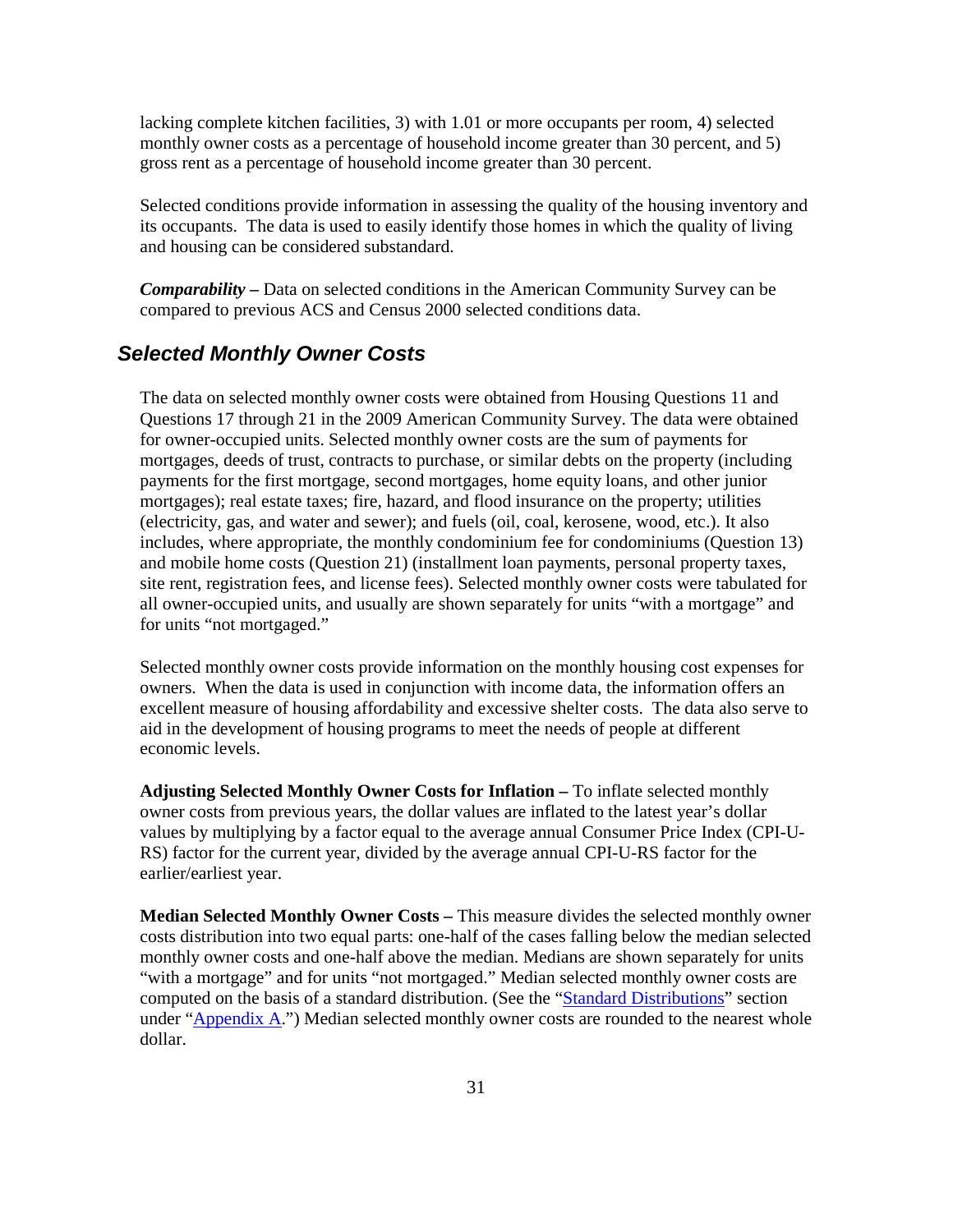*Question/Concept History –* Since 1996, the American Community Survey questions have been the same. The American Community Survey collected the monthly cost of electricity and gas, and the 12-month cost of water and sewer. Since 2004, selected monthly owner costs has been shown for all owner-occupied housing units. In previous years (1996-2003), the question was shown only for specified owner-occupied housing units.

*Comparability –* Caution should be used when comparing selected monthly owner costs data between the American Community Survey and Census 2000. For Census 2000, tables for both total owner-occupied housing units and specified owner-occupied housing units were released, thus comparisons can be made only when comparing the same universes between the two data sets. Additionally, for Census 2000 tables with full distributions were released for total owner-occupied housing units but medians were not shown.

#### <span id="page-31-0"></span>*Selected Monthly Owner Costs as a Percentage of Household Income*

The information on selected monthly owner costs as a percentage of household income is the computed ratio of selected monthly owner costs to monthly household income. The ratio was computed separately for each unit and rounded to the nearest whole percentage. The data are tabulated only for owner-occupied units.

Separate distributions are often shown for units "with a mortgage" and for units "not mortgaged." Units occupied by households reporting no income or a net loss are included in the "not computed" category. (For more information, see the discussion under "Selected Monthly Owner Costs.")

Selected monthly owner costs as a percentage of household income provide information on the monthly housing cost expenses for owners. The information offers an excellent measure of housing affordability and excessive shelter costs. The data also serve to aid in the development of housing programs to meet the needs of people at different economic levels.

**Median Selected Monthly Owner Costs as a Percentage of Household Income.** This measure divides the selected monthly owner costs as a percentage of household income distribution into two equal parts: one-half of the cases falling below the median selected monthly owner costs as a percentage of household income and one-half above the median. Median selected monthly owner costs as a percentage of household income is computed on the basis of a standard distribution. (See the ["Standard Distributions"](#page-138-0) section under "Appendix A.") Median selected monthly owner costs as a percentage of household income is rounded to the nearest tenth. (For more information on medians, see ["Derived Measures.](#page-124-0)")

*Comparability –* Caution should be used when comparing selected monthly owner costs as a percentage of household income data between the American Community Survey and Census 2000. For Census 2000, tables for both total owner-occupied housing units and specified owner-occupied housing units were released, thus comparisons can be made only when comparing the same universes between the two data sets. Additionally, for Census 2000 tables with full distributions were released for total owner-occupied housing units but medians were not shown.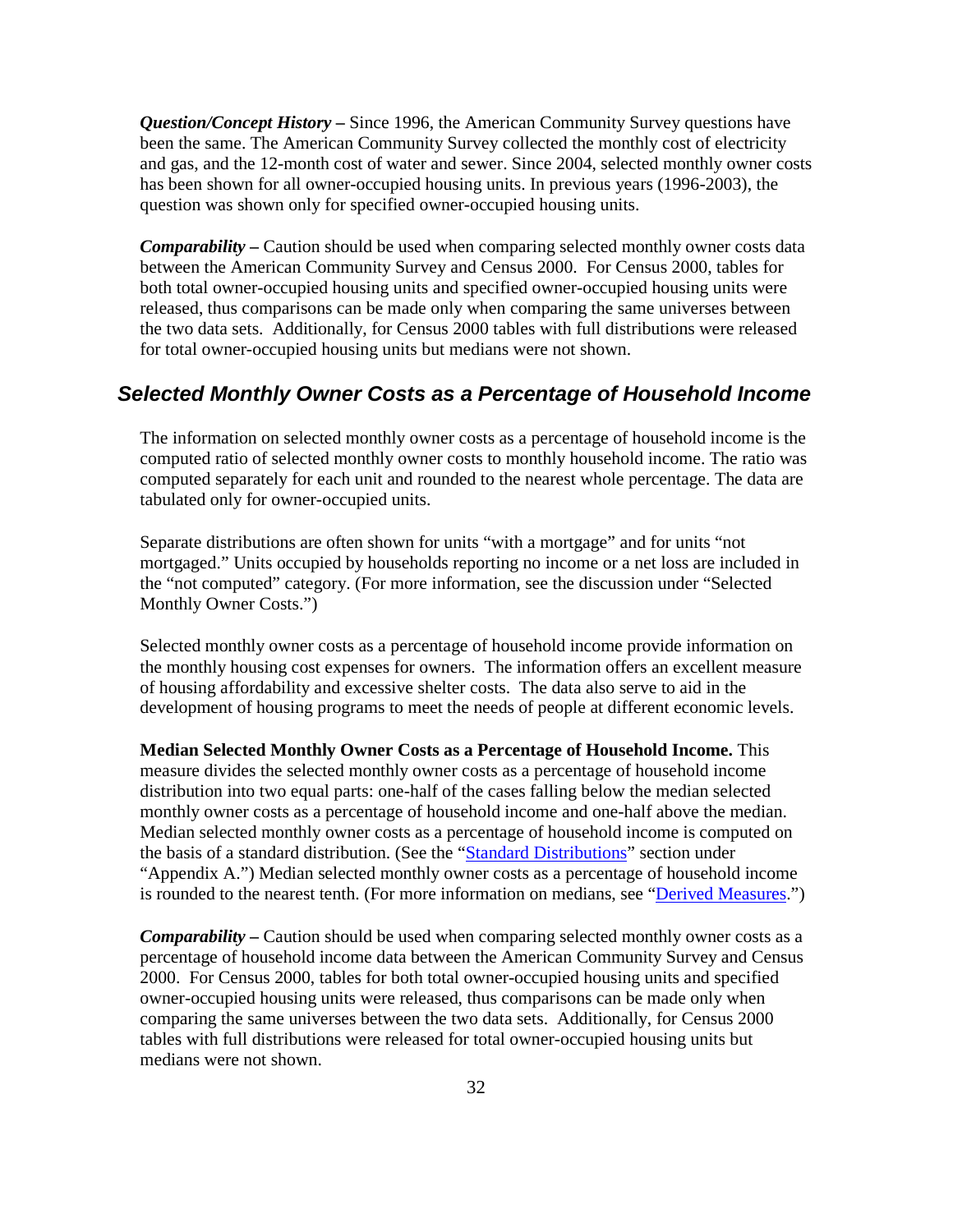# <span id="page-32-0"></span>*Specified Owner-Occupied Units*

Specified owner-occupied units include only 1-family houses on less than 10 acres (cuerdas) without a business or medical office on the property. The data for "specified units" exclude mobile homes, houses with a business or medical office, houses on 10 or more acres (cuerdas), and housing units in multiunit buildings.

Specified owner-occupied unit information is used to maintain a comparable universe between the American Community Survey and earlier census data. Financial housing characteristics in earlier census data were based on a specified owner-occupied unit, however the ACS does not provide information solely for this universe. Therefore, the characteristics for a specified owner-occupied unit are maintained within the PUMS file to ensure comparisons can be made between the two data sets.

*Question/Concept History* – Prior to 1990, much of the owner-occupied housing inventory was comprised of single-family homes, either detached or attached. Therefore, earlier census data provided financial housing characteristics for the specified owner-occupied unit universe. However, the housing market began to change during the 1990's as an increasing number of units in multiunit structures were constructed and sold as condominiums, as well as the increase of mobile homes as an option for lower-income owners to purchase a home. As a result of these changes, the ACS abandoned the concept of the specified owneroccupied universe to ensure housing data was provided for all owner-occupied units.

*Comparability –* The ACS only publishes financial housing characteristics for all units. The ACS PUMS file will provide the individual characteristics of a specified owner-occupied unit to allow comparisons to be made between the ACS and earlier census data. Census 2000 data provide financial housing characteristics for both all owner-occupied units and the more restricted universe of specified owner-occupied units.

# <span id="page-32-1"></span>*Specified Renter-Occupied Units*

Specified renter-occupied units are renter-occupied units that exclude 1-family houses on 10 or more acres (cuerdas).

Specified renter-occupied unit information is used to maintain a comparable universe between the American Community Survey and earlier census data. Financial housing characteristics in earlier census data were based on a specified renter-occupied unit, however the ACS does not provide information solely for this universe. Therefore, the characteristics for a specified renter-occupied unit are maintained within the PUMS file to ensure comparisons can be made between the two data sets.

*Comparability –* The ACS only publishes financial housing characteristics for total renteroccupied units, whereas for Census 2000 tables were only released for specified renteroccupied units. Therefore, comparisons between these two data sets cannot be made, unless the characteristics of a specified renter-occupied are used to construct the same universe within the ACS PUMS file.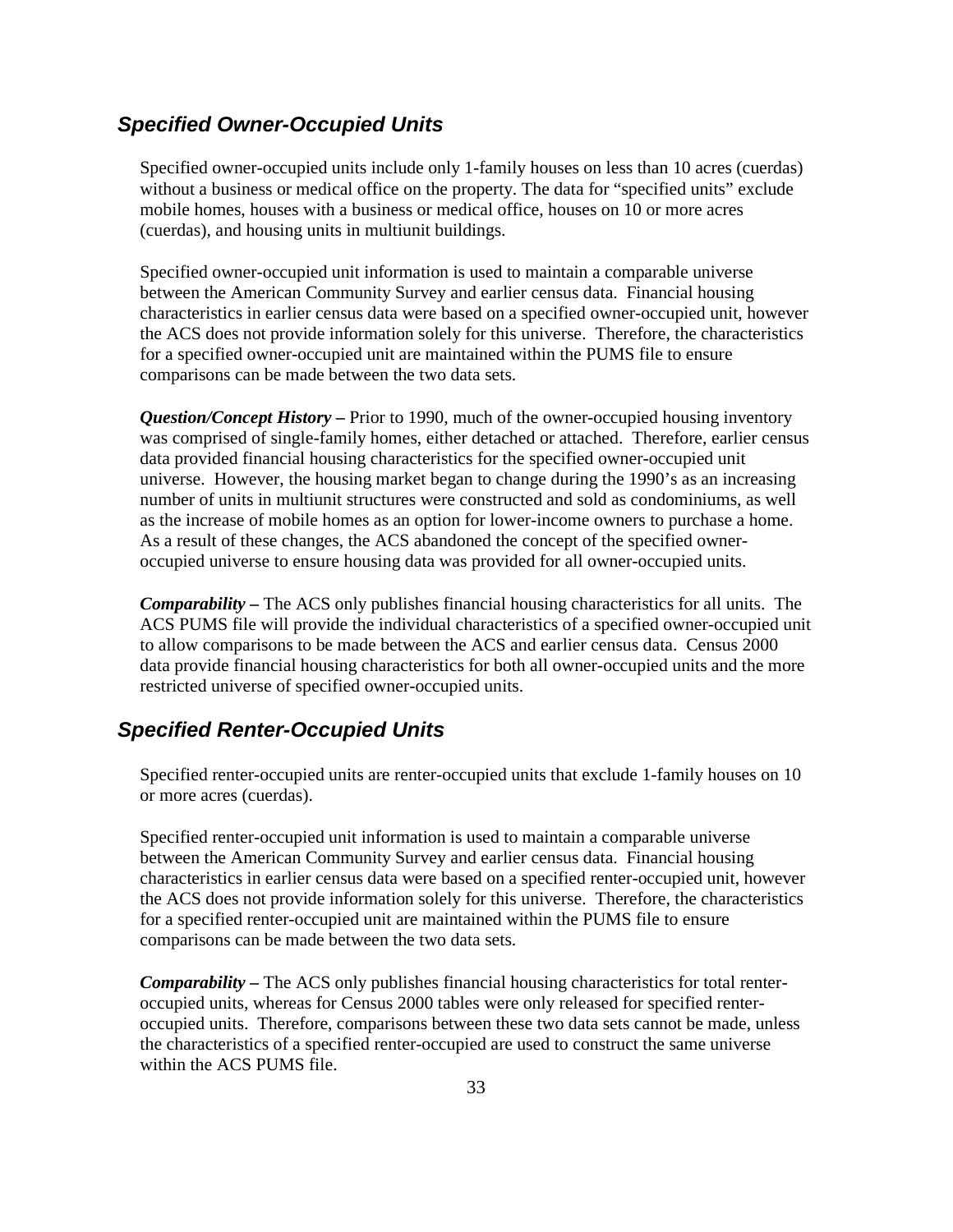#### <span id="page-33-0"></span>*Telephone Service Available*

The data on telephones were obtained from Housing Question 8g in the 2009 American Community Survey. The question was asked at occupied housing units.

The question asked whether telephone service was available in the house, apartment, or mobile home. A telephone must be in working order and service available in the house, apartment, or mobile home that allows the respondent to both make and receive calls. Households whose service has been discontinued for nonpayment or other reasons are not counted as having telephone service available.

The availability of telephone service provides information on the isolation of households. These data help assess the level of communication access amongst elderly and low-income households. The data also serve to aid in the development of emergency telephone, medical, or crime prevention services.

*Question/Concept History –* For the 1996-1998 American Community Survey, the question asked whether there was a telephone in the house or apartment. A telephone must be inside the house or apartment for the unit to be classified as having a telephone and units where the respondent used a telephone located inside the building but not in the respondent's living quarters were classified as having no telephone. In 1999, the words "or mobile home" were added question to be more inclusive of the structure type. In 2004, instructions that accompanied the ACS mail questionnaire advised respondents that if the household members used cell phones to answer that the house, apartment, or mobile home had telephone service. Starting in 2008, the structure of the question changed and combined telephone service availability with plumbing facilities and kitchen facilities into one question to ask, "Does this house, apartment, or mobile home have -" and provided the respondent with a "Yes" or "No" checkbox for each component needed for complete facilities. In 2008 the instruction "*Include cell phones*" was added.

*Limitation of the Data* – The Census Bureau tested the changes introduced to the 2008 version of the telephone service available question in the 2006 ACS Content Test. The results of this testing show that the changes may introduce an inconsistency in the data produced for this question as observed from the years 2007 to 2008, see "2006 ACS Content Test Evaluation Report Covering Facilities" on the ACS website (www.census.gov/acs).

*Comparability –* Caution should be used when comparing American Community Survey data on telephone service availability from the years 2008 and after with both pre-2008 ACS and Census 2000 data. Changes made to the telephone service availability question between the 2007 and 2008 ACS involving the structure of the question as well as the introduction of an instruction to include cell phones resulted in an inconsistency in the ACS data. This inconsistency in the data was most noticeable as an increase in the number of respondents answering "yes" to the question.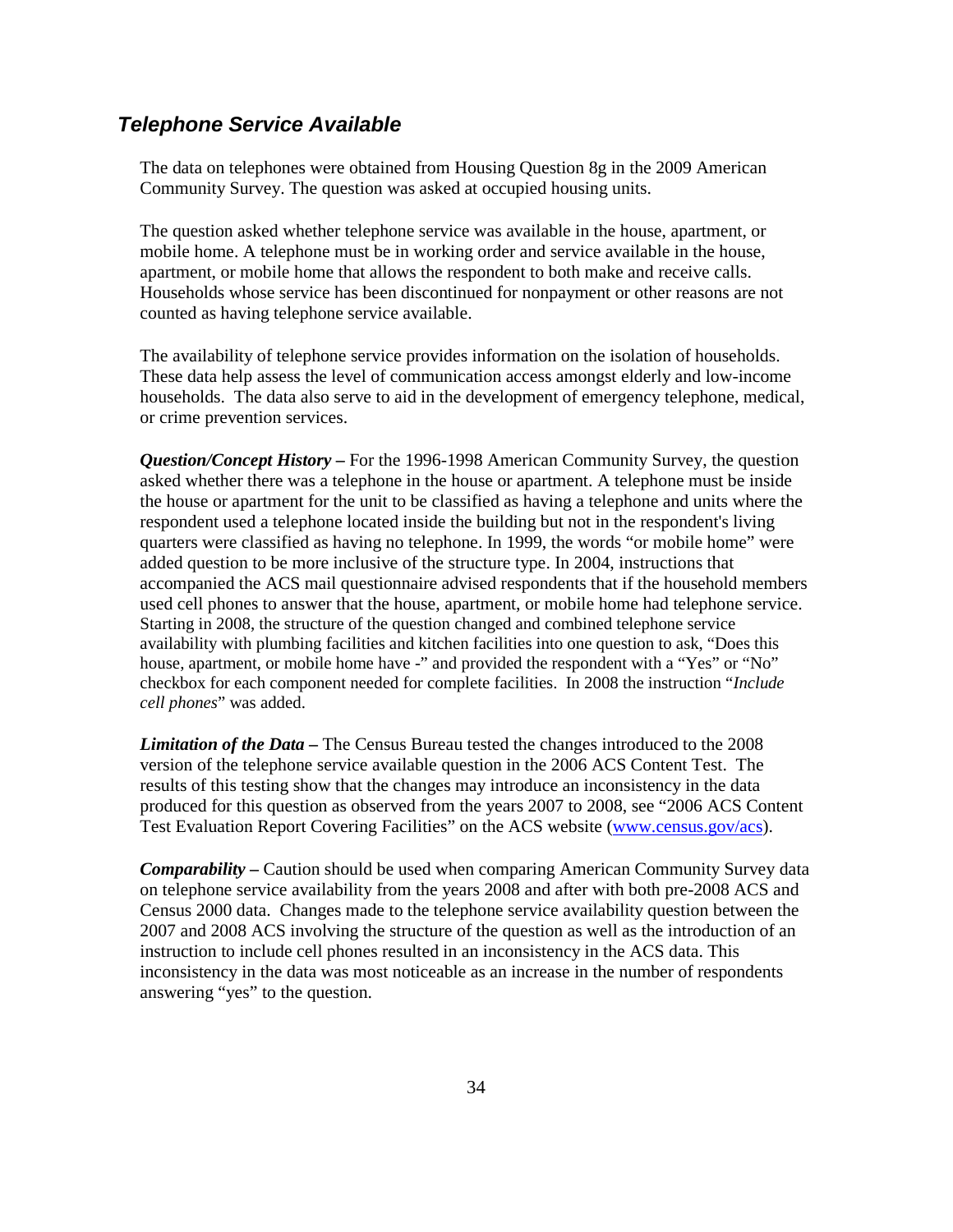#### <span id="page-34-0"></span>*Tenure*

The data for tenure were obtained from Housing Question 14 in the 2009 American Community Survey. The question was asked at occupied housing units. Occupied housing units are classified as either owner occupied or renter occupied.

Tenure provides a measurement of home ownership, which has served as an indicator of the nation's economy for decades. These data are used to aid in the distribution of funds for programs such as those involving mortgage insurance, rental housing, and national defense housing. Data on tenure allows planners to evaluate the overall viability of housing markets and to assess the stability of neighborhoods. The data also serve in understanding the characteristics of owner occupied and renter occupied units to aid builders, mortgage lenders, planning officials, government agencies, etc., in the planning of housing programs and services.

**Owner Occupied** – A housing unit is owner occupied if the owner or co-owner lives in the unit even if it is mortgaged or not fully paid for. The owner or co-owner must live in the unit and usually is Person 1 on the questionnaire. The unit is "Owned by you or someone in this household with a mortgage or loan" if it is being purchased with a mortgage or some other debt arrangement such as a deed of trust, trust deed, contract to purchase, land contract, or purchase agreement. The unit also is considered owned with a mortgage if it is built on leased land and there is a mortgage on the unit. Mobile homes occupied by owners with installment loan balances also are included in this category.

A housing unit is "Owned by you or someone in this household free and clear (without a mortgage or loan)" if there is no mortgage or other similar debt on the house, apartment, or mobile home including units built on leased land if the unit is owned outright without a mortgage.

**Renter Occupied** – All occupied housing units which are not owner occupied, whether they are rented or occupied without payment of rent, are classified as renter occupied. "No rent paid" units are separately identified in the rent tabulations. Such units are generally provided free by friends or relatives or in exchange for services such as resident manager, caretaker, minister, or tenant farmer. Housing units on military bases also are classified in the "No rent paid" category. "Rented" includes units in continuing care, sometimes called life care arrangements. These arrangements usually involve a contract between one or more individuals and a health services provider guaranteeing the individual shelter, usually a house or apartment, and services, such as meals or transportation to shopping or recreation. (For more information, see ["Meals Included in Rent.](#page-21-0)")

*Question/Concept History –* From 1996-2007 the American Community Survey questions were the same. Starting in 2008, the instruction "*Mark (X) ONE box.*" was added following the question, and the instruction "*Include home equity loans.*" was added following the response category "Owned by you or someone in this household with a mortgage or loan?" Additional changes introduced in 2008 included revising the wording of two of the response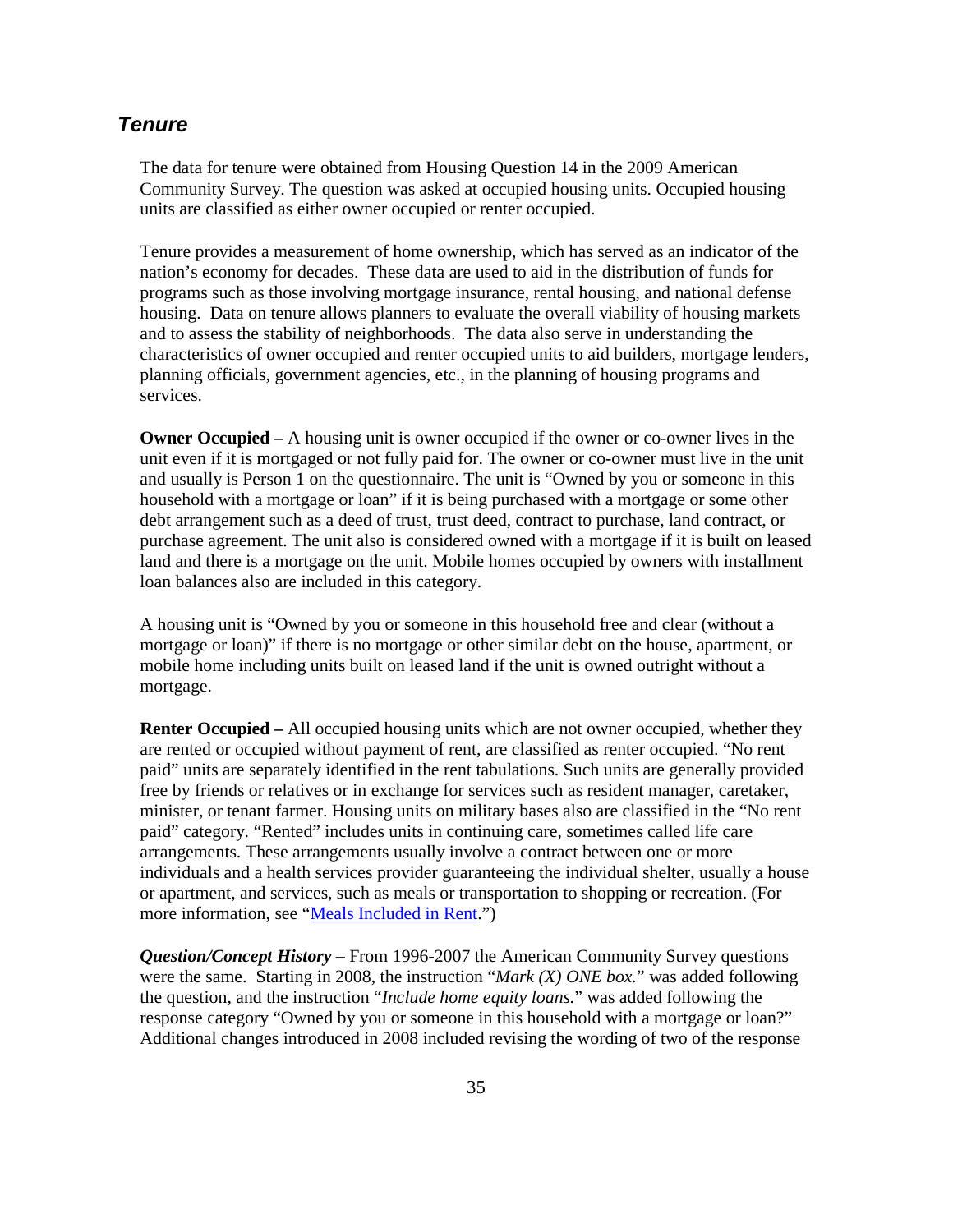categories from "Rented for cash rent?" to "Rented?" and "Occupied without payment of cash rent?" to "Occupied without payment of rent?"

*Comparability –* Data on tenure in the American Community Survey can be compared to previous ACS and Census 2000 tenure data.

# <span id="page-35-0"></span>*Units in Structure*

The data on units in structure (also referred to as "type of structure") were obtained from Housing Question 1 in the 2009 American Community Survey. The question was asked at occupied and vacant housing units. A structure is a separate building that either has open spaces on all sides or is separated from other structures by dividing walls that extend from ground to roof. In determining the number of units in a structure, all housing units, both occupied and vacant, are counted. Stores and office space are excluded. The data are presented for the number of housing units in structures of specified type and size, not for the number of residential buildings.

The units in structure provides information on the housing inventory by subdividing the inventory into one-family homes, apartments, and mobile homes. When the data is used in conjunction with tenure, year structure built, and income, units in structure serves as the basic identifier of housing used in many federal programs. The data also serve to aid in the planning of roads, hospitals, utility lines, schools, playgrounds, shopping centers, emergency preparedness plans, and energy consumption and supplies.

**Mobile Home –** Both occupied and vacant mobile homes to which no permanent rooms have been added are counted in this category. Mobile homes used only for business purposes or for extra sleeping space and mobile homes for sale on a dealer's lot, at the factory, or in storage are not counted in the housing inventory.

**1-Unit, Detached –** This is a 1-unit structure detached from any other house, that is, with open space on all four sides. Such structures are considered detached even if they have an adjoining shed or garage. A one-family house that contains a business is considered detached as long as the building has open space on all four sides. Mobile homes to which one or more permanent rooms have been added or built also are included.

**1-Unit, Attached –** This is a 1-unit structure that has one or more walls extending from ground to roof separating it from adjoining structures. In row houses (sometimes called townhouses), double houses, or houses attached to nonresidential structures, each house is a separate, attached structure if the dividing or common wall goes from ground to roof.

**2 or More Apartments –** These are units in structures containing 2 or more housing units, further categorized as units in structures with 2, 3 or 4, 5 to 9, 10 to 19, 20 to 49, and 50 or more apartments.

**Boat, RV, Van, Etc. –** This category is for any living quarters occupied as a housing unit that does not fit the previous categories. Examples that fit this category are houseboats,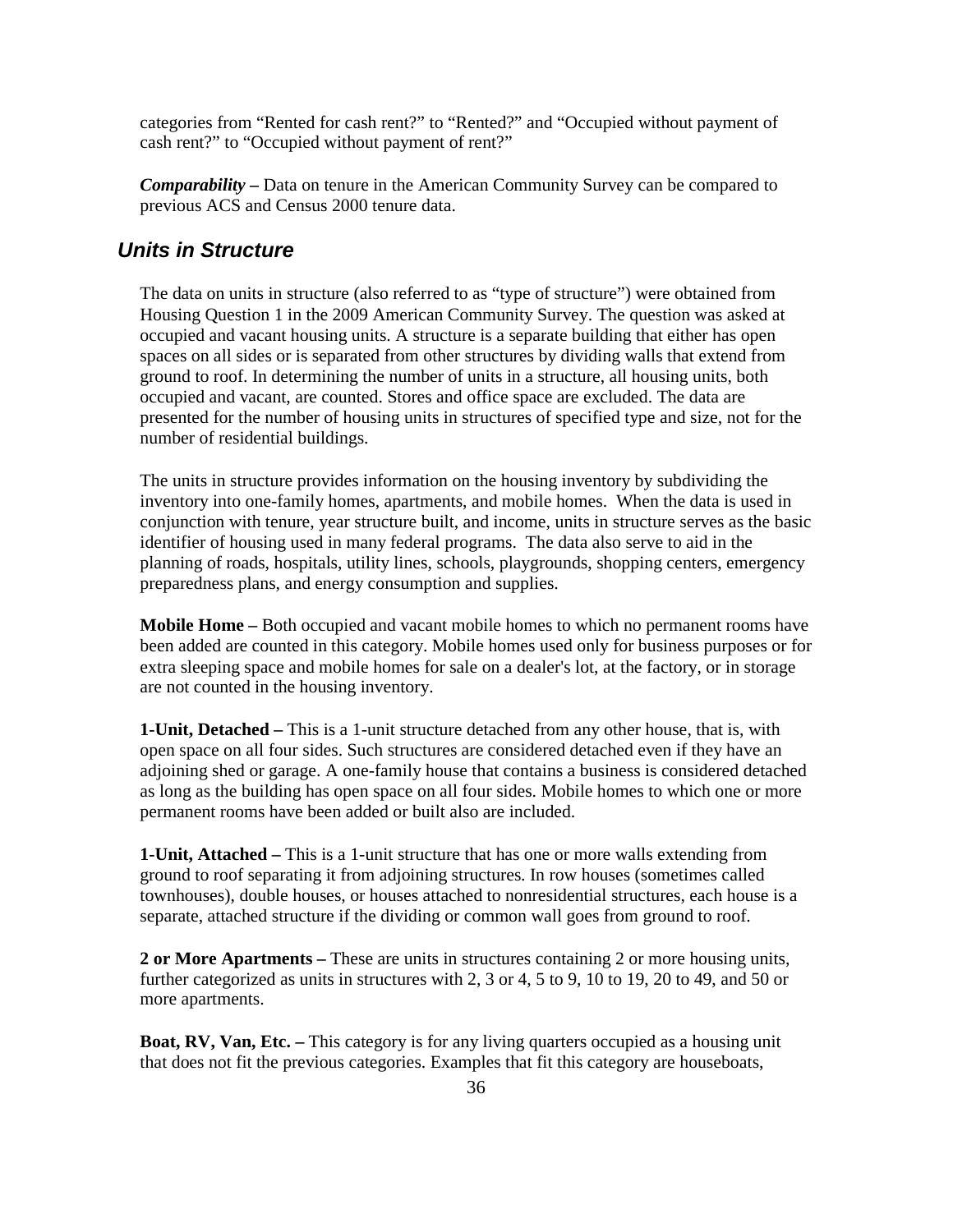railroad cars, campers, and vans. Recreational vehicles, boats, vans, tents, railroad cars, and the like are included only if they are occupied as someone's current place of residence.

*Question/Concept History –* The 1996-1998 American Community Survey question provided the response category, "a mobile home or trailer." Starting in 1999, the ACS response category dropped "or trailer" to read as "a mobile home."

*Comparability –* Data on units in structure in the American Community Survey can be compared to previous ACS and Census 2000 units in structure data.

# *Utilities*

The data on utility costs were obtained from Housing Questions 11a through 11d in the 2009 American Community Survey. The questions were asked of occupied housing units. The questions about electricity and gas asked for the monthly costs, and the questions about water/sewer and other fuels (oil, coal, wood, kerosene, etc.) asked for the yearly costs.

Costs are recorded if paid by or billed to occupants, a welfare agency, relatives, or friends. Costs that are paid by landlords, included in the rent payment, or included in condominium or cooperative fees are excluded.

The cost of utilities provides information on the cost of either home ownership or renting. When the data is used as part of monthly housing costs and in conjunction with income data, the information offers an excellent measure of housing affordability and excessive shelter costs. The data also serve to aid in the development of housing programs to meet the needs of people at different economic levels, and to provide assistance in forecasting future utility services and energy supplies.

*Question/Concept History –* The American Community Survey questions ask for monthly costs for electricity and gas, and yearly costs for water/sewer and other fuels. Since 1999, the words "or mobile home" were added to each question, and Question 11b, which asked "Last month, what was the cost of gas for this house, apartment, or mobile home?" had an additional response category, "included in electricity payment entered above."

**Limitation of the Data** – Research has shown that respondents tended to overstate their expenses for electricity and gas when compared to utility company records. There is some evidence that this overstatement is reduced when yearly costs are asked rather than monthly costs. Caution should be exercised in using these data for direct analysis because costs are not reported for certain kinds of units such as renter-occupied units with all utilities included in the rent and owner-occupied condominium units with utilities included in the condominium fee.

*Comparability –* Data on utility costs in the American Community Survey can be compared to previous ACS and Census 2000 utility costs data.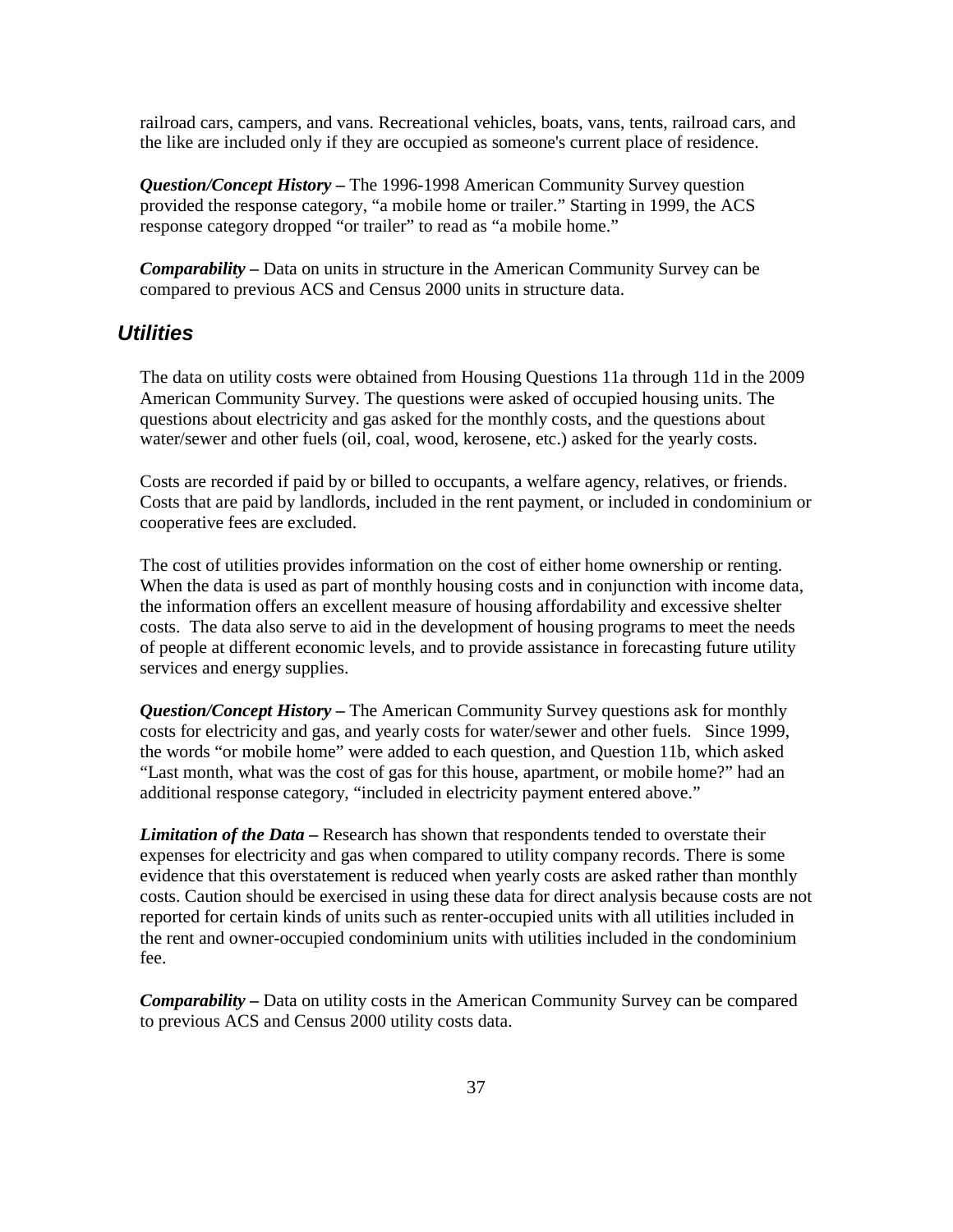#### *Vacancy Status*

The data on vacancy status were obtained only for a sample of cases in the computer-assisted personal interview (known as "CAPI") follow-up by field representatives. Data on vacancy status were obtained at the time of the personal visit. Vacancy status and other characteristics of vacant units were determined by field representatives obtaining information from landlords, owners, neighbors, rental agents, and others.

Vacancy status has long been used as a basic indicator of the housing market and provides information on the stability and quality of housing for certain areas. The data is used to assess the demand for housing, to identify housing turnover within areas, and to better understand the population within the housing market over time. These data also serve to aid in the development of housing programs to meet the needs of persons at different economic levels.

Vacant units are subdivided according to their housing market classification as follows:

**For Rent –** These are vacant units offered "for rent," and vacant units offered either "for rent" or "for sale."

**Rented, Not Occupied** – These are vacant units rented but not yet occupied, including units where money has been paid or agreed upon, but the renter has not yet moved in.

**For Sale Only –** These are vacant units being offered "for sale only," including units in cooperatives and condominium projects if the individual units are offered "for sale only." If units are offered either "for rent" or "for sale" they are included in the "for rent" classification.

**Sold, Not Occupied** – These are vacant units sold but not yet occupied, including units that have been sold recently, but the new owner has not yet moved in.

**For Seasonal, Recreational, or Occasional Use –** These are vacant units used or intended for use only in certain seasons or for weekends or other occasional use throughout the year. Seasonal units include those used for summer or winter sports or recreation, such as beach cottages and hunting cabins. Seasonal units also may include quarters for such workers as herders and loggers. Interval ownership units, sometimes called shared-ownership or timesharing condominiums, also are included here.

**For Migrant Workers –** These include vacant units intended for occupancy by migratory workers employed in farm work during the crop season. (Work in a cannery, a freezer plant, or a food-processing plant is not farm work.)

**Other Vacant –** If a vacant unit does not fall into any of the categories specified above, it is classified as "Other vacant." For example, this category includes units held for occupancy by a caretaker or janitor, and units held for personal reasons of the owner.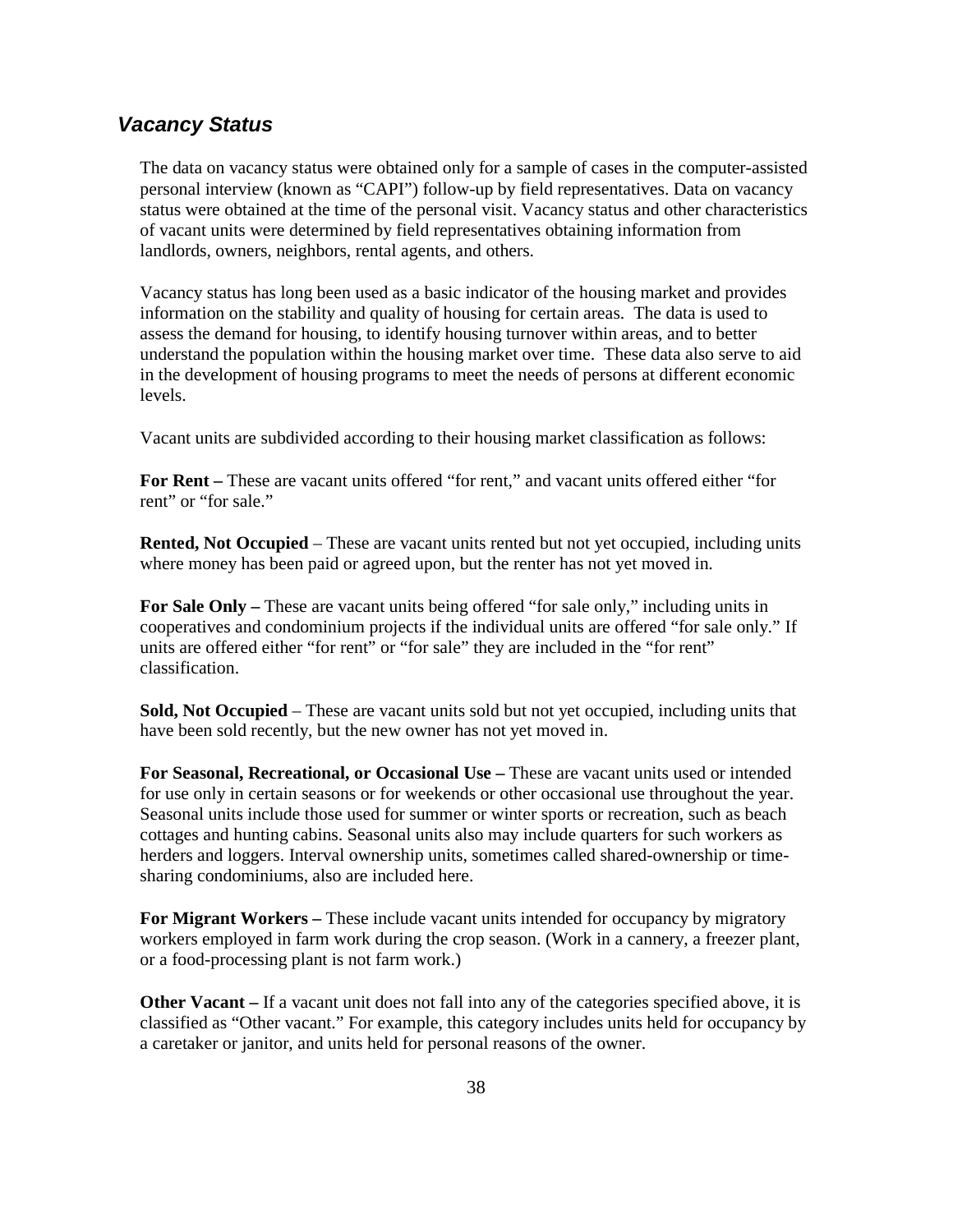**Homeowner Vacancy Rate –** The homeowner vacancy rate is the proportion of the homeowner inventory that is vacant "for sale." It is computed by dividing the number of vacant units "for sale only" by the sum of the owner-occupied units, vacant units that are "for sale only," and vacant units that have been sold but not yet occupied, and then multiplying by 100. This measure is rounded to the nearest tenth.

**Rental Vacancy Rate –** The rental vacancy rate is the proportion of the rental inventory that is vacant "for rent." It is computed by dividing the number of vacant units "for rent" by the sum of the renter-occupied units, vacant units that are "for rent," and vacant units that have been rented but not yet occupied, and then multiplying by 100. This measure is rounded to the nearest tenth.

**Available Housing Vacancy Rate –** The proportion of the housing inventory that is vacantfor-sale only and vacant-for-rent. It is computed by dividing the sum of vacant-for-sale only housing units and vacant-for-rent housing units, by the sum of occupied units, vacant-for-sale only housing units, vacant-sold-not occupied housing units, vacant-for-rent housing units, and vacant-rented-not-occupied housing units, and then multiplying by 100. This measure is rounded to the nearest tenth.

*Question/Concept History –* The 1996-2004 American Community Survey and Census 2000 used a single vacancy status category for units that were either "Rented or sold, not occupied." Since the 2005 ACS, there have been two separate categories, "Rented, not occupied" and "Sold, not occupied." This change created consistency among the ACS, the Housing Vacancy Survey, and the proposed 2010 Census vacancy status response options. The revised categories were incorporated in the calculations of the rental vacancy rate and the homeowner vacancy rate.

*Comparability –* Caution should be used when comparing vacancy status data between the American Community Survey and Census 2000. The tabulation category "Rented or sold, not occupied" in Census 2000 is separated into the two categories "Rented, not occupied" and "Sold, not occupied" in the ACS.

# *Vacant – Current Residence Elsewhere*

A housing unit occupied at the time of interview entirely by people who will be there for 2 months or less.

In CATI and CAPI interviews, the data for current residence elsewhere were obtained after creating the roster of people staying at the sample unit and after asking the current residence questions. Temporarily occupied units are sample units occupied at the time of interview entirely by people who will be there for 2 months or less. At sample units where all the people are staying less than 2 months, the respondent is asked a subset of the questions from the housing section, including the question on vacancy status.

The current residence concept is unique to the American Community Survey. By using the current residence to decide for whom to collect survey information, the ACS can provide a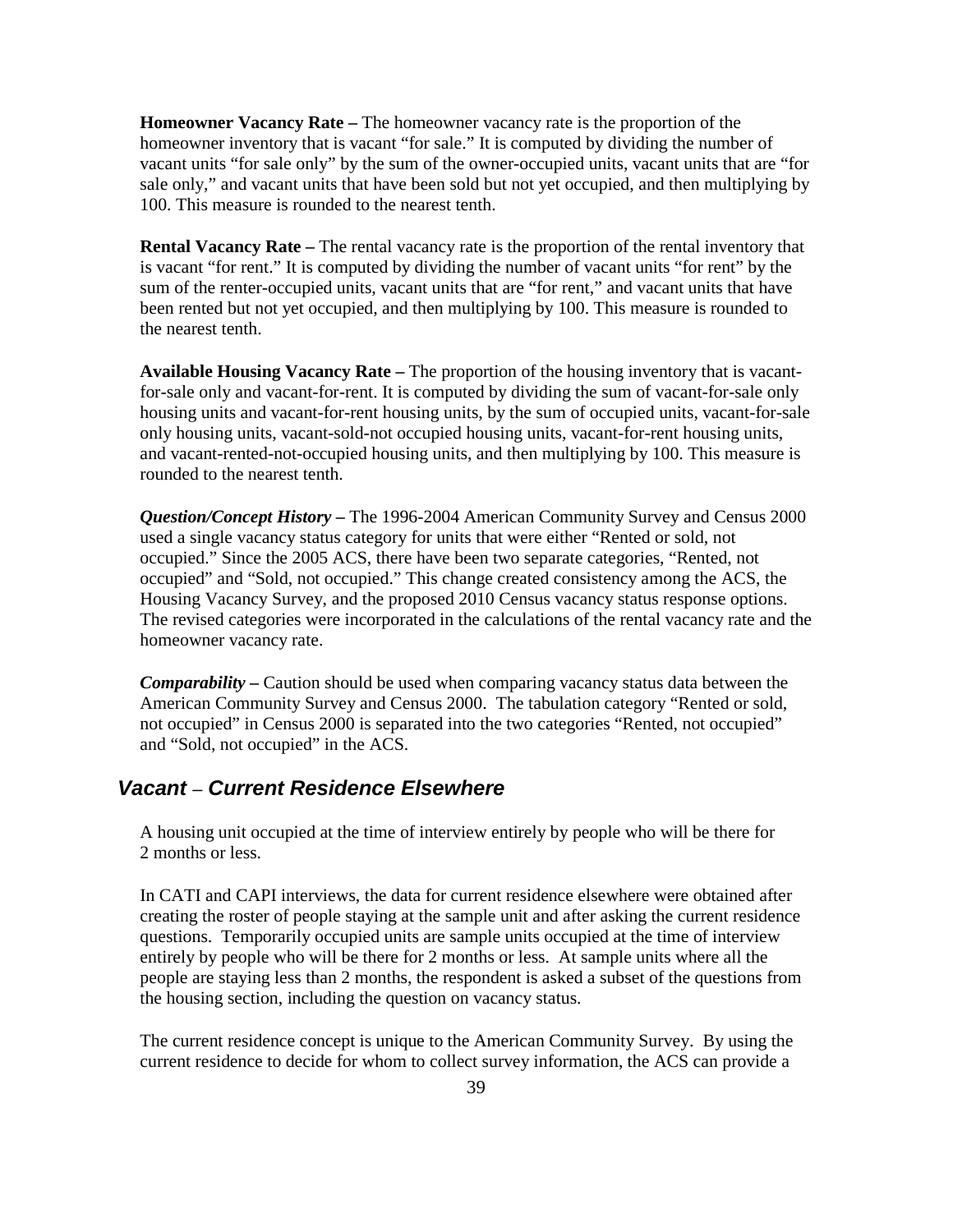more accurate description of an area's social and economic characteristics. Most surveys, as well as the decennial census, use the concept of usual residence. Usual residence is defined as the place where a person lives and sleeps most of the time. The census defines everyone as having only one usual residence.

*Comparability* – Caution should be used when comparing vacant-current residence elsewhere data between the American Community Survey and Census 2000.

#### *Vacant Housing Units*

See Living [Quarters.](#page-6-0)

### *Value*

The data on value (also referred to as "price asked" for vacant units) were obtained from Housing Question 16 in the 2009 American Community Survey. The question was asked at housing units that were owned, being bought, vacant for sale, or sold not occupied at the time of the survey. Value is the respondent's estimate of how much the property (house and lot, mobile home and lot, or condominium unit) would sell for if it were for sale. If the house or mobile home was owned or being bought, but the land on which it sits was not, the respondent was asked to estimate the combined value of the house or mobile home and the land. For vacant units, value was the price asked for the property. Value was tabulated separately for all owner-occupied and vacant-for-sale housing units, as well as owneroccupied and vacant-for-sale mobile homes.

The value of a home provides information on neighborhood quality, housing affordability, and wealth. These data provide socioeconomic information not captured by household income and comparative information on the state of local housing markets. The data also serve to aid in the development of housing programs designed to meet the housing needs of persons at different economic levels.

**Adjusting Value for Inflation –** Since value collected before 2008 is the only dollar amount captured on the questionnaire in specified intervals, the category boundaries for previous years are not adjusted for inflation. In the comparison profiles, however, the median value is adjusted for inflation by multiplying a factor equal to the average annual CPI-U-RS factor for the current year, divided by the average annual CPI-U-RS factor for the earlier/earliest year.

**Median and Quartile Value –** The median divides the value distribution into two equal parts: one-half of the cases falling below the median value of the property (house and lot, mobile home and lot, or condominium unit) and one-half above the median. Quartiles divide the value distribution into four equal parts. Median and quartile value are computed on the basis of a standard distribution. (See the ["Standard Distributions"](#page-138-0) section under "Appendix A.") Median and quartile value calculations are rounded to the nearest hundred dollars. Upper and lower quartiles can be used to note large value differences among various geographic areas. (For more information on medians and quartiles, see ["Derived Measures.](#page-124-0)")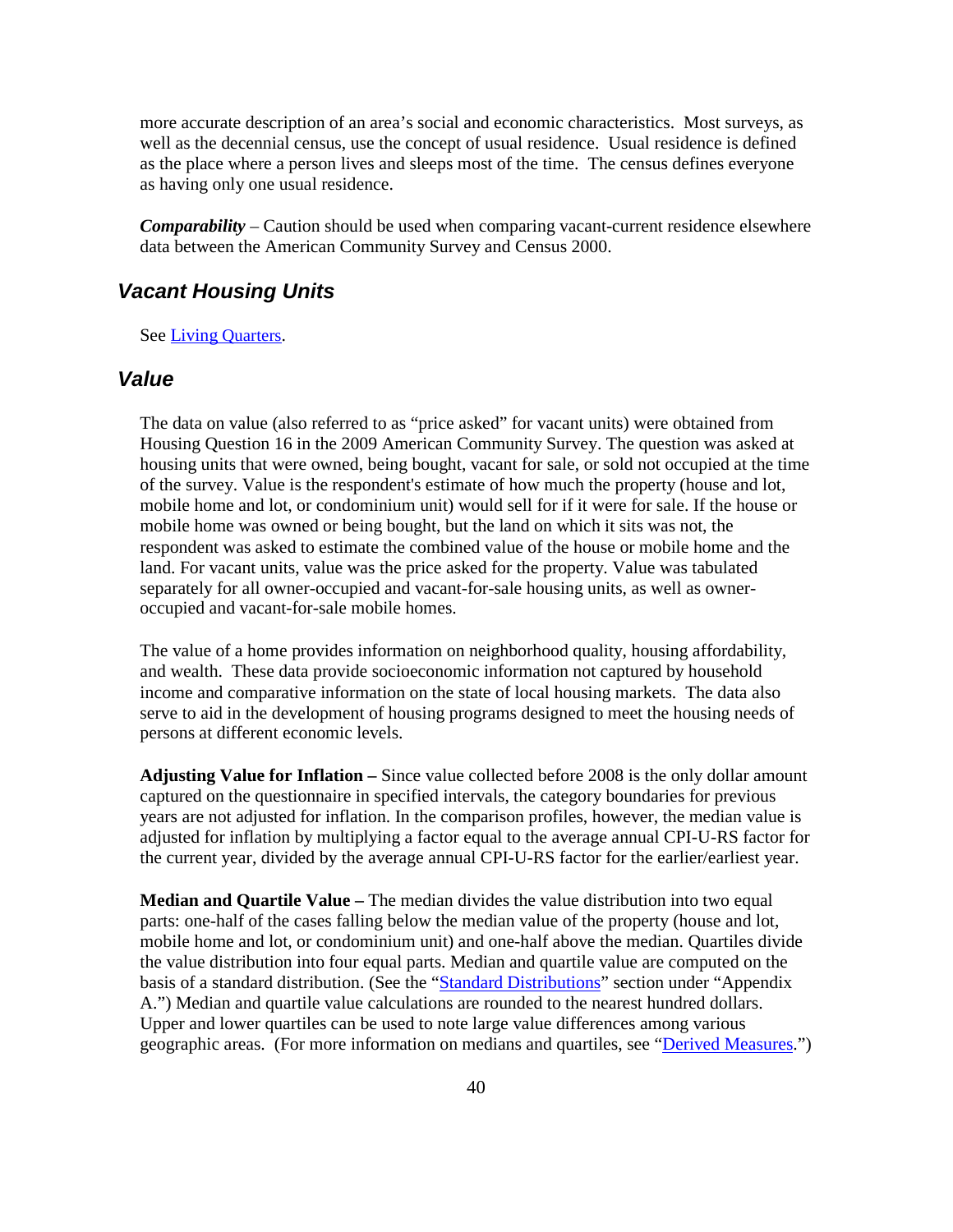**Aggregate Value –**Aggregate value is calculated by adding all of the value estimates for owner occupied housing units in an area. Aggregate value is rounded to the nearest hundred dollars. (For more information on aggregates, see ["Derived Measures.](#page-124-0)")

*Question/Concept History –* The 1996-1998 American Community Survey question provided a space for the respondent to enter a dollar amount. From 1999-2007 the question provided 19 pre-coded response categories from "Less than \$10,000" to "\$250,000 or more – *Specify*." Starting in 2004, value was shown for all owner-occupied housing units, unlike from1996-2003 in which value was shown only for specified owner-occupied housing units. Changes introduced in 2008 were removing the pre-coded response categories and adding a write-in box for the respondent to enter the property value amount in dollars, and revising the wording of the question to ask, "About how much do you think this house and lot, apartment, or mobile home (and lot, if owned) would sell for if it were for sale?"

**Limitation of the Data** – The Census Bureau tested the changes introduced to the 2008 version of the value question in the 2006 ACS Content Test. The results of this testing show that the changes may introduce an inconsistency in the data produced for this question as observed from the years 2007 to 2008, see "2006 ACS Content Test Evaluation Report Covering Property Value" on the ACS website (www.census.gov/acs).

*Comparability –* Caution should be used when comparing American Community Survey data on value from the years 2008 and after with pre-2008 ACS data. Changes made to the value question between the 2007 and 2008 ACS involving the response option may have resulted in an inconsistency in the value distribution for some areas. In 2007 and previous years, the ACS value question included categorical response options with a write-in for values over \$250,000. Beginning in 2008, the response option became solely a write-in.

Caution should also be used when comparing value data from the ACS produced in 2008 or later with Census 2000 value data. The 2008 or later ACS provides solely a write-in response option while Census 2000 collected data in categories. Additionally, Census 2000 tables on value were released for both total owner-occupied housing units and specified owner-occupied housing units, thus comparisons can be made only when comparing the same universes between the two data sets.

# *Vehicles Available*

The data on vehicles available were obtained from Housing Question 9 in the 2009 American Community Survey. The question was asked at occupied housing units. These data show the number of passenger cars, vans, and pickup or panel trucks of one-ton capacity or less kept at home and available for the use of household members. Vehicles rented or leased for one month or more, company vehicles, and police and government vehicles are included if kept at home and used for non-business purposes. Dismantled or immobile vehicles are excluded. Vehicles kept at home but used only for business purposes also are excluded.

The availability of vehicles provides information for numerous transportation programs. When the data is used in conjunction with place-of-work and journey-to-work data, the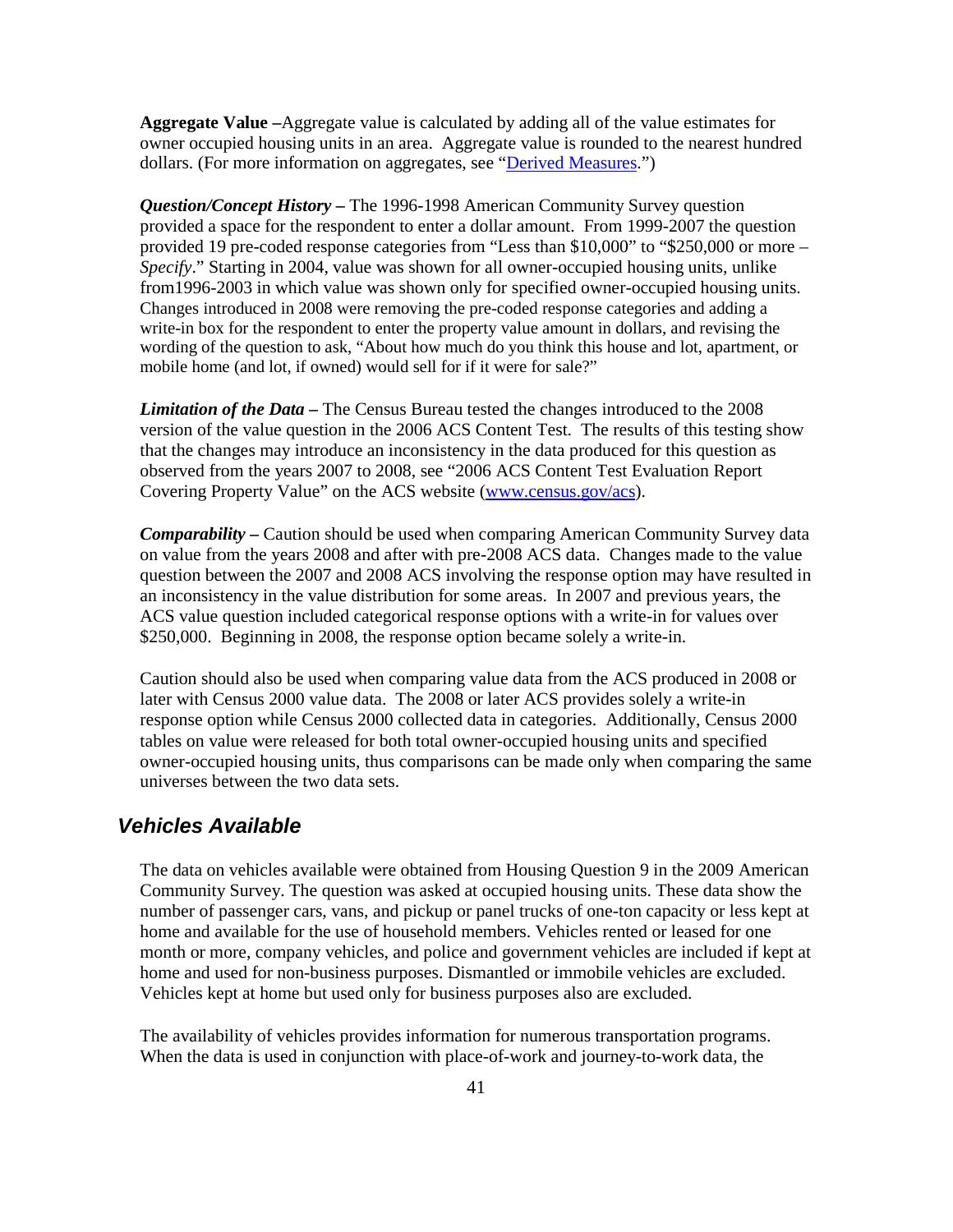information can provide insight into vehicle travel and aid in forecasting future travel and its effect on transportation systems. The data also serve to aid in the development of emergency and evacuation planning, special transportation services, and forecasting future energy consumption and needs.

*Question/Concept History –* The 1996-1998 American Community Survey question provided a space for the respondent to enter the number of vehicles. Since 1999, the American Community Survey question provided seven pre-coded response categories ranging from "None" to "6 or more."

*Comparability –* Data on vehicle availability in the American Community Survey can be compared to previous ACS and Census 2000 vehicle availability data.

# *Year Householder Moved into Unit*

The data on year householder moved into unit were obtained from answers to Housing Question 3 in the 2009 American Community Survey, which was asked at occupied housing units. These data refer to the year of the latest move by the householder. If the householder moved back into a housing unit he or she previously occupied, the year of the latest move was reported. If the householder moved from one apartment to another within the same building, the year the householder moved into the present apartment was reported. The intent is to establish the year the present occupancy by the householder began. The year that the householder moved in is not necessarily the same year other members of the household moved in, although in the great majority of cases an entire household moves at the same time.

The year the householder moved into the unit provides information on the specific period of time when mobility occurs, especially for recent movers. These data help to measure neighborhood stability and to identify transient communities. The data also is used to assess the amount of displacement caused by floods and other natural disasters, and as an aid to evaluate the changes in service requirements.

**Median Year Householder Moved into Unit –** Median year householder moved into unit divides the distribution into two equal parts: one-half of the cases falling below the median year householder moved into unit and one-half above the median. Median year householder moved into unit is computed on the basis of a standard distribution. (See the "Standard [Distributions"](#page-138-0) section under "Appendix A.") Median year householder moved into unit is rounded to the nearest calendar year. (For more information on medians, see ["Derived](#page-124-0)  [Measures.](#page-124-0)")

*Question/Concept History –* Since 1996, the question provided two write-in spaces for the respondent to enter month and year the householder (person 1) moved into the house, apartment, or mobile home.

*Comparability –* Data on year householder moved into unit in the American Community Survey can be compared to previous ACS and Census 2000 year householder moved into unit data.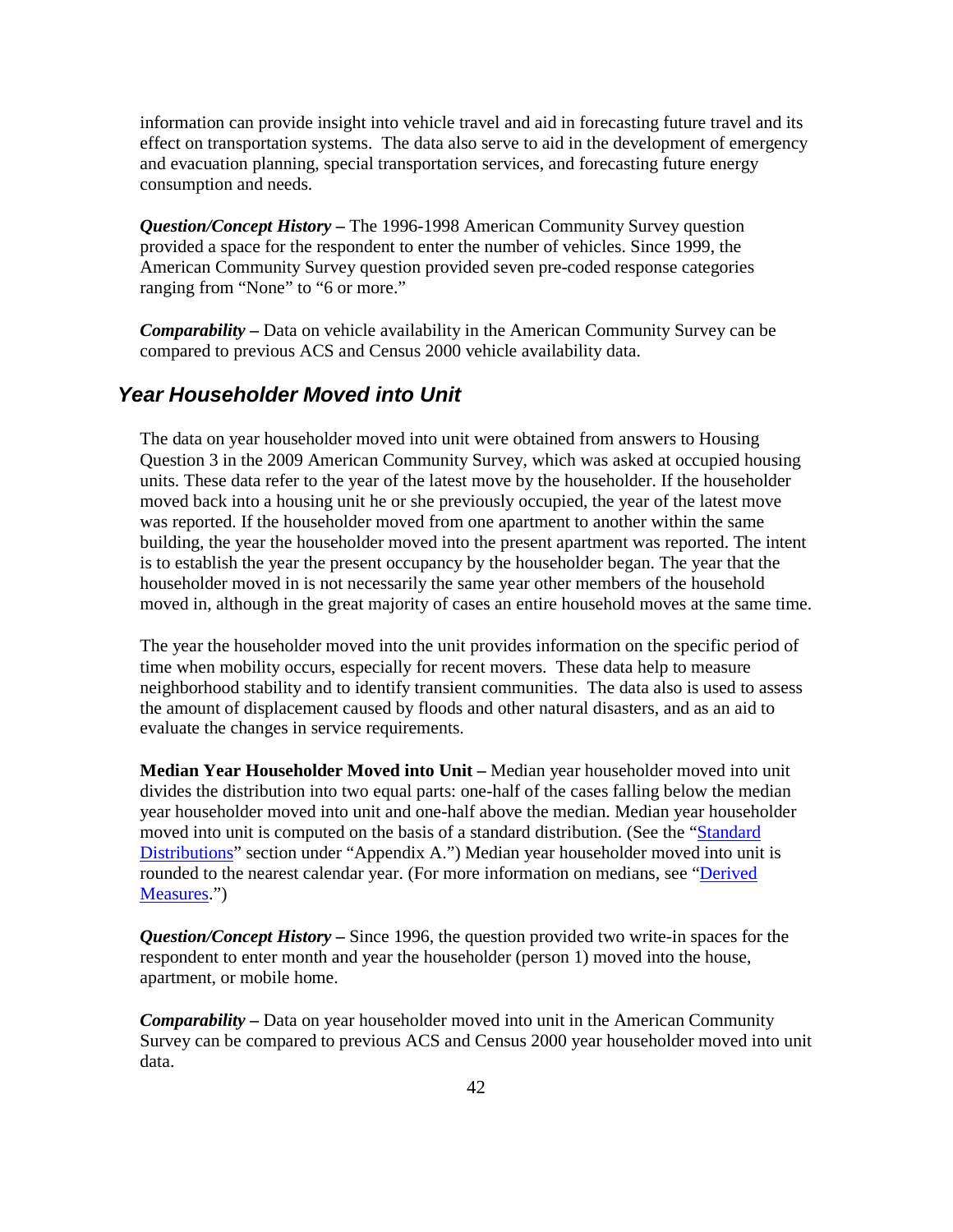# *Year Structure Built*

The data on year structure built were obtained from Housing Question 2 in the 2009 American Community Survey. The question was asked at both occupied and vacant housing units. Year structure built refers to when the building was first constructed, not when it was remodeled, added to, or converted. Housing units under construction are included as vacant housing if they meet the housing unit definition, that is, all exterior windows, doors, and final usable floors are in place. For mobile homes, houseboats, RVs, etc., the manufacturer's model year was assumed to be the year built. The data relate to the number of units built during the specified periods that were still in existence at the time of interview.

The year the structure was built provides information on the age of housing units. These data help identify new housing construction and measures the disappearance of old housing from the inventory, when used in combination with data from previous years. The data also serve to aid in the development of formulas to determine substandard housing and provide assistance in forecasting future services, such as energy consumption and fire protection.

**Median Year Structure Built –** Median year structure built divides the distribution into two equal parts: one-half of the cases falling below the median year structure built and one-half above the median. Median year structure built is computed on the basis of a standard distribution (See the ["Standard Distributions"](#page-138-0) section under "Appendix A.") The median is rounded to the nearest calendar year. Median age of housing can be obtained by subtracting median year structure built from survey year. For example, if the median year structure built is 1969, the median age of housing in that area is 40 years (2009 minus 1969). (For more information on medians, see ["Derived Measures.](#page-124-0)")

*Question/Concept History –* The 1996-1998 American Community Survey question provided a write-in space for the respondent to enter a year the structure was built. From 1999-2007 the question provided 9 pre-coded response categories, which showed ranges of years, and from 2003-2007 the response categories were updated to provide detail for recently built structures. Starting in 2008, the response category "2000 or later" and the instruction "*Specify year*" with a write-in box replaced the two categories "2000 to 2004" and "2005 or later."

*Limitation of the Data* **–** Data on year structure built are more susceptible to errors of response and non-reporting than data for many other questions because respondents must rely on their memory or on estimates by people who have lived in the neighborhood a long time.

*Comparability –* Data on year structure built in the American Community Survey can be compared to previous ACS and Census 2000 year structure built data.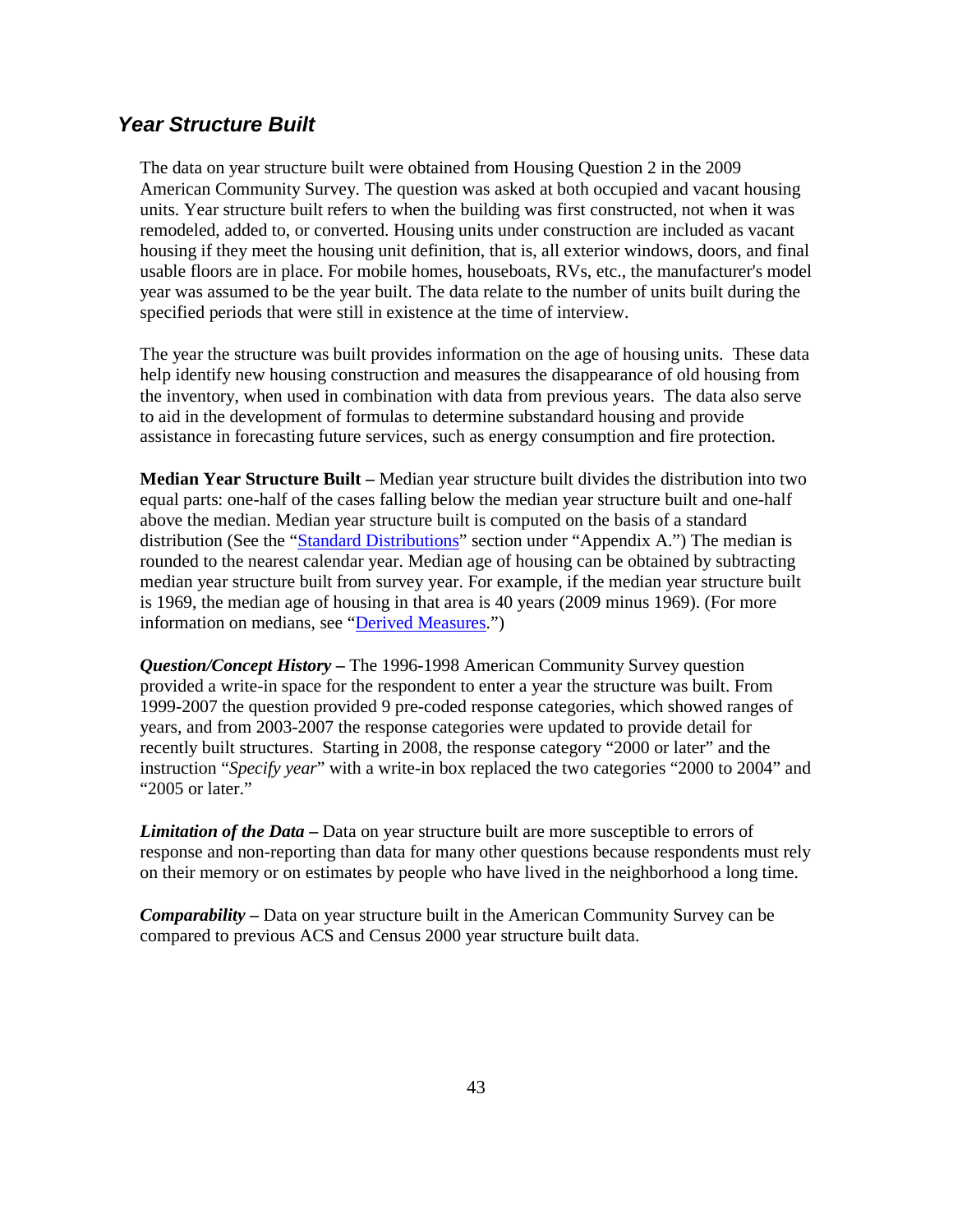# **Population Variables**

# *Ability to Speak English and Linguistic Isolation*

**Respondent's Ability to Speak English –** Respondents who reported speaking a language other than English were asked to indicate their English-speaking ability based on one of the following categories: "Very well," "Well," "Not well," or "Not at all." Respondents were not instructed on how to interpret the response categories in Question 14c.

**Household Linguistic Isolation –** A linguistically isolated household was one in which all adults had some limitation in communicating English. A household was classified as "linguistically isolated" if, (1) No household member age 14 years and over spoke only English, and (2) No household member age 14 years and over who spoke another language spoke English "Very well." All members of a linguistically isolated household were tabulated as linguistically isolated, including members under 14 years old who may have spoken only English.

Government agencies use information on language spoken at home for their programs that serve the needs of the foreign-born and specifically those who have difficulty with English. Under the Voting Rights Act, language is needed to meet statutory requirements for making voting materials available in minority languages. The Census Bureau is directed, using data about language spoken at home and the ability to speak English, to identify minority groups that speak a language other than English and to assess their English-speaking ability. The U.S. Department of Education uses these data to prepare a report to Congress on the social and economic status of children served by different local school districts.

Government agencies use information on language spoken at home for their programs that serve the needs of the foreign-born and specifically those who have difficulty with English. Under the Voting Rights Act, language is needed to meet statutory requirements for making voting materials available in minority languages. The Census Bureau is directed, using data about language spoken at home and the ability to speak English, to identify minority groups that speak a language other than English and to assess their English-speaking ability. The U.S. Department of Education uses these data to prepare a report to Congress on the social and economic status of children served by different local school districts. State and local agencies concerned with aging develop health care and other services tailored to the language and cultural diversity of the elderly under the Older Americans Act.

*Question/Concept History –* The English Language Ability question has been the same since the beginning of ACS.

*Limitation of the Data* – Ideally, the data on ability to speak English represented a person's perception of their own English-speaking ability. However, because one household member usually completes American Community Survey questionnaires, the responses may have represented the perception of another household member.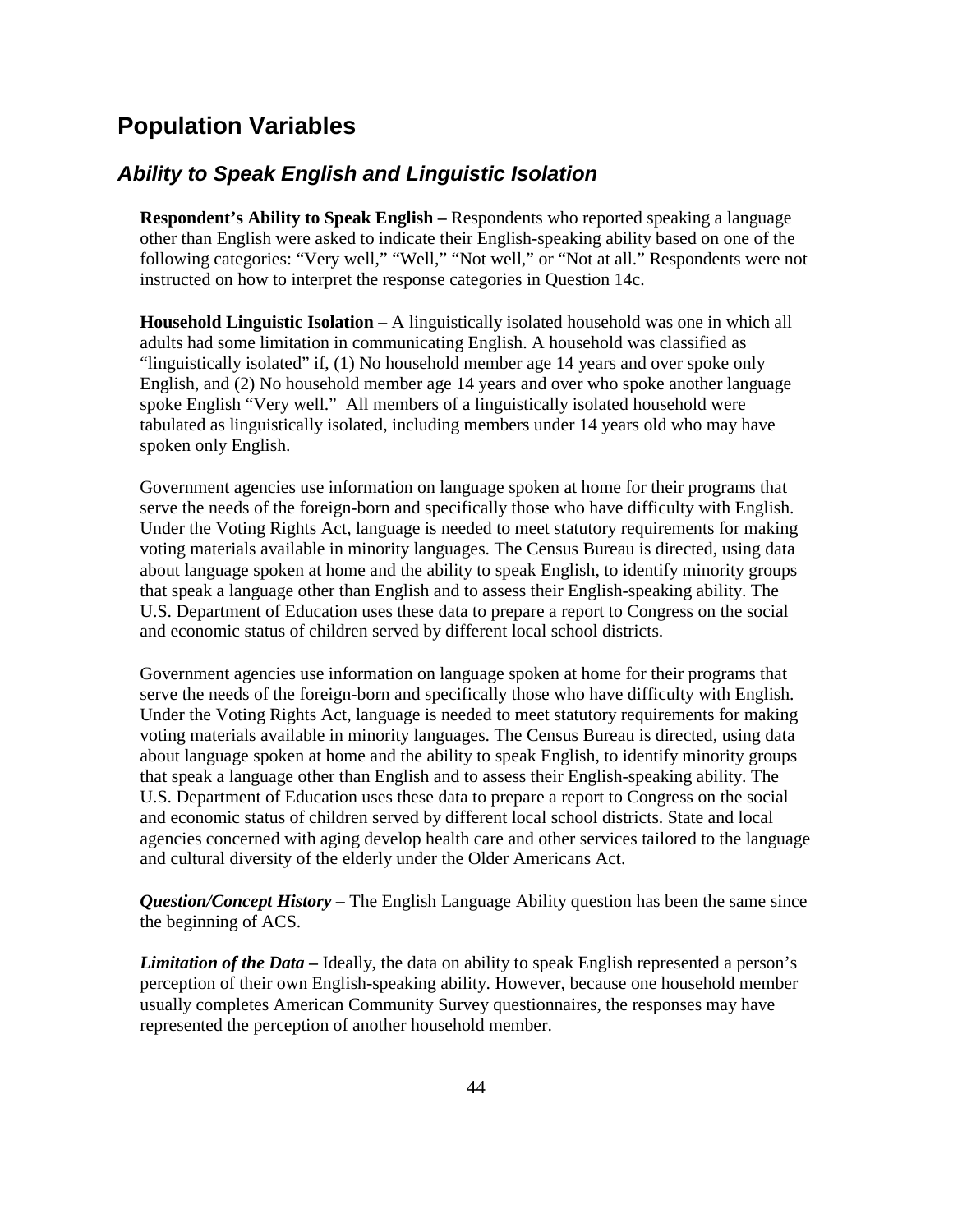*Comparability –* All years of ACS language data are comparable to each other. They are also comparable to Census data from 1980, 1990 and 2000.

#### *Age*

The data on age were derived from answers to Question 4. The age classification is based on the age of the person in complete years at the time of interview. Both age and date of birth are used in combination to calculate the most accurate age at the time of the interview. Respondents are asked to give an age in whole, completed years as of interview date as well as the month, day and year of birth. People are not to round an age up if the person is close to having a birthday and to estimate an age if the exact age is not known. An additional instruction on babies also asks respondents to print "0" for babies less than one year old. Inconsistently reported and missing values are assigned or imputed based on the values of other variables for that person, from other people in the household, or from people in other households ("hot deck" imputation).

Age is asked for all persons in a household or group quarters. On the mailout/mailback paper questionnaire for households, both age and date of birth are asked for persons listed as person numbers 1-5 on the form. Only age (in years) is initially asked for persons listed as 6- 12 on the mailout/mailback paper questionnaire. If a respondent indicates that there are more than 5 people living in the household, then the household is eligible for Failed Edit Follow-up (FEFU). During FEFU operations, telephone center staffers call respondents to obtain missing data. This includes asking date of birth for any person in the household missing date of birth information. In Computer Assisted Telephone Interviews (CATI) and Computer Assisted Personal Interview (CAPI) instruments both age and date of birth is asked for all persons. In 2006, the ACS began collecting data in group quarters (GQs). This included asking both age and date of birth for persons living in a group quarters. For additional data collection methodology, please see www.census.gov/acs.

Data on age are used to determine the applicability of other questions for a particular individual and to classify other characteristics in tabulations. Age data are needed to interpret most social and economic characteristics used to plan and analyze programs and policies. Age is central for any number of federal programs that target funds or services to children, working-age adults, women of childbearing age, or the older population. The U.S. Department of Education uses census age data in its formula for allotment to states. The U.S. Department of Veterans Affairs uses age to develop its mandated state projections on the need for hospitals, nursing homes, cemeteries, domiciliary services, and other benefits for veterans. For more information on the use of age data in Federal programs, please see www.census.gov/acs.

**Median Age** – The median age is the age that divides the population into two equal-size groups. Half of the population is older than the median age and half is younger. Median age is based on a standard distribution of the population by single years of age and is shown to the nearest tenth of a year. (See the sections on "Standard Distributions" and "Medians" under ["Derived Measures.](#page-124-0)")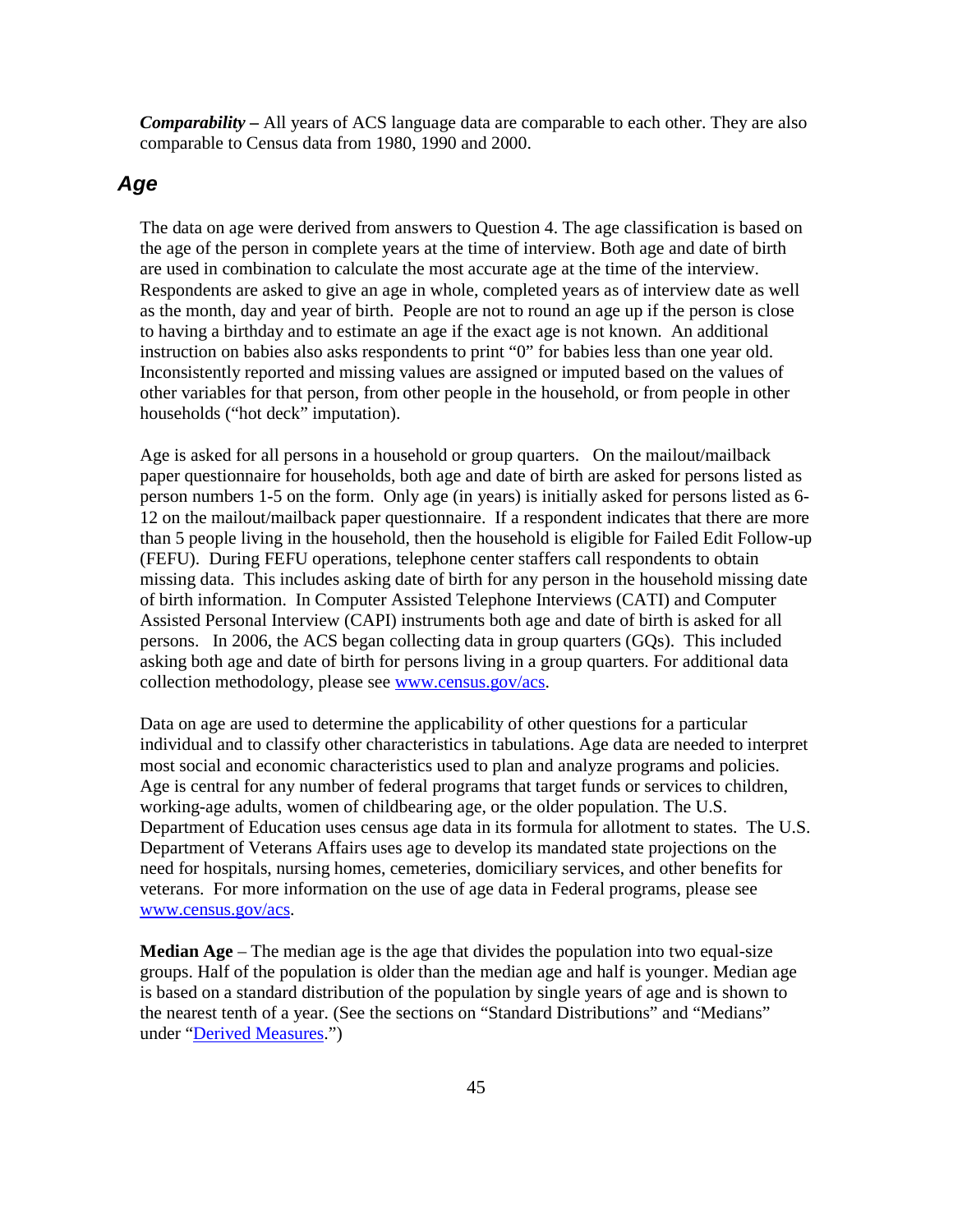**Age Dependency Ratio –** The age dependency ratio is derived by dividing the combined under 18 years and 65 years and over populations by the 18-to-64 population and multiplying by 100.

**Old-Age Dependency Ratio** – The old-age dependency ratio is derived by dividing the population 65 years and over by the 18-to-64 population and multiplying by 100.

**Child Dependency Ratio** – The child dependency ratio is derived by dividing the population under 18 years by the 18-to-64 population, and multiplying by 100.

*Question/Concept History –* The 1996-2002 American Community Survey question asked for month, day, and year of birth before age. Since 2003, the American Community Survey question asked for age, followed by month, day, and year of birth. In 2008, an additional instruction was provided with the age and date of birth question on the American Community Survey questionnaire to report babies as age 0 when the child was less than 1 year old. The addition of this instruction occurred after 2005 National Census Test results indicated increased accuracy of age reporting for babies less than one year old.

*Limitation of the Data* – Beginning in 2006, the population living in group quarters (GQ) was included in the American Community Survey population universe. Some types of group quarters have populations with age distributions that are very different from that of the household population. The inclusion of the GQ population could therefore have a noticeable impact on the age distribution for a given geographic area. This is particularly true for areas with a substantial GQ population. For example, in areas with large colleges and universities, the percent of individuals 18-24 would increase due to the inclusion of GQs in the American Community Survey universe.

*Comparability –* Caution should be taken when comparing population in age groups across time. The entire population continually ages into older age groups over time, and babies fill in the youngest age group. Therefore, the population of a certain age is made up of a completely different group of people in one time period than in another (e.g. one age group in 2000 versus same age group in 2009). Since populations occasionally experience booms/increases and busts/decreases in births, deaths, or migration (for example, the postwar Baby Boom from 1946-1964), one should not necessarily expect that the population in an age group in one year should be similar in size or proportion to the population in the same age group in a different period in time. For example, Baby Boomers were age 36 to 54 in Census 2000 while they were age 45 to 63 in 2009 ACS. The age structure and distribution would therefore shift in those age groups to reflect the change in people occupying those agespecific groups over time.

Data users should also be aware of methodology differences that may exist between different data sources if they are comparing American Community Survey age data to data sources, such as Population Estimates or Decennial Census data. For example, the American Community Survey data are that of a respondent-based survey and subject to various quality measures, such as sampling and nonsampling error, response rates and item allocation error. This differs in design and methodology from other data sources, such as Population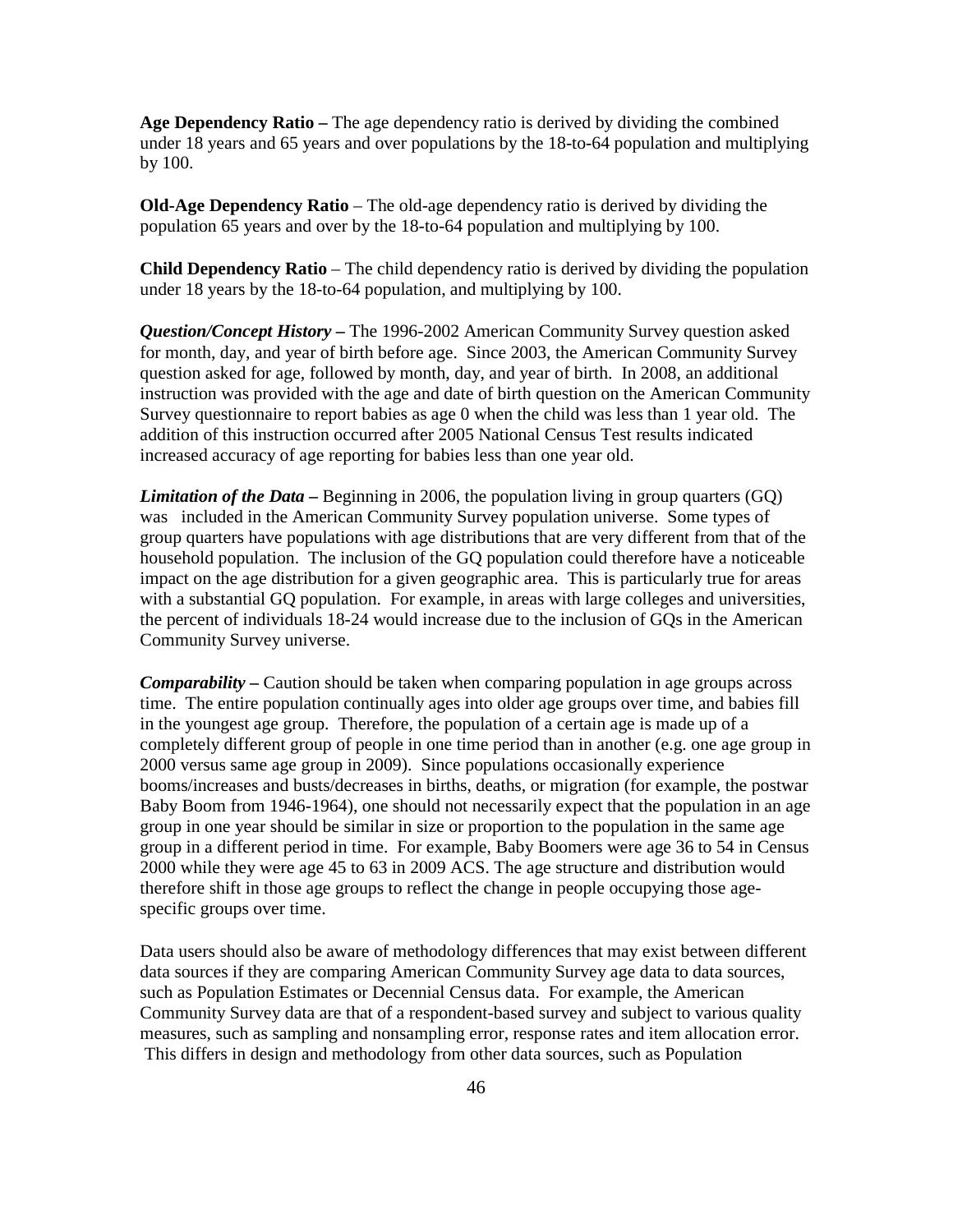Estimates, which is not a survey and involves computational methodology to derive intercensal estimates of the population. While ACS estimates are controlled to Population Estimates for age at the nation, state and county levels of geography as part of the ACS weighting procedure, variation may exist in the age structure of a population at lower levels of geography when comparing different time periods or comparing across time due to the absence of controls below the county geography level. For more information on American Community Survey data accuracy and weighting procedures, please see www.census.gov/acs.

It should also be noted that although the American Community Survey (ACS) produces population, demographic and housing unit estimates, it is the Census Bureau's Population Estimates Program that produces and disseminates the [official estimates of the population for](http://factfinder.census.gov/home/en/official_estimates_2008.html)  [the nation, states, counties, cities and towns and estimates of housing units for states and](http://factfinder.census.gov/home/en/official_estimates_2008.html)  [counties.](http://factfinder.census.gov/home/en/official_estimates_2008.html)

# *Ancestry*

Ancestry refers to a person's ethnic origin, heritage, descent, or "roots," which may reflect their place of birth or that of previous generations of their family. Some ethnic identities, such as "Egyptian" or "Polish" can be traced to geographic areas outside the United States, while other ethnicities such as "Pennsylvania German" or "Cajun" evolved in the United States.

The intent of the ancestry question was not to measure the degree of attachment the respondent had to a particular ethnicity, but simply to establish that the respondent had a connection to and self-identified with a particular ethnic group. For example, a response of "Irish" might reflect total involvement in an Irish community or only a memory of ancestors several generations removed from the individual.

The data on ancestry were derived from answers to Question 13. The question was based on self-identification; the data on ancestry represent self-classification by people according to the ancestry group(s) with which they most closely identify.

The Census Bureau coded the responses into a numeric representation of over 1,000 categories. To do so, responses initially were processed through an automated coding system; then, those that were not automatically assigned a code were coded by individuals trained in coding ancestry responses. The code list reflects the results of the Census Bureau's own research and consultations with many ethnic experts. Many decisions were made to determine the classification of responses. These decisions affected the grouping of the tabulated data. For example, the "Indonesian" category includes the responses of "Indonesian," "Celebesian," "Moluccan," and a number of other responses.

The ancestry question allowed respondents to report one or more ancestry groups. Generally, only the first two responses reported were coded. If a response was in terms of a dual ancestry, for example, "Irish English," the person was assigned two codes, in this case one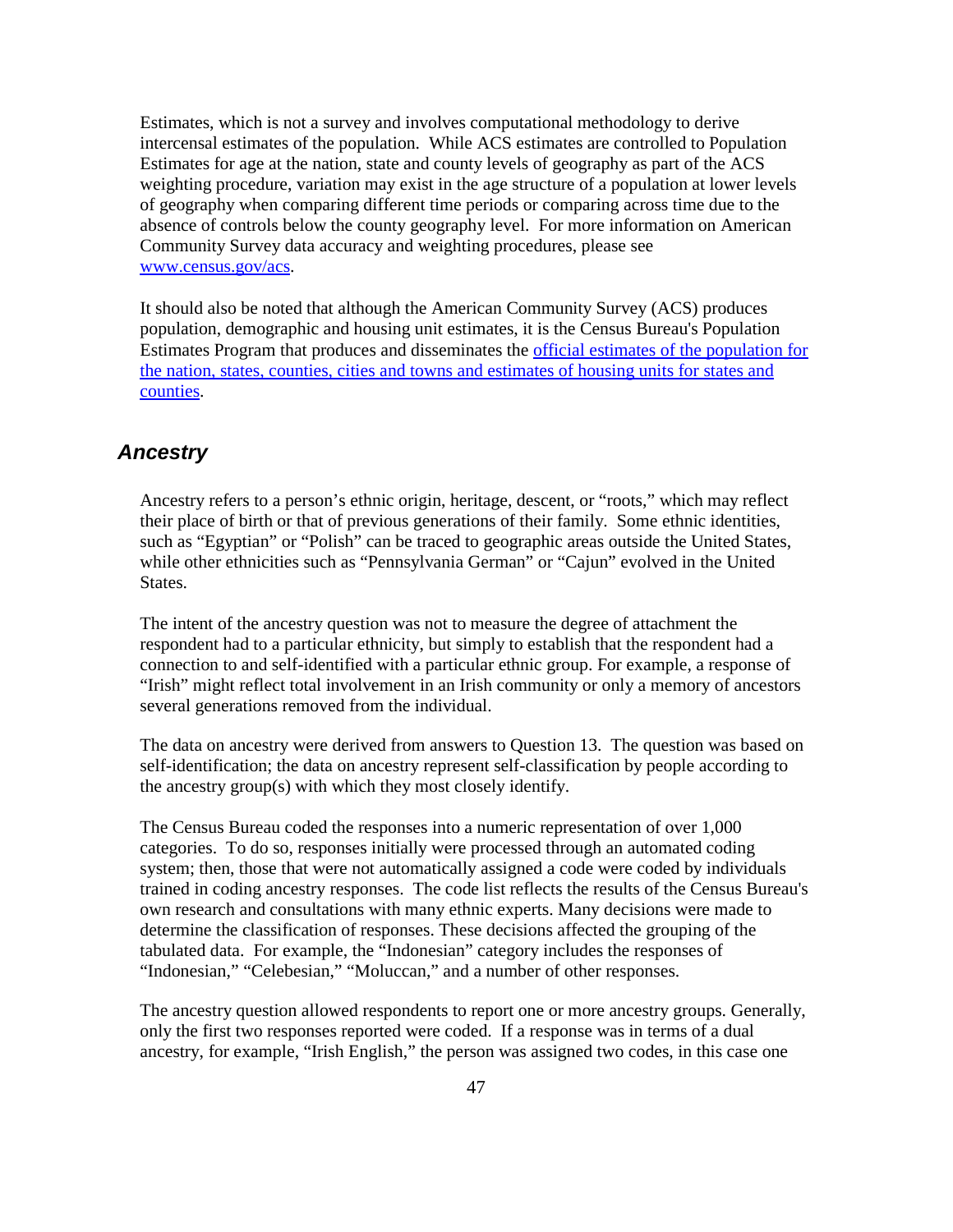for Irish and another for English. However, in certain cases, multiple responses such as "French Canadian," "Scotch-Irish," "Greek Cypriot," and "Black Dutch" were assigned a single code reflecting their status as unique groups. If a person reported one of these unique groups in addition to another group, for example, "Scotch-Irish English," resulting in three terms, that person received one code for the unique group (Scotch-Irish) and another one for the remaining group (English). If a person reported "English Irish French," only English and Irish were coded. For certain combinations of ancestries where the ancestry group is a part of another, such as "German Bavarian," the responses were coded as a single ancestry using the more detailed group (Bavarian). Also, responses such as "Polish-American" or "Italian-American" were coded and tabulated as a single entry (Polish or Italian).

The Census Bureau accepted "American" as a unique ethnicity if it was given alone, with an ambiguous response, or with state names. If the respondent listed any other ethnic identity such as "Italian American," generally the "American" portion of the response was not coded. However, distinct groups such as "American Indian," "Mexican American," and "African American" were coded and identified separately because they represented groups who may consider themselves different from those who reported as "Indian," "Mexican," or "African," respectively.

The ancestry question is asked for every person in the American Community Survey, regardless of age, place of birth, Hispanic origin, or race.

Ancestry identifies the ethnic origins of the population, and Federal agencies regard this information as essential for fulfilling many important needs. Ancestry is required to enforce provisions under the Civil Rights Act, which prohibits discrimination based upon race, sex, religion, and national origin. More generally, these data are needed to measure the social and economic characteristics of ethnic groups and to tailor services to accommodate cultural differences. The Department of Labor draws samples for surveys that provide employment statistics and other related information for ethnic groups using ancestry.

The ACS data on ancestry are released annually on the Census Bureau's internet site. The Detailed Tables (B04001-B04007) contain estimates of over 100 different ancestry groups for the nation, states, and many other geographic areas, while the Special Population Profiles contain characteristics of different ancestry groups.

In all tabulations, when respondents provided an unclassifiable ethnic identity (for example, "multi-national," "adopted," or "I have no idea"), the answer was included in "Unclassified or not reported."

The tabulations on ancestry show two types of data– one where estimates represent the number of people, and the other where estimates represent the number of responses. If you want to know how many people reported an ancestry, use the estimates based on people. If you want to know how many reports there were of a certain ancestry, use the estimates based on reports. The difference between the two types of data presentations represents the fact that people can provide more than one ancestry, therefore can be counted twice in the same ancestry category. Examples are provided below.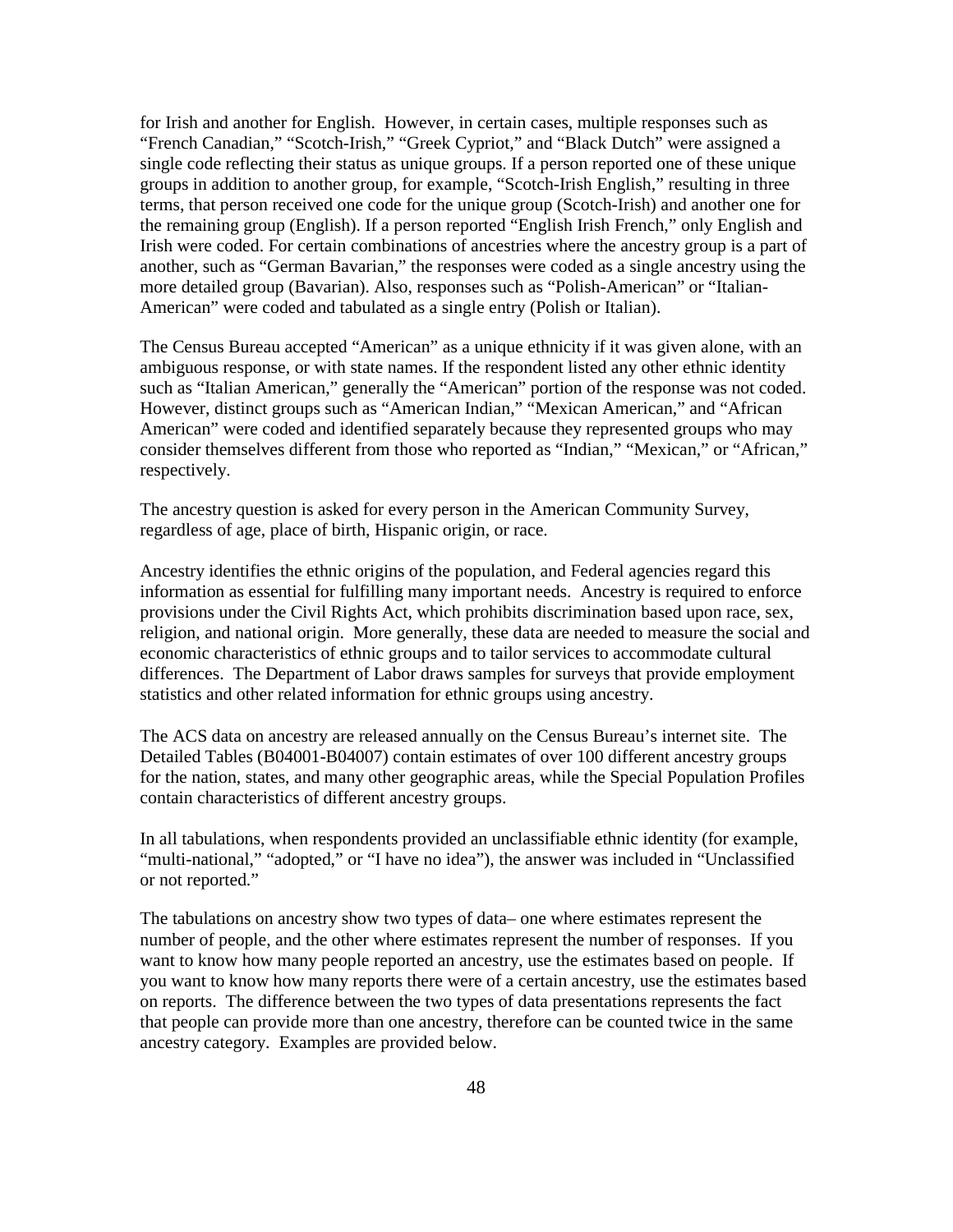The following are the types of estimates shown:

#### **1) Estimates Based on People**

**People Reporting Single Ancestry –** Includes all people who reported only one ethnic group such as "German." Also included in this category are people with only a multipleterm response such as "Scotch-Irish" who are assigned a single code because they represent one distinct group. For example, in this type of table, the count for German would be interpreted as "The number of people who reported that German was their only ancestry."

**People Reporting Multiple Ancestries –** Includes all people who reported more than one group, such as "German" and "Irish" and were assigned two ancestry codes. The German line on this table would be interpreted as "The number of people who responded that German was part of their multiple ancestry."

**People Reporting Ancestry** – Includes all people who reported each ancestry, regardless of whether it was their first or second ancestry, or part of a single or multiple response. This estimate is the sum of the two estimates above (for Single and Multiple ancestry). People can be listed twice in this table. For example, if someone reports their ancestry as "German and Danish", they will be listed once in German and once in Danish, and therefore the sum of the rows would not equal the total population. Interpret the German line of this table as "The total number of people who reported they had German ancestry."

#### **2) Estimates Based on Responses**

**First Ancestry Reported –** Includes the first response of all people who reported at least one codeable entry. For example, in this type of table, the count for German would include all those who reported only German and those who reported German first and then some other group. The German line of this table could be interpreted as "The number of times German was listed as the first, or only, ancestry."

**Second Ancestry Reported –** Includes the second response of all people who reported a multiple ancestry. Thus, the count for German in this category includes all people who reported German as the second response, regardless of the first response provided. The German line in this table is interpreted as "The number of times German was listed as a second ancestry."

**Total Ancestries Reported –** Includes the total number of ancestries reported and coded. If a person reported a multiple ancestry such as "German Danish," that response was counted twice in the tabulations--once in the German category and again in the Danish category. Also, if a person reported two different types of German ancestry, such as "Bavarian Hamburger", they would be counted twice in the German category on this type of table. Thus, each line of this table represents the number of reports for that ancestry type, not the number of people (although sometimes that number is the same). Likewise, the sum of the estimates in each of the rows in this type of presentation is not the total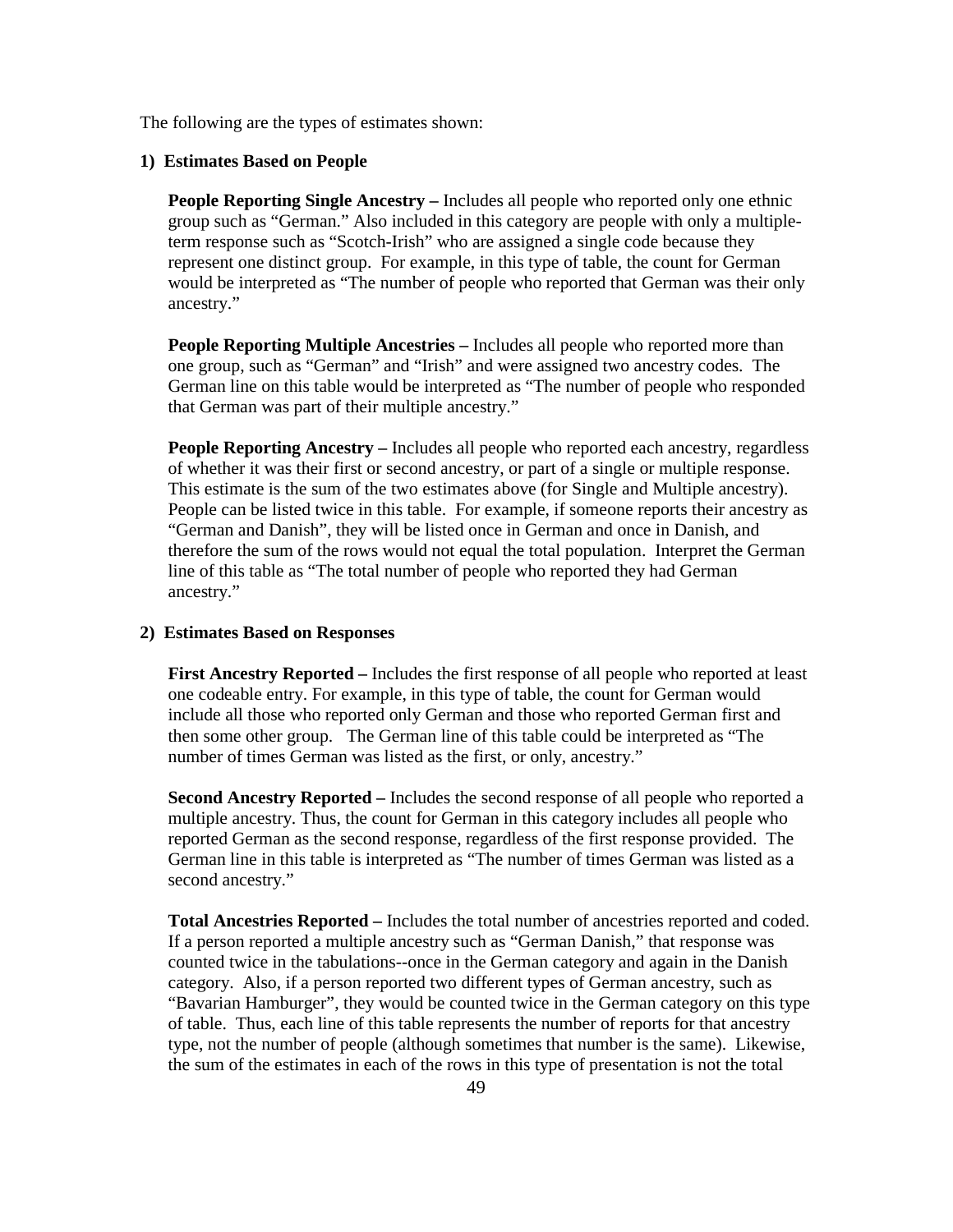population but the total of all responses. The German line in this table is interpreted as "The number of times a German ancestry was reported."

*Question/Concept History –* The question on ancestry has been asked on the American Community Survey since 1996. The question wording has never changed, although placement of the question changed slightly. Also, the examples listed below the write-in lines changed in 1999, but have remained the same since then.

The question on ancestry was first asked in the 1980 Census. It replaced the question on parental place of birth, in order to include ancestral heritage for people whose families have been in the U.S. for more than two generations. The question was also asked in the 1990 and 2000 censuses.

From 1996 to 1999, the ACS editing system used answers to the race and place of birth questions to clarify ancestry responses of "Indian," where possible. In 2000 and subsequent years, the editing was expanded to aid interpretation of two-word ancestries, such as "Black Irish."

*Limitation of the Data* **–** Although some experts consider religious affiliation a component of ethnic identity, the ancestry question was not designed to collect any information concerning religion. The Census Bureau is prohibited from collecting information on religion. Thus, if a religion was given as an answer to the ancestry question, it was coded as an "Other" response.

Beginning in 2006, the population in group quarters (GQ) was included in the ACS. Some types of GQ populations may have ancestry distributions that are different from the household population. The inclusion of the GQ population could therefore have a noticeable impact on the ancestry distribution. This is particularly true for areas with a substantial GQ population.

*Comparability* **–** The data are comparable to Census 2000, as long as some caution is used. Response rates to the ancestry question are generally higher for ACS than for Census, and data are never generated for missing ancestry responses, therefore some ancestry groups are reported more heavily in ACS than in Census 2000.

See the [2009 Code List](http://www.census.gov/acs/www/Downloads/data_documentation/CodeLists/2009_ACS_Code_Lists.pdf) for Ancestry Code List.

### <span id="page-49-0"></span>*Children Ever Born*

For the 1996-1998 American Community Survey, the data on fertility (also referred to as "children ever born") were derived from answers to Question 17, which was asked of all women 15 years old and over regardless of marital status. Stillbirths, stepchildren, and adopted children were excluded from the number of children ever born. Ever-married women were instructed to include all children born to them before and during their most recent marriage, children no longer living, and children living away from home, as well as children who were still living in the home. Never-married women were instructed to include all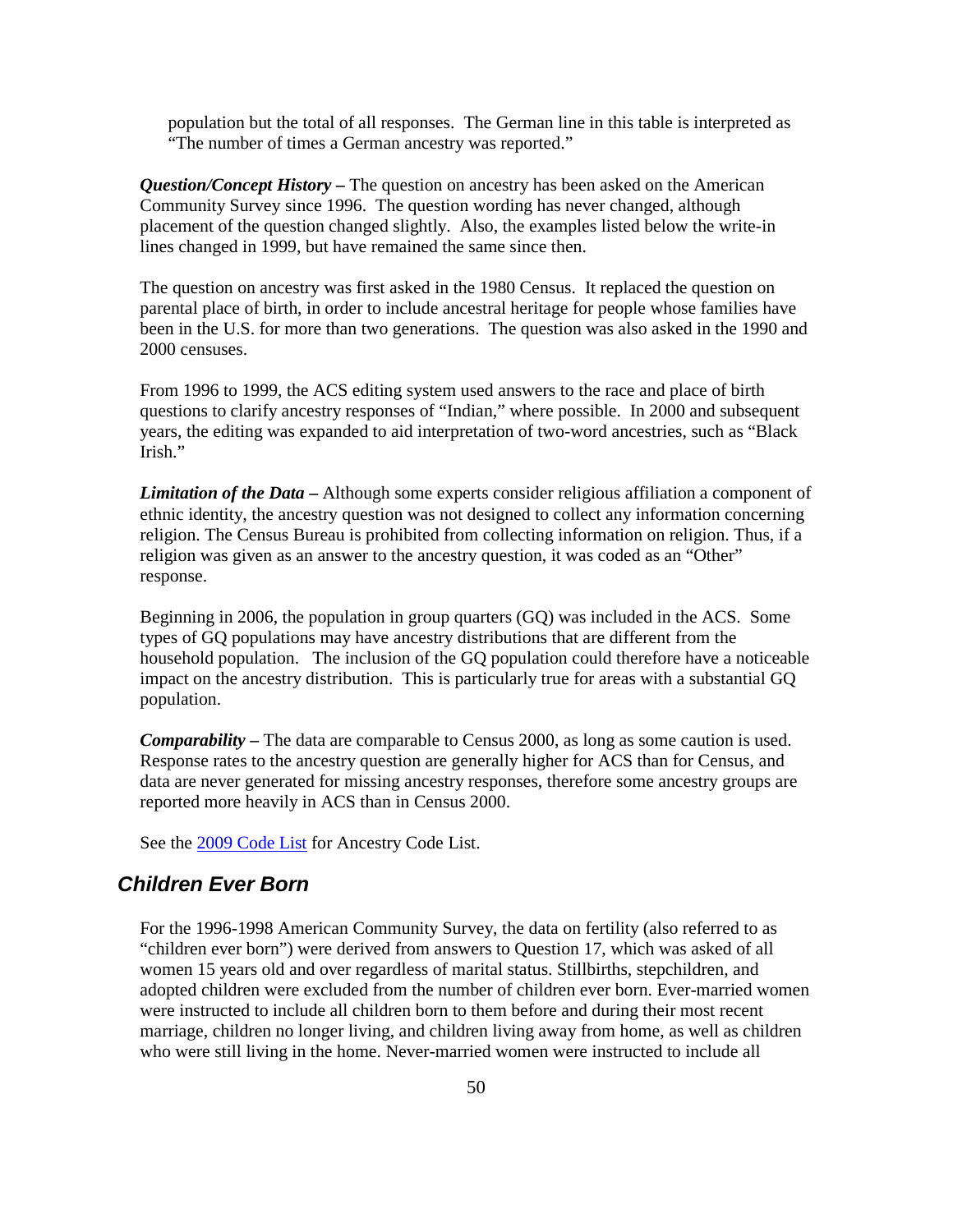children born to them. The question on children ever born was asked to measure lifetime fertility experience of women up to the survey date.

Data were most frequently presented in terms of the aggregate number of children ever born to women in the specified category and in terms of the rate per 1,000 women.

Beginning in 1999, American Community Survey data on fertility were derived from questions that asked if the person had given birth in the past 12 months. See the section on ["Fertility"](#page-63-0) for more information.

*Question/Concept History –* The 1996-1998 American Community Survey used a write-in space for the number and a response category for "None." No question addressed "children ever born" after 1998.

*Limitation of the Data –* The data available for 1996-1998 are only available for a limited number of geographies.

*Comparability* – The data on children ever born are comparable to data from the 1990 census and prior censuses. The data are also comparable to the June supplement to the Current Population Survey.

# <span id="page-50-0"></span>*Citizenship Status (U.S. Citizenship Status)*

The data on citizenship status were derived from answers to Question 8. This question was asked about Persons 1 through 5 in the ACS.

Respondents were asked to select one of five categories: (1) born in the United States, (2) born in Puerto Rico, Guam, the U.S. Virgin Islands, or Northern Marianas, (3) born abroad of U.S. citizen parent or parents, (4) U.S. citizen by naturalization, or (5) not a U.S citizen. Respondents indicating they are a U.S. citizen by naturalization are also asked to print their year of naturalization. People born in American Samoa, although not explicitly listed, are included in the second response category.

For the Puerto Rico Community Survey, respondents were asked to select one of five categories: (1) born in Puerto Rico, (2) born in a U.S. state, District of Columbia, Guam, the U.S. Virgin Islands, or Northern Marianas, (3) born abroad of U.S. citizen parent or parents, (4) U.S. citizen by naturalization, or (5) not a U.S. citizen. Respondents indicating they are a U.S. citizen by naturalization are also asked to print their year of naturalization. People born in American Samoa, although not explicitly listed, are included in the second response category.

When no information on citizenship status was reported for a person, information for other household members, if available, was used to assign a citizenship status to the respondent. All cases of nonresponse that were not assigned a citizenship status based on information from other household members were allocated the citizenship status of another person with similar characteristics who provided complete information. In cases of conflicting responses,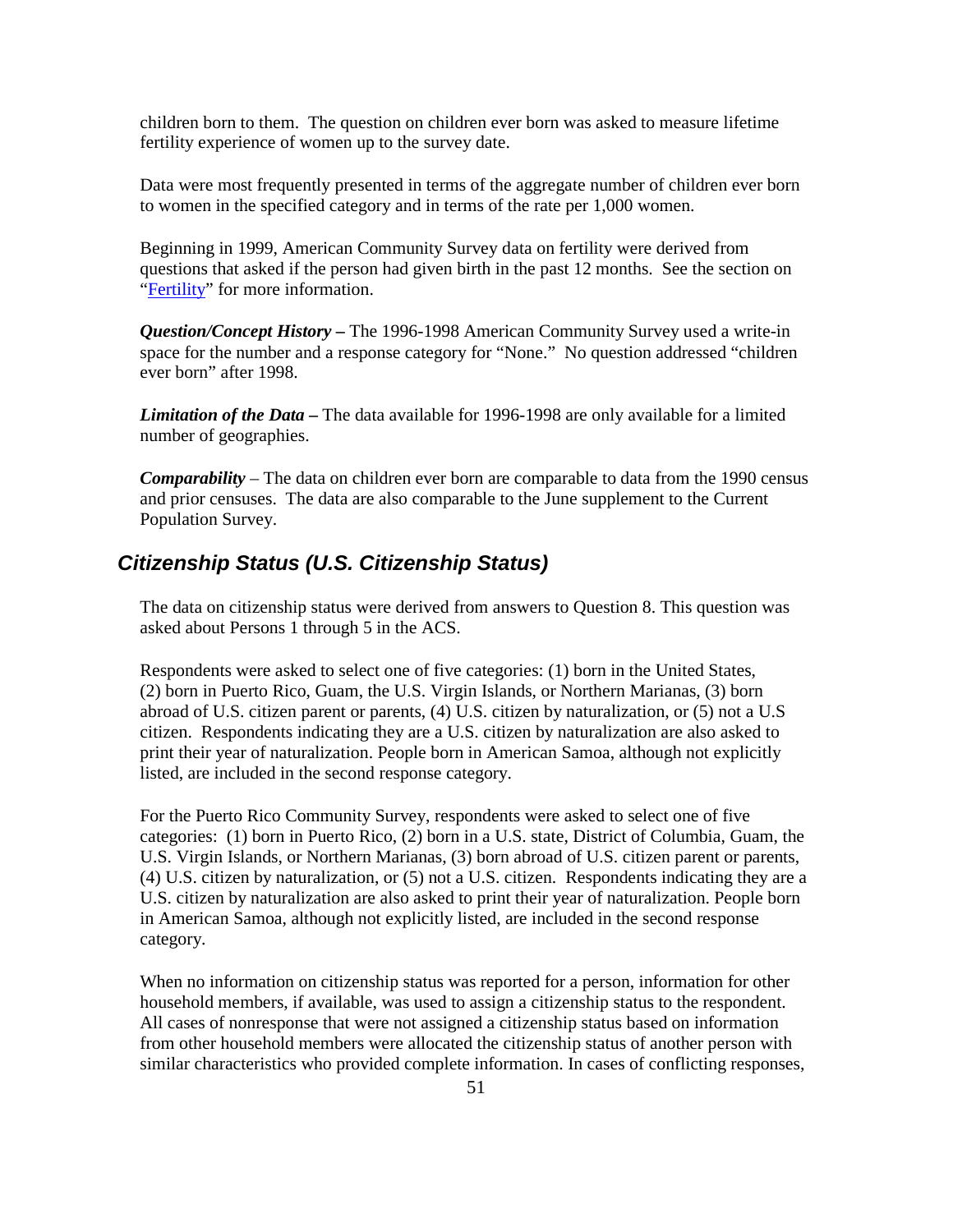place of birth information is used to edit citizenship status. For example, if a respondent states he or she was born in Puerto Rico but was not a U.S. citizen, the edits use the response to the place of birth question to change the respondent's status to "U.S. citizen at birth."

**U.S. Citizen –** Respondents who indicated that they were born in the United States, Puerto Rico, a U.S. Island Area (such as Guam), or abroad of American (U.S. citizen) parent or parents are considered U.S. citizens at birth. Foreign-born people who indicated that they were U.S. citizens through naturalization also are considered U.S. citizens.

**Not a U.S. Citizen –** Respondents who indicated that they were not U.S. citizens at the time of the survey.

**Native –** The native population includes anyone who was a U.S. citizen or a U.S. national at birth. This includes respondents who indicated they were born in the United States, Puerto Rico, a U.S. Island Area (such as Guam), or abroad of American (U.S. citizen) parent or parents.

**Foreign born –** The foreign-born population includes anyone who was not a U.S. citizen or a U.S. national at birth. This includes respondents who indicated they were a U.S. citizen by naturalization or not a U.S. citizen.

The American Community Survey questionnaires do not ask about immigration status. The population surveyed includes all people who indicated that the United States was their usual place of residence on the survey date. The foreign-born population includes naturalized U.S. citizens, lawful permanent residents (i.e. immigrants), temporary migrants (e.g., foreign students), humanitarian migrants (e.g., refugees), and unauthorized migrants (i.e. people illegally present in the United States).

The responses to this question are used to determine the U.S. citizen and non-U.S. citizen populations as well as to determine the native and foreign-born populations.

*Question/Concept History –* In the 1996-1998 American Community Survey, the third response category was "Yes, born abroad of American parent(s)." However, since 1999 in the American Community Survey and since the 2005 Puerto Rico Community Survey, the response category was "Yes, born abroad of American parent or parents." In 2008, respondents who indicated that they were a U.S. citizen by naturalization were also asked to print their year of naturalization. Also in 2008, modifications in wording were made to both the third response category (changed from "Yes, born abroad of American parent or parents" to "Yes, born abroad of U.S. citizen parent or parents") and the fifth response category (changed from "No, not a citizen of the United States" to "No, not a U.S. citizen").

*Limitation of the Data* – Beginning in 2006, the population in group quarters (GQ) is included in the ACS. Some types of GQ populations may have citizenship status distributions that are different from the household population. The inclusion of the GQ population could therefore have a noticeable impact on the citizenship status distribution. This is particularly true for areas with substantial GQ populations.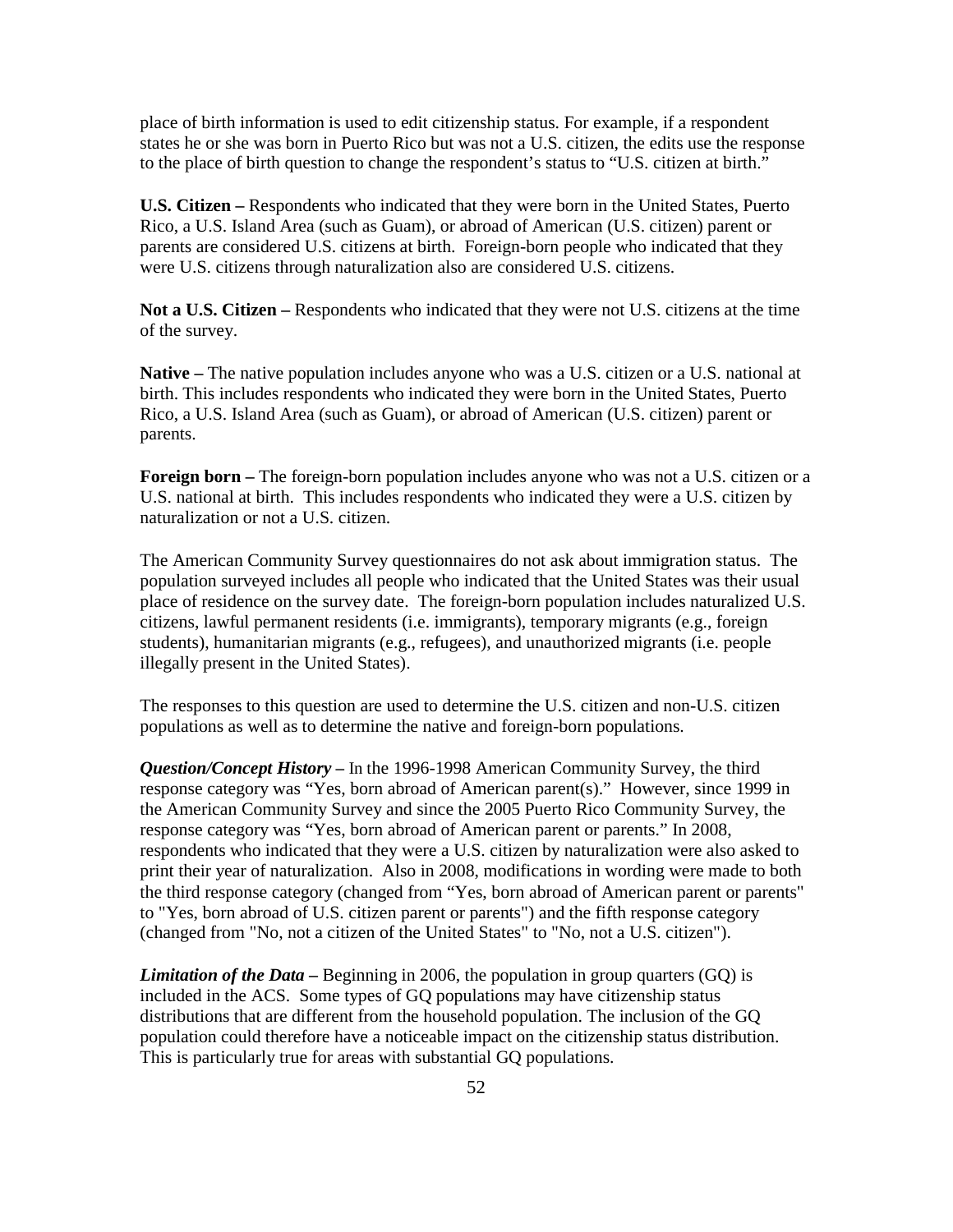*Comparability –* Citizenship can be compared both across ACS years and to Census 2000 data.

# *Class of Worker*

Class of worker categorizes people according to the type of ownership of the employing organization. Class of worker data were derived from answers to question 41. Question 41 provides respondents with 8 class of worker categories from which they are to select one. These categories are:

- 1. An employee of a private, for-profit company or business, or of an individual, for wages, salary, or commissions.
- 2. An employee of a private, not-for-profit, tax-exempt, or charitable organization.
- 3. A local government employee (city, county, etc.).
- 4. A state government employee.
- 5. A Federal government employee.
- 6. Self-employed in own not incorporated business, professional practice, or farm.
- 7. Self-employed in own incorporated business, professional practice, or farm.
- 8. Working without pay in a family business or farm.

These questions were asked of all people 15 years old and over who had worked in the past 5 years. For employed people, the data refer to the person's job during the previous week. For those who worked two or more jobs, the data refer to the job where the person worked the greatest number of hours. For unemployed people and people who are not currently employed but report having a job within the last five years, the data refer to their last job.

The class of worker categories are defined as follows:

**Private wage and salary workers –** Includes people who worked for wages, salary, commission, tips, pay-in-kind, or piece rates for a private, for-profit employer or a private not-for-profit, tax-exempt or charitable organization. Self-employed people whose business was incorporated are included with private wage and salary workers because they are paid employees of their own companies.

ACS tabulations present data separately for these subcategories: "Employee of private company workers," "Private not-for-profit wage and salary workers," and "Self-employed in own incorporated business workers."

**Government workers –** Includes people who were employees of any local, state, or Federal governmental unit, regardless of the activity of the particular agency. For ACS tabulations, the data are presented separately for the three levels of government.

Employees of Indian tribal governments, foreign governments, the United Nations, or other formal international organizations controlled by governments were classified as "Federal government workers."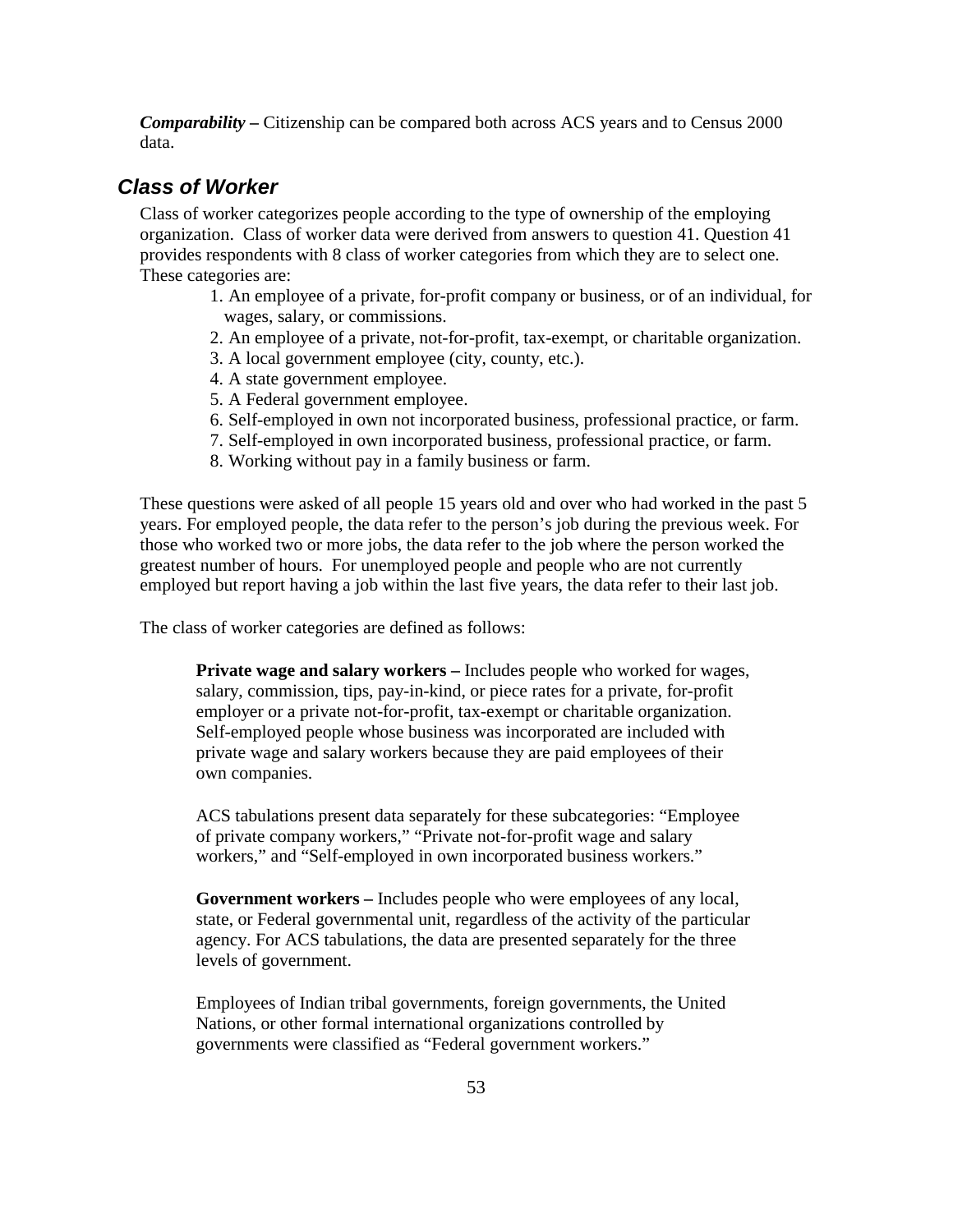The government categories include all government workers, though government workers may work in different industries. For example, people who work in a public elementary school or city owned bus line are coded as local government class of workers.

**Self-employed in own not incorporated business workers** *–* Includes people who worked for profit or fees in their own unincorporated business, profession, or trade, or who operated a farm.

**Unpaid family workers** *–* Includes people who worked without pay in a business or on a farm operated by a relative.

*Editing Procedures –* A computer edit and allocation process excludes all responses that should not be included in the universe and evaluates the consistency of the remaining responses. Class of worker responses are checked for consistency with the industry and occupation data provided for that respondent. Occasionally respondents do not report a response for class of worker, industry, or occupation. Certain types of incomplete entries are corrected using the *[Alphabetical Index of Industries and Occupations](http://www.census.gov/hhes/www/ioindex/ioindex02/view02.html)*. If one or more of the three codes (occupation, industry, or class of worker) is blank after the edit, a code is assigned from a donor respondent who is a "similar" person based on questions such as age, sex, educational attainment, income, employment status, and weeks worked. If all of the labor force and income data are blank, all of these economic questions are assigned from a "similar" person who had provided all the necessary data.

These data are used to formulate policy and programs for employment and career development and training. Companies use these data to decide where to locate new plants, stores, or offices.

*Question/Concept History –* Class of worker data have been collected during decennial censuses since 1910. Starting with the 2010 Census, class of worker data will no longer be collected during the decennial census. Long form data collection has transitioned to the American Community Survey. The American Community Survey began collecting data on class of worker in 1996. The questions on class of worker were designed to be consistent with the 1990 Census questions on class of worker. The 1996-1998 ACS class of worker question had an additional response category for "Active duty U.S. Armed Forces member." People who marked this category were tabulated as Federal government workers. A check box was added to the employer name questionnaire item in 1999. This check box is to be marked by anyone "now on active duty in the Armed Forces..." This information is used by the industry and occupation coders to assist in assigning proper industry codes for active duty military.

*Limitation of the Data* – Beginning in 2006, the population in group quarters (GQ) was included in the ACS. Some types of GQ populations have class of worker distributions that are different from the household population. The inclusion of the GQ population could therefore have a noticeable impact on the class of worker distribution in some geographic areas with a substantial GQ population.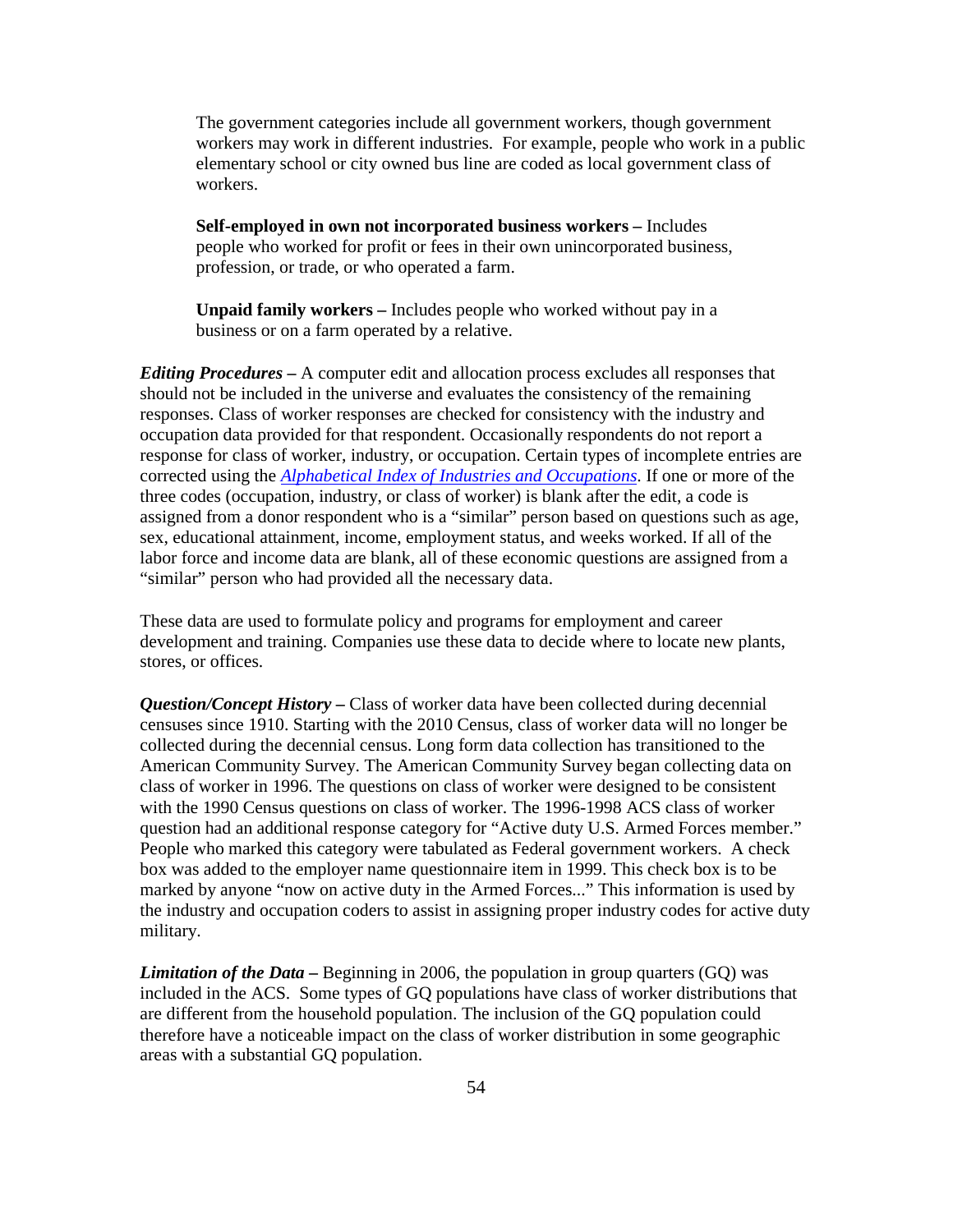Data on occupation, industry, and class of worker are collected for the respondent's current primary job or the most recent job for those who are not employed but have worked in the last 5 years. Other labor force questions, such as questions on earnings or work hours, may have different reference periods and may not limit the response to the primary job. Although the prevalence of multiple jobs is low, data on some labor force items may not exactly correspond to the reported occupation, industry, or class of worker of a respondent.

*Comparability –* Class of worker categories have remained consistent since the implementation of the American Community Survey in 1996. The 1996-1998 ACS class of worker question had an additional response category for "Active duty U.S. Armed Forces member" in order to assist industry and occupation coders in assigning proper industry codes for active duty military. People who selected this category were tabulated as Federal government workers. Active duty U.S. Armed Forces have been coded as Federal government workers from 1996 to 2009.

See also, **Industry** and **Occupation**.

#### *Disability Status*

Under the conceptual framework of disability described by the Institute of Medicine (IOM) and the International Classification of Functioning, Disability, and Health (ICF), disability is defined as the product of interactions among individuals' bodies; their physical, emotional, and mental health; and the physical and social environment in which they live, work, or play. Disability exists where this interaction results in limitations of activities and restrictions to full participation at school, at work, at home, or in the community. For example, disability may exist where a person is limited in their ability to work due to job discrimination against persons with specific health conditions; or, disability may exist where a child has difficulty learning because the school cannot accommodate the child's deafness.

Furthermore, disability is a dynamic concept that changes over time as one's health improves or declines, as technology advances, and as social structures adapt. As such, disability is a continuum in which the degree of difficulty may also increase or decrease. Because disability exists along a continuum, various cut-offs are used to allow for a simpler understanding of the concept, the most common of which is the dichotomous "With a disability"/"no disability" differential.

Measuring this complex concept of disability with a short set of six questions is difficult. Because of the multitude of possible functional limitations that may present as disabilities, and in the absence of information on external factors that influence disability, surveys like the ACS are limited to capturing difficulty with only selected activities. As such, people identified by the ACS as having a disability are, in fact, those who exhibit difficulty with specific functions and may, in the absence of accommodation, have a disability. While this definition is different from the one described by the IOM and ICF conceptual frameworks, it relates to the programmatic definitions used in most Federal and state legislation.

In an attempt to capture a variety of characteristics that encompass the definition of disability, the ACS identifies serious difficulty with four basic areas of functioning – hearing,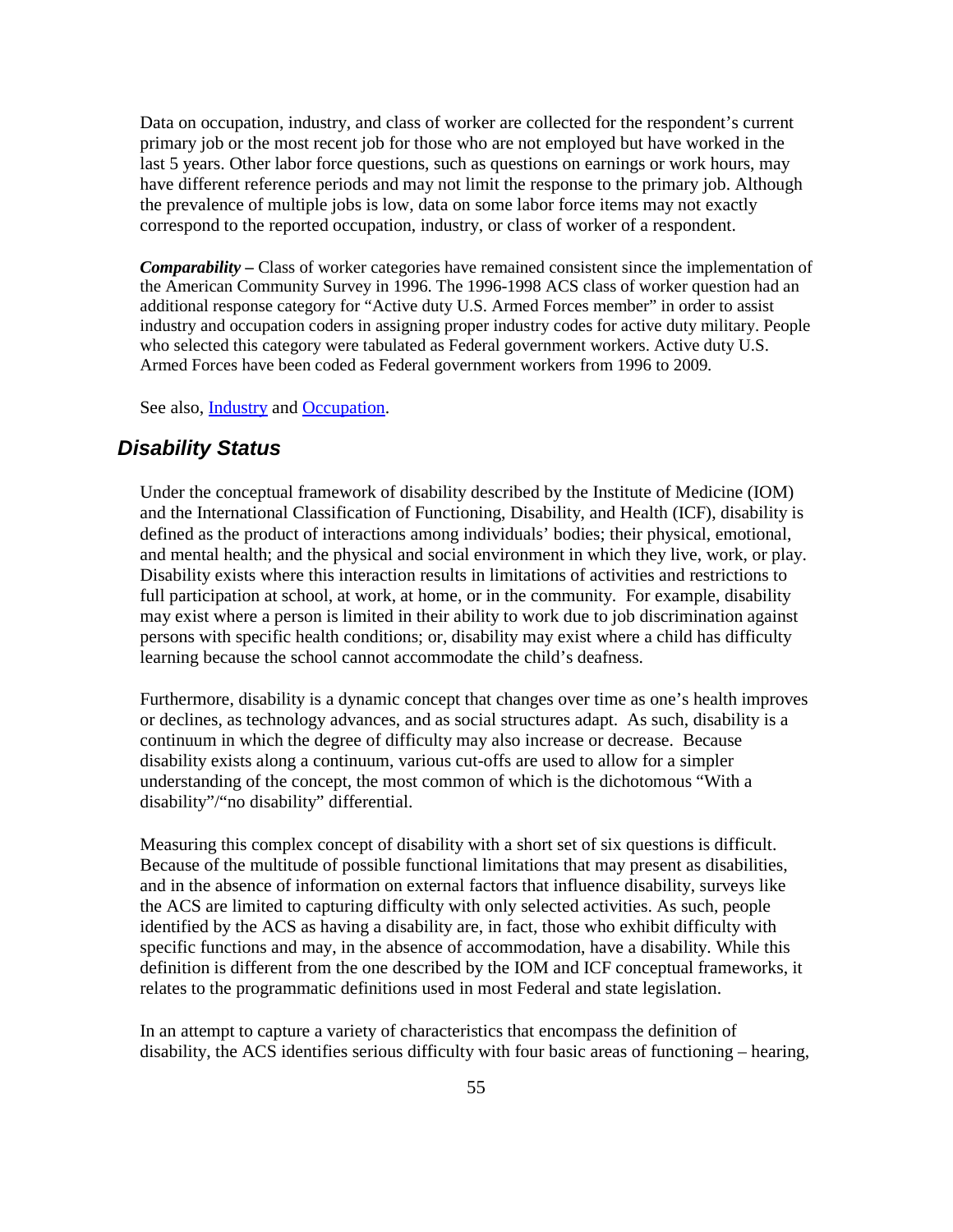vision, cognition, and ambulation. These functional limitations are supplemented by questions about difficulties with selected activities from the Katz Activities of Daily Living (ADL) and Lawton Instrumental Activities of Daily Living (IADL) scales, namely difficulty bathing and dressing, and difficulty performing errands such as shopping. Overall, the ACS attempts to capture six aspects of disability, which can be used together to create an overall disability measure, or independently to identify populations with specific disability types.

Information on disability is used by a number of federal agencies to distribute funds and develop programs for people with disabilities. For example, data about the size, distribution, and needs of the disabled population are essential for developing disability employment policy. For the Americans with Disabilities Act, data about functional limitations are important to ensure that comparable public transportation services are available for all segments of the population. Federal grants are awarded, under the Older Americans Act, based on the number of elderly people with physical and mental disabilities.

*Question/Concept History –* In the 2009 American Community Survey, disability concepts were asked in questions 17 through 19. Question 17 had two subparts and was asked of all persons regardless of age. Question 18 had three subparts and was asked of people age 5 years and older. Question 19 was asked of people age 15 years and older.

*Hearing difficulty* was derived from question 17a, which asked respondents if they were "deaf or … [had] serious difficulty hearing." *Vision difficulty* was derived from question 17b, which asked respondents if they were "blind or ... [had] serious difficulty seeing even when wearing glasses." Prior to the 2008 ACS, hearing and vision difficulty were asked in a single question under the label "Sensory disability."

*Cognitive difficulty* was derived from question 18a, which asked respondents if due to physical, mental, or emotional condition, they had "serious difficulty concentrating, remembering, or making decisions." Prior to the 2008 ACS, the question on cognitive functioning asked about difficulty "learning, remembering, or concentrating" under the label "Mental disability."

*Ambulatory difficulty* was derived from question 18b, which asked respondents if they had "serious difficulty walking or climbing stairs." Prior to 2008, the ACS asked if respondents had "a condition that substantially limits one or more basic physical activities such as walking, climbing stairs, reaching, lifting, or carrying." This measure was labeled "Physical difficulty" in ACS data products.

*Self-care difficulty* was derived from question 18c, which asked respondents if they had "difficulty dressing or bathing." Difficulty with these activities are two of six specific Activities of Daily Living (ADLs) often used by health care providers to assess patients' selfcare needs. Prior to the 2008 ACS, the question on self-care limitations asked about difficulty "dressing, bathing, or getting around inside the home," under the label "Self-care disability."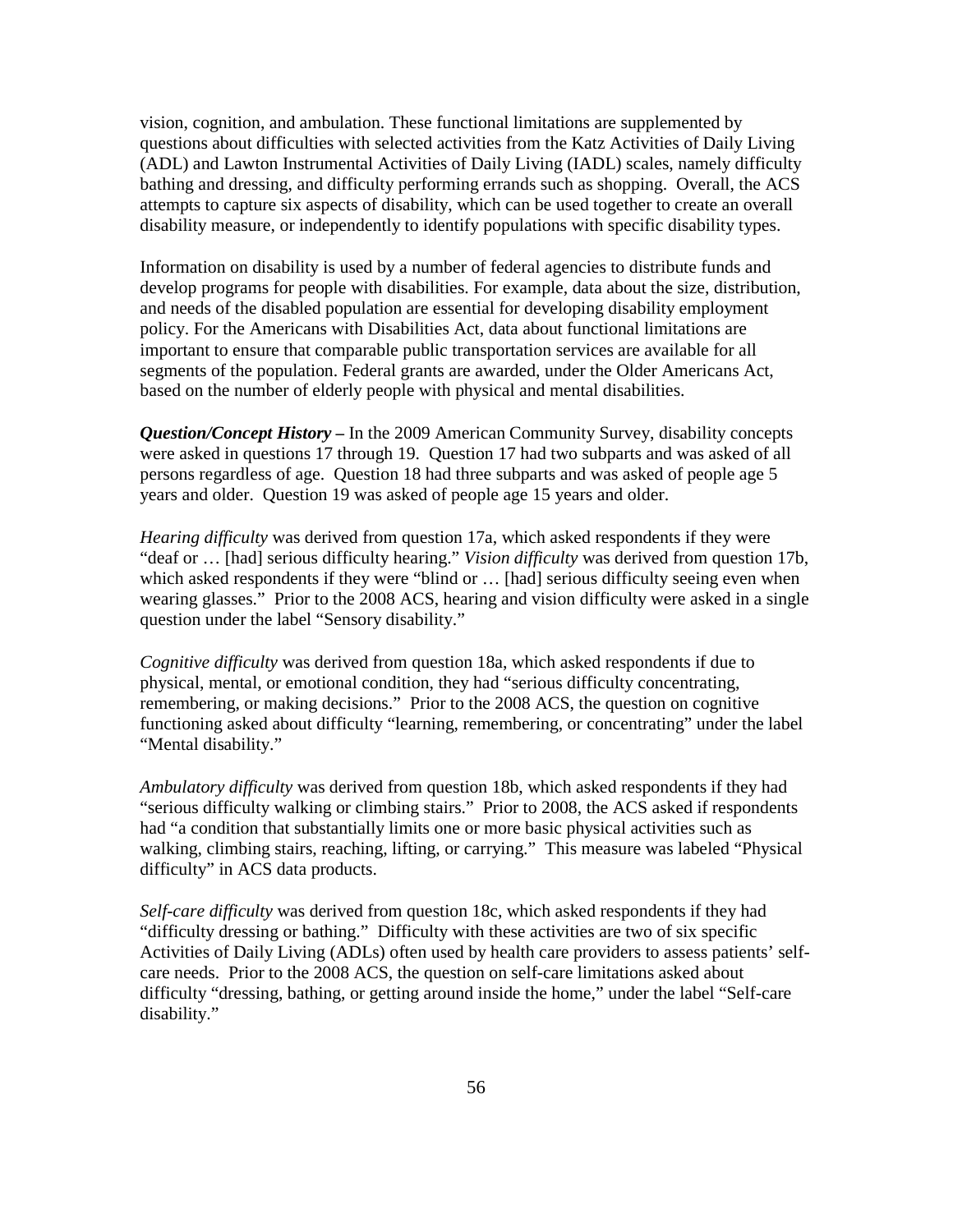*Independent living difficulty* was derived from question 19, which asked respondents if due to a physical, mental, or emotional condition, they had difficulty "doing errands alone such as visiting a doctor's office or shopping." Difficulty with this activity is one of several Instrumental Activities of Daily Living (IADL) used by health care providers in making care decisions. Prior to the 2008 ACS, a similar measure on difficulty "going outside the home alone to shop or visit a doctor's office" was asked under the label "Go-outside-home disability."

*Disability status* is determined from the answers from these six types of difficulty. For children under 5 years old, hearing and vision difficulty are used to determine disability status. For children between the ages of 5 and 14, disability status is determined from hearing, vision, cognitive, ambulatory, and self-care difficulties. For people aged 15 years and older, they are considered to have a disability if they have difficulty with any one of the six difficulty types.

*Limitation of the Data* – The universe for most disability data tabulations is the civilian noninstitutionalized population. Some types of GQ populations have disability distributions that are different from the household population. The inclusion of the noninstitutionalized GQ population could therefore have a noticeable impact on the disability distribution. This is particularly true for areas with a substantial noninstitutionalized GQ population. For a discussion of the effect of group quarters data has on estimates of disability status, see "Disability Status and the Characteristics of People in Group Quarters: A Brief Analysis of Disability Prevalence among the Civilian Noninstitutionalized and Total Populations in the American Community Survey"

[\(http://www.census.gov/hhes/www/disability/GQdisability.pdf\)](http://www.census.gov/hhes/www/disability/GQdisability.pdf).

*Comparability –* Beginning in 2008, questions on disability represent a conceptual and empirical break from earlier years of the ACS. Hence, the Census Bureau does not recommend any comparisons of 2009 disability data to 2007 and earlier ACS disability data. Research suggests that combining the new separate measures of hearing and vision difficulty to generate a sensory difficulty measure does not create a comparable estimate to the old Sensory disability estimates in prior ACS products. Likewise, the cognitive difficulty, ambulatory difficulty, self-care difficulty, and independent living difficulty measures are based on different sets of activities and different question wordings from similar measures in ACS questionnaires prior to 2008 and thus should not be compared. Because the overall measure of disability status in 2008 and 2009 are based on different measures of difficulty, these estimates should also not be compared to prior years. For additional information on the differences between the ACS disability questions beginning in 2008 and prior ACS disability questions, see "Review of Changes to the Measurement of Disability in the 2008 American Community Survey"

[\(http://www.census.gov/hhes/www/disability/2008ACS\\_disability.pdf\)](http://www.census.gov/hhes/www/disability/2008ACS_disability.pdf).

The 2009 disability estimates should also not be compared with disability estimates from Census 2000 for reasons similar to the ones made above. ACS disability estimates should also not be compared with more detailed measures of disability from sources such as the National Health Interview Survey and the Survey of Income and Program Participation.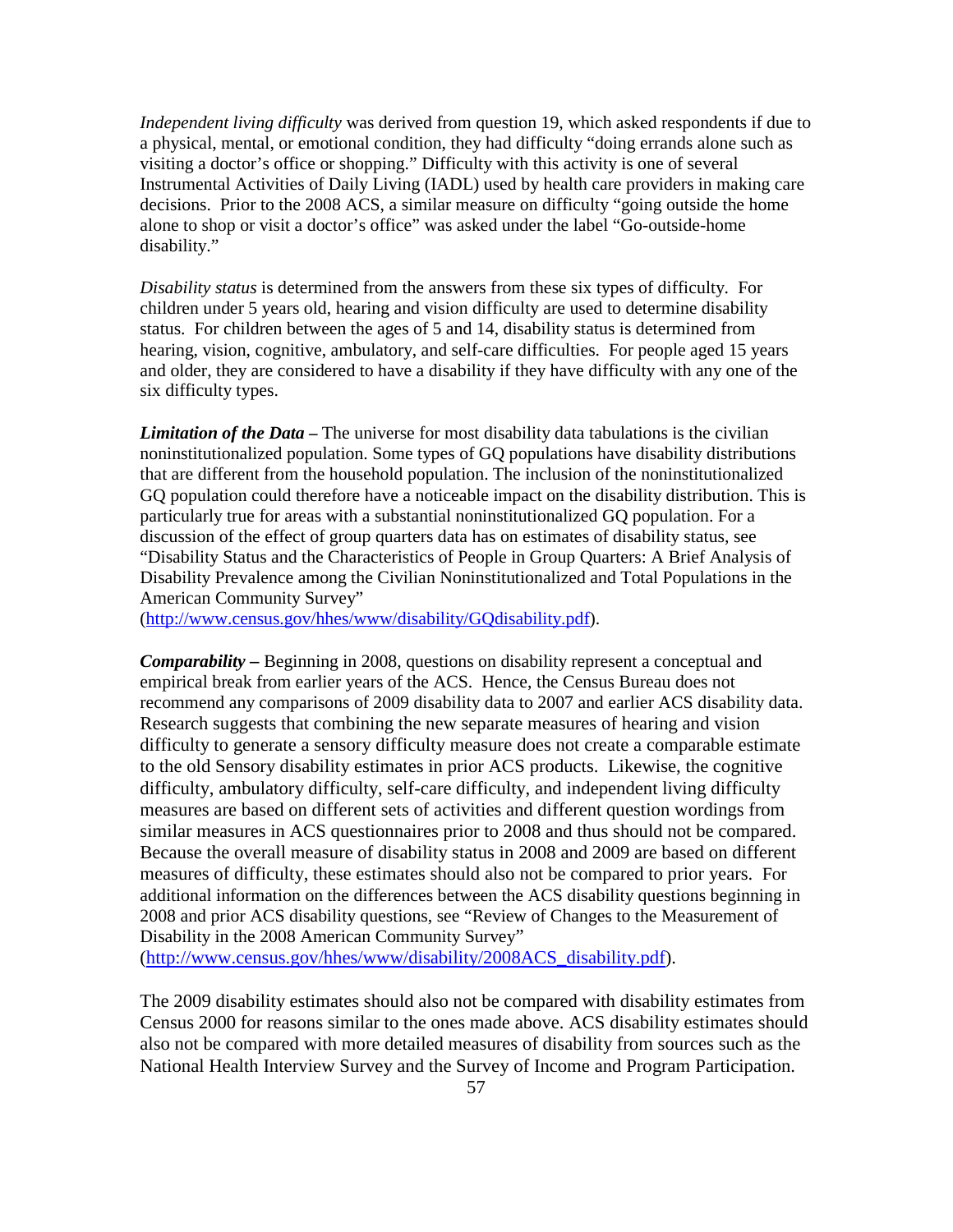The 2009 ACS disability estimates are comparable with the ACS disability estimates from 2008.

# *Educational Attainment*

Educational attainment data are needed for use in assessing the socioeconomic condition of the U.S. population. Government agencies also require these data for funding allocations and program planning and implementation. These data are needed to determine the extent of illiteracy rates of citizens in language minorities in order to meet statutory requirements under the Voting Rights Act. Based on data about educational attainment, school districts are allocated funds to provide classes in basic skills to adults who have not completed high school.

Data on educational attainment were derived from answers to Question 11, which was asked of all respondents. Educational attainment data are tabulated for people 18 years old and over. Respondents are classified according to the highest degree or the highest level of school completed. The question included instructions for persons currently enrolled in school to report the level of the previous grade attended or the highest degree received.

The educational attainment question included a response category that allowed people to report completing the 12th grade without receiving a high school diploma. Respondents who received a regular high school diploma and did not attend college were instructed to report "Regular high school diploma." Respondents who received the equivalent of a high school diploma (for example, passed the test of General Educational Development (G.E.D.)), and did not attend college, were instructed to report "GED or alternative credential." "Some college" is in two categories: "Some college credit, but less than 1 year of college credit" and "1 or more years of college credit, no degree." The category "Associate's degree" included people whose highest degree is an associate's degree, which generally requires 2 years of college level work and is either in an occupational program that prepares them for a specific occupation, or an academic program primarily in the arts and sciences. The course work may or may not be transferable to a bachelor's degree. Master's degrees include the traditional MA and MS degrees and field-specific degrees, such as MSW, MEd, MBA, MLS, and MEng. Instructions included in the respondent instruction guide for mailout/mailback respondents only provided the following examples of professional school degrees: Medicine, dentistry, chiropractic, optometry, osteopathic medicine, pharmacy, podiatry, veterinary medicine, law, and theology. The order in which degrees were listed suggested that doctorate degrees were "higher" than professional school degrees, which were "higher" than master's degrees. If more than one box was filled, the response was edited to the highest level or degree reported.

The instructions further specified that schooling completed in foreign or ungraded school systems should be reported as the equivalent level of schooling in the regular American system. The instructions specified that certificates or diplomas for training in specific trades or from vocational, technical or business schools were not to be reported. Honorary degrees awarded for a respondent's accomplishments were not to be reported.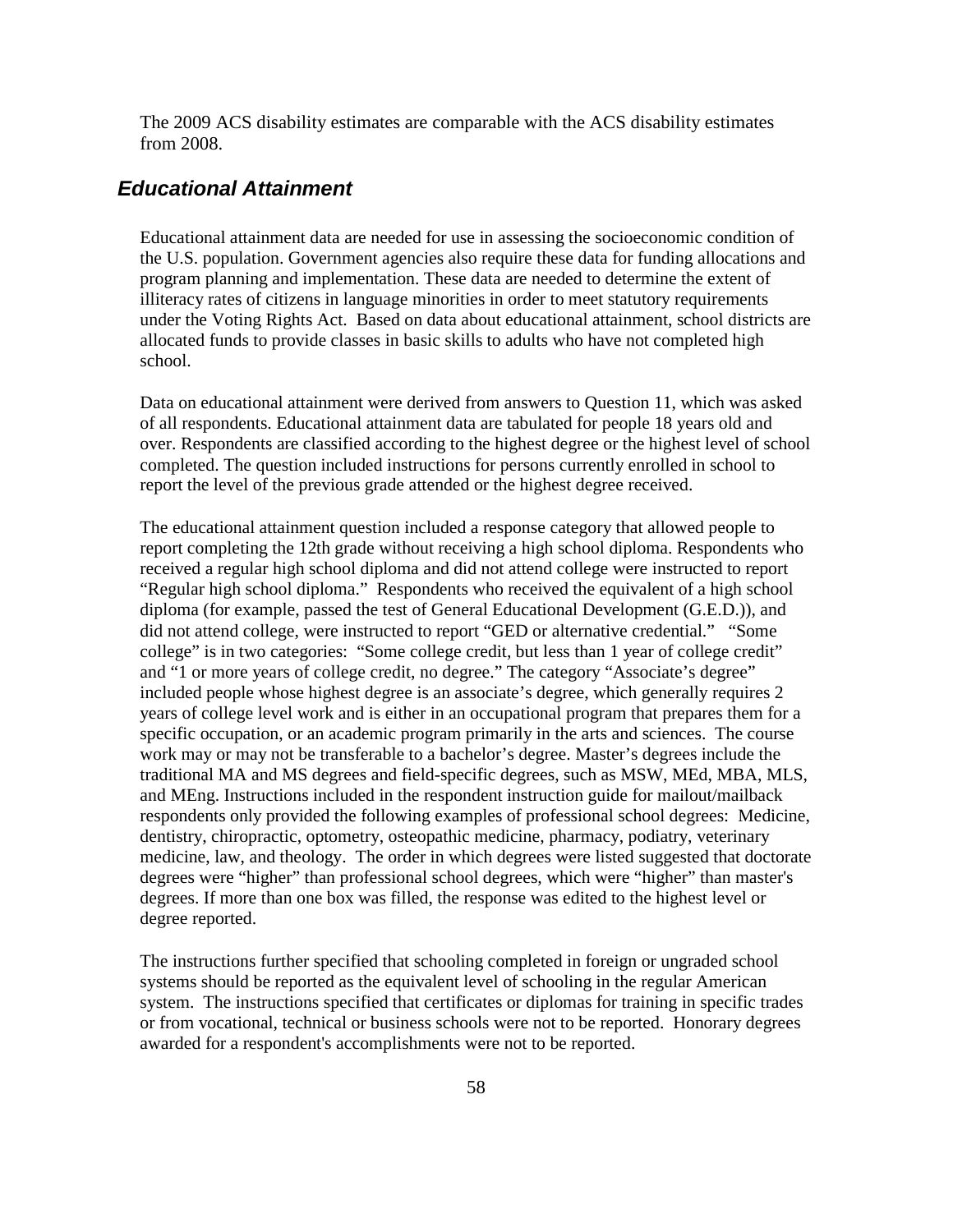**High School Graduate or Higher –** This category includes people whose highest degree was a high school diploma or its equivalent, people who attended college but did not receive a degree, and people who received an associate's, bachelor's, master's, or professional or doctorate degree. People who reported completing the 12th grade but not receiving a diploma are not included.

**Not Enrolled, Not High School Graduate –** This category includes people of compulsory school attendance age or above who were not enrolled in school and were not high school graduates. These people may be referred to as "high school dropouts." There is no restriction on when they "dropped out" of school; therefore, they may have dropped out before high school and never attended high school.

*Question/Concept History –* Since 1999, the American Community Survey question does not have the response category for "Vocational, technical, or business school degree" that the 1996-1998 American Community Surveys question had. Starting in 1999, the American Community Survey question had two categories for some college: "Some college credit, but less than 1 year" and "1 or more years of college, no degree." The 1996-1998 American Community Survey question had one category: "Some college but no degree."

In the 1996-1998 American Community Survey, the educational attainment question was used to estimate level of enrollment. Since 1999, a question regarding grade of enrollment was included.

The 1999-2007 American Community Survey attainment question grouped grade categories below high school into the following three categories: "Nursery school to  $4^{th}$  grade," "5<sup>th</sup> grade or  $6<sup>th</sup>$  grade," and "7<sup>th</sup> grade or  $8<sup>th</sup>$  grade." The 1996-1998 American Community Survey question allowed a write-in for highest grade completed for grades 1-11 in addition to "Nursery or preschool" and "Kindergarten."

Beginning in 2008, the American Community Survey attainment question was changed to the following categories for levels up to "Grade 12, no diploma": "Nursery school," "Kindergarten," "Grade 1 through grade 11," and " $12^{th}$  grade, no diploma." The survey question allowed a write-in for the highest grade completed for grades 1-11. In addition, the category that was previously "High school graduate (including GED)" was broken into two categories: "Regular high school diploma" and "GED or alternative credential." The term "*credit*" for the two some college categories was emphasized. The phrase "*beyond a bachelor's degree*" was added to the professional degree category.

*Limitation of the Data* – Beginning in 2006, the population in group quarters (GQ) is included in the ACS. Some types of GQ populations may have educational attainment distributions that are different from the household population. The inclusion of the GQ population could therefore have a noticeable impact on the educational attainment distribution. This is particularly true for areas with a substantial GQ population.

The Census Bureau tested the changes introduced to the 2008 version of the educational attainment question in the 2006 ACS Content Test. The results of this testing show that the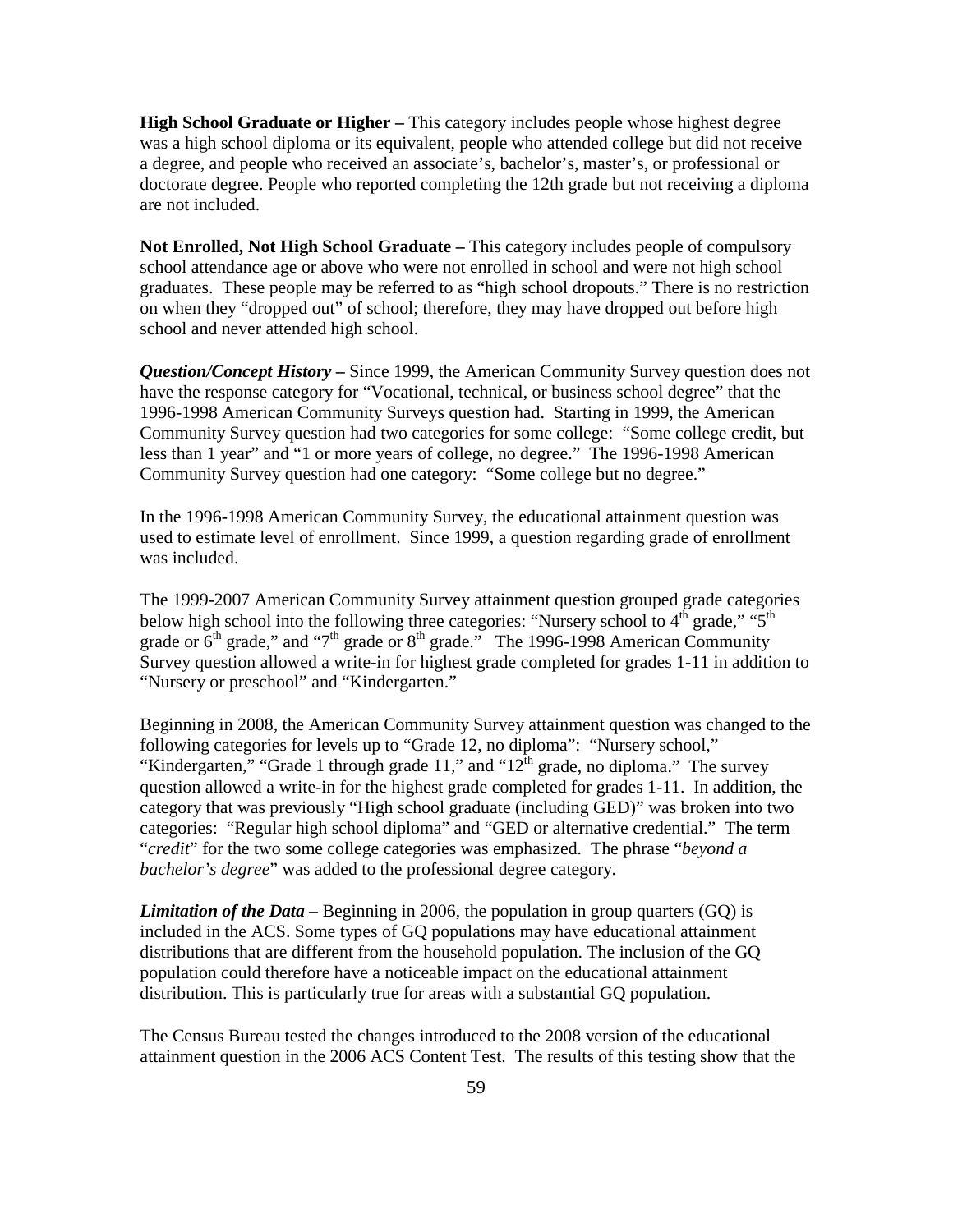changes may introduce an inconsistency in the data produced for this question as observed from the years 2007 to 2008, see "2006 ACS Content Test Evaluation Report Covering Educational Attainment" on the ACS website (www.census.gov/acs).

*Comparability –* New questions were added to the 2008 ACS CATI/CAPI instrument. Respondents who received a high school diploma, GED or equivalent were also asked if they had completed any college credit. Therefore, data users may notice a decrease in the number of high school graduates relative to previous years because those people are now being captured in the "Some college credit, but less than 1 year of college credit" or "1 or more years of college credit, no degree" categories. For more information see the report titled Report P.2.b: "Evaluation Report Covering Educational Attainment" on the ACS website (www.census.gov/acs).

Data about educational attainment are also collected from the decennial Census and from the Current Population Survey (CPS). ACS data is generally comparable to data from the Census. For more information about the comparability of ACS and CPS data, please see the link for the Fact Sheet and the Comparison Report from the [CPS Educational Attainment](http://www.census.gov/population/www/socdemo/educ-attn.html) page.

#### *Employment Status*

The data on employment status were derived from Questions 29 and 35 to 37 in the 2009 American Community Survey. (In the 1999-2002 American Community Survey, data were derived from Questions 22 and 28 to 30; in the 1996-1998 American Community Survey, data were derived from Questions 21 and 28 to 30.) The questions were asked of all people 15 years old and over. The series of questions on employment status was designed to identify, in this sequence: (1) people who worked at any time during the reference week; (2) people on temporary layoff who were available for work; (3) people who did not work during the reference week but who had jobs or businesses from which they were temporarily absent (excluding layoff); (4) people who did not work during the reference week, but who were looking for work during the last four weeks and were available for work during the reference week; and (5) people not in the labor force. (For more information, see the discussion under ["Reference Week.](#page-109-0)")

The employment status data shown in American Community Survey tabulations relate to people 16 years old and over.

Employment status is key to understanding work and unemployment patterns and the availability of workers. Based on labor market areas and unemployment levels, the U.S. Department of Labor identifies service delivery areas and determines amounts to be allocated to each for job training. The impact of immigration on the economy and job markets is determined partially by labor force data, and this information is included in required reports to Congress. The Office of Management and Budget, under the Paperwork Reduction Act, uses data about employed workers as part of the criteria for defining metropolitan areas. The Bureau of Economic Analysis uses this information, in conjunction with other data, to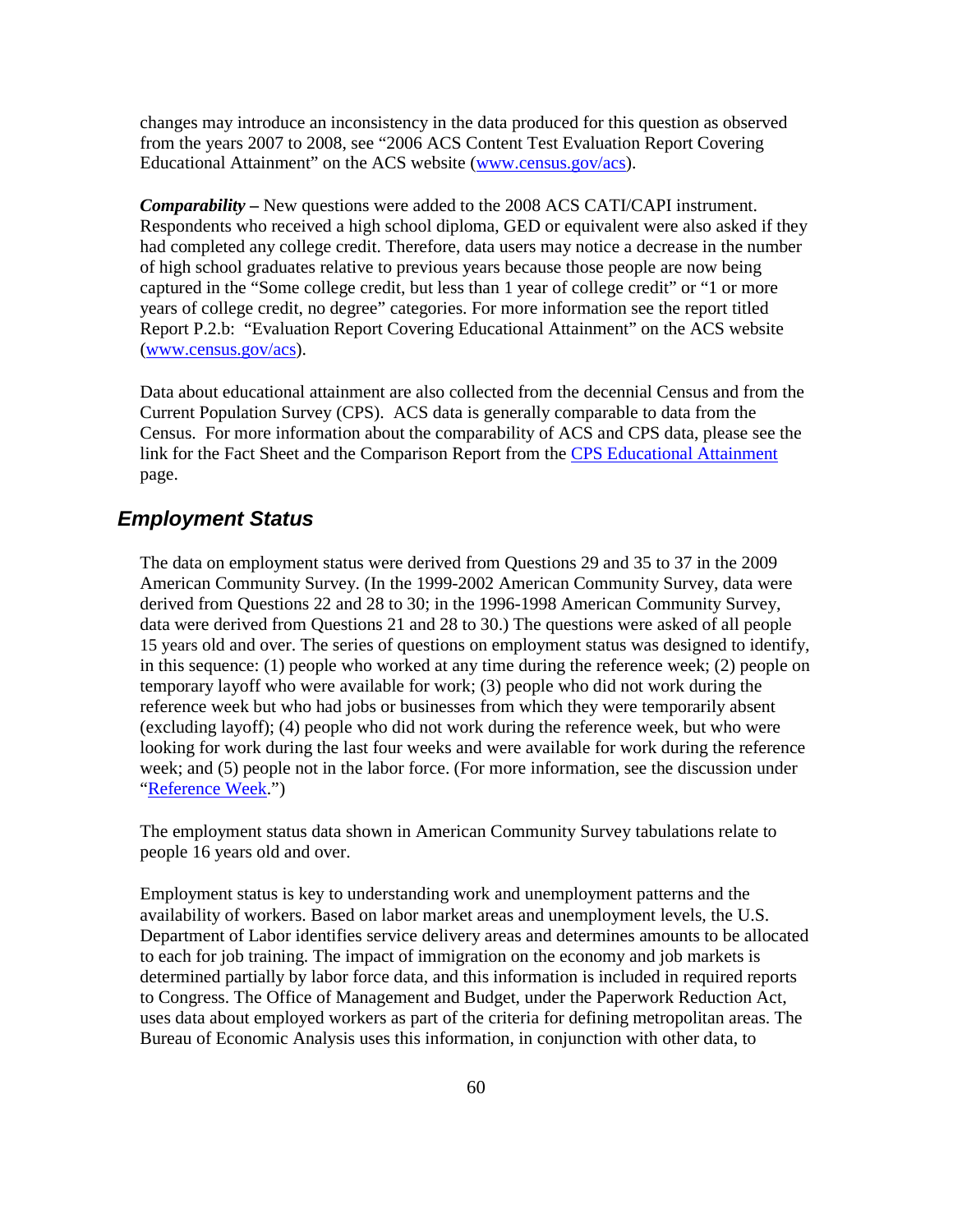develop its state per capita income estimates used in the allocation formulas and eligibility criteria for many federal programs such as Medicaid.

**Employed –** This category includes all civilians 16 years old and over who either (1) were "at work," that is, those who did any work at all during the reference week as paid employees, worked in their own business or profession, worked on their own farm, or worked 15 hours or more as unpaid workers on a family farm or in a family business; or (2) were "with a job but not at work," that is, those who did not work during the reference week but had jobs or businesses from which they were temporarily absent due to illness, bad weather, industrial dispute, vacation, or other personal reasons. Excluded from the employed are people whose only activity consisted of work around the house or unpaid volunteer work for religious, charitable, and similar organizations; also excluded are all institutionalized people and people on active duty in the United States Armed Forces.

**Civilian Employed –** This term is defined exactly the same as the term "employed" above.

**Unemployed –** All civilians 16 years old and over are classified as unemployed if they (1) were neither "at work" nor "with a job but not at work" during the reference week, and (2) were actively looking for work during the last 4 weeks, and (3) were available to start a job. Also included as unemployed are civilians who did not work at all during the reference week, were waiting to be called back to a job from which they had been laid off, and were available for work except for temporary illness. Examples of job seeking activities are:

- Registering at a public or private employment office
- Meeting with prospective employers
- Investigating possibilities for starting a professional practice or opening a business
- Placing or answering advertisements
- Writing letters of application
- Being on a union or professional register

**Civilian Labor Force –** Consists of people classified as employed or unemployed in accordance with the criteria described above.

**Unemployment Rate** – The unemployment rate represents the number of unemployed people as a percentage of the civilian labor force. For example, if the civilian labor force equals 100 people and 7 people are unemployed, then the unemployment rate would be 7 percent.

**Labor Force –** All people classified in the civilian labor force plus members of the U.S. Armed Forces (people on active duty with the United States Army, Air Force, Navy, Marine Corps, or Coast Guard).

**Labor Force Participation Rate** – The labor force participation rate represents the proportion of the population that is in the labor force. For example, if there are 100 people in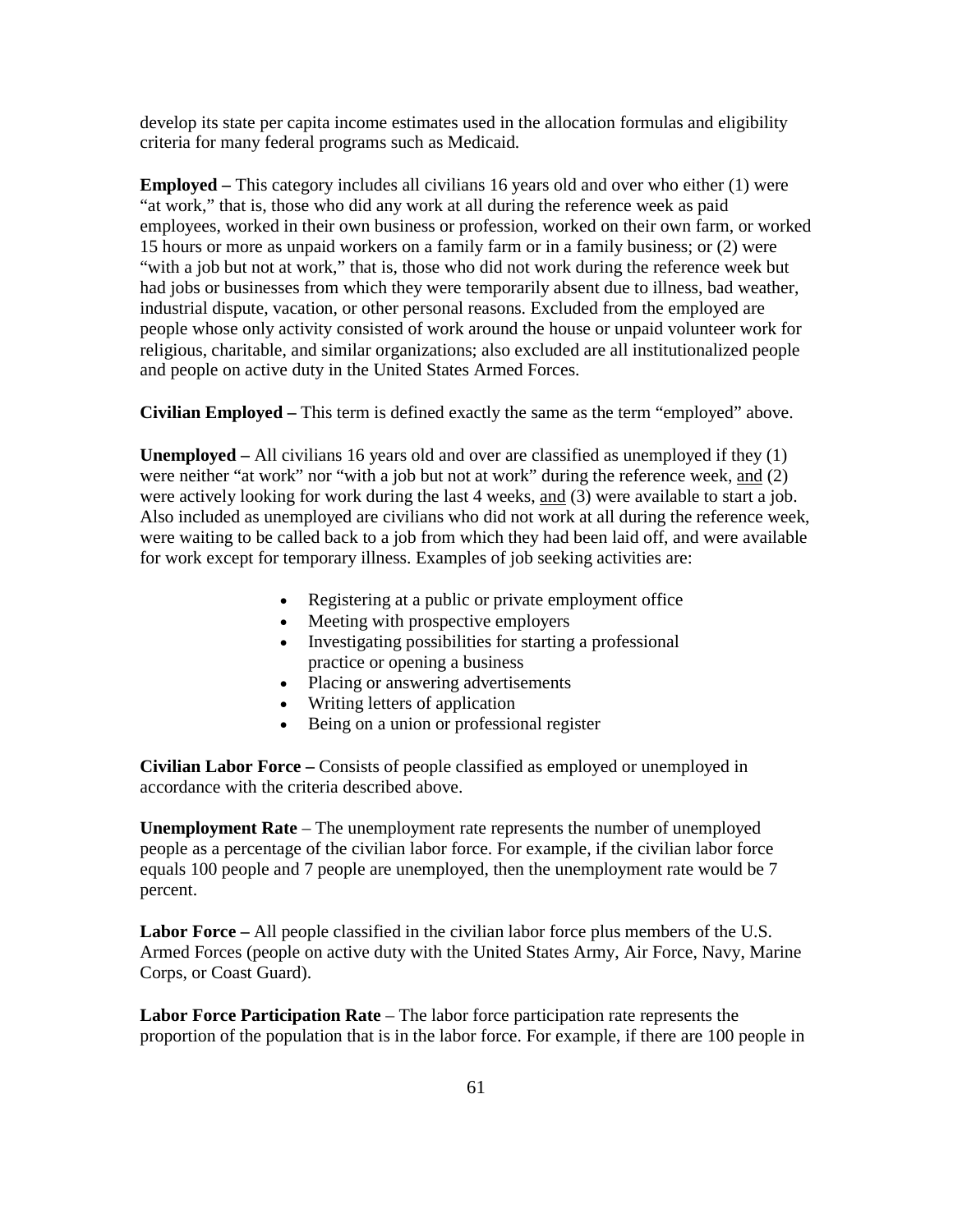the population 16 years and over, and 64 of them are in the labor force, then the labor force participation rate for the population 16 years and over would be 64 percent.

**Not in Labor Force –** All people 16 years old and over who are not classified as members of the labor force. This category consists mainly of students, homemakers, retired workers, seasonal workers interviewed in an off season who were not looking for work, institutionalized people, and people doing only incidental unpaid family work (less than 15 hours during the reference week).

**Worker –** This term appears in connection with several subjects: employment status, journey-to-work questions, class of worker, weeks worked in the past 12 months, and number of workers in family in the past 12 months. The meaning varies and, therefore, should be determined in each case by referring to the definition of the subject in which it appears. When used in the concepts "workers in family" and "full-time, year-round workers," the term "worker" relates to the meaning of work defined for the "work experience" subject.

#### *Question/Concept History –*

**Worked Last Week (Question 29):** From 1999-2007, an italicized instruction was added to the question to help respondents determine what to count as work. Starting in 2008, the instruction was removed and the question was separated into two parts in an effort to give respondents – particularly people with irregular kinds of work arrangements – two opportunities to grasp and respond to the correct intent of the question.

**On Layoff (Question 35a):** Starting in 1999, the "Yes, on temporary layoff from most recent job" and "Yes, permanently laid off from most recent job" response categories were condensed into a single "Yes" category. An additional question (Q35b) was added to determine the temporary/permanent layoff distinction.

**Temporarily Absent (Question 35b):** Starting in 2008, the temporarily absent question included a revised list of examples of work absences.

**Recalled to Work (Question 35c):** This question was added in the 1999 American Community Survey to determine if a respondent who reported being on layoff from a job had been informed that he or she would be recalled to work within 6 months or been given a date to return to work.

**Looking for Work (Question 36):** Starting in 2008, the actively looking for work question was modified to emphasize 'active' job-searching activities.

**Available to Work (Question 37):** Starting in 1999, the "Yes, if a job had been offered" and "Yes, if recalled from layoff" response categories were condensed into one category, "Yes, could have gone to work." Starting in 2008, the actively looking for work question was modified to emphasize 'active' job-searching activities.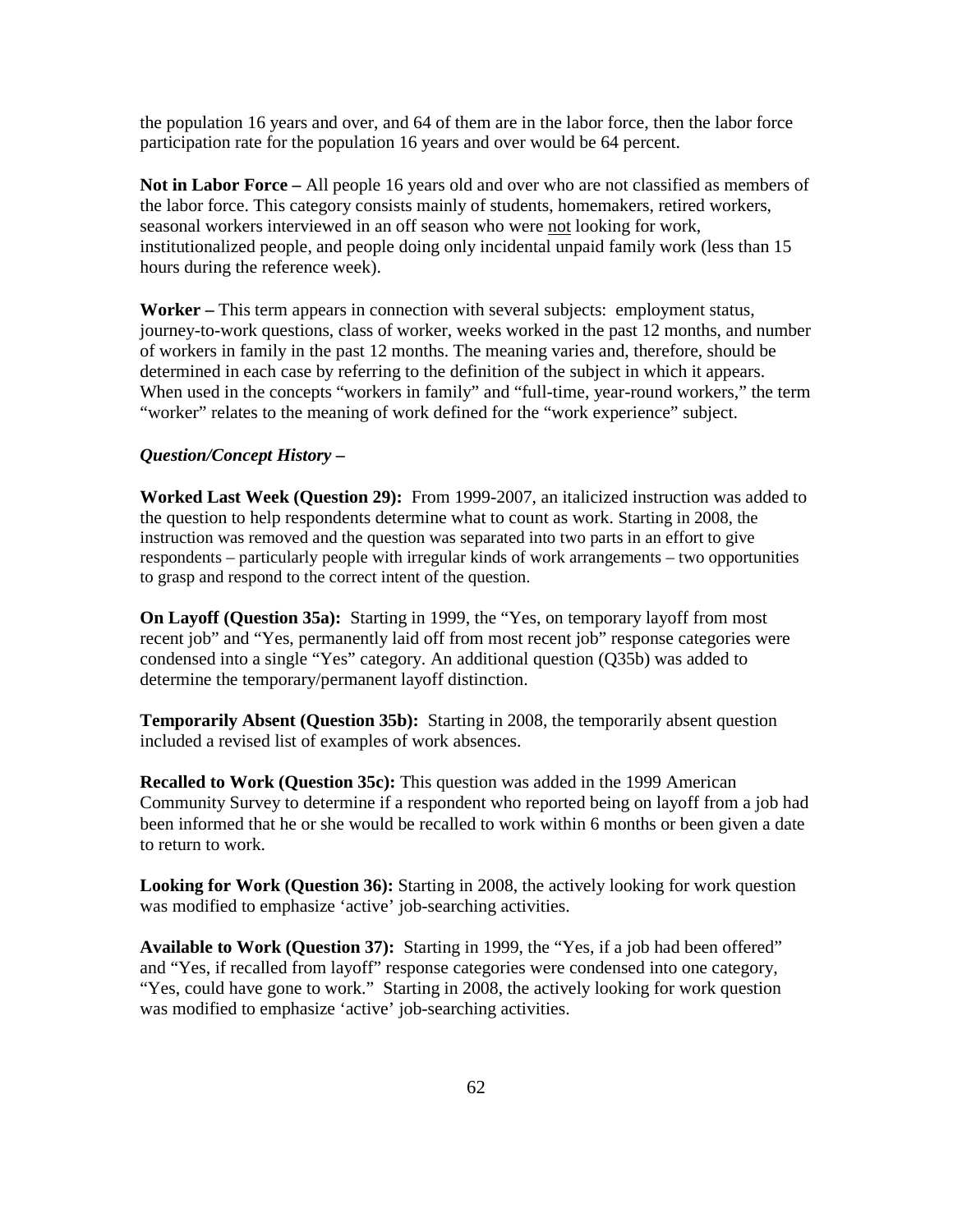*Limitation of the Data* **–** The data may understate the number of employed people because people who have irregular, casual, or unstructured jobs sometimes report themselves as not working. The number of employed people "at work" is probably overstated in the data (and conversely, the number of employed "with a job, but not at work" is understated) since some people on vacation or sick leave erroneously reported themselves as working. This problem has no effect on the total number of employed people. The reference week for the employment data is not the same for all people. Since people can change their employment status from one week to another, the lack of a uniform reference week may mean that the employment data do not reflect the reality of the employment situation of any given week. (For more information, see the discussion under ["Reference Week.](#page-109-0)")

Beginning in 2006, the population in group quarters (GQ) is included in the ACS. Some types of GQ populations have employment status distributions that are different from the household population. All institutionalized people are placed in the "not in labor force category." The inclusion of the GQ population could therefore have a noticeable impact on the employment status distribution. This is particularly true for areas with a substantial GQ population. For example, in areas having a large state prison population, the employment rate would be expected to *decrease* because the base of the percentage, which now includes the population in correctional institutions, is larger.

The Census Bureau tested the changes introduced to the 2008 version of the employment status questions in the 2006 ACS Content Test. The results of this testing show that the changes may introduce an inconsistency in the data produced for these questions as observed from the years 2007 to 2008, see "2006 ACS Content Test Evaluation Report Covering Employment Status" on the ACS website [\(www.census.gov/acs\)](http://www.census.gov/acs).

Along with the 2008 ACS release, the Census Bureau produced a research note comparing 2007 and 2008 ACS employment estimates to 2007 and 2008 Current Population Survey (CPS)/Local Area Unemployment Statistics (LAUS) estimates. The research note shows that the changes to the employment status series of questions in the 2008 ACS will make ACS labor force data more consistent with benchmark data from the CPS and LAUS program. For more information, see "Changes to the American Community Survey between 2007 and 2008 and the Effects on the Estimates of Employment and Unemployment" [\(http://www.census.gov/hhes/www/laborfor/researchnote092209.html\)](http://www.census.gov/hhes/www/laborfor/researchnote092209.html).

*Comparability –* Since employment data from the American Community Survey are obtained from respondents in households, they differ from statistics based on reports from individual business establishments, farm enterprises, and certain government programs. People employed at more than one job are counted only once in the American Community Survey and are classified according to the job at which they worked the greatest number of hours during the reference week. In statistics based on reports from business and farm establishments, people who work for more than one establishment may be counted more than once. Moreover, some tabulations may exclude private household workers, unpaid family workers, and self-employed people, but may include workers less than 16 years of age.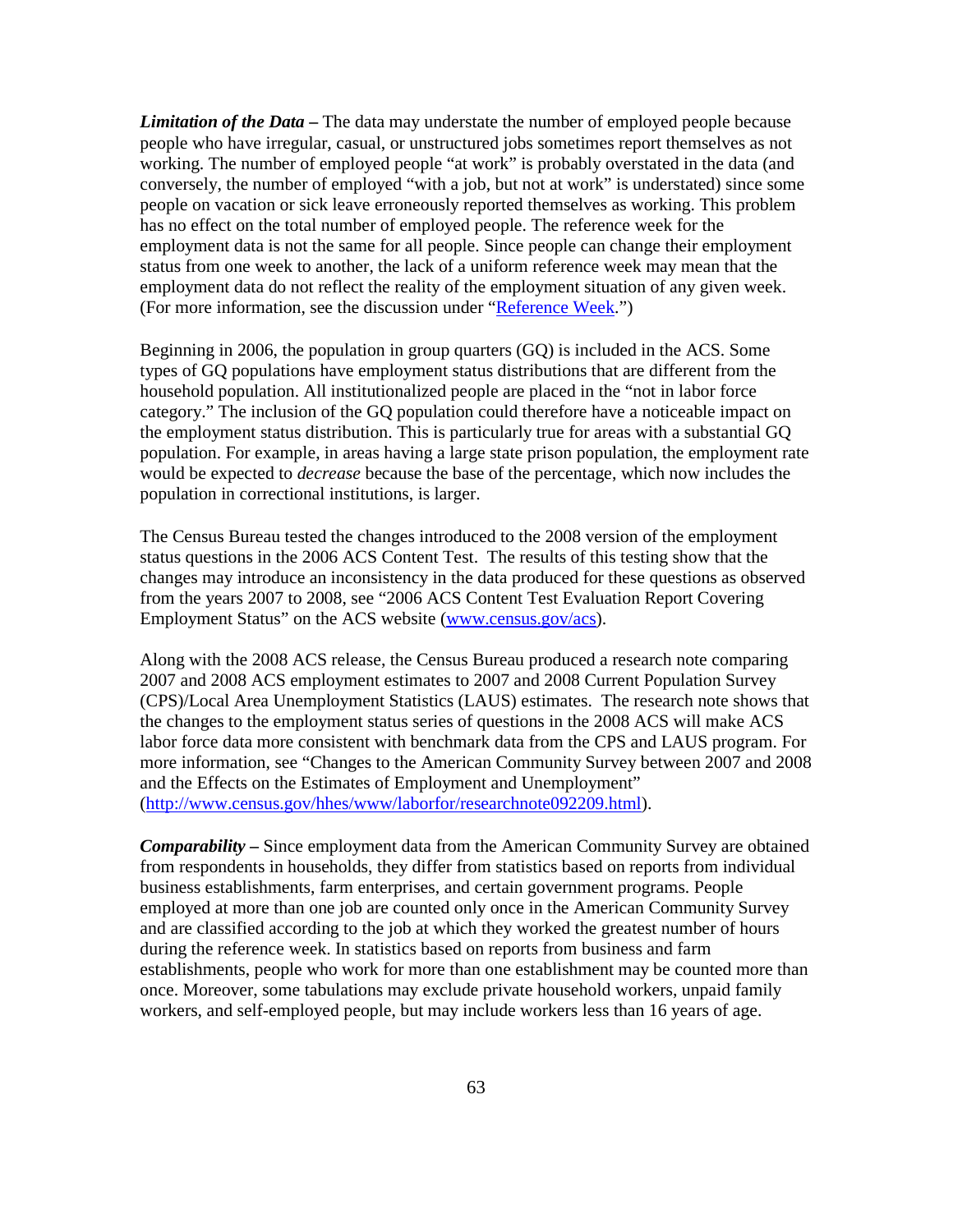An additional difference in the data arises from the fact that people who had a job but were not at work are included with the employed in the American Community Survey statistics, whereas many of these people are likely to be excluded from employment figures based on establishment payroll reports. Furthermore, the employment status data in tabulations include people on the basis of place of residence regardless of where they work, whereas establishment data report people at their place of work regardless of where they live. This latter consideration is particularly significant when comparing data for workers who commute between areas.

For several reasons, the unemployment figures of the Census Bureau are not comparable with published figures on unemployment compensation claims. For example, figures on unemployment compensation claims exclude people who have exhausted their benefit rights, new workers who have not earned rights to unemployment insurance, and people losing jobs not covered by unemployment insurance systems (including some workers in agriculture, domestic services, and religious organizations, and self-employed and unpaid family workers). In addition, the qualifications for drawing unemployment compensation differ from the definition of unemployment used by the Census Bureau. People working only a few hours during the week and people with a job but not at work are sometimes eligible for unemployment compensation but are classified as "Employed" in the American Community Survey. Differences in the geographical distribution of unemployment data arise because the place where claims are filed may not necessarily be the same as the place of residence of the unemployed worker.

For guidance on differences in employment and unemployment estimates from different sources, go to [http://www.census.gov/hhes/www/laborfor/laborguidance082504.html.](http://www.census.gov/hhes/www/laborfor/laborguidance082504.html)

# *Families*

See [Household Type and Relationship.](#page-70-0)

## <span id="page-63-0"></span>*Fertility*

The data on fertility were derived from Question 17 in 1999-2002, Question 18 in 2003-2007, question 23 in 2008, and question 24 in 2009. The question asked if the person had given birth in the past 12 months, and was asked of all women 15 to 50 years old regardless of marital status. From this question, we are able to determine geographies with high numbers of women with births and the characteristics of these women, such as age and marital status. When fertility was not reported, it was imputed according to the woman's age and marital status and the possibility there was an infant in the household.

Data are most frequently presented in terms of the aggregate number of women who had a birth in the past 12 months in the specified category, and in terms of the rate per 1,000 women.

*Question/Concept History –* The 1996-1998 American Community Survey collected data on "children ever born." (See the section on ["Children Ever Born"](#page-49-0) for more information.) In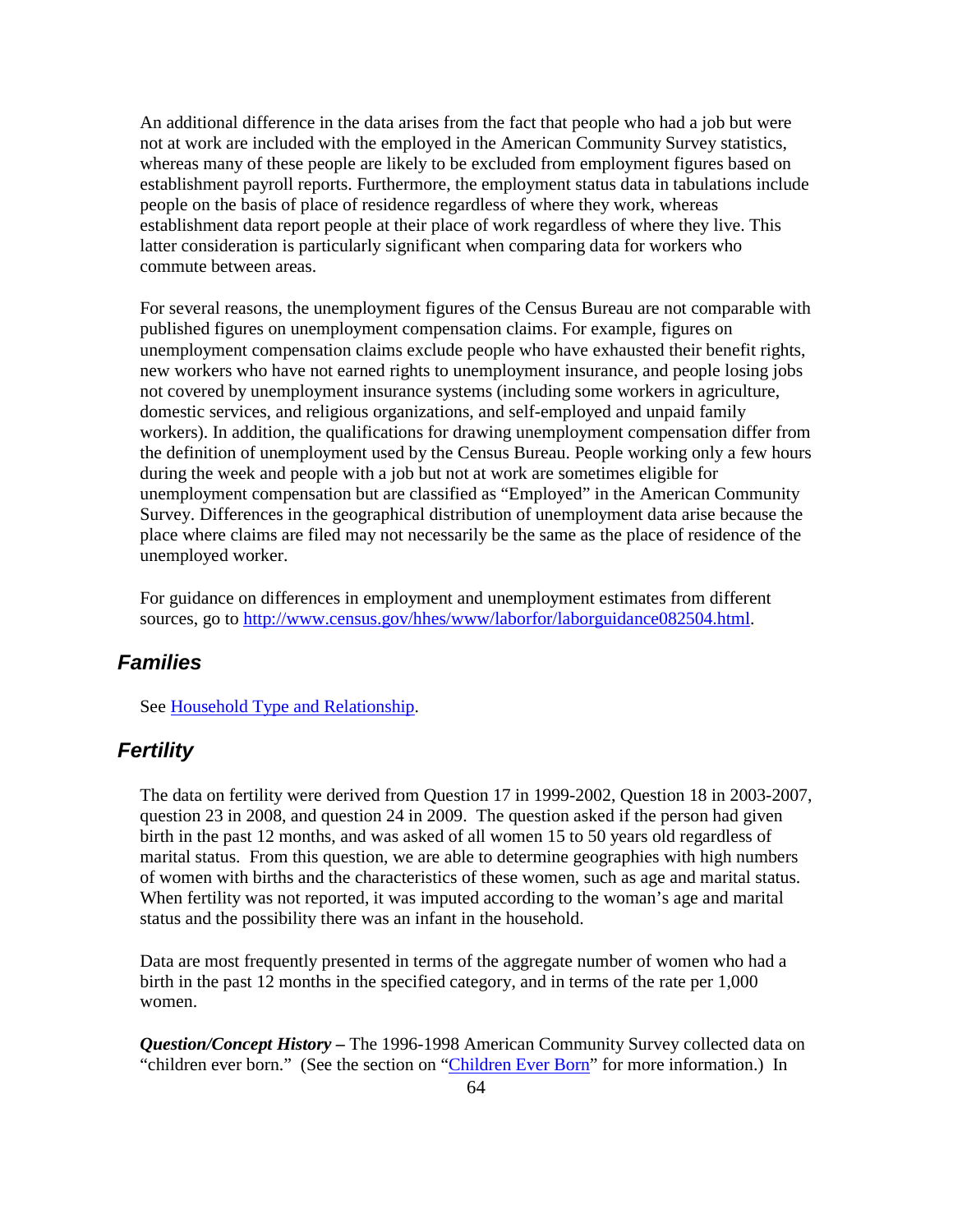1999, the American Community Survey began collecting data on children born in the last 12 months.

*Limitation of the Data* – Beginning in 2006, the population in group quarters (GQ) is included in the ACS. Some types of GQ populations may have fertility distributions that are different from the household population. The inclusion of the GQ population could therefore have a noticeable impact on the fertility distribution. This is particularly true for areas with a substantial GQ population.

*Comparability* – The data on fertility can be compared to previous ACS years and to similar data collected in the Current Population Survey (CPS) and Survey of Income and Program Participation (SIPP), and from the National Center for Health Statistics. All of these surveys have slightly different ways of determining the reference period but generally show births occurring over a period of 12 months.

# *Field of Degree*

Field of degree data are used by the National Science Foundation to study the characteristics of the population with science and engineering degrees and occupations.

Data on field of bachelor's degree were derived from answers to Question 12. This question was asked only to person with a bachelor's degree or higher. Eligible respondents were asked to list the specific major(s) of any bachelor's degree received. This question does not ask for the field of any other type of degree earned (such as master's or doctorate).

An automated computer system coded write-in responses to Question 12 into 192 areas. Clerical coding categorized any write-in responses that could not be autocoded by the computer. Respondents listing multiple fields were assigned a code for each field, with a maximum of 10 fields per respondent.

The majors were further classified into a category scheme detailed in [Appendix A.](#page-131-0)

*Question/Concept History –* The field of degree question first appeared in the 2009 ACS. The inclusion of a field of degree question on the ACS was proposed to provide field of degree data annually for small levels of geography and to assist in building a sampling frame for the National Science Foundation's (NSF) National Survey of College Graduates (NSCG).

*Comparability –* Because of its introduction in 2009, the field of degree data cannot be compared to previous ACS surveys. This data may be roughly comparable to the National Survey of College Graduates and the National Survey of Recent College Graduates, although the sampling frame and survey instruments differ between the surveys. Field of degree data was also collected in the Survey of Income and Program Participation (SIPP) from1984 to 2004. However, these data would not be comparable to ACS due to differences in data collection period, methodology and collection methods. For example, the SIPP only collects data for respondents who are 15 years and older and does not include group quarters.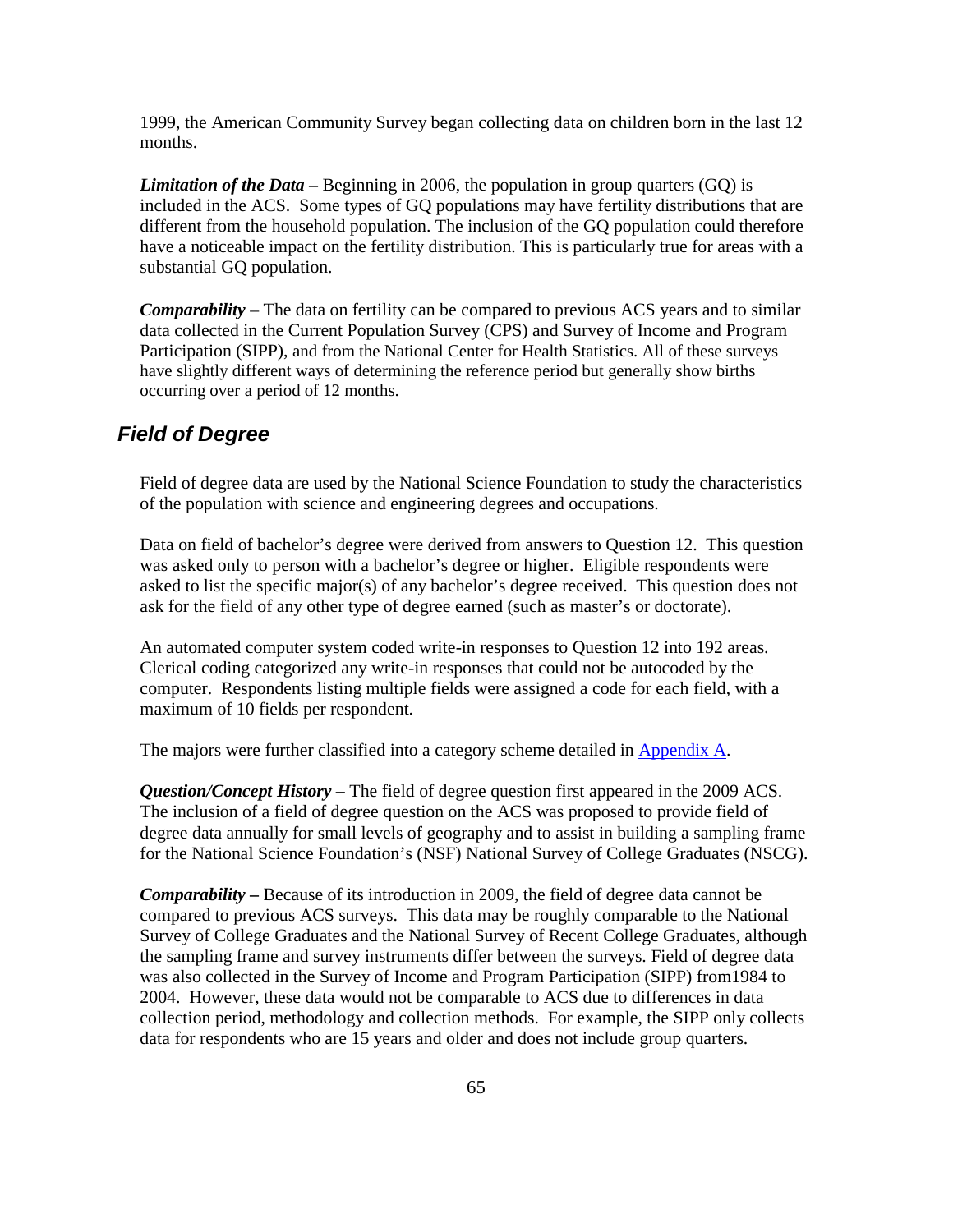#### *Foreign-Born Population*

The foreign-born population includes anyone who was not a U.S. citizen or a U.S. national at birth. This includes respondents who indicated they were a U.S. citizen by naturalization or not a U.S. citizen. See [Citizenship Status.](#page-50-0)

### *Foster Children*

See [Household Type and Relationship.](#page-70-0)

### *Grade in Which Enrolled*

See [School Enrollment and Type of School.](#page-111-0)

### *Grandparents as Caregivers*

Data on grandparents as caregivers were derived from Questions 25a through 25c. Data were collected on whether a grandchild lives with a grandparent in the household, whether the grandparent has responsibility for the basic needs of the grandchild, and the duration of that responsibility.

**Existence of a Grandparent Living with a Grandchild in the Household –** This was determined by a "Yes" answer to the question, "Does this person have any of his/her own grandchildren under the age of 18 living in this house or apartment?" This question was asked of people 15 years of age and over. Because of the low numbers of persons under 30 years old living with their grandchildren, data were only tabulated for people 30 and over.

**Responsibility for Basic Needs –** This question determines if the grandparent is financially responsible for food, shelter, clothing, day care, etc., for any or all grandchildren living in the household. In selected tabulations, grandparent responsibility is further classified by presence of parent (of the grandchild).

**Duration of Responsibility** – The answer refers to the grandchild for whom the grandparent has been responsible for the longest period of time. Duration categories ranged from less than 6 months to 5 or more years.

*Question/Concept History* – This set of questions was added to the American Community Survey in 1999 to comply with legislation passed in the 104<sup>th</sup> Congress requiring that the decennial census program obtain information about grandparents who have primary responsibility for the care of their grandchildren.

The response categories for length of time caring for grandchildren were modified slightly between the 1999 and 2000 American Community Survey questionnaires to match the 2000 decennial census questionnaire. The question has remained unchanged since then.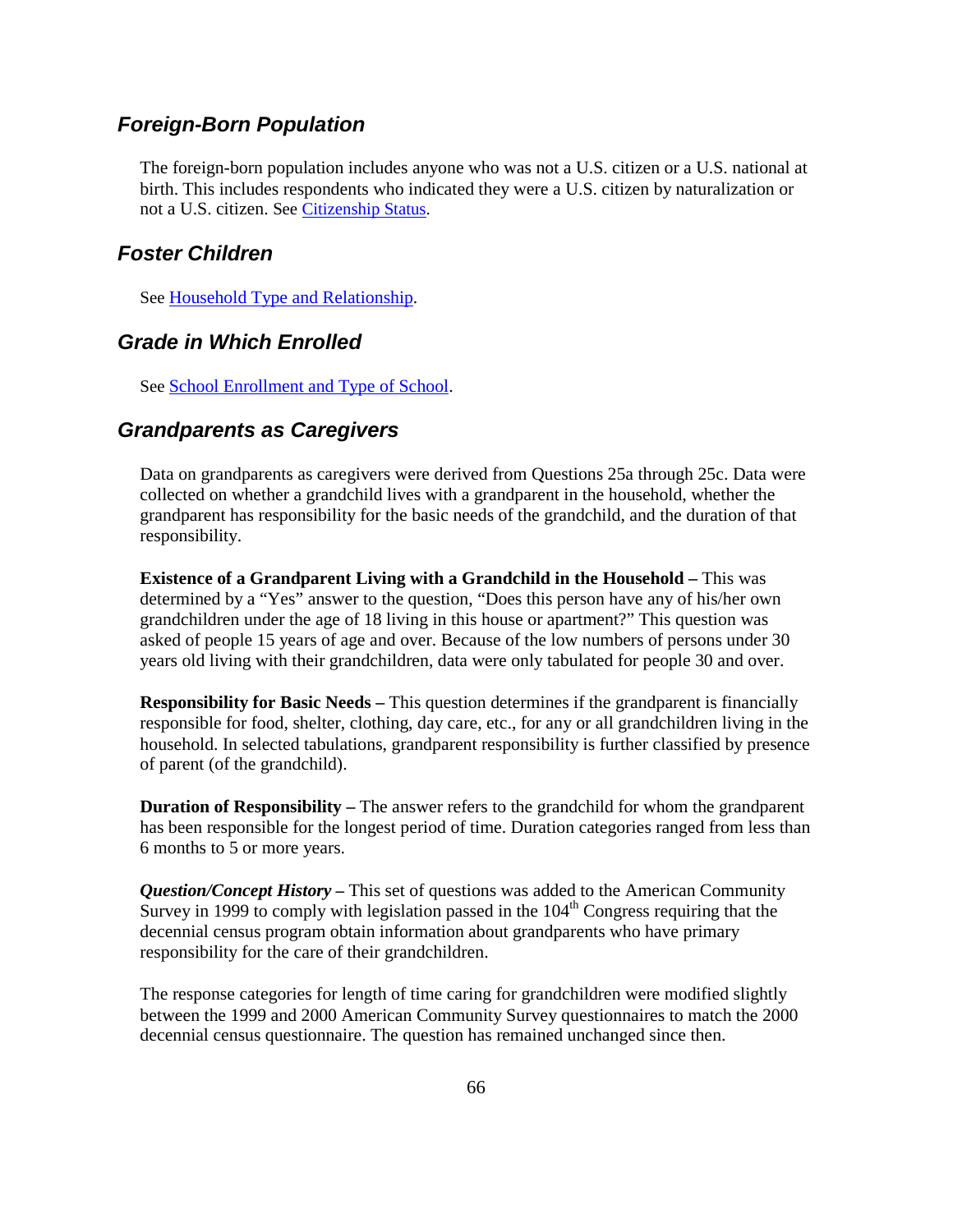*Limitation of the Data –* Before 2006, ACS grandparents data had a universe of people in households (which was the same as that in Census 2000 and the CPS). Beginning in 2006, the population in group quarters (GQ) is included in the ACS. Some types of GQ populations may have grandparents as caregivers distributions that are different from the household population. The inclusion of the GQ population could therefore have a noticeable impact on the grandparents as caregivers distribution. This is particularly true for areas with a substantial GQ population.

*Comparability* – The data on grandparents as caregivers can be compared to previous ACS years, Census 2000, and to similar data collected in the CPS (with the potential limitation noted above about areas with a substantial GQ population).

# *Group Quarters (GQ)*

See [Living Quarters.](#page-6-0)

#### *Health Insurance Coverage*

In 2009, data on health insurance coverage were derived from answers to Question 16, which was asked of all respondents. Respondents were instructed to report their current coverage and to mark "yes" or "no" for each of the eight types listed (labeled as parts 16a to 16h).

- a. Insurance through a current or former employer or union (of this person or another family member)
- b. Insurance purchased directly from an insurance company (by this person or another family member)
- c. Medicare, for people 65 and older, or people with certain disabilities
- d. Medicaid, Medical Assistance, or any kind of government-assistance plan for those with low incomes or a disability
- e. TRICARE or other military health care
- f. VA (including those who have ever used or enrolled for VA health care)
- g. Indian Health Service
- h. Any other type of health insurance or health coverage plan

Respondents who answered "yes" to question 16h were asked to provide their other type of coverage type in a write-in field.

Health insurance coverage in the ACS and other Census Bureau surveys define coverage to include plans and programs that provide comprehensive health coverage. Plans that provide insurance for specific conditions or situations such as cancer and long-term care policies are not considered coverage. Likewise, other types of insurance like dental, vision, life, and disability insurance are not considered health insurance coverage.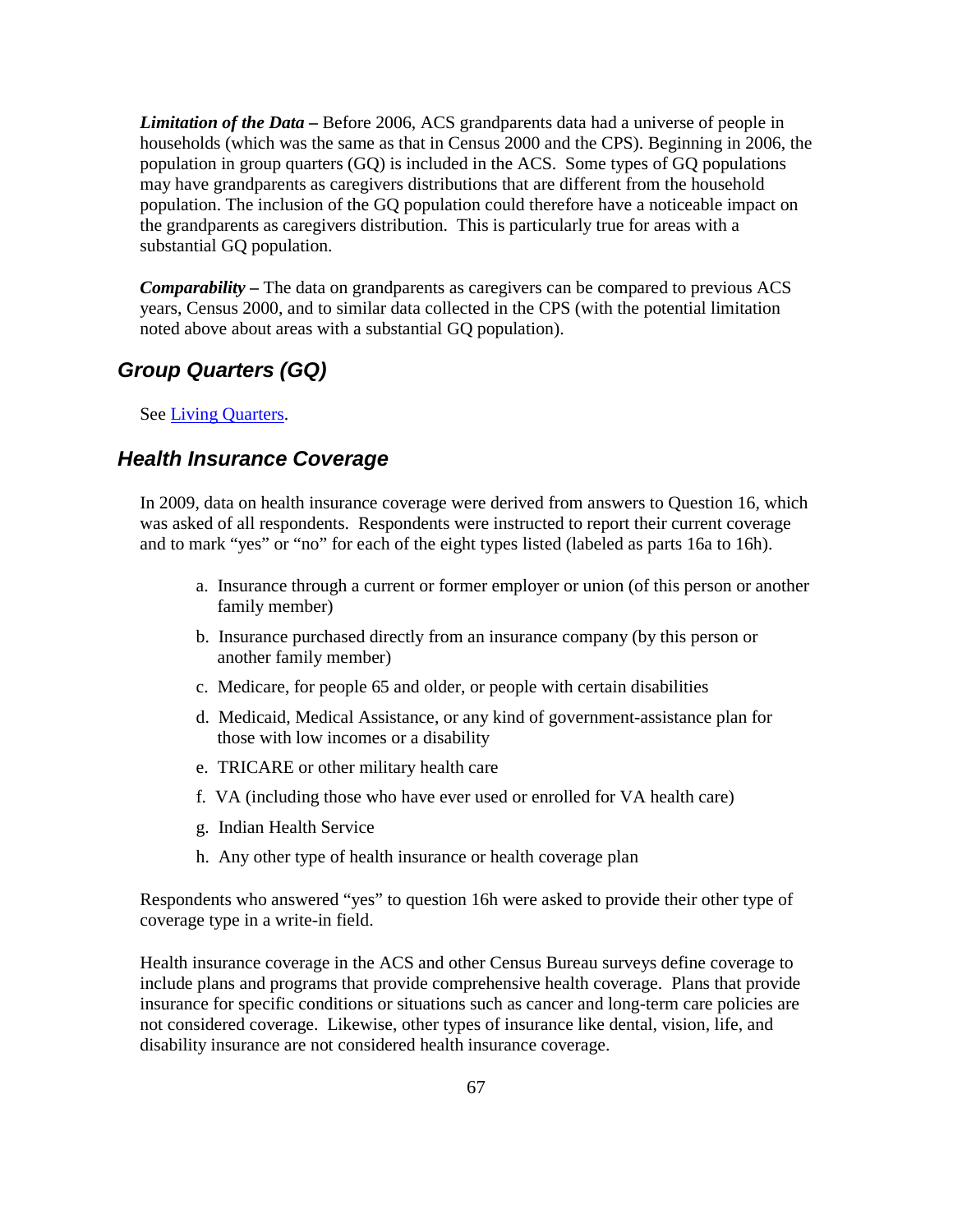In defining types of coverage, write-in responses were reclassified into one of the first seven types of coverage or determined not to be a coverage type. Write-in responses that referenced the coverage of a family member were edited to assign coverage based on responses from other family members. As a result, only the first seven types of health coverage are included in the microdata file.

An eligibility edit was applied to give Medicaid, Medicare, and TRICARE coverage to individuals based on program eligibility rules. TRICARE or other military health care was given to active-duty military personnel and their spouses and children. Medicaid or other means-tested public coverage was given to foster children, certain individuals receiving Supplementary Security Income or Public Assistance, and the spouses and children of certain Medicaid beneficiaries. Medicare coverage was given to people 65 and older who received Social Security or Medicaid benefits.

People were considered insured if they reported at least one "yes" to Questions 16a to 16f. People who had no reported health coverage, or those whose only health coverage was Indian Health Service, were considered uninsured. For reporting purposes, the Census Bureau broadly classifies health insurance coverage as private health insurance or public coverage. Private health insurance is a plan provided through an employer or union, a plan purchased by an individual from a private company, or TRICARE or other military health care. Respondents reporting a "yes" to the types listed in parts a, b, or e were considered to have private health insurance. Public health coverage includes the federal programs Medicare, Medicaid, and VA Health Care (provided through the Department of Veterans Affairs); the Children's Health Insurance Program (CHIP); and individual state health plans. Respondents reporting a "yes" to the types listed in c, d, or f were considered to have public coverage. The types of health insurance are not mutually exclusive; people may be covered by more than one at the same time.

The U.S. Department of Health and Human Services, as well as other federal agencies, use data on health insurance coverage to more accurately distribute resources and better understand state and local health insurance needs.

*Question/Concept History –* The ACS began asking questions about health insurance coverage in 2008. Because 2008 was the first year of collection, the Census Bureau limited the number and type of data products to simple age breakdowns of overall, private, and public coverage status. The evaluation of the 2008 data suggested that the data were of good quality, so the Census Bureau expanded the data products to include estimates of the specific types of coverage along with estimates about social, economic, and demographic details for people with and without health insurance.

For the 2008 data released September 2009, there was no eligibility edit applied. The eligibility edit that was developed for the 2009 was applied to the 2008 data during spring 2010. New estimates of health insurance coverage with this data are available at [http://www.census.gov/hhes/www/hlthins/hlthins.html.](http://www.census.gov/hhes/www/hlthins/hlthins.html)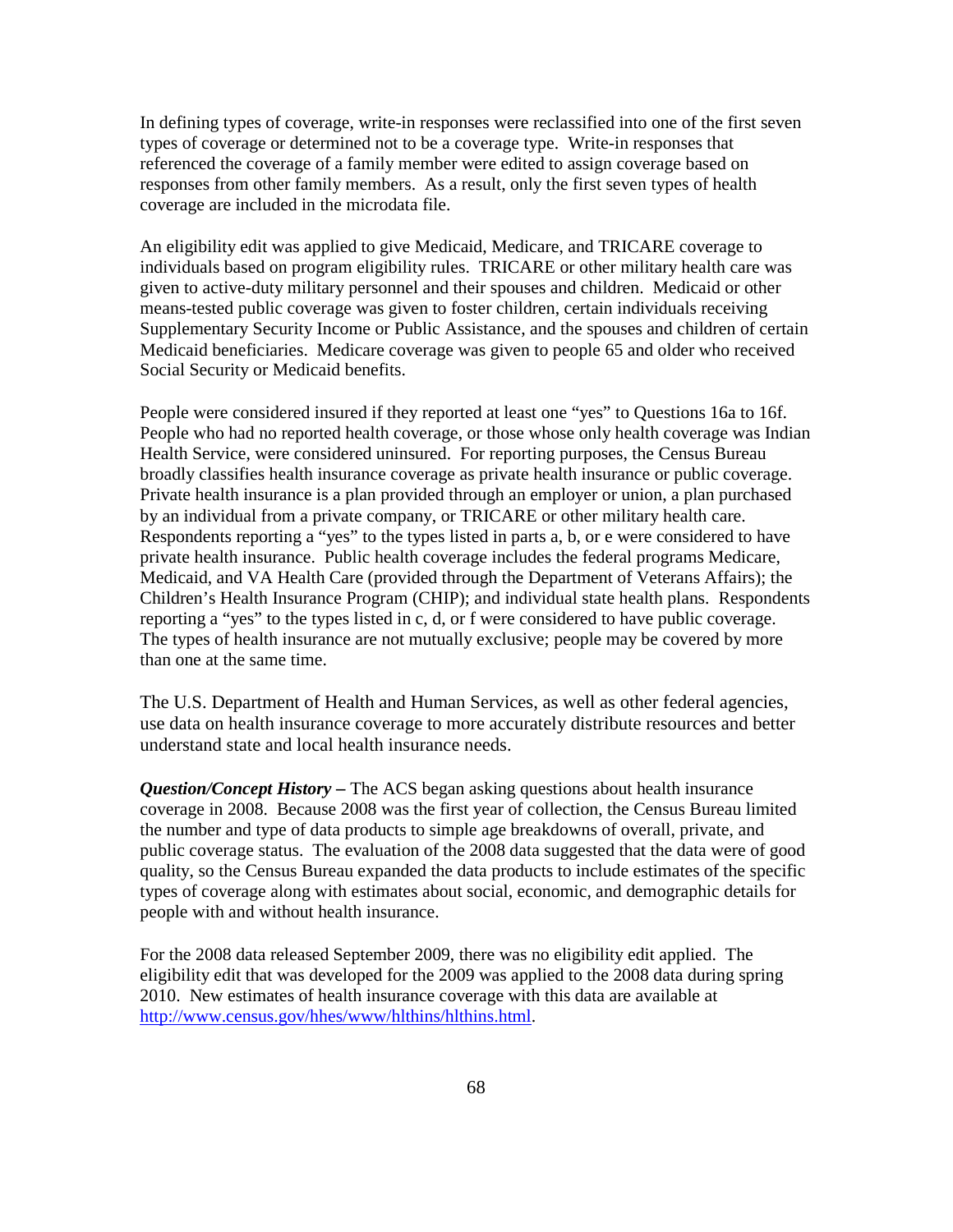*Limitation of the Data –* The universe for most health insurance coverage estimates is the civilian noninstitutionalized population, which excludes active-duty military personnel and the population living in correctional facilities and nursing homes. Some noninstitutionalized GQ populations have health insurance coverage distributions that are different from the household population (e.g., the prevalence of private health insurance among residents of college dormitories is higher than the household population). The proportion of the universe that is in the noninstitutionalized GQ populations could therefore have a noticeable impact on estimates of the health insurance coverage. Institutionalized GQ populations may also have health insurance coverage distributions that are different from the civilian noninstitutionalized population, the distributions in the published tables may differ slightly from how they would look if the total population were represented.

*Comparability –* Health insurance coverage was added to the 2008 ACS and so no equivalent measure is available from previous ACS surveys or Census 2000. Because of the addition of the eligibility edit to 2009 ACS health insurance, data users should be careful as to which 2008 ACS estimates they use to make comparisons. National, state, county and place-level 2008 1-year data incorporating the eligibility edit are available at [http://www.census.gov/hhes/www/hlthins/data/acs/2008/re-run.html;](http://www.census.gov/hhes/www/hlthins/data/acs/2008/re-run.html) they are comparable to the 2009 estimates in American Fact Finder. For more information on the logical coverage (eligibility) edits, please see

[http://www.census.gov/hhes/www/hlthins/publications/coverage\\_edits\\_final.pdf.](http://www.census.gov/hhes/www/hlthins/publications/coverage_edits_final.pdf)

Because coverage in the ACS references an individual's current status, caution should be taken when making comparisons to other surveys which may define coverage as "at any time in the last year" or "throughout the past year." A discussion of how the ACS health insurance estimates relate to other survey health insurance estimates can be found in *A Preliminary Evaluation of Health Insurance Coverage in the 2008 American Community Survey* [\(http://www.census.gov/hhes/www/hlthins/acs08paper/2008ACS\\_healthins.pdf\)](http://www.census.gov/hhes/www/hlthins/acs08paper/2008ACS_healthins.pdf).

# *Hispanic or Latino Origin*

The data on the Hispanic or Latino population were derived from answers to a question that was asked of all people. The terms "Hispanic," "Latino," and "Spanish" are used interchangeably. Some respondents identify with all three terms while others may identify with only one of these three specific terms. Hispanics or Latinos who identify with the terms "Hispanic," "Latino," or "Spanish" are those who classify themselves in one of the specific Hispanic, Latino, or Spanish categories listed on the questionnaire ("Mexican," "Puerto Rican," or "Cuban") as well as those who indicate that they are "another Hispanic, Latino, or Spanish origin." People who do not identify with one of the specific origins listed on the questionnaire but indicate that they are "another Hispanic, Latino, or Spanish origin" are those whose origins are from Spain, the Spanish-speaking countries of Central or South America, or the Dominican Republic. Up to two write-in responses to the "another Hispanic, Latino, or Spanish origin" category are coded.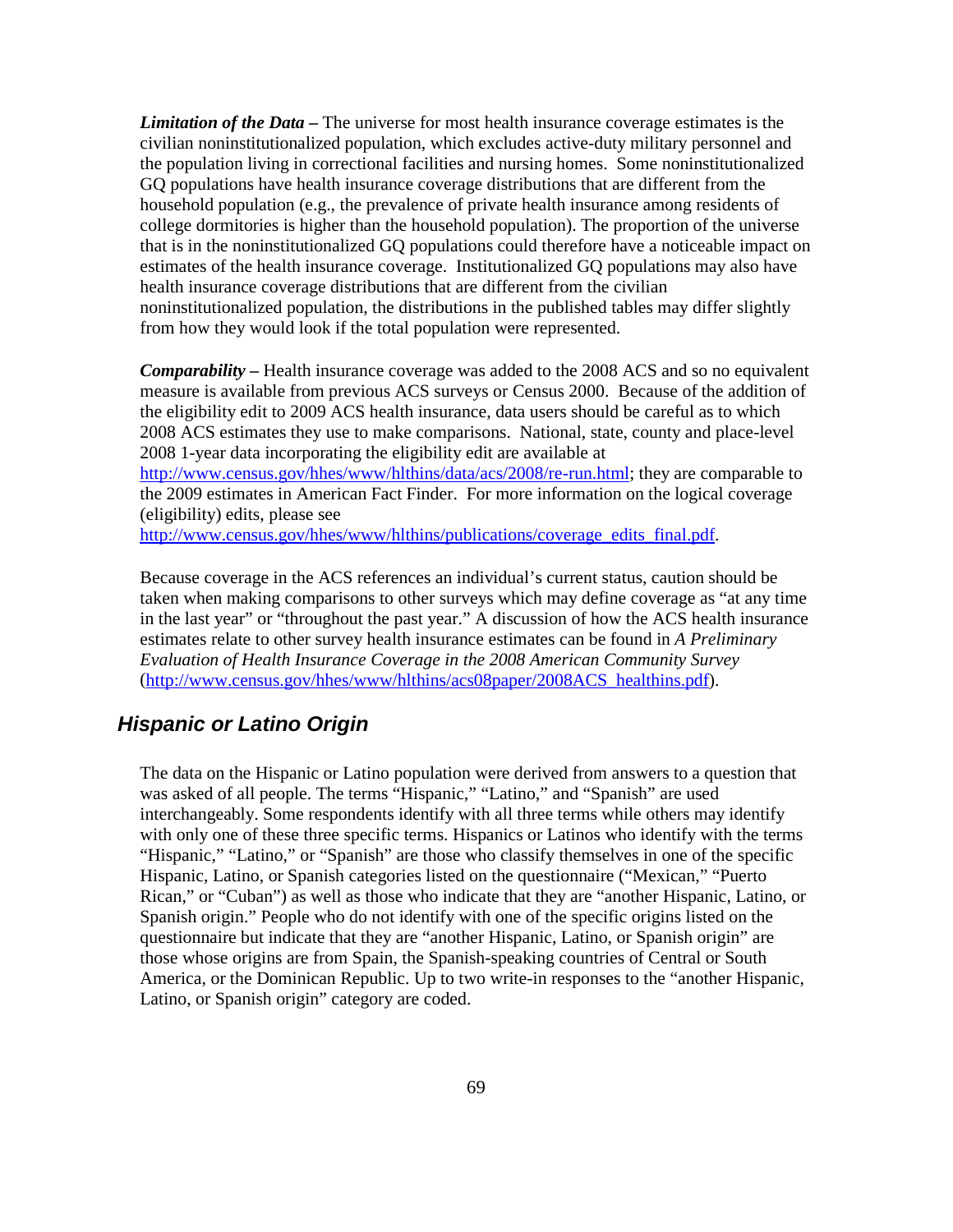Origin can be viewed as the heritage, nationality group, lineage, or country of birth of the person or the person's parents or ancestors before their arrival in the United States. People who identify their origin as Hispanic, Latino, or Spanish may be of any race.

Hispanic origin is used in numerous programs and is vital in making policy decisions. These data are needed to determine compliance with provisions of antidiscrimination in employment and minority recruitment legislation. Under the Voting Rights Act, data about Hispanic origin are essential to ensure enforcement of bilingual election rules. Hispanic origin classifications used by the Census Bureau and other federal agencies meet the requirements of standards issued by the Office of Management and Budget in 1997 (Revisions to the Standards for the Classification of Federal Data on Race and Ethnicity). These standards set forth guidance for statistical collection and reporting on race and ethnicity used by all federal agencies.

Some tabulations are shown by the origin of the householder. In all cases where the origin of households, families, or occupied housing units is classified as Hispanic, Latino, or Spanish, the origin of the householder is used. (For more information, see the discussion of householder under ["Household Type and Relationship.](#page-70-0)")

**Coding of Hispanic Origin Write-in Responses –** There were two types of coding operations: (1) automated coding where a write-in response was automatically coded if it matched a write-in response already contained in a database known as the "master file," and (2) expert coding, which took place when a write-in response did not match an entry already on the master file, and was sent to expert coders familiar with the subject matter. During the coding process, subject-matter specialists reviewed and coded written entries from the "Yes, another Hispanic, Latino or Spanish origin" write-in response category on the Hispanic origin question.

**Editing of Hispanic Origin Responses** – If an individual did not provide a Hispanic origin response, their origin was allocated using specific rules of precedence of household relationship. For example, if origin was missing for a natural-born child in the household, then either the origin of the householder, another natural-born child, or spouse of the householder was allocated. If Hispanic origin was not reported for anyone in the household and origin could not be obtained from a response to the race question, then the Hispanic origin of a householder in a previously processed household with the same race was allocated. Surnames (Spanish and Non-Spanish) were used to assist in allocating an origin or race.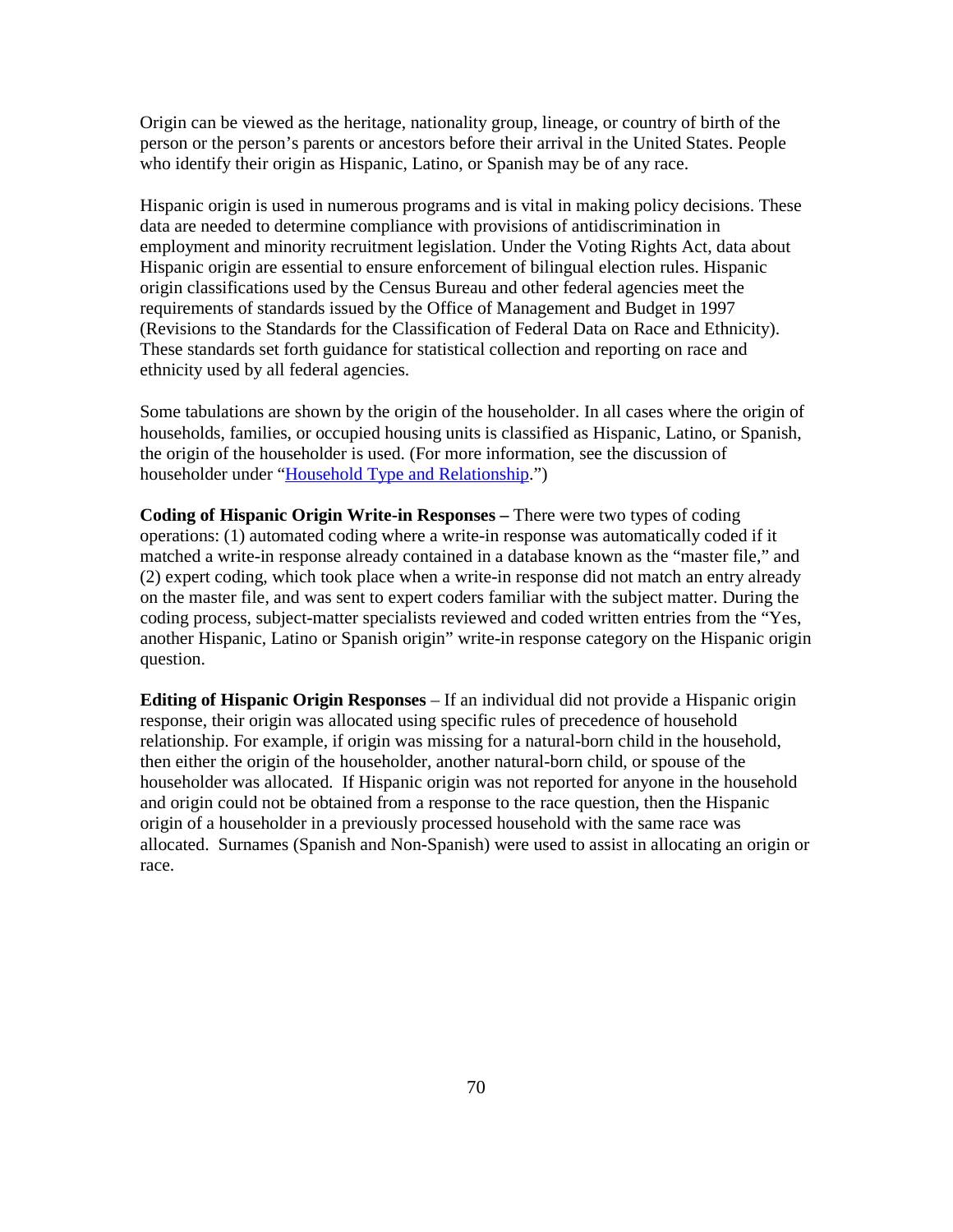*Question/Concept History*– Beginning in 1996, the American Community Survey question was worded "Is this person Spanish/Hispanic/Latino?" In 2008, the question wording changed to "Is this person of Hispanic, Latino, or Spanish origin?" From 1999 to 2007, the Hispanic origin question provided an instruction, "Mark (X) the "**No**" box if **not**  Spanish/Hispanic/Latino." The 2008 question, as well as the 1996 to 1998 questions, did not have this instruction. In addition, in 2008, the "Yes, another Hispanic, Latino, or Spanish" category provided examples of six Hispanic origin groups (Argentinean, Colombian, Dominican, Nicaraguan, Salvadoran, Spaniard, and so on).

*Limitation of the Data*– Beginning in 2006, the population in group quarters (GQ) is included in the ACS. Some types of GQ populations may have Hispanic or Latino origin distributions that are different from the household population. The inclusion of the GQ population could therefore have a noticeable impact on the Hispanic or Latino origin distribution. This is particularly true for areas with a substantial GQ population.

*Comparability–* The ACS question on Hispanic origin was revised in 2008 to make it consistent with the Census 2010 Hispanic origin question. The reporting of specific Hispanic groups (e.g., Colombian, Dominican, Spaniard, etc.) increased at the national level. The change in estimates for 2008 may be due to demographic changes, as well as factors including questionnaire changes, differences in ACS population controls, and methodological differences in the population estimates. Caution should be used when comparing 2008 estimates to estimates from previous years. The 2008 Hispanic origin question is different from the Census 2000 question on Hispanic origin, therefore comparisons should be made with caution. More information about the changes in the estimates is available at [http://www.census.gov/population/www/socdemo/hispanic/acs08researchnote.pdf.](http://www.census.gov/population/www/socdemo/hispanic/acs08researchnote.pdf)

See the [2009 Code List](http://www.census.gov/acs/www/Downloads/data_documentation/CodeLists/2009_ACS_Code_Lists.pdf) for Hispanic Origin Code List.

#### *Household*

See [Household Type and Relationship.](#page-70-0)

# <span id="page-70-0"></span>*Household Type and Relationship*

The data on relationship to householder were derived from answers to Question 2, relationship to the householder, which was asked of all people in housing units. The question on relationship is essential for classifying the population info families and other groups. Information about changes in the composition of the American family, from the number of people living alone to the number of children living with only one parent, is essential for planning and carrying out a number of federal programs, such as families in poverty.

The responses to this question were used to determine the relationships of all persons to the householder, as well as household type (married couple family, nonfamily, etc.). From responses to this question, we were able to determine numbers of related children, own children, unmarried partner households, and multigenerational households. We calculated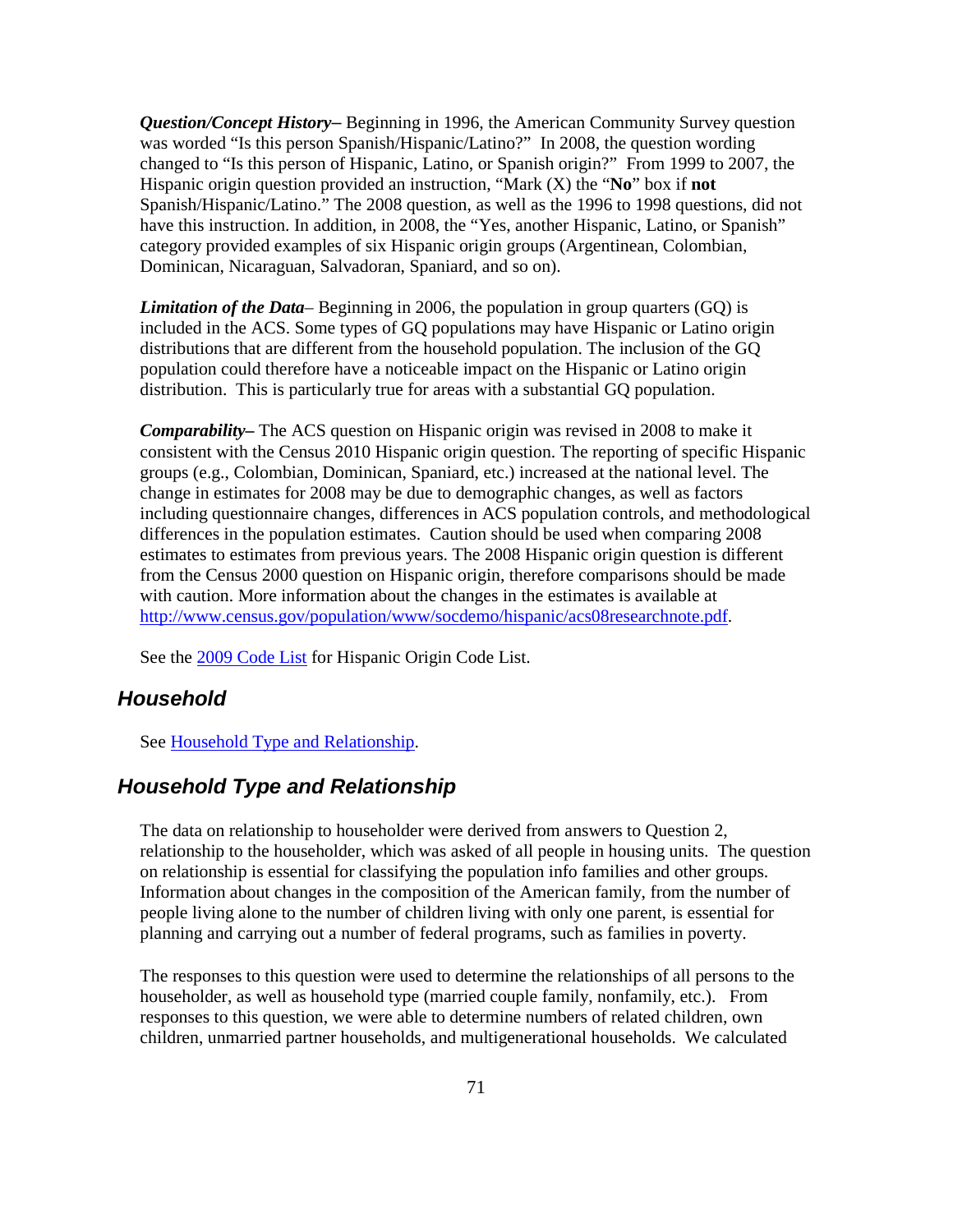average household and family size. When relationship was not reported, it was imputed using the age difference between the householder and the person, sex, and marital status.

**Household –** A household includes all the people who occupy a housing unit. (People not living in households are classified as living in group quarters.) A housing unit is a house, an apartment, a mobile home, a group of rooms, or a single room that is occupied (or if vacant, is intended for occupancy) as separate living quarters. Separate living quarters are those in which the occupants live separately from any other people in the building and which have direct access from the outside of the building or through a common hall. The occupants may be a single family, one person living alone, two or more families living together, or any other group of related or unrelated people who share living arrangements.

**Average Household Size –** A measure obtained by dividing the number of people in households by the number of households. In cases where people in households are crossclassified by race or Hispanic origin, people in the household are classified by the race or Hispanic origin of the householder rather than the race or Hispanic origin of each individual. Average household size is rounded to the nearest hundredth.

#### **Relationship to Householder**

**Householder –** One person in each household is designated as the householder. In most cases, this is the person, or one of the people, in whose name the home is owned, being bought, or rented and who is listed on line one of the survey questionnaire. If there is no such person in the household, any adult household member 15 years old and over could be designated as the householder.

Households are classified by type according to the sex of the householder and the presence of relatives. Two types of householders are distinguished: a family householder and a nonfamily householder. A family householder is a householder living with one or more individuals related to him or her by birth, marriage, or adoption. The householder and all people in the household related to him or her are family members. A nonfamily householder is a householder living alone or with non-relatives only.

**Spouse –** Includes a person married to and living with a householder who is of the opposite sex of the householder. The category "husband or wife" includes people in formal marriages, as well as people in common-law marriages. For federal definitions, it does not include same-sex married couples even if the marriage was performed in a state issuing marriage certificates for same-sex couples.

**Child –** Includes a son or daughter by birth, a stepchild, or adopted child of the householder, regardless of the child's age or marital status. The category excludes sons-in-law, daughtersin-law, and foster children.

> • **Biological son or daughter** – The son or daughter of the householder by birth.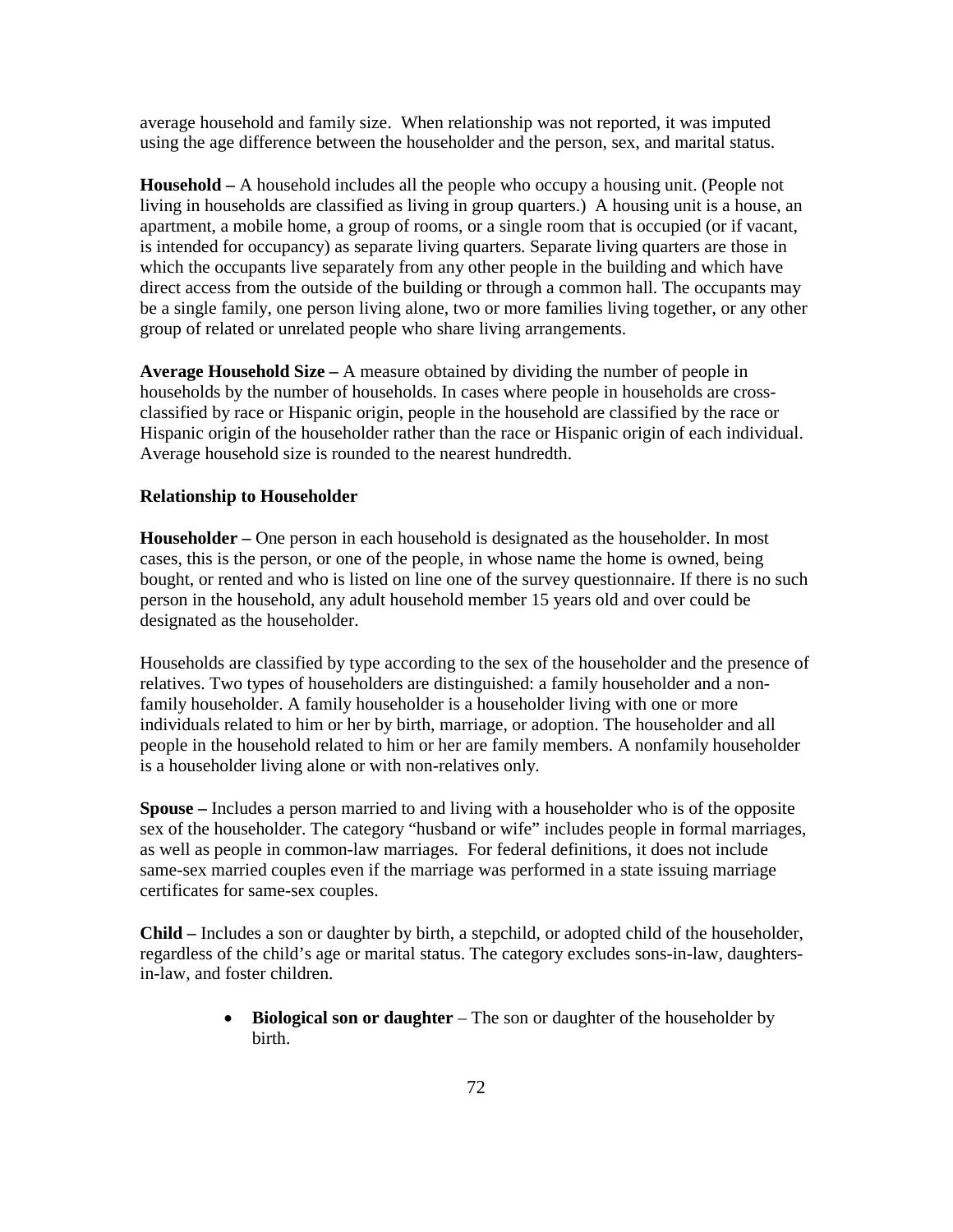- **Adopted son or daughter** The son or daughter of the householder by legal adoption. If a stepson or stepdaughter has been legally adopted by the householder, the child is then classified as an adopted child.
- **Stepson or stepdaughter** The son or daughter of the householder through marriage but not by birth, excluding sons-in-law and daughters-in-law. If a stepson or stepdaughter of the householder has been legally adopted by the householder, the child is then classified as an adopted child.

**Own Child –** A never-married child under 18 years who is a son or daughter by birth, a stepchild, or an adopted child of the householder. In certain tabulations, own children are further classified as living with two parents or with one parent only. Own children of the householder living with two parents are by definition found only in married-couple families. (Note: When used in "EMPLOYMENT STATUS" tabulations, own child refers to a never married child under the age of 18 in a family or a subfamily who is a son or daughter, by birth, marriage, or adoption, of a member of the householder's family, but not necessarily of the householder.)

**Related Child –** Any child under 18 years old who is related to the householder by birth, marriage, or adoption. Related children of the householder include ever-married as well as never-married children. Children, by definition, exclude persons under 18 years who maintain households or are spouses or unmarried partners of householders.

**Other Relatives –** In tabulations, the category "other relatives" includes any household member related to the householder by birth, marriage, or adoption, but not included specifically in another relationship category. In certain detailed tabulations, the following categories may be shown:

- **Grandchild** The grandson or granddaughter of the householder.
- **Brother/Sister** The brother or sister of the householder, including stepbrothers, stepsisters, and brothers and sisters by adoption. Brothers-in-law and sisters-in-law are included in the "Other Relative" category on the questionnaire.
- **Parent** The father or mother of the householder, including a stepparent or adoptive parent. Fathers-in-law and mothers-in-law are included in the "Parent-in-law" category on the questionnaire.
- **Parent-in-law** The mother-in-law or father-in-law of the householder.
- **Son-in-law or daughter-in-law –** The spouse of the child of the householder.
- **Other Relatives** Anyone not listed in a reported category above who is related to the householder by birth, marriage, or adoption (brother-in-law, grandparent, nephew, aunt, cousin, and so forth).

**Nonrelatives –** This category includes any household member, including foster children, not related to the householder by birth, marriage, or adoption. The following categories may be presented in more detailed tabulations: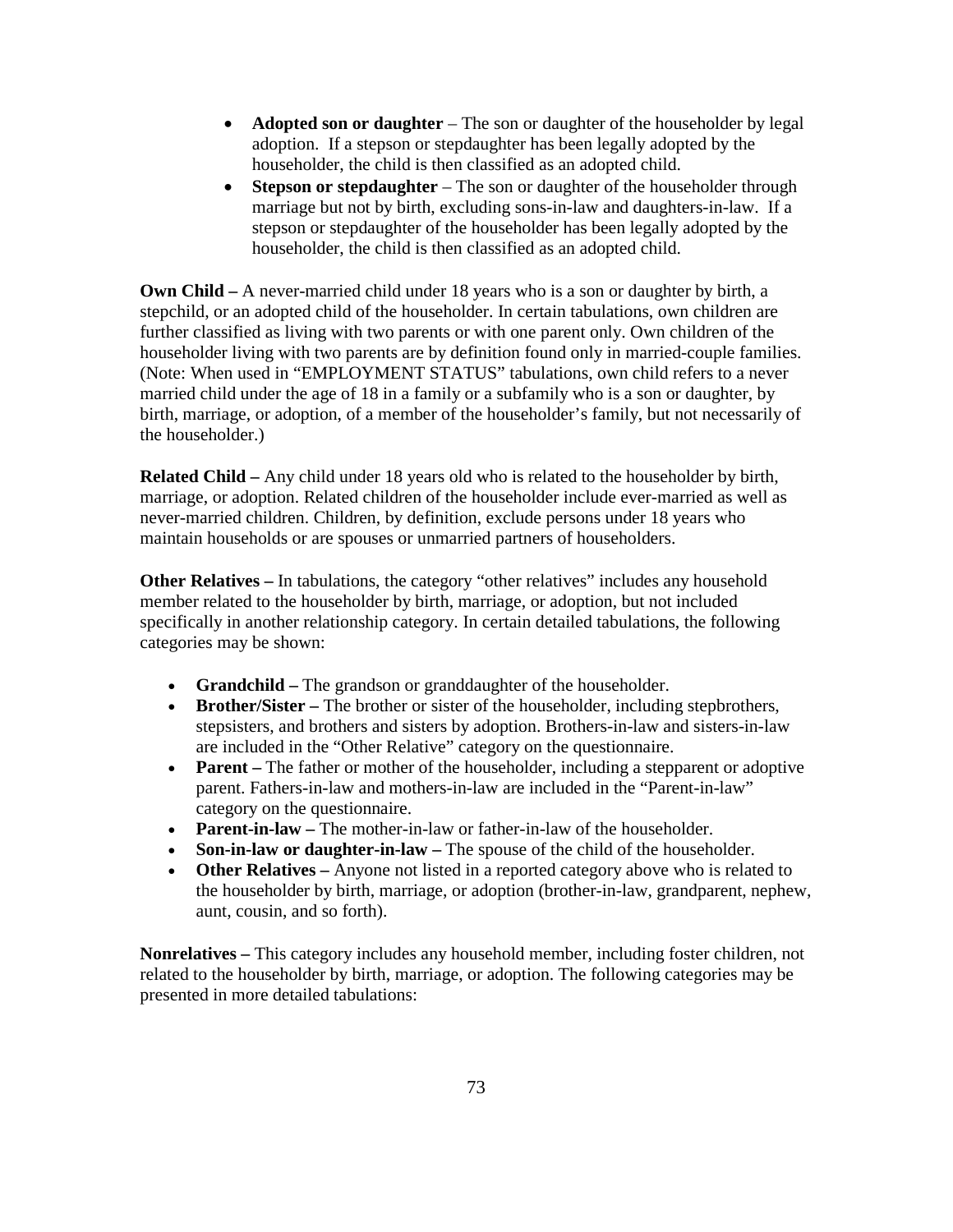- **Roomer or Boarder –** A roomer or boarder is a person who lives in a room in the household of the householder. Some sort of cash or noncash payment (e.g., chores) is usually made for their living accommodations.
- **Housemate or Roommate** A housemate or roommate is a person age 15 years and over, who is not related to the householder, and who shares living quarters primarily in order to share expenses.
- **Unmarried Partner –** An unmarried partner is a person age 15 years and over, who is not related to the householder, who shares living quarters, and who has a close personal relationship with the householder. Same-sex spouses are included in this category for tabulation purposes and for public use data files.
- **Foster Child** A foster child is a person who is under 21 years old placed by the local government in a household to receive parental care. Foster children may be living in the household for just a brief period or for several years. Foster children are nonrelatives of the householder. If the foster child is also related to the householder, the child is classified as that specific relative.
- **Other Nonrelatives –** Anyone who is not related by birth, marriage, or adoption to the householder and who is not described by the categories given above.

When relationship is not reported for an individual, it is imputed according to the responses for age, sex, and marital status for that person while maintaining consistency with responses for other individuals in the household.

**Unrelated Individual –** An unrelated individual is: (1) a householder living alone or with nonrelatives only, (2) a household member who is not related to the householder, or (3) a person living in group quarters who is not an inmate of an institution.

**Family Households** – A family consists of a householder and one or more other people living in the same household who are related to the householder by birth, marriage, or adoption. All people in a household who are related to the householder are regarded as members of his or her family. A family household may contain people not related to the householder, but those people are not included as part of the householder's family in tabulations. Thus, the number of family households is equal to the number of families, but family households may include more members than do families. A household can contain only one family for purposes of tabulations. Not all households contain families since a household may be comprised of a group of unrelated people or of one person living alone – these are called nonfamily households. Families are classified by type as either a "marriedcouple family" or "other family" according to the sex of the householder and the presence of relatives. The data on family type are based on answers to questions on sex and relationship that were asked of all people.

- **Married-Couple Family** A family in which the householder and his or her spouse are listed as members of the same household.
- **Other Family:**
	- o **Male Householder, No Wife Present –** A family with a male householder and no spouse of householder present.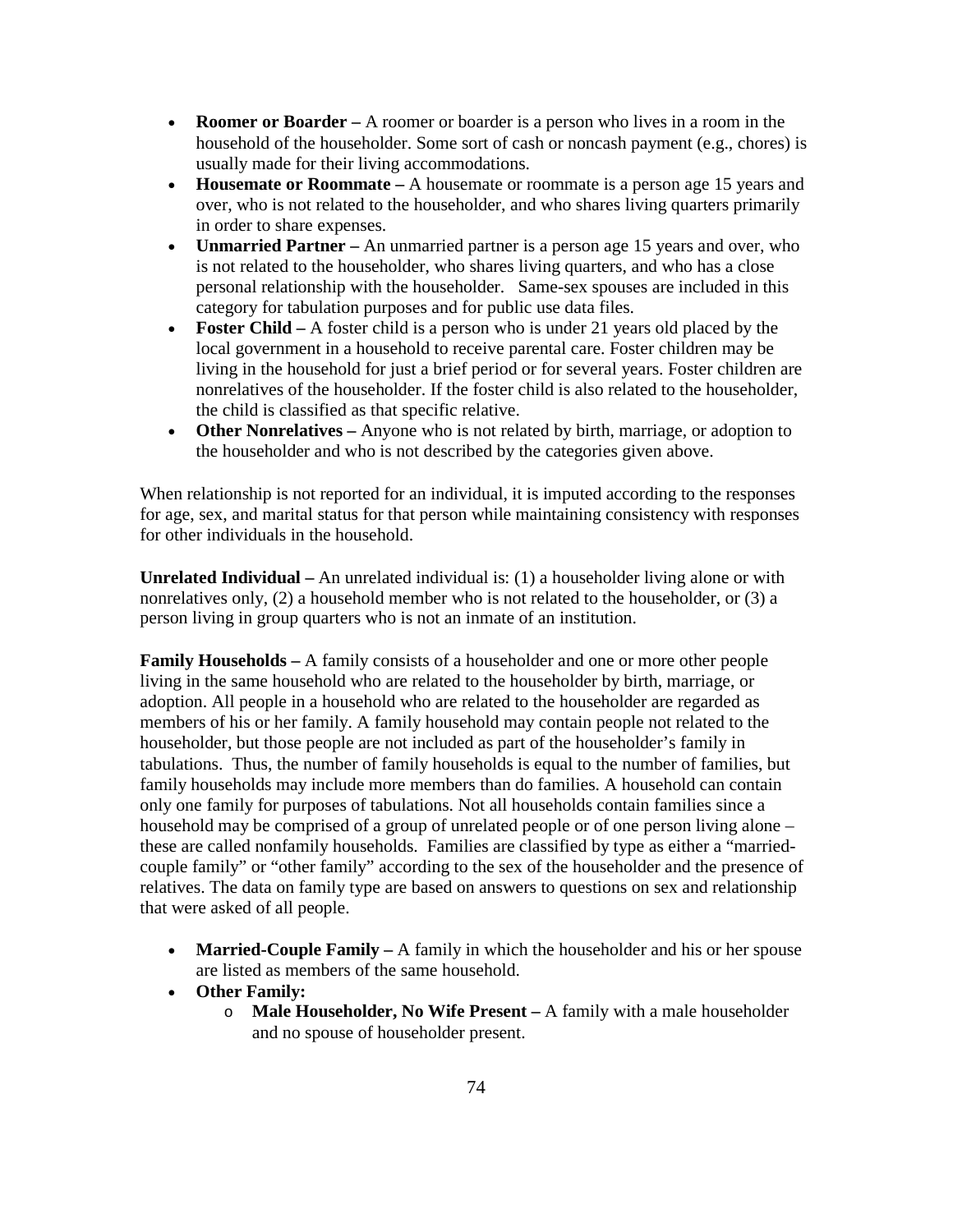o **Female Householder, No Husband Present –** A family with a female householder and no spouse of householder present.

Family households and married-couple families do not include same-sex married couples even if the marriage was performed in a state issuing marriage certificates for same-sex couples. Same sex couple households are included in the family households category if there is at least one additional person related to the householder by birth or adoption.

**Average Family Size –** A measure obtained by dividing the number of people in families by the total number of families (or family householders). In cases where the measures, "people in family" or "people per family" are cross-tabulated by race or Hispanic origin, the race or Hispanic origin refers to the householder rather than the race or Hispanic origin of each individual. Average family size is rounded to the nearest hundredth.

**Subfamily –** A subfamily is a married couple (husband and wife interviewed as members of the same household) with or without never-married children under 18 years old, or one parent with one or more never-married children under 18 years old. A subfamily does not maintain its own household, but lives in a household where the householder or householder's spouse is a relative. The number of subfamilies is not included in the count of families, since subfamily members are counted as part of the householder's family. Subfamilies are defined during processing of data.

In selected tabulations, subfamilies are further classified by type: married-couple subfamilies, with or without own children; mother-child subfamilies; and father-child subfamilies.

In some labor force tabulations, children in both one-parent families and one-parent subfamilies are included in the total number of children living with one parent, while children in both married-couple families and married-couple subfamilies are included in the total number of children living with two parents.

**Nonfamily Household** -- A householder living alone or with nonrelatives only. Same-sex couple households with no relatives of the householder present are tabulated in nonfamily households.

**Unmarried-Partner Household –** An unmarried-partner household is a household other than a "married-couple household" that includes a householder and an "unmarried partner." An "unmarried partner" can be of the same sex or of the opposite sex as the householder. An "unmarried partner" in an "unmarried-partner household" is an adult who is unrelated to the householder, but shares living quarters and has a close personal relationship with the householder. An unmarried-partner household also may be a family household or a nonfamily household, depending on the presence or absence of another person in the household who is related to the householder. There may be only one unmarried partner per household, and an unmarried partner may not be included in a married-couple household, as the householder cannot have both a spouse and an unmarried partner. Same-sex married couples are included in the count of unmarried-partner households for tabulations purposes and for public use data files.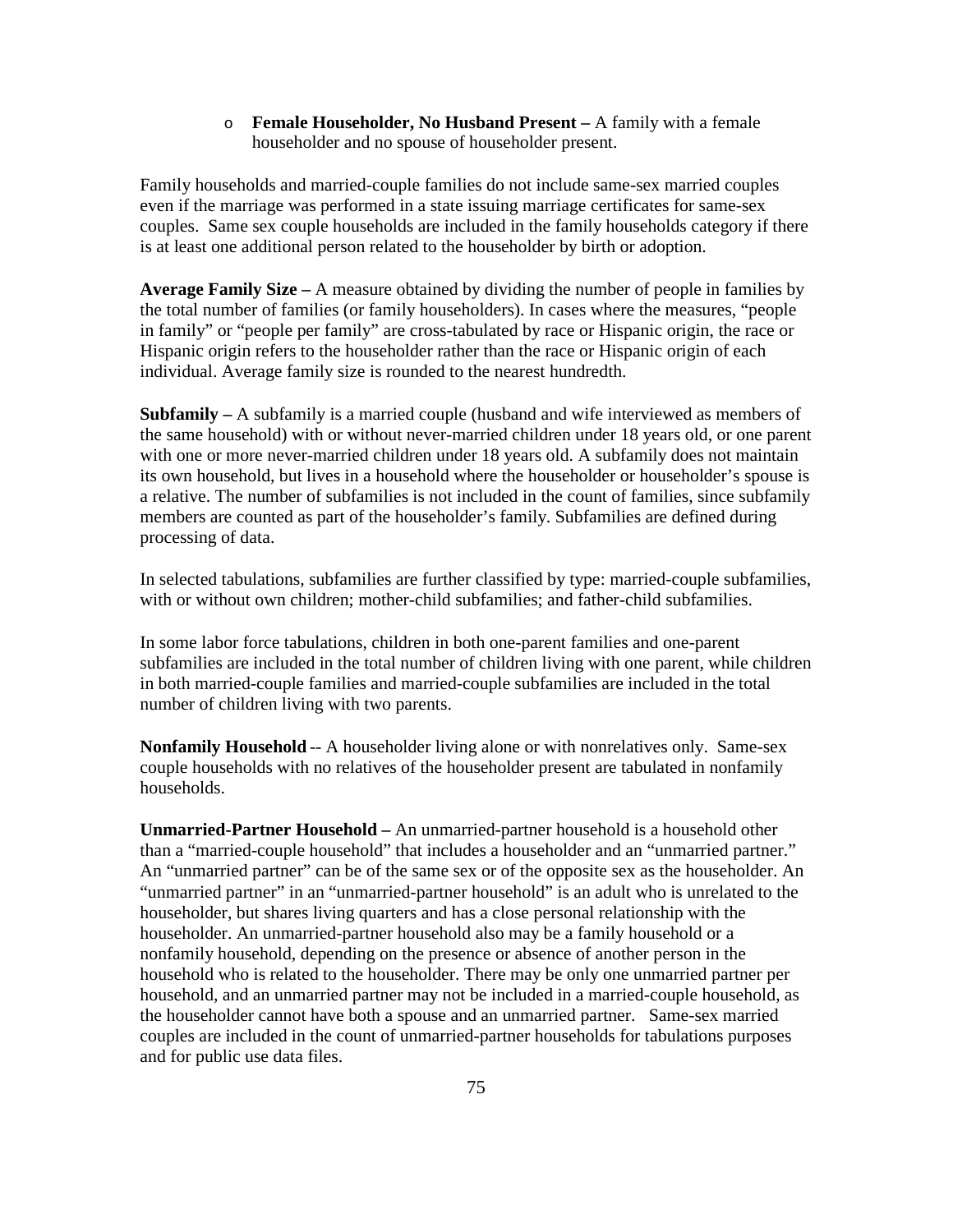*Question/Concept History* **–** Between 1996 and 2007, the question response categories remained the same. In 2008, the "Son or daughter" category was expanded to "Biological son or daughter," "Adopted son or daughter," and "Stepson or stepdaughter." Also "In-law" was expanded to "Parent-in-law" and "Son-in-law or daughter-in-law."

*Limitation of the Data –* Unlike the Current Population Survey (CPS) and the Survey of Income and Program Participation (SIPP), the ACS relationship question does not have a parent pointer to identify whether both parents are present. For example, if a child lives with unmarried parents, we only know the relationship of the child to the householder, not to the other parent. So a count of children living with two biological parents is not precise.

*Comparability –* The relationship categories for the most part can be compared to previous ACS years and to similar data collected in the decennial census, CPS, and SIPP. With the change in 2008 from "In-law" to the 2 categories of "Parent-in-law" and "Sonin-law or daughter-in-law", caution should be exercised when comparing data on in-laws from previous years. "In-law" encompassed any type of in-law such as sister-in-law. Combining "Parent-in-law" and "son-in-law or daughter-in-law" does not represent all "in-laws" in 2008. The same can be said of comparing the 3 categories of "biological" "step", and "adopted" child in 2008 to "Child" in previous years. Before 2008, respondents may have considered anyone under 18 as "child" and chosen that category.

## *Household Size*

See [Household Type and Relationship.](#page-70-0)

## *Householder*

See [Household Type and Relationship.](#page-70-0)

## *Immigrants*

See [Foreign-Born Population.](#page-65-0)

# *Income in the Past 12 Months*

The data on income were derived from answers to Questions 47 and 48, which were asked of the population 15 years old and over. "Total income" is the sum of the amounts reported separately for wage or salary income; net self-employment income; interest, dividends, or net rental or royalty income or income from estates and trusts; Social Security or railroad retirement income; Supplemental Security Income (SSI); public assistance or welfare payments; retirement, survivor, or disability pensions; and all other income.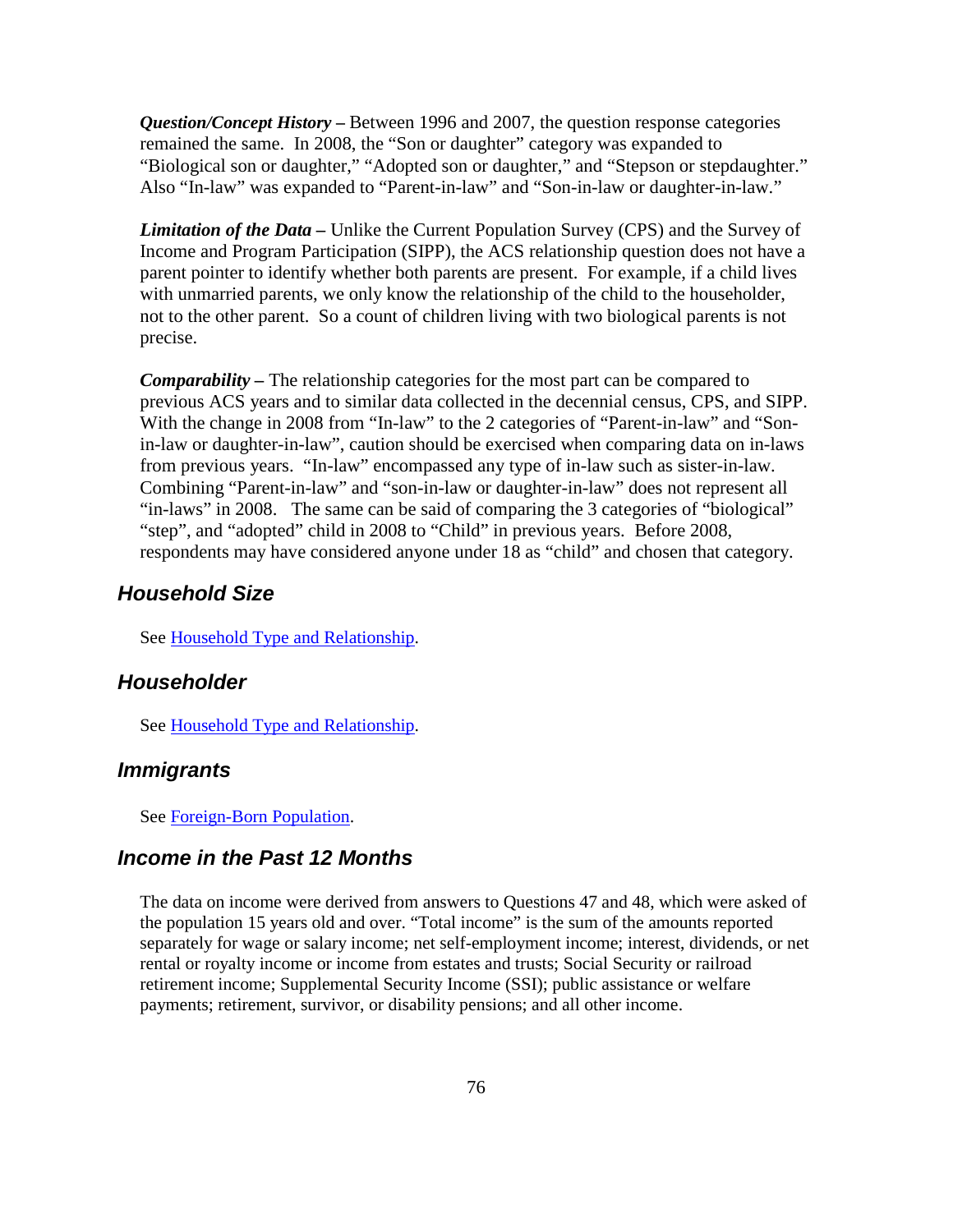Receipts from the following sources are not included as income: capital gains, money received from the sale of property (unless the recipient was engaged in the business of selling such property); the value of income "in kind" from food stamps, public housing subsidies, medical care, employer contributions for individuals, etc.; withdrawal of bank deposits; money borrowed; tax refunds; exchange of money between relatives living in the same household; gifts and lump-sum inheritances, insurance payments, and other types of lumpsum receipts.

Income is a vital measure of general economic circumstances. Income data are used to determine poverty status, to measure economic well-being, and to assess the need for assistance. These data are included in federal allocation formulas for many government programs. For instance:

**Social Services:** Under the Older Americans Act, funds for food, health care, and legal services are distributed to local agencies based on data about elderly people with low incomes. Data about income at the state and county levels are used to allocate funds for food, health care, and classes in meal planning to low-income women with children.

**Employment:** Income data are used to identify local areas eligible for grants to stimulate economic recovery, run job-training programs, and define areas such as empowerment or enterprise zones.

**Housing:** Under the Low-Income Home Energy Assistance Program, income data are used to allocate funds to areas for home energy aid. Under the Community Development Block Grant Program, funding for housing assistance and other community development is based on income and other census data.

**Education:** Data about poor children are used to allocate funds to counties and school districts. These funds provide resources and services to improve the education of economically disadvantaged children.

In household surveys, respondents tend to underreport income. Asking the list of specific sources of income helps respondents remember all income amounts that have been received, and asking total income increases the overall response rate and thus, the accuracy of the answers to the income questions. The eight specific sources of income also provide needed detail about items such as earnings, retirement income, and public assistance.

#### **Income Type in the Past 12 Months**

The eight types of income reported in the American Community Survey are defined as follows:

1. **Wage or salary income:** Wage or salary income includes total money earnings received for work performed as an employee during the past 12 months. It includes wages, salary, Armed Forces pay, commissions, tips, piece-rate payments, and cash bonuses earned before deductions were made for taxes, bonds, pensions, union dues, etc.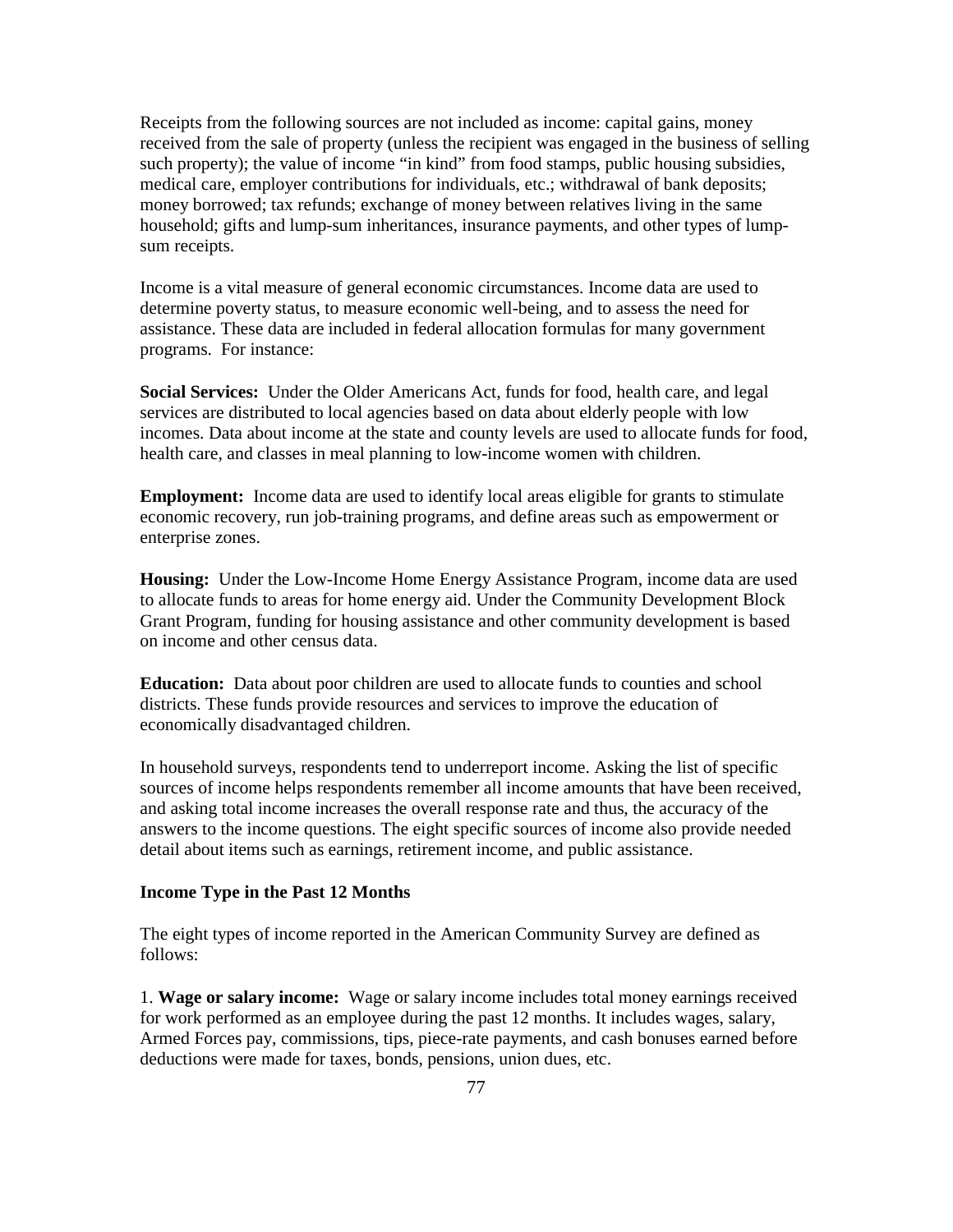2. **Self-employment income:** Self-employment income includes both farm and non-farm self-employment income.

*Farm self-employment income* includes net money income (gross receipts minus operating expenses) from the operation of a farm by a person on his or her own account, as an owner, renter, or sharecropper. Gross receipts include the value of all products sold, government farm programs, money received from the rental of farm equipment to others, and incidental receipts from the sale of wood, sand, gravel, etc. Operating expenses include cost of feed, fertilizer, seed, and other farming supplies, cash wages paid to farmhands, depreciation charges, rent, interest on farm mortgages, farm building repairs, farm taxes (not state and federal personal income taxes), etc. The value of fuel, food, or other farm products used for family living is not included as part of net income.

*Non-farm self-employment income* includes net money income (gross receipts minus expenses) from one's own business, professional enterprise, or partnership. Gross receipts include the value of all goods sold and services rendered. Expenses include costs of goods purchased, rent, heat, light, power, depreciation charges, wages and salaries paid, business taxes (not personal income taxes), etc.

3. **Interest, dividends, or net rental income:** Interest, dividends, or net rental income includes interest on savings or bonds, dividends from stockholdings or membership in associations, net income from rental of property to others and receipts from boarders or lodgers, net royalties, and periodic payments from an estate or trust fund.

4. **Social Security income:** Social Security income includes Social Security pensions and survivor benefits, permanent disability insurance payments made by the Social Security Administration prior to deductions for medical insurance, and railroad retirement insurance checks from the U.S. government. Medicare reimbursements are not included.

5. **Supplemental Security Income (SSI):** Supplemental Security Income (SSI) is a nationwide U.S. assistance program administered by the Social Security Administration that guarantees a minimum level of income for needy aged, blind, or disabled individuals. The Puerto Rico Community Survey questionnaire asks about the receipt of SSI; however, SSI is not a federally-administered program in Puerto Rico. Therefore, it is probably not being interpreted by most respondents in the same manner as SSI in the United States. The only way a resident of Puerto Rico could have appropriately reported SSI would have been if they lived in the United States at any time during the past 12-month reference period and received SSI.

<span id="page-77-0"></span>6. **Public assistance income:** Public assistance income includes general assistance and Temporary Assistance to Needy Families (TANF). Separate payments received for hospital or other medical care (vendor payments) are excluded. This does not include Supplemental Security Income (SSI) or noncash benefits such as Food Stamps. The terms "public assistance income" and "cash public assistance" are used interchangeably in the 2009 ACS data products.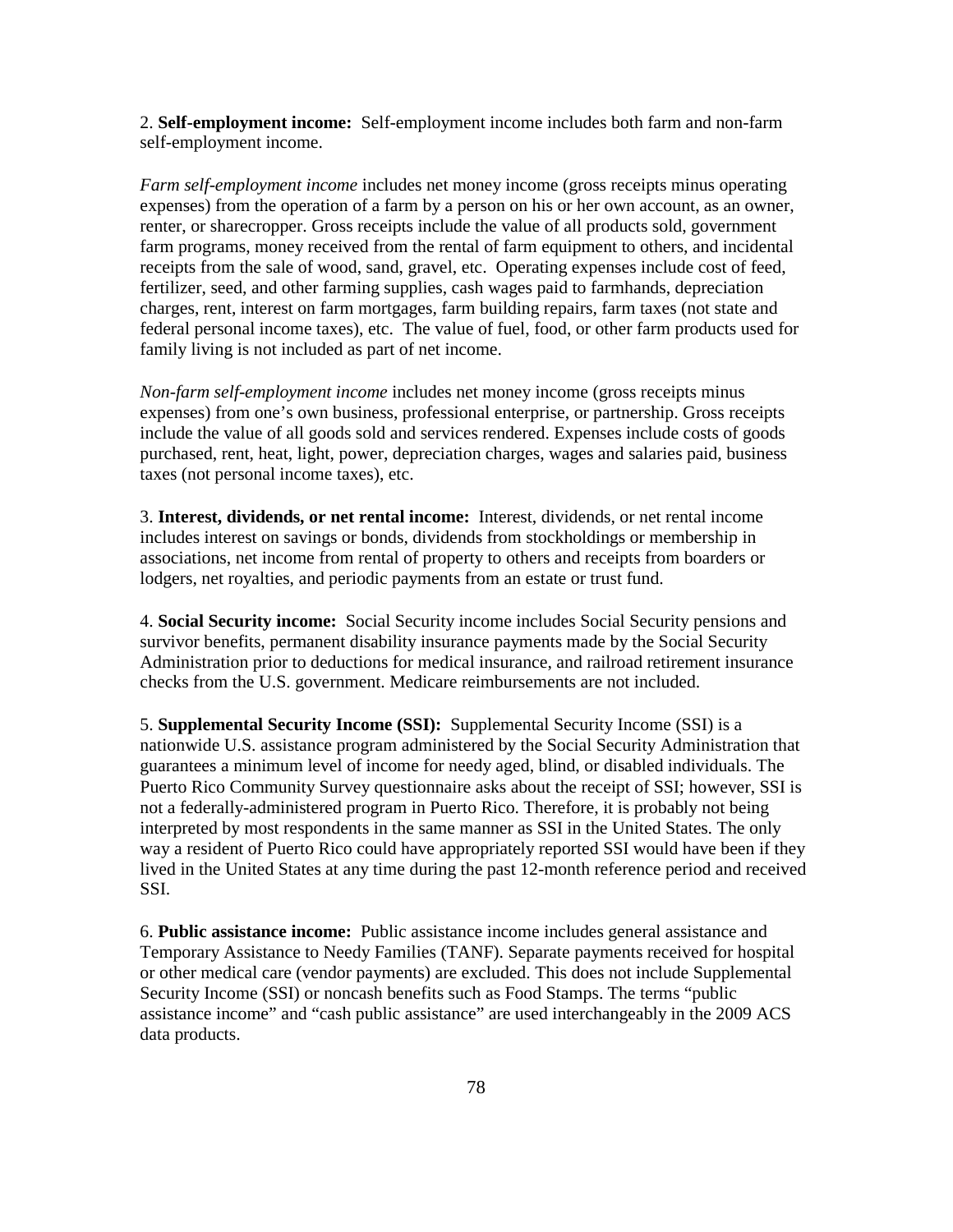7. **Retirement, survivor, or disability income:** Retirement income includes: (1) retirement pensions and survivor benefits from a former employer; labor union; or federal, state, or local government; and the U.S. military; (2) disability income from companies or unions; federal, state, or local government; and the U.S. military; (3) periodic receipts from annuities and insurance; and (4) regular income from IRA and Keogh plans. This does not include Social Security income.

8. **All other income:** All other income includes unemployment compensation, worker's compensation, Department of Veterans Affairs (VA) payments, alimony and child support, contributions received periodically from people not living in the household, military family allotments, and other kinds of periodic income other than earnings.

#### **Cash Public Assistance –** See ["Public assistance income.](#page-77-0)"

**Income of Households –** This includes the income of the householder and all other individuals 15 years old and over in the household, whether they are related to the householder or not. Because many households consist of only one person, average household income is usually less than average family income. Although the household income statistics cover the past 12 months, the characteristics of individuals and the composition of households refer to the time of interview. Thus, the income of the household does not include amounts received by individuals who were members of the household during all or part of the past 12 months if these individuals no longer resided in the household at the time of interview. Similarly, income amounts reported by individuals who did not reside in the household during the past 12 months but who were members of the household at the time of interview are included. However, the composition of most households was the same during the past 12 months as at the time of interview.

**Income of Families –** In compiling statistics on family income, the incomes of all members 15 years old and over related to the householder are summed and treated as a single amount. Although the family income statistics cover the past 12 months, the characteristics of individuals and the composition of families refer to the time of interview. Thus, the income of the family does not include amounts received by individuals who were members of the family during all or part of the past 12 months if these individuals no longer resided with the family at the time of interview. Similarly, income amounts reported by individuals who did not reside with the family during the past 12 months but who were members of the family at the time of interview are included. However, the composition of most families was the same during the past 12 months as at the time of interview.

**Income of Individuals –** Income for individuals is obtained by summing the eight types of income for each person 15 years old and over. The characteristics of individuals are based on the time of interview even though the amounts are for the past 12 months.

**Median Income –** The median divides the income distribution into two equal parts: one-half of the cases falling below the median income and one-half above the median. For households and families, the median income is based on the distribution of the total number of households and families including those with no income. The median income for individuals is based on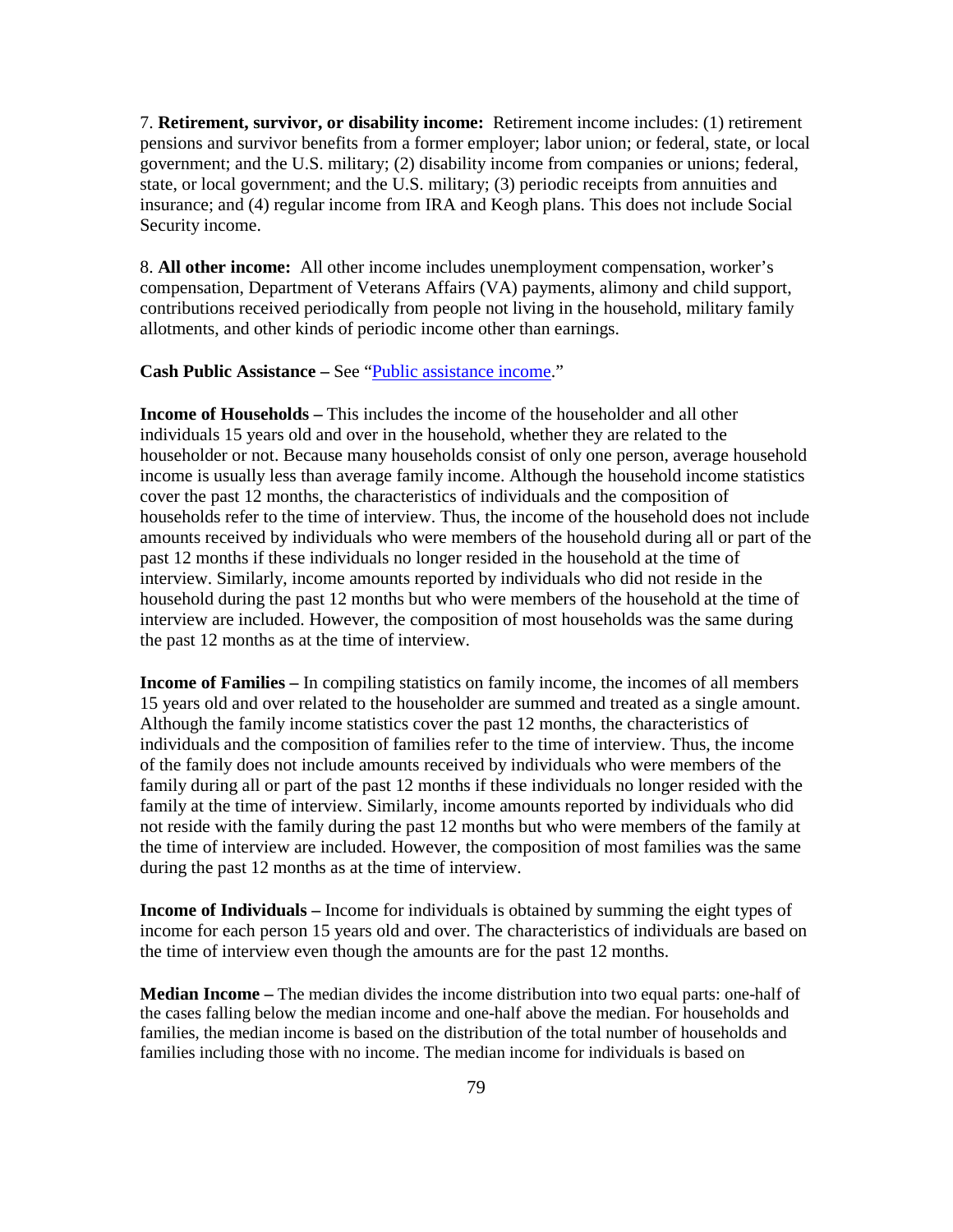individuals 15 years old and over with income. Median income for households, families, and individuals is computed on the basis of a standard distribution. (See the "Standard Distributions" section under ["Derived Measures.](#page-124-0)") Median income is rounded to the nearest whole dollar. Median income figures are calculated using linear interpolation. (For more information on medians and interpolation, see ["Derived Measures.](#page-124-0)")

**Aggregate Income –** Aggregate income is the sum of all incomes for a particular universe. Aggregate income is subject to rounding, which means that all cells in a matrix are rounded to the nearest hundred dollars. (For more information, see "Aggregate" under ["Derived](#page-124-0)  [Measures.](#page-124-0)")

**Mean Income –** Mean income is the amount obtained by dividing the aggregate income of a particular statistical universe by the number of units in that universe. For example, mean household income is obtained by dividing total household income by the total number of households. (The aggregate used to calculate mean income is rounded. For more information, see "Aggregate income.")

For the various types of income, the means are based on households having those types of income. For household income and family income, the mean is based on the distribution of the total number of households and families including those with no income. The mean income for individuals is based on individuals 15 years old and over with income. Mean income is rounded to the nearest whole dollar.

Care should be exercised in using and interpreting mean income values for small subgroups of the population. Because the mean is influenced strongly by extreme values in the distribution, it is especially susceptible to the effects of sampling variability, misreporting, and processing errors. The median, which is not affected by extreme values, is, therefore, a better measure than the mean when the population base is small. The mean, nevertheless, is shown in some data products for most small subgroups because, when weighted according to the number of cases, the means can be computed for areas and groups other than those shown in Census Bureau tabulations. (For more information on means, see ["Derived Measures.](#page-124-0)")

**Income Quintile Upper Limits –** Negative incomes are converted to zero for these measures. These measures are the quintile cutoffs, along with the 95<sup>th</sup> percentile of the distribution. (For more information on quintiles, see ["Derived Measures.](#page-124-0)")

**Means of Household Income by Quintiles –** Means of household income by quintiles are calculated by dividing aggregate household income in each quintile by the number of households in each quintile (one-fifth of the total number of households). (For more information on aggregates, see "Aggregate Income." For more information on quintiles, see ["Derived Measures.](#page-124-0)")

**Shares of Household Income by Quintiles –** Negative incomes are converted to zero for these measures. These measures are the aggregate household income in each quintile as a percentage of the total aggregate household income. (For more information on aggregates, see "Aggregate income." For more information on quintiles, see ["Derived Measures.](#page-124-0)")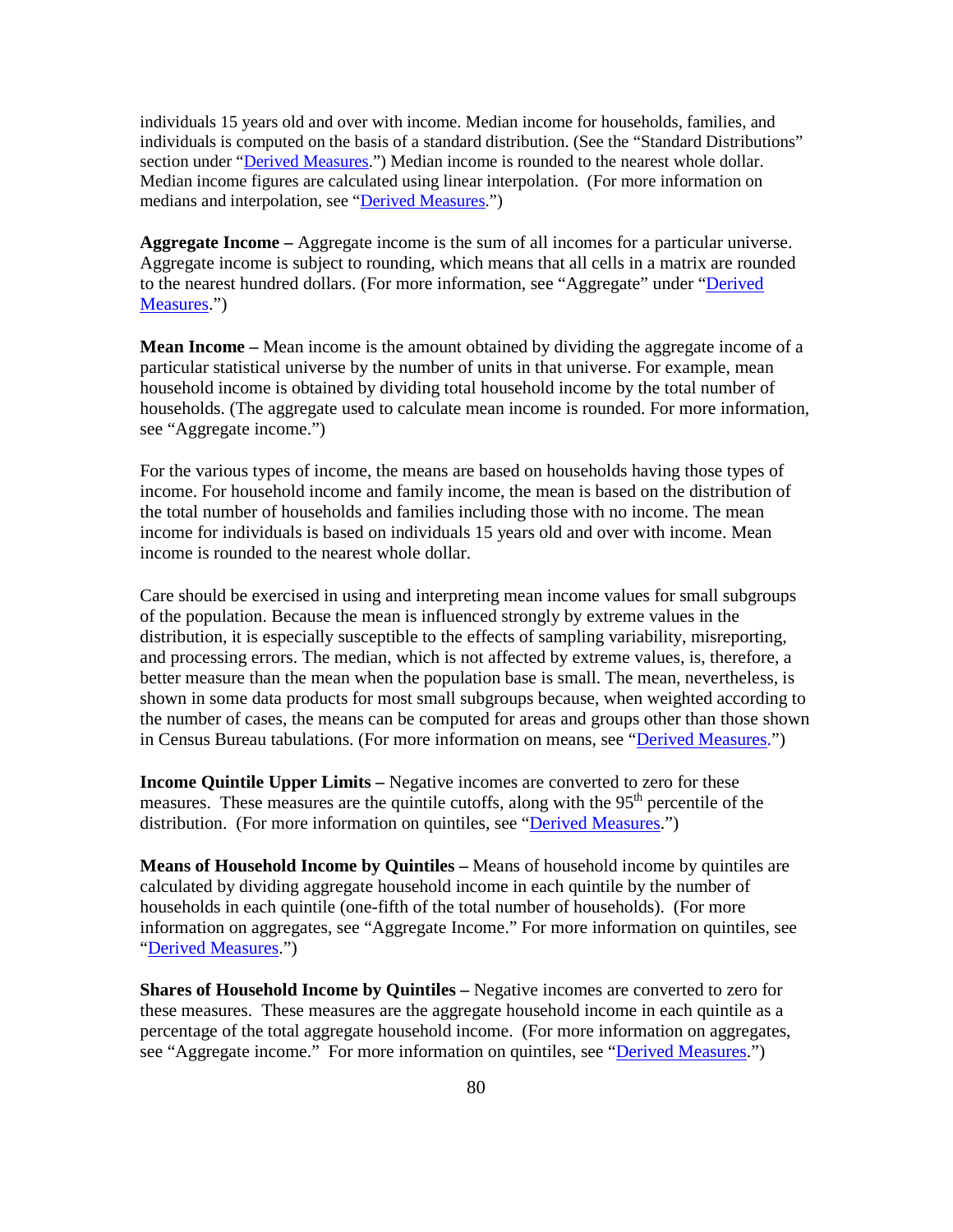**Gini Index of Income Inequality –** Negative incomes are converted to zero. The Gini index of income inequality measures the dispersion of the household income distribution. (For more information on the Gini index, see ["Derived Measures.](#page-124-0)")

**Earnings –** Earnings are defined as the sum of wage or salary income and net income from self-employment. "Earnings" represent the amount of income received regularly for people 16 years old and over before deductions for personal income taxes, Social Security, bond purchases, union dues, Medicare deductions, etc. An individual with earnings is one who has either wage/salary income or self-employment income, or both. Respondents who "break even" in self-employment income and therefore have zero self-employment earnings also are considered "individuals with earnings."

**Median Earnings –** The median divides the earnings distribution into two equal parts: one-half of the cases falling below the median and one-half above the median. Median earnings is restricted to individuals 16 years old and over with earnings and is computed on the basis of a standard distribution. (See the "Standard Distributions" section under ["Derived Measures.](#page-124-0)") Median earnings figures are calculated using linear interpolation. (For more information on medians and interpolation, see ["Derived Measures.](#page-124-0)")

**Aggregate Earnings –** Aggregate earnings are the sum of wage/salary and net selfemployment income for a particular universe of people 16 years old and over. Aggregate earnings are rounded to the nearest hundred dollars. (For more information, see "Aggregate" under ["Derived Measures.](#page-124-0)")

**Mean Earnings –** Mean earnings is calculated by dividing aggregate earnings by the population 16 years old and over with earnings. (The aggregate used to calculate mean earnings is rounded. For more information, see ''Aggregate earnings.'') Mean earnings is rounded to the nearest whole dollar. (For more information on means, see ["Derived](#page-124-0)  [Measures.](#page-124-0)")

**Women's Earnings as a Percentage of Men's Earnings –** Women's earnings as a percentage of men's earnings is defined as median earnings for females who worked fulltime, year-round divided by median earnings for males who worked full-time, year-round, multiplied by 100. (For more information see "full-time, year-round workers" under "Usual hours worked per weeks worked in the past 12 months" and "Median earnings.")

**Per Capita Income** – Per capita income is the mean income computed for every man, woman, and child in a particular group including those living in group quarters. It is derived by dividing the aggregate income of a particular group by the total population in that group. (The aggregate used to calculate per capita income is rounded. For more information, see "Aggregate" under ["Derived Measures.](#page-124-0)") Per capita income is rounded to the nearest whole dollar. (For more information on means, see ["Derived Measures.](#page-124-0)")

**Adjusting Income for Inflation –** Income components were reported for the 12 months preceding the interview month. Monthly Consumer Price Indices (CPI) factors were used to inflation-adjust these components to a reference calendar year (January through December).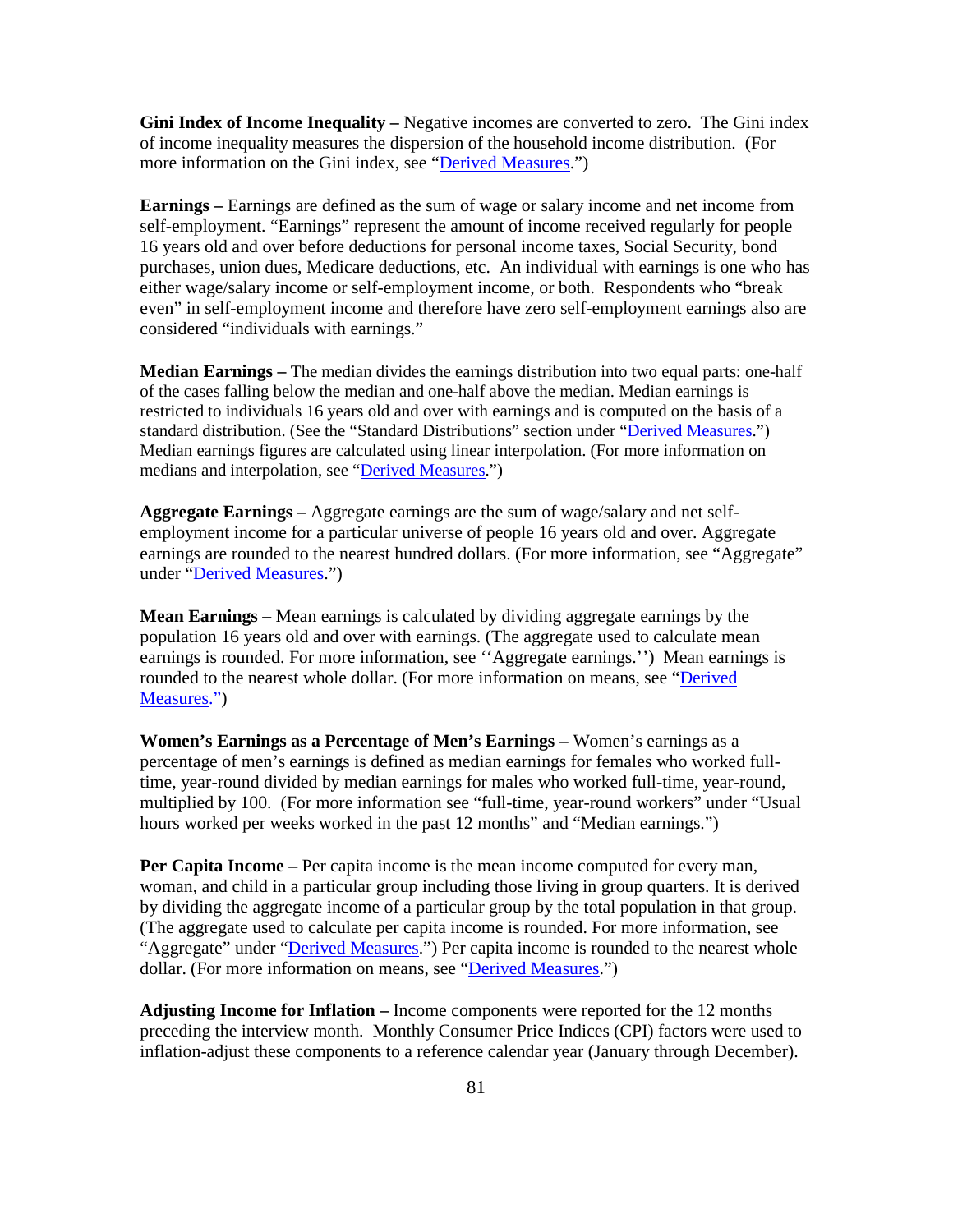For example, a household interviewed in March 2009 reports their income for March 2008 through February 2009. Their income is adjusted to the 2009 reference calendar year by multiplying their reported income by 2009 average annual CPI (January-December 2009) and then dividing by the average CPI for March 2008-February2009.

In order to inflate income amounts from previous years, the dollar values on individual records are inflated to the latest year's dollar values by multiplying by a factor equal to the average annual [CPI-U-RS](http://www.census.gov/hhes/www/poverty/altpovest03/cpi_u_cpi_u_rs.html) factor for the current year, divided by the average annual CPI-U-RS factor for the earlier/earliest year.

*Question/Concept History –* The 1998 ACS questionnaire deleted references to Aid to Families with Dependent Children (AFDC) because of welfare law reforms.

In 1999, the ACS questions were changed to be consistent with the questions for the Census 2000. The instructions are slightly different to reflect differences in the reference periods. The ACS asks about the past 12 months, and the questions for the decennial census ask about the previous calendar year.

*Limitation of the Data* – Since answers to income questions are frequently based on memory and not on records, many people tend to forget minor or sporadic sources of income and, therefore, underreport their income. Underreporting tends to be more pronounced for income sources that are not derived from earnings, such as public assistance, interest, dividends, and net rental income.

Extensive computer editing procedures were instituted in the data processing operation to reduce some of these reporting errors and to improve the accuracy of the income data. These procedures corrected various reporting deficiencies and improved the consistency of reported income questions associated with work experience and information on occupation and class of worker. For example, if people reported they were self employed on their own farm, not incorporated, but had reported only wage and salary earnings, the latter amount was shifted to self-employment income. Also, if any respondent reported total income only, the amount was generally assigned to one of the types of income questions according to responses to the work experience and class-of-worker questions. Another type of problem involved non-reporting of income data. Where income information was not reported, procedures were devised to impute appropriate values with either no income or positive or negative dollar amounts for the missing entries. (For more information on imputation, see "Accuracy of the Data." on the ACS website www.census.gov/acs.)

In income tabulations for households and families, the lowest income group (for example, less than \$10,000) includes units that were classified as having no income in the past 12 months. Many of these were living on income "in kind," savings, or gifts, were newly created families, or were families in which the sole breadwinner had recently died or left the household. However, many of the households and families who reported no income probably had some money income that was not reported in the American Community Survey.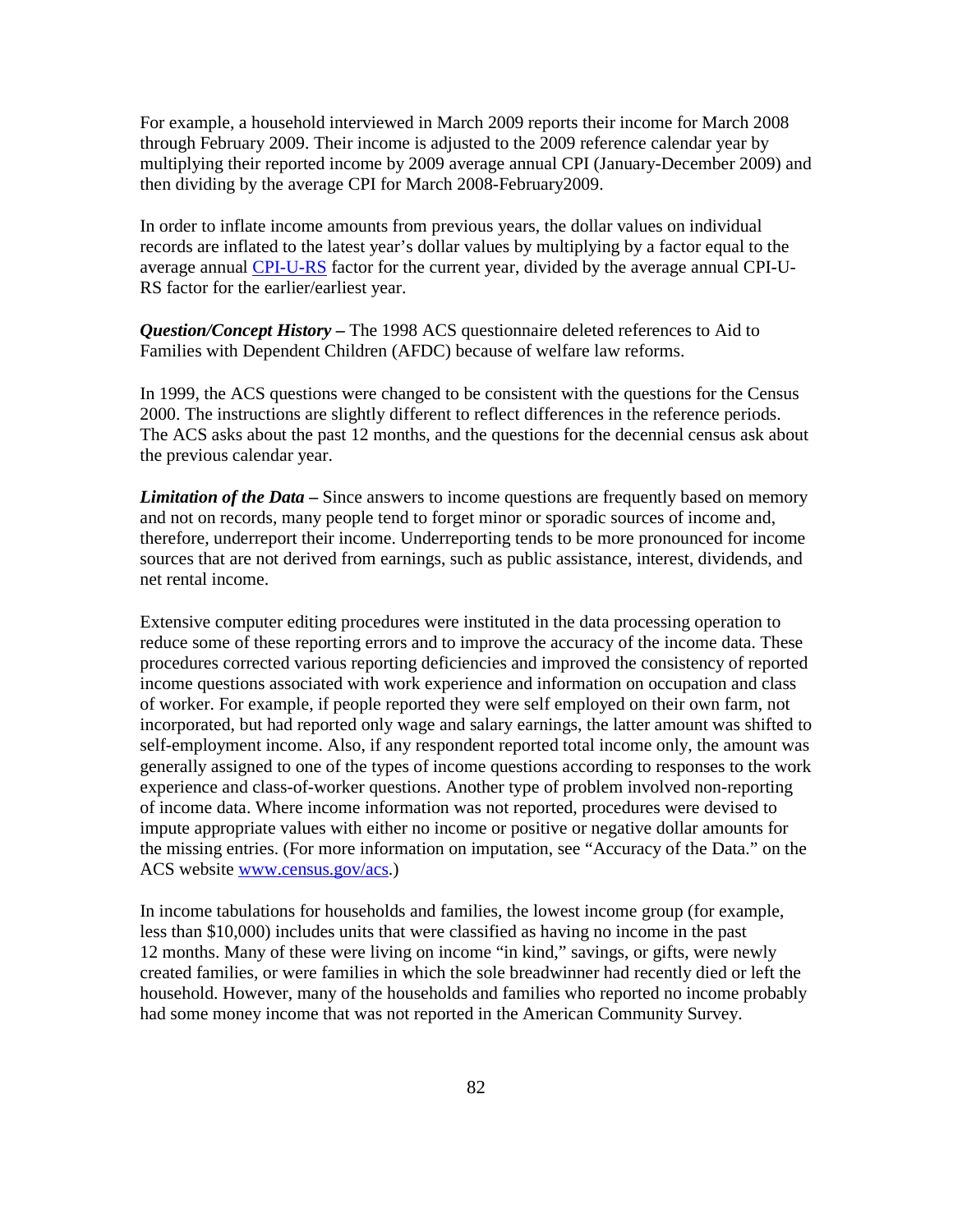Users should exercise caution when comparing income and earnings estimates for individuals from the 2006, 2007, 2008, or 2009 ACS to earlier years because of the introduction of group quarters. Household and family income estimates are not affected by the inclusion of group quarters.

Users should exercise caution when comparing medians from the 2009 ACS to earlier years. There was a change between 2008 and 2009 1-Year and 3-Year Data Products in Income and Earnings median calculations. Medians above \$75,000 were most likely to be affected.

*Comparability* – The income data shown in ACS tabulations are not directly comparable with those that may be obtained from statistical summaries of income tax returns. Income, as defined for federal tax purposes, differs somewhat from the Census Bureau concept. Moreover, the coverage of income tax statistics is different because of the exemptions for people having small amounts of income and the inclusion of net capital gains in tax returns. Furthermore, members of some families file separate returns and others file joint returns; consequently, the tax reporting unit is not consistent with the census household, family, or person units.

The earnings data shown in ACS tabulations are not directly comparable with earnings records of the Social Security Administration (SSA). The earnings record data for SSA excludes the earnings of some civilian government employees, some employees of nonprofit organizations, workers covered by the Railroad Retirement Act, and people not covered by the program because of insufficient earnings. Because ACS data are obtained from household questionnaires, they may differ from SSA earnings record data, which are based upon employers' reports and the federal income tax returns of self-employed people.

The Commerce Department's Bureau of Economic Analysis (BEA) publishes annual data on aggregate and per-capita personal income received by the population for states, metropolitan areas, and selected counties. Aggregate income estimates based on the income statistics shown in ACS products usually would be less than those shown in the BEA income series for several reasons. The ACS data are obtained from a household survey, whereas the BEA income series is estimated largely on the basis of data from administrative records of business and governmental sources. Moreover, the definitions of income are different. The BEA income series includes some questions not included in the income data shown in ACS publications, such as income "in kind," income received by nonprofit institutions, the value of services of banks and other financial intermediaries rendered to people without the assessment of specific charges, and Medicare payments. On the other hand, the ACS income data include contributions for support received from people not residing in the same household if the income is received on a regular basis.

In comparing income for the most recent year with income from earlier years, users should note that an increase or decrease in money income does not necessarily represent a comparable change in real income, unless adjusted for inflation.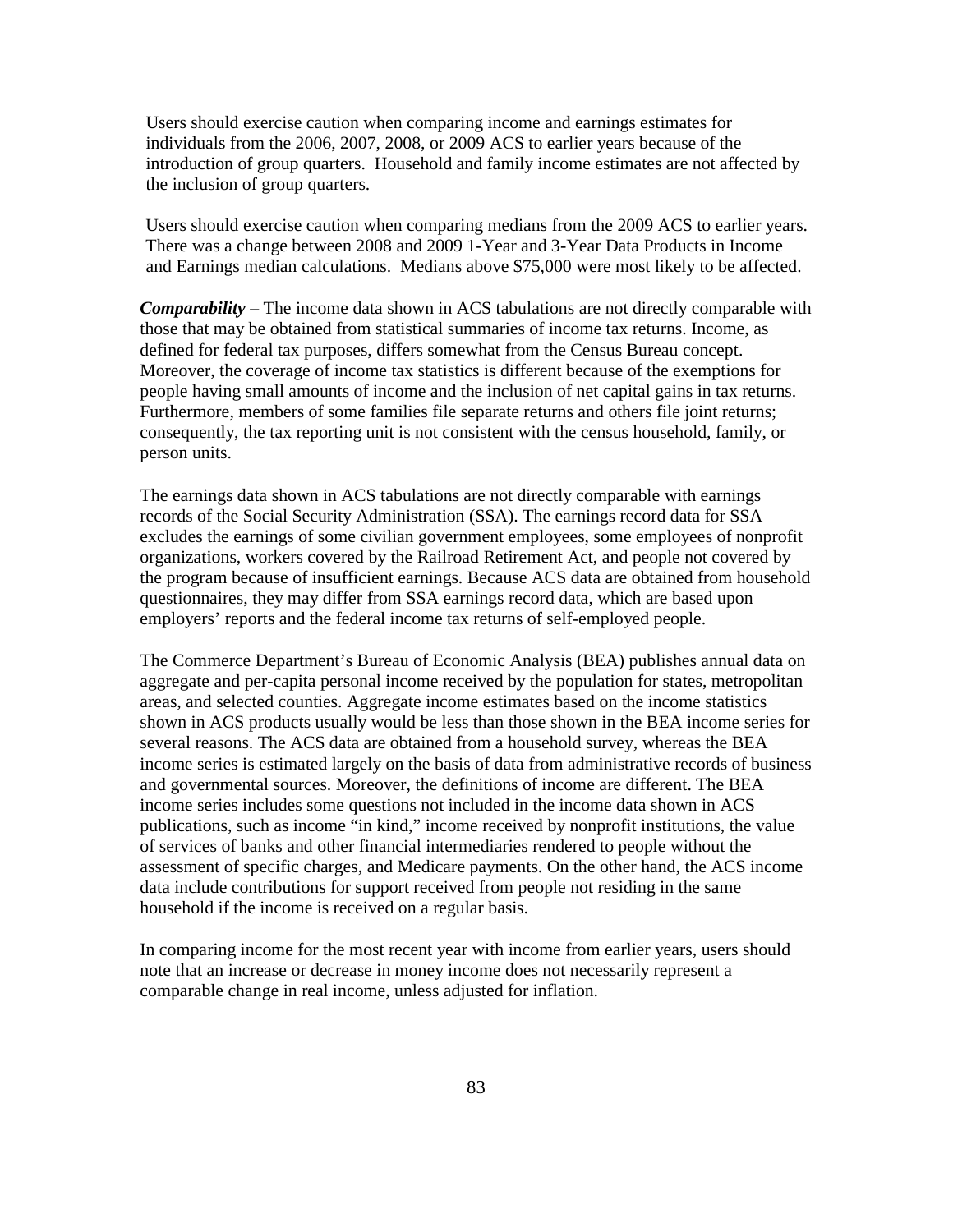## <span id="page-83-0"></span>*Industry*

Industry data describe the kind of business conducted by a person's employing organization. Industry data were derived from answers to questions 42 through 44. Question 42 asks: "For whom did this person work?" Question 43 asks: "What kind of business or industry was this?" Question 44 provides 4 check boxes from which respondents are to select one to indicate whether the business was primarily manufacturing, wholesale trade, retail trade, or other (agriculture, construction, service, government, etc.).

These questions were asked of all people 15 years old and over who had worked in the past 5 years. For employed people, the data refer to the person's job during the previous week. For those who worked two or more jobs, the data refer to the job where the person worked the greatest number of hours. For unemployed people and people who are not currently employed but report having a job within the last five years, the data refer to their last job.

*Coding Procedures –* Written responses to the industry questions are coded using the industry classification system developed for Census 2000 and modified in 2002 and again in 2007. This system consists of 269 categories for employed people, including military, classified into 20 sectors. The modified 2007 census industry classification was developed from the [2007 North American Industry Classification System \(NAICS\)](http://www.census.gov/naics) published by the Executive Office of the President, Office of Management and Budget. The NAICS was developed to increase comparability in industry definitions between the United States, Mexico, and Canada. It provides industry classifications that group establishments into industries based on the activities in which they are primarily engaged. The NAICS was created for establishment designations and provides detail about the smallest operating establishment, while the American Community Survey data are collected from households and differ in detail and nature from those obtained from establishment surveys. Because of potential disclosure issues, the census industry classification system, while defined in NAICS terms, cannot reflect the full detail for all categories that the NAICS provides.

Respondents provided the data for the tabulations by writing on the questionnaires descriptions of their kind of business or industry. Clerical staff in the National Processing Center in Jeffersonville, Indiana converted the written questionnaire descriptions to codes by comparing these descriptions to entries in the *[Alphabetical Index of Industries and](http://www.census.gov/hhes/www/ioindex/ioindex02/view02.html)  [Occupations](http://www.census.gov/hhes/www/ioindex/ioindex02/view02.html)*.

The industry category, "Public administration," is limited to regular government functions such as legislative, judicial, administrative, and regulatory activities. Other government organizations such as public schools, public hospitals, and bus lines are classified by industry according to the activity in which they are engaged.

Some occupation groups are related closely to certain industries. Operators of transportation equipment, farm operators and workers, and healthcare providers account for major portions of their respective industries of transportation, agriculture, and health care. However, the industry categories include people in other occupations. For example, people employed in agriculture include truck drivers and bookkeepers; people employed in the transportation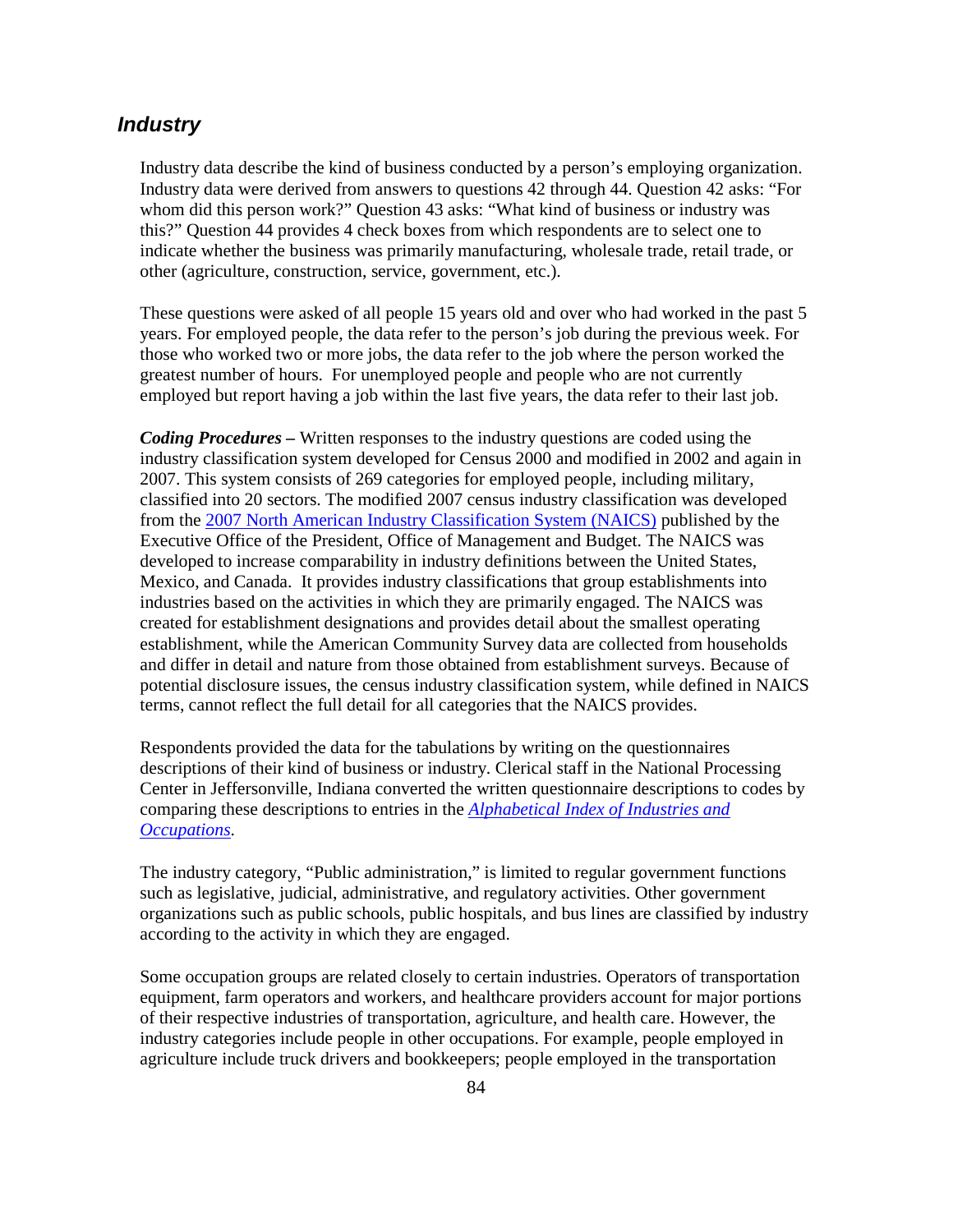industry include mechanics, freight handlers, and payroll clerks; and people employed in the health care profession include janitors, security guards, and secretaries.

*Editing Procedures –* Following the coding operation, a computer edit and allocation process excludes all responses that should not be included in the universe, and evaluates the consistency of the remaining responses. The codes for industry are checked for consistency with the occupation and class of worker data provided for that respondent. Occasionally respondents supply industry descriptions that are not sufficiently specific for precise classification, or they do not report on these questions at all. Certain types of incomplete entries are corrected using the *Alphabetical Index of Industries and Occupations*. If one or more of the three codes (industry, occupation, or class of worker) is blank after the edit, a code is assigned from a donor respondent who is a "similar" person based on questions such as age, sex, educational attainment, income, employment status, and weeks worked. If all of the labor force and income data are blank, all of these economic questions are assigned from a "similar" person who had provided all the necessary data.

These questions describe the industrial composition of the American labor force. Data are used to formulate policy and programs for employment, career development and training, and to measure compliance with antidiscrimination policies. Companies use these data to decide where to locate new plants, stores, or offices.

*Question/Concept History –* Industry data have been collected during decennial censuses intermittently since 1820 and on a continuous basis since 1910. Starting with the 2010 Census, industry data will no longer be collected during the decennial census. Long form data collection has transitioned to the American Community Survey. The American Community Survey began collecting data on industry in 1996. The questions on industry were designed to be consistent with the 1990 Census questions on industry. In the 1990 Census and starting with the 1999 ACS, a check box was added to the employer name questionnaire item that was to be marked by anyone "now on active duty in the Armed Forces..." This information is used by the industry and occupation coders to assist in assigning proper industry codes for active duty military. Prior to 1999, the 1996-1998 ACS class of worker question had an additional response category for "Active duty U.S. Armed Forces member." Other than this exception, American Community Survey questions on industry have remained consistent between 1996 and 2009.

*Limitation of the Data* – Beginning in 2006, the population in group quarters (GQ) was included in the ACS. Some types of GQ populations have industry distributions that are different from the household population. The inclusion of the GQ population could therefore have a noticeable impact on the industry distribution in some geographic areas with a substantial GQ population.

Data on occupation, industry, and class of worker are collected for the respondent's current primary job or the most recent job for those who are not employed but have worked in the last 5 years. Other labor force questions, such as questions on earnings or work hours, may have different reference periods and may not limit the response to the primary job. Although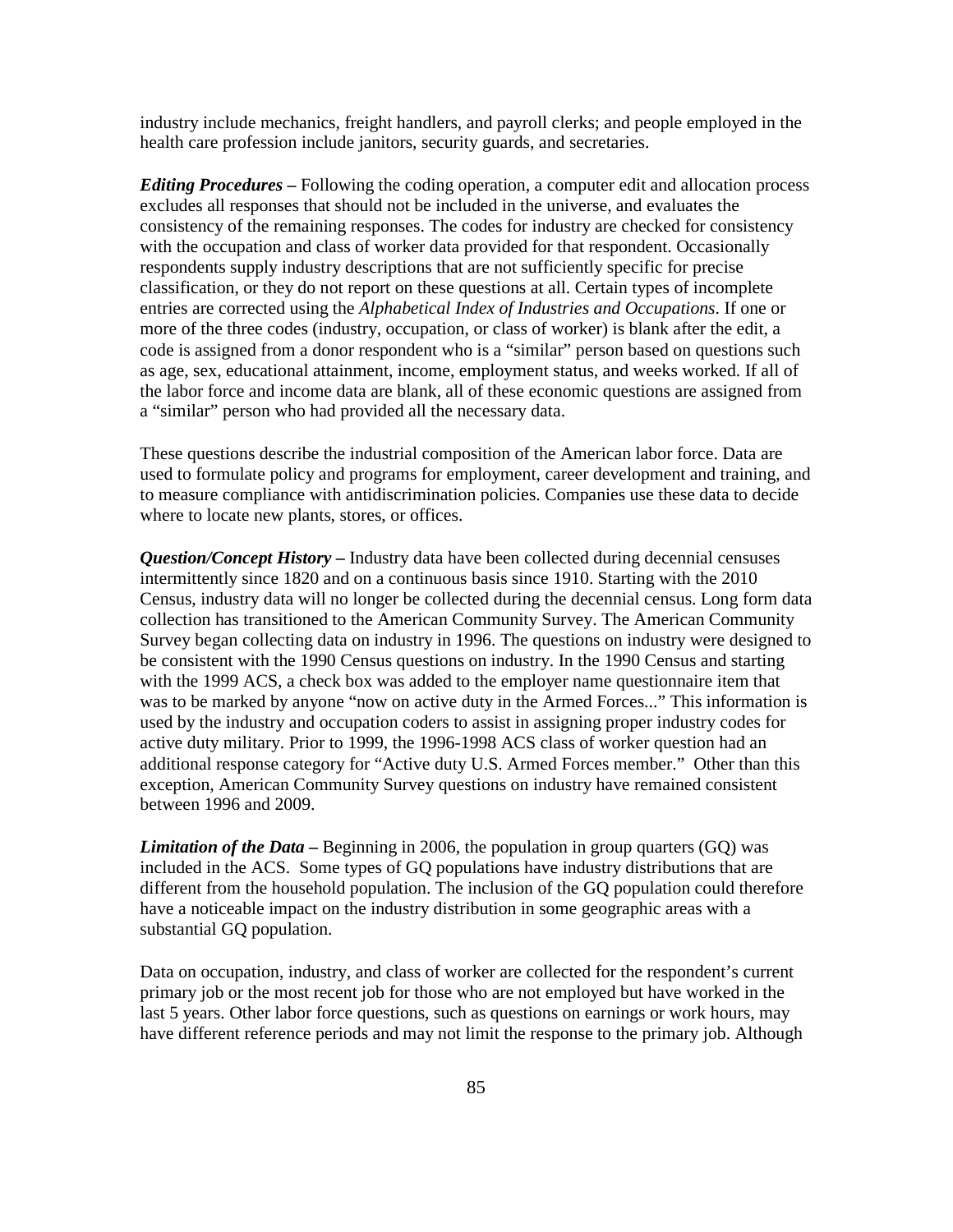the prevalence of multiple jobs is low, data on some labor force items may not exactly correspond to the reported occupation, industry, or class of worker of a respondent.

*Comparability –* Comparability of industry data was affected by a number of factors, primarily the system used to classify the questionnaire responses. Changes in the industry classification system limit comparability of the data from one year to another. These changes are needed to recognize the "birth" of new industries, the "death" of others, the growth and decline in existing industries, and the desire of analysts and other users for more detail in the presentation of the data. Probably the greatest cause of noncomparability is the movement of a segment from one category to another. Changes in the nature of jobs, respondent terminology, and refinement of category composition made these movements necessary.

ACS data from 1996 to 1999 used the same industry classification systems used for the 1990 census; therefore, the data are comparable. Since 1990, the industry classification has had major revisions to reflect the shift from the Standard Industrial Classification (SIC) to the North American Industry Classification System (NAICS). These changes were reflected in the Census 2000 industry codes. The 2000-2002 ACS data used the same industry and occupation classification systems used for the 2000 census, therefore, the data are comparable. In 2002, NAICS underwent another change and the industry codes were changed accordingly. Because of the possibility of new industries being added to the list of codes, the Census Bureau needed to have more flexibility in adding codes. Consequently, in 2002, industry census codes were expanded from three-digit codes to four-digit codes. The changes to these code classifications mean that the ACS data from 2003-2009 are not completely comparable to the data from earlier surveys. In 2007, NAICS was updated again. This resulted in a minor change in the industry data that will cause it to not be completely comparable to previous years. The changes were concentrated in the Information Sector where one census code was added (6672) and two were deleted (6675, 6692). For more information on industry comparability across classification systems, please see technical paper #65: *[The Relationship Between the 1990 Census and Census 2000 Industry and](http://www.census.gov/hhes/www/ioindex/pdfio/techpaper2000.pdf)  [Occupation Classification Systems.](http://www.census.gov/hhes/www/ioindex/pdfio/techpaper2000.pdf)*

See the [2009 Code List](http://www.census.gov/acs/www/Downloads/data_documentation/CodeLists/2009_ACS_Code_Lists.pdf) for Industry Code List.

See also, [Occupation](#page-95-0) and [Class of Worker.](#page-52-0)

### <span id="page-85-0"></span>*Journey to Work*

**Place of Work –** The data on place of work were derived from answers to Question 30, which was asked of people who indicated in Question 29 that they worked at some time during the reference week. (See ["Reference Week.](#page-109-0)")

Data were tabulated for workers 16 years old and over, that is, members of the Armed Forces and civilians who were at work during the reference week. Data on place of work refer to the geographic location at which workers carried out their occupational activities during the reference week. In the American Community Survey, the exact address (number and street name) of the place of work was asked, as well as the place (city, town, or post office);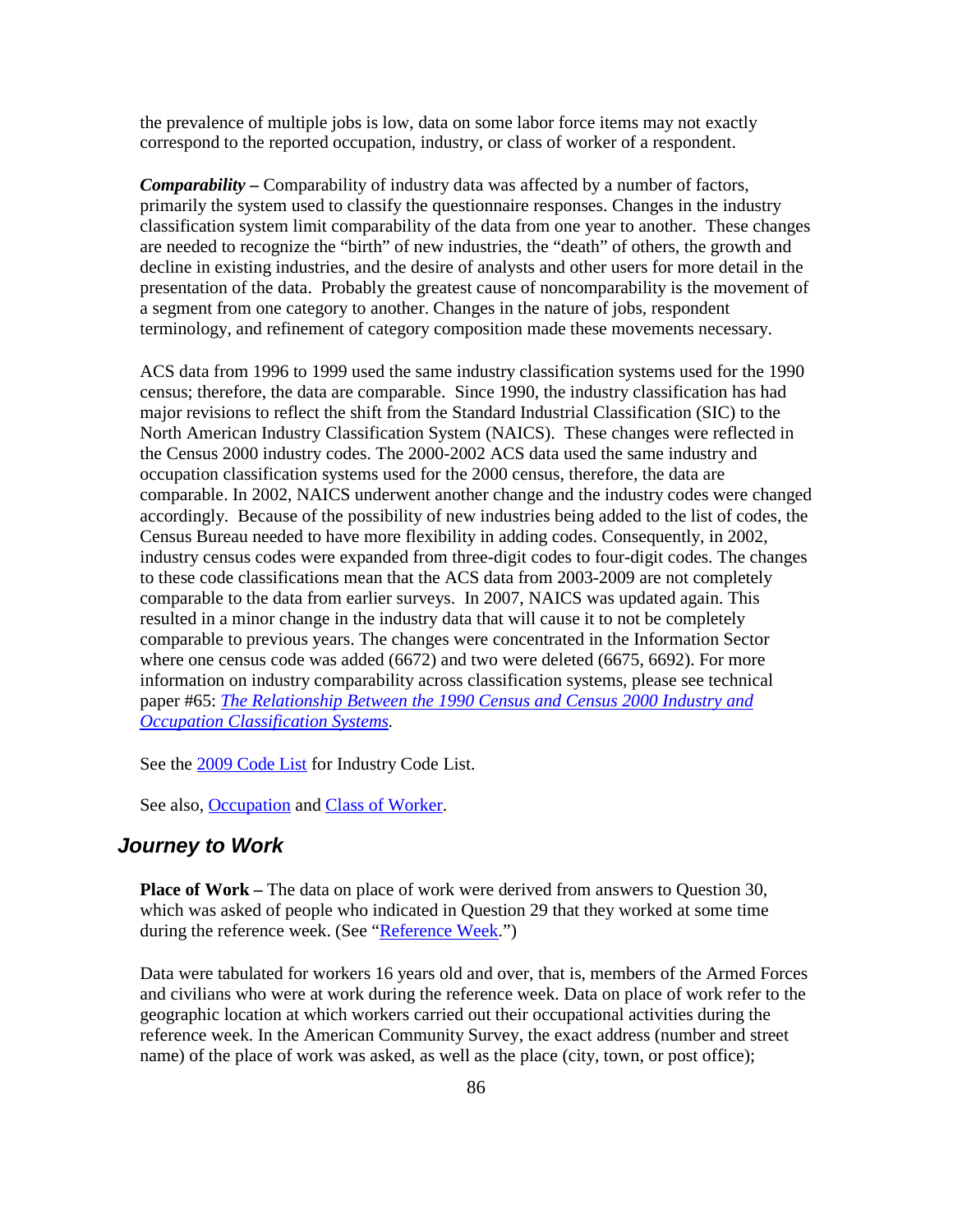whether the place of work was inside or outside the limits of that city or town; and the county, state or foreign country, and ZIP Code. In the Puerto Rico Community Survey, the question asked for the exact address, including the development or condominium name, as well as the place; whether or not the place of work was inside or outside the limits of that city or town; the municipio or U.S. county. Respondents also were asked to "enter Puerto Rico or name of U.S. state or foreign country" and the ZIP Code. If the respondent's employer operated in more than one location, the exact address of the location or branch where he or she worked was requested. When the number and street name were unknown, a description of the location, such as the building name or nearest street or intersection, was to be entered. People who worked at more than one location during the reference week were asked to report the location at which they worked the greatest number of hours. People who regularly worked in several locations each day during the reference week were requested to give the address at which they began work each day. For cases in which daily work did not begin at a central place each day, the respondent was asked to provide as much information as possible to describe the area in which he or she worked most during the reference week.

Place-of-work data may show a few workers who made unlikely daily work trips (e.g., workers who lived in New York and worked in California). This result is attributable to people who worked during the reference week at a location that was different from their usual place of work, such as people away from home on business.

In areas where the workplace address was geographically coded to the block level, people were tabulated as working inside or outside a specific place based on the location of that address regardless of the response to Question 30c concerning city/town limits. In areas where it was impossible to code the workplace address to the block level, or the coding system was unable to match the employer name and street address responses, people were tabulated as working inside or outside a specific place based on the combination of state, county, ZIP Code, place name, and city limits indicator. The city limits indicator was used only in coding decisions when there were multiple geographic codes to select from, after matching on the state, county, place, and ZIP Code responses. The accuracy of place-ofwork data for census designated places (CDPs) may be affected by the extent to which their census names were familiar to respondents, and by coding problems caused by similarities between the CDP name and the names of other geographic jurisdictions in the same vicinity.

Place-of-work data are given for selected minor civil divisions (MCDs), (generally cities, towns, and townships) in the 12 strong MCD states (Connecticut, Maine, Massachusetts, Michigan, Minnesota, New Hampshire, New Jersey, New York, Pennsylvania, Rhode Island, Vermont, and Wisconsin), based on the responses to the place of work question. Many towns and townships are regarded locally as equivalent to a place, and therefore, were reported as the place of work. When a respondent reported a locality or incorporated place that formed a part of a township or town, the coding and tabulating procedure was designed to include the response in the total for the township or town.

**Workplace-based Geography –** The characteristics of workers may be shown using either residence-based or workplace-based geography. If you are interested in the number and characteristics of workers living in a specific area, you should use the standard (residence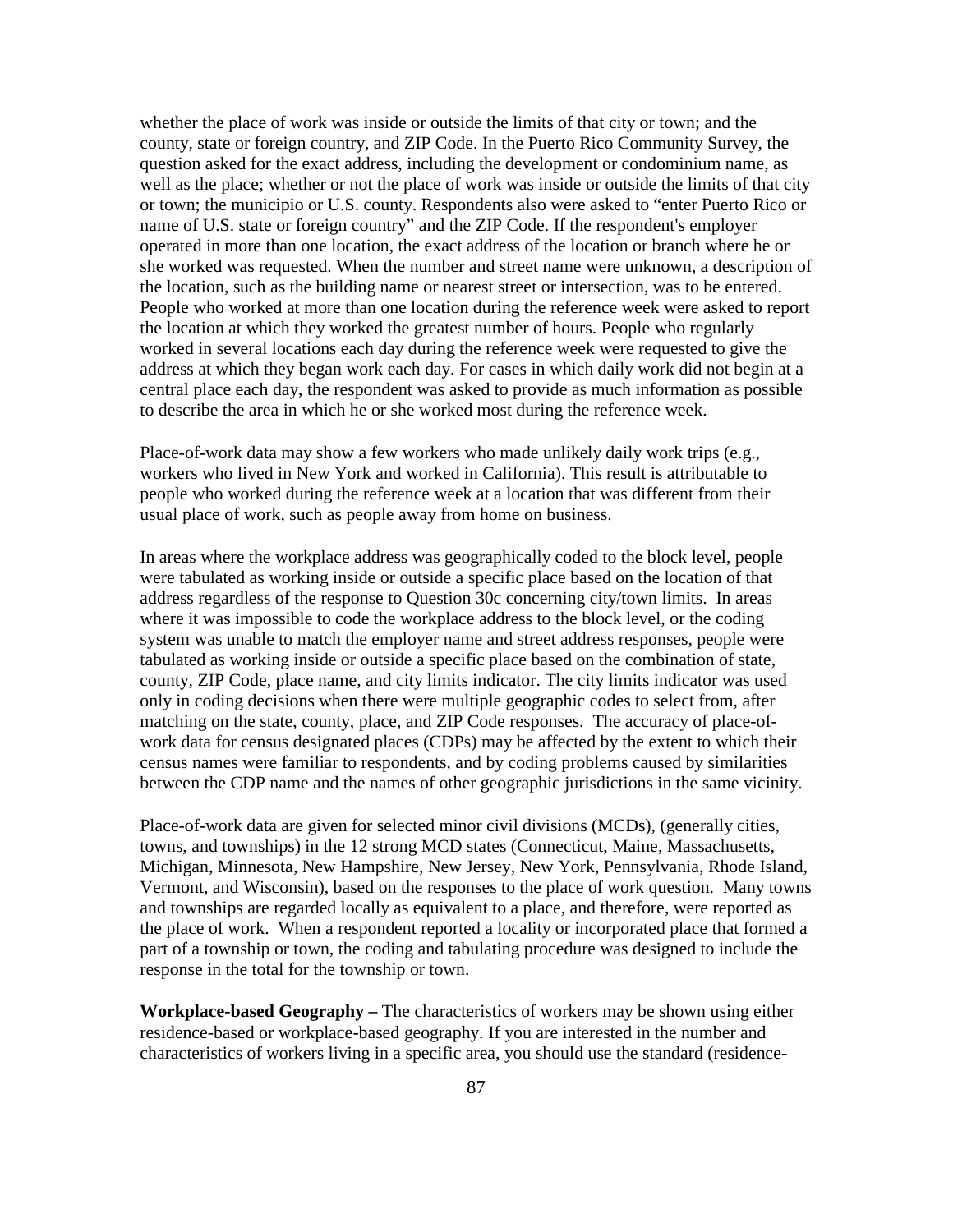based) journey-to-work tables. If you are interested in the number and characteristics of workers who work in a specific area, you should use the workplace-based journey-to-work tables. Because place-of-work information for workers cannot always be specified below the place level, the workplace-based tables are presented only for selected geographic areas.

**Means of Transportation to Work** – The data on means of transportation to work were derived from answers to Question 31, which was asked of people who indicated in Question 29 that they worked at some time during the reference week. (See ["Reference Week.](#page-109-0)") Means of transportation to work refers to the principal mode of travel or type of conveyance that the worker usually used to get from home to work during the reference week.

People who used different means of transportation on different days of the week were asked to specify the one they used most often, that is, the greatest number of days. People who used more than one means of transportation to get to work each day were asked to report the one used for the longest distance during the work trip. The category, "Car, truck, or van," includes workers using a car (including company cars but excluding taxicabs), a truck of oneton capacity or less, or a van. The category, "Public transportation," includes workers who used a bus or trolley bus, streetcar or trolley car, subway or elevated, railroad, or ferryboat, even if each mode is not shown separately in the tabulation. "Carro público" is included in the public transportation category in Puerto Rico. The category, "Other means," includes workers who used a mode of travel that is not identified separately within the data distribution. The category, "Other means," may vary from table to table, depending on the amount of detail shown in a particular distribution.

The means of transportation data for some areas may show workers using modes of public transportation that are not available in those areas (for example, subway or elevated riders in a metropolitan area where there is no subway or elevated service). This result is largely due to people who worked during the reference week at a location that was different from their usual place of work (such as people away from home on business in an area where subway service was available), and people who used more than one means of transportation each day but whose principal means was unavailable where they lived (for example, residents of nonmetropolitan areas who drove to the fringe of a metropolitan area, and took the commuter railroad most of the distance to work).

**Private Vehicle Occupancy –** The data on private vehicle occupancy were derived from answers to Question 32. This question was asked of people who indicated in Question 29 that they worked at some time during the reference week and who reported in Question 31 that their means of transportation to work was "Car, truck, or van." Data were tabulated for workers 16 years old and over, that is, members of the Armed Forces and civilians who were at work during the reference week. (See ["Reference Week.](#page-109-0)")

Private vehicle occupancy refers to the number of people who usually rode to work in the vehicle during the reference week. The category, "Drove alone," includes people who usually drove alone to work as well as people who were driven to work by someone who then drove back home or to a non-work destination. The category, "Carpooled," includes workers who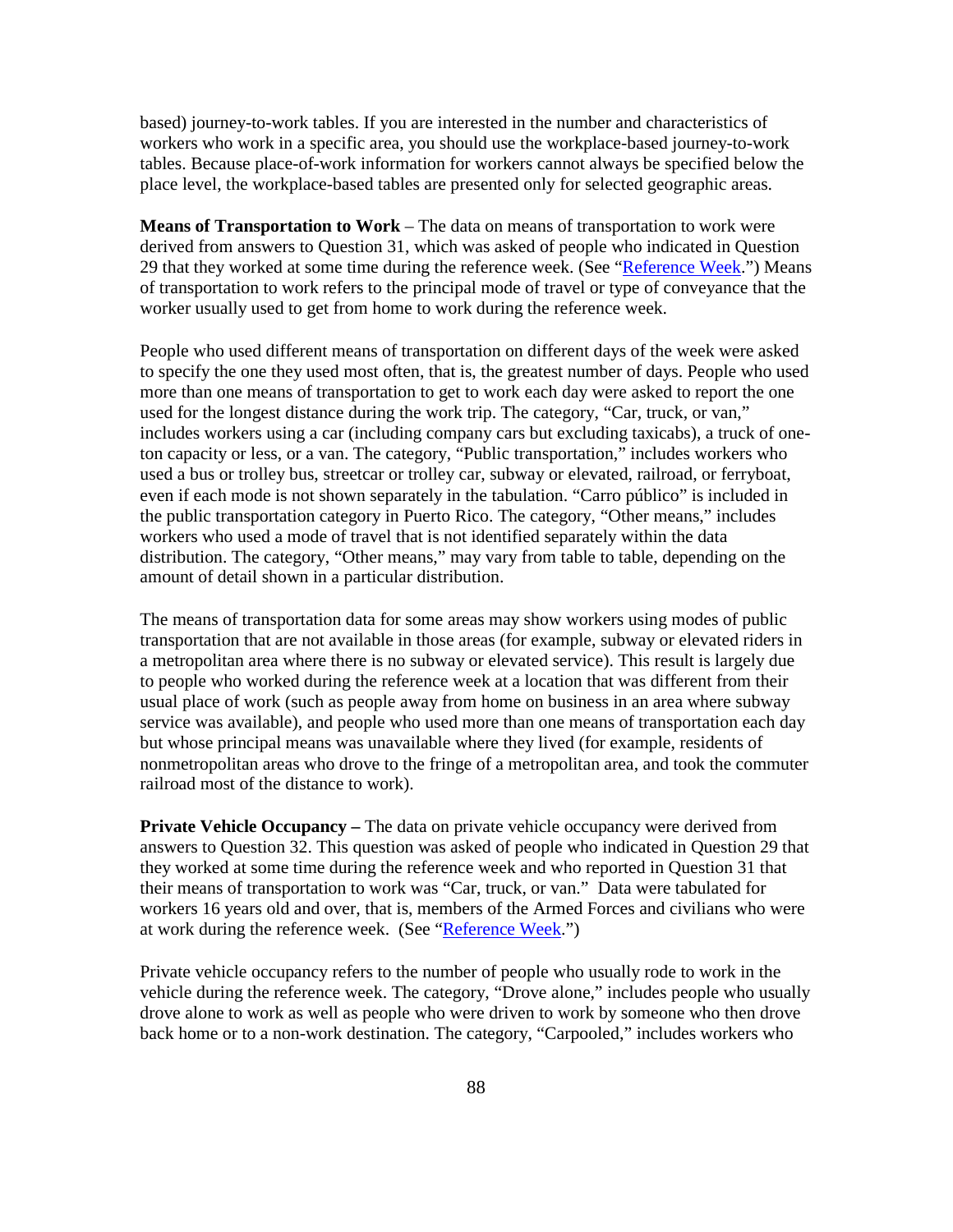reported that two or more people usually rode to work in the vehicle during the reference week.

**Workers Per Car, Truck, or Van** – Workers per car, truck, or van is a ratio obtained by dividing the aggregate number of workers who reported using a car, truck, or van to get to work by the number of such vehicles that they used. Workers per car, truck, or van is rounded to the nearest hundredth. This measure also may be known as "Workers per private vehicle."

**Aggregate Number of Vehicles (Car, Truck, or Van) Used in Commuting –** The aggregate number of vehicles used in commuting is derived by counting each person who drove alone as occupying one vehicle, each person who reported being in a two-person carpool as occupying one-half of a vehicle, each person who reported being in a three-person carpool as occupying one-third of a vehicle, and so on, then summing all the vehicles. This aggregate is used in the calculation for "workers per car, truck, or van."

<span id="page-88-0"></span>**Time Leaving Home to Go to Work –** The data on time leaving home to go to work were derived from answers to Question 33. This question was asked of people who indicated in Question 29 that they worked at some time during the reference week, and who reported in Question 31 that they worked outside their home. The departure time refers to the time of day that the respondent usually left home to go to work during the reference week. (See ["Reference Week.](#page-109-0)")

<span id="page-88-1"></span>**Travel Time to Work –** The data on travel time to work were derived from answers to Question 34. This question was asked of people who indicated in Question 29 that they worked at some time during the reference week, and who reported in Question 31 that they worked outside their home. Travel time to work refers to the total number of minutes that it usually took the worker to get from home to work during the reference week. The elapsed time includes time spent waiting for public transportation, picking up passengers in carpools, and time spent in other activities related to getting to work. (See ["Reference Week.](#page-109-0)")

**Aggregate Travel Time to Work (in Minutes)** – Aggregate travel time to work is calculated by adding all of the travel times (in minutes) for workers who did not work at home. Aggregate travel times of workers having specific characteristics also are computed. The aggregate travel time is subject to rounding, which means that all cells in a matrix are rounded to the nearest 5 minutes. (For more information, see "Aggregate" under ["Derived](#page-124-0)  [Measures.](#page-124-0)")

**Mean Travel Time to Work (in Minutes)** – Mean travel time to work (in minutes) is the average travel time that workers usually took to get from home to work (one way) during the reference week. This measure is obtained by dividing the total number of minutes taken to get from home to work (the aggregate travel time) by the number of workers 16 years old and over who did not work at home. The travel time includes time spent waiting for public transportation, picking up passengers and carpools, and time spent in other activities related to getting to work. Mean travel times of workers having specific characteristics also are computed. For example, the mean travel time of workers traveling 45 or more minutes to work is computed by dividing the aggregate travel time of workers whose travel times were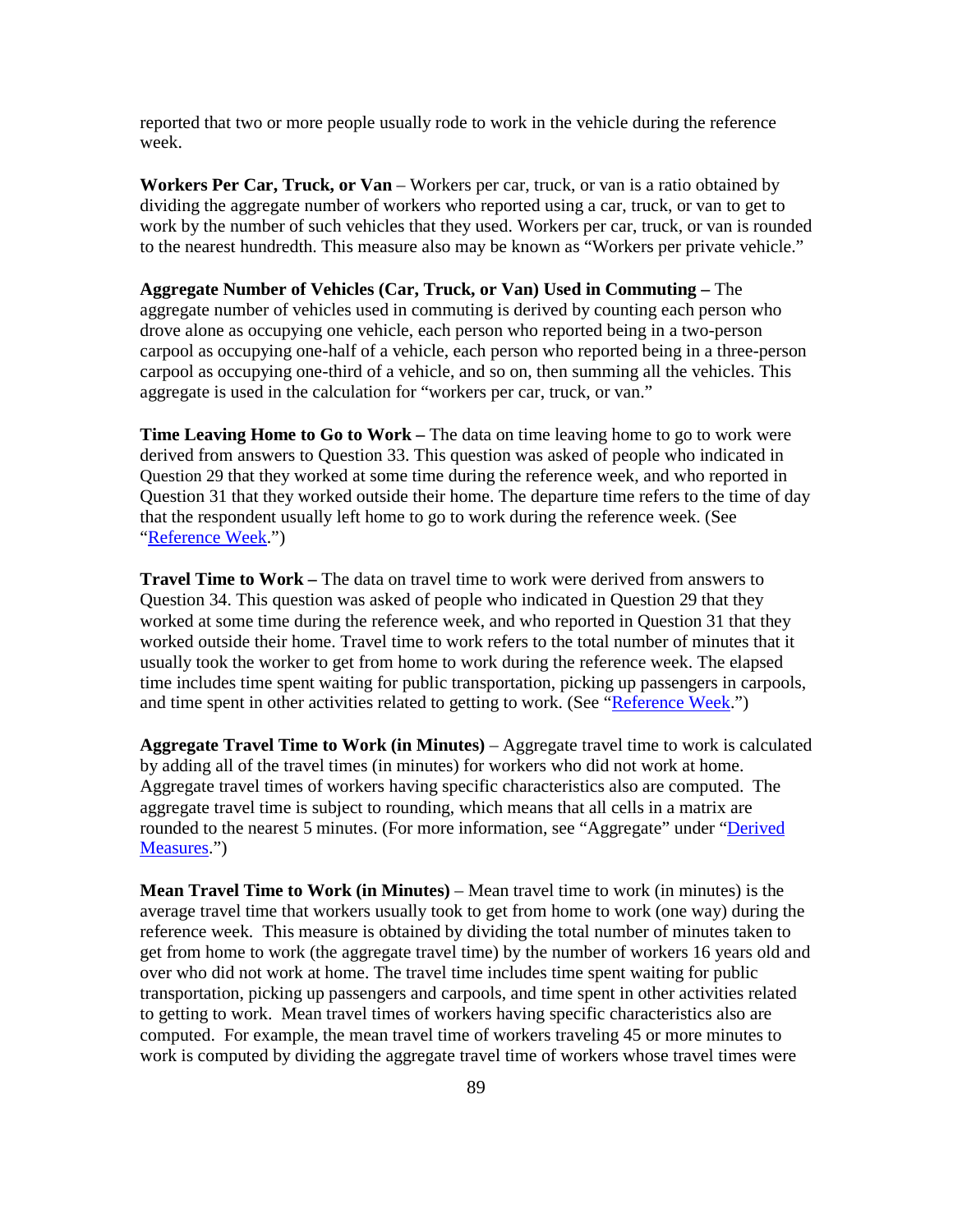45 or more minutes by the number of workers whose travel times were 45 or more minutes. The aggregate travel time to work used to calculate mean travel time to work is rounded. (For more information, see "Aggregate Travel Time to Work (in Minutes).") Mean travel time is rounded to the nearest tenth of a minute. (For more information on means, see ["Derived Measures.](#page-124-0)")

**Time Arriving at Work from Home** – The data on time arriving at work from home were derived from answers to Question 33 (Time Leaving Home to Go to Work) and from answers to Question 34 (Travel Time to Work). These questions were asked of people who indicated in Question 29 that they worked at some time during the reference week, and who reported in Question 31 that they worked outside their home. The arrival time is calculated by adding the travel time to work to the reported time leaving home to go to work. These data are presented with other characteristics of workers at their workplace. (See "Time Leaving Home to Go to [Work"](#page-88-0) and ["Travel Time to Work.](#page-88-1)")

The responses to the place of work and journey to work questions provide basic knowledge about commuting patterns and the characteristics of commuter travel. The communting data are essential for planning highway improvement and developing public transportation sevices, as well as for designing programs to ease traffic problems during peak periods, conserve energy, reduce pollution, and estimate and project the demand for alternative-fueled vehicles. These data are required to develop standards for reducing work-related vehicle trips and increasing passenger occupancy during peak period of travel. The Bureau of Economic Analysis (BEA) plans to use county-level data in computing gross commuting flows to develop place-of-residence earning estimates from place-of-work estimates by industry. In addition, BEA also plans to use these data for state personal income estimates for determining federal fund allocations.

*Question/Concept History –* Starting in 1999, the American Community Survey questions differ from the 1996-1998 questions in that the labels on the write-in spaces and format of the skip instructions were modified to provide clarifications.

Beginning in 2004, the category, "Public transportation" for means of transportation was tabulated to exclude workers who used taxicab as their means of transportation.

The 2004 American Community Survey marked the first time that workplace-based tables were released as a part of a standard census data product.

*Limitation of the Data* – Beginning in 2006, the group quarters (GQ) population is included in the ACS. Some types of GQ populations have place of work distributions that are different from the household population. The inclusion of the GQ population could therefore have a noticeable impact on the place of work distribution. This is particularly true for areas with a substantial GQ population.

The data on place of work is related to a reference week, that is, the calendar week preceding the date on which the respondents completed their questionnaires or were interviewed. This week is not the same for all respondents because data were collected over a 12-month period.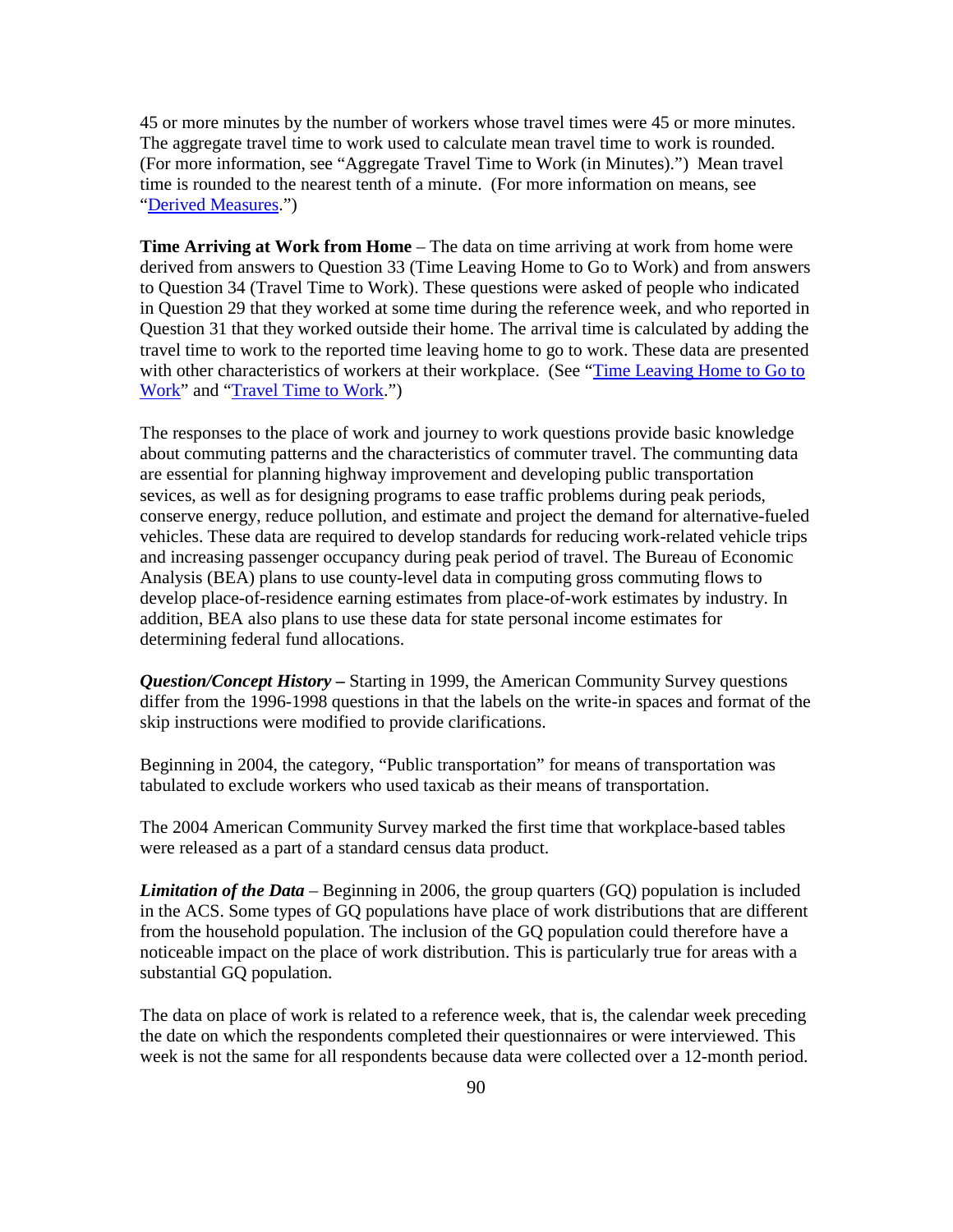The lack of a uniform reference week means that the place-of-work data reported in the survey will not exactly match the distribution of workplace locations observed or measured during an actual workweek.

The place-of-work data are estimates of people 16 years and over who were both employed and at work during the reference week (including people in the Armed Forces). People who did not work during the reference week but had jobs or businesses from which they were temporarily absent due to illness, bad weather, industrial dispute, vacation, or other personal reasons are not included in the place-of-work data. Therefore, the data on place of work understate the total number of jobs or total employment in a geographic area during the reference week. It also should be noted that people who had irregular, casual, or unstructured jobs during the reference week might have erroneously reported themselves as not working.

The address where the individual worked most often during the reference week was recorded on the questionnaire. If a worker held two jobs, only data about the primary job (the job where one worked the greatest number of hours during the preceding week) was requested. People who regularly worked in several locations during the reference week were requested to give the address at which they began work each day. For cases in which daily work was not begun at a central place each day, the respondent was asked to provide as much information as possible to describe the area in which he or she worked most during the reference week.

*Comparability* **–** This data source is comparable to the decennial censuses for all journey to work variables. Since both the American Community Survey and the decennial censuses are related to a "reference week" that has some variability, the data do not reflect any single week. Since the American Community Survey data are collected over 12 months, the reference week in American Community Survey has a greater range of variation. (See ["Reference Week.](#page-109-0)")

For more detailed information regarding the difference of place of work and journey to work in the ACS and Census 2000, see Estimates about Journey to Work from the 2005 ACS, C2SS, and Census 2000 on the ACS website (www.census.gov/acs)

See the [2009 Code List](http://www.census.gov/acs/www/Downloads/data_documentation/CodeLists/2009_ACS_Code_Lists.pdf) for Place of Work Code List.

## *Labor Force Status*

See [Employment Status.](#page-59-0)

## *Language Spoken at Home and Ability to Speak English*

**Language Spoken at Home by the Respondent –** Data on language spoken at home were derived from answers to the 2008 American Community Survey Questions 14a and 14b. These questions were asked only of persons 5 years of age and older. Instructions mailed with the American Community Survey questionnaire instructed respondents to mark "Yes" on Question 14a if they sometimes or always spoke a language other than English at home,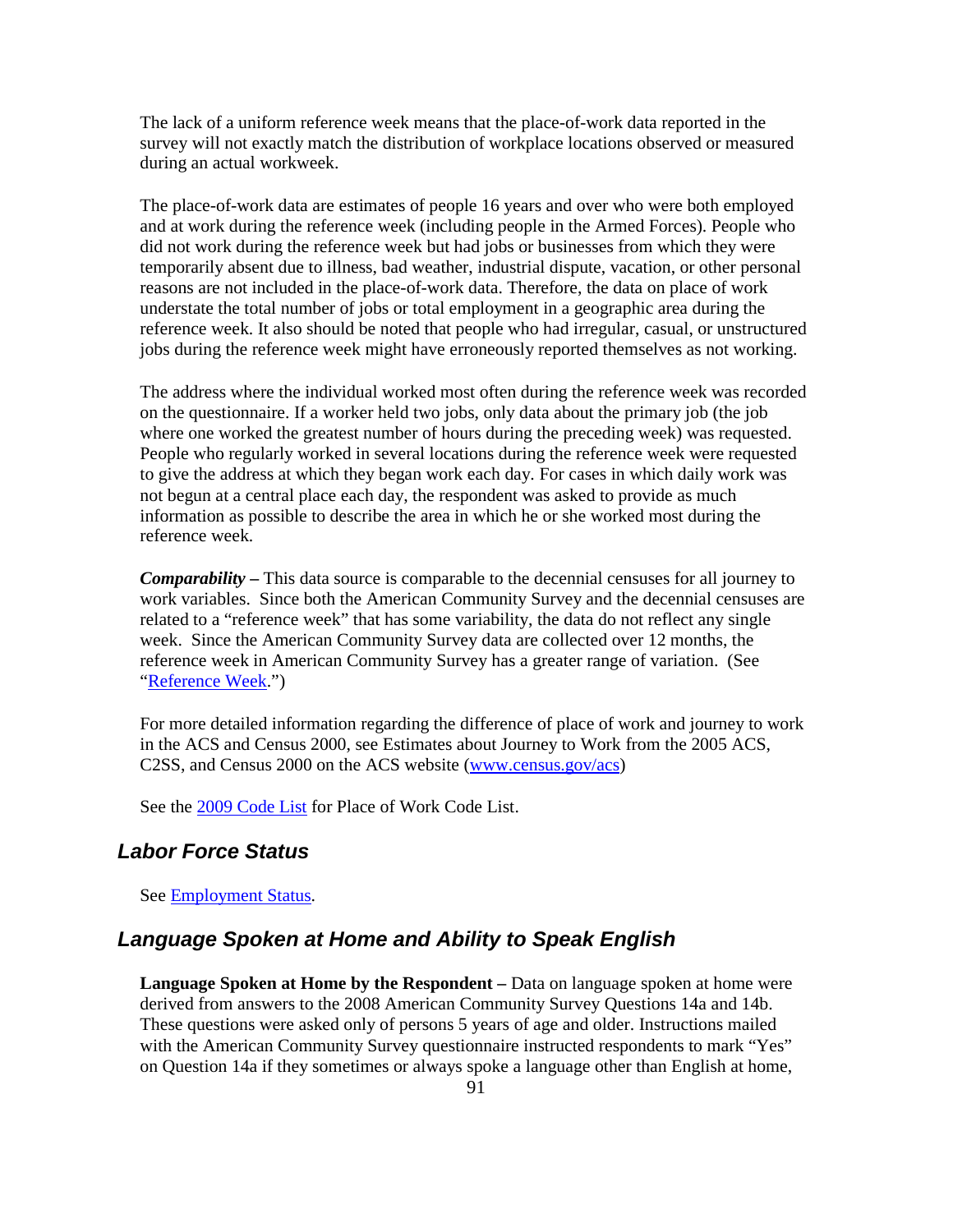and "No" if a language was spoken only at school – or if speaking was limited to a few expressions or slang. For Question 14b, respondents printed the name of the non-English language they spoke at home. If the person spoke more than one non-English language, they reported the language spoken most often. If the language spoken most frequently could not be determined, the respondent reported the language learned first.

Questions 14a and 14b referred to languages spoken at home in an effort to measure the current use of languages other than English. This category excluded respondents who spoke a language other than English exclusively outside of the home.

An automated computer system coded write-in responses to Question 14b into more than 380 detailed language categories. This automated procedure compared write-in responses with a master computer code list – which contained approximately 55,000 previously coded language names and variants – and then assigned a detailed language category to each writein response. The computerized matching assured that identical alphabetic entries received the same code. Clerical coding categorized any write-in responses that did not match the computer dictionary. When multiple languages other than English were specified, only the first was coded.

The write-in responses represented the names people used for languages they spoke. They may not have matched the names or categories used by professional linguists. The categories used were sometimes geographic and sometimes linguistic. The table in [Appendix A](#page-131-0) provides an illustration of the content of the classification schemes used to present language data.

**Household Language –** In households where one or more people spoke a language other than English, the household language assigned to all household members was the non-English language spoken by the first person with a non-English language. This assignment scheme ranked household members in the following order: householder, spouse, parent, sibling, child, grandchild, other relative, stepchild, unmarried partner, housemate or roommate, and other nonrelatives. Therefore, a person who spoke only English may have had a non-English household language assigned during tabulations by household language

Government agencies use information on language spoken at home for their programs that serve the needs of the foreign-born and specifically those who have difficulty with English. Under the Voting Rights Act, language is needed to meet statutory requirements for making voting materials available in minority languages. The Census Bureau is directed, using data about language spoken at home and the ability to speak English, to identify minority groups that speak a language other than English and to assess their English-speaking ability. The U.S. Department of Education uses these data to prepare a report to Congress on the social and economic status of children served by different local school districts.

Government agencies use information on language spoken at home for their programs that serve the needs of the foreign-born and specifically those who have difficulty with English. Under the Voting Rights Act, language is needed to meet statutory requirements for making voting materials available in minority languages. The Census Bureau is directed, using data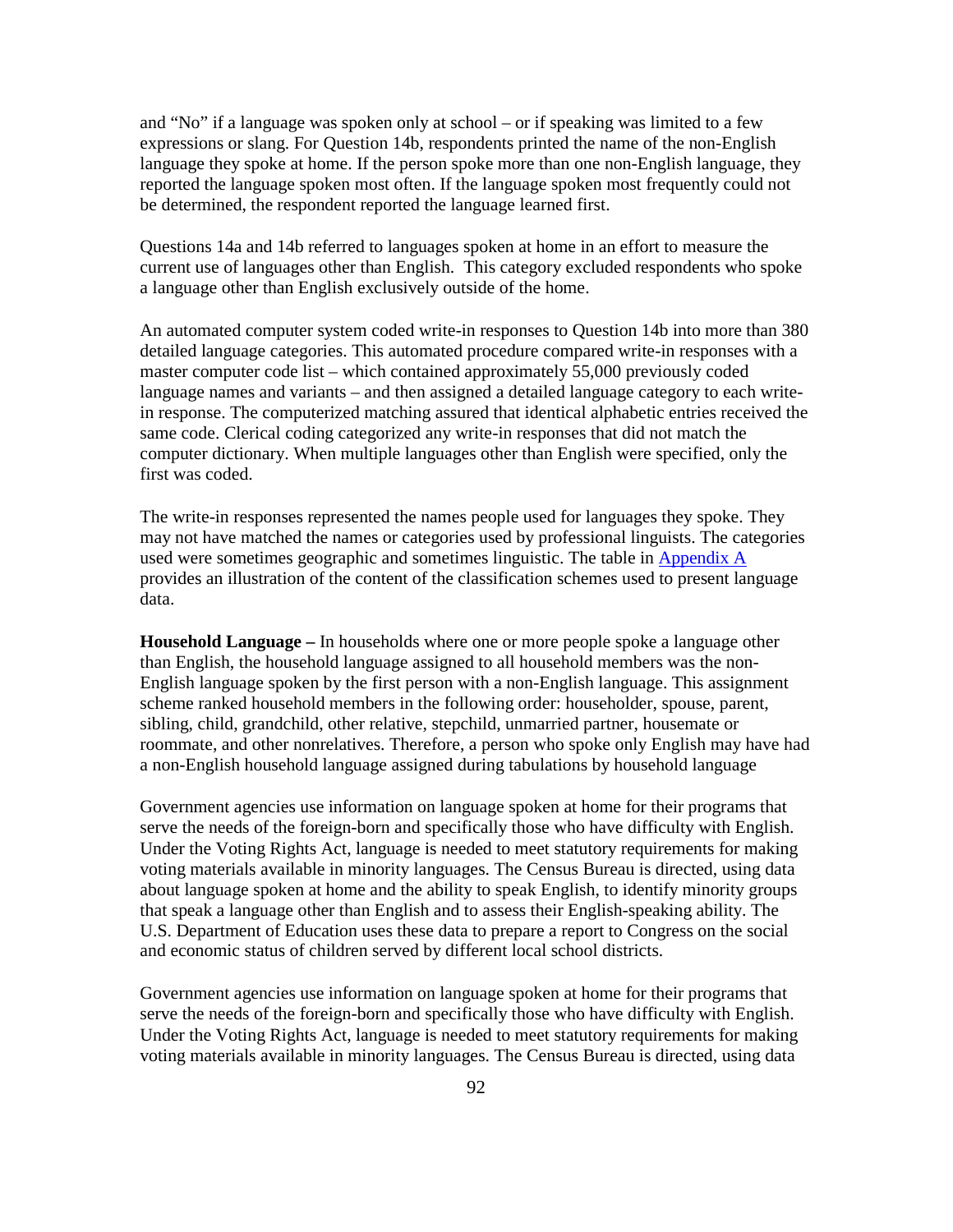about language spoken at home and the ability to speak English, to identify minority groups that speak a language other than English and to assess their English-speaking ability. The U.S. Department of Education uses these data to prepare a report to Congress on the social and economic status of children served by different local school districts. State and local agencies concerned with aging develop health care and other services tailored to the language and cultural diversity of the elderly under the Older Americans Act.

*Question/Concept History* – The Language Spoken Questions have changed only once since ACS began. Examples of languages were listed immediately followed the question "What is this language?" in the 1996-1998 questionnaire. Starting in 1999, the list of languages was moved to below the write-in box.

*Limitation of the Data –* The language question is about current use of a non-English language, not about ability to speak another language or the use of such a language in the past. People who speak a language other than English outside of the home are not reported as speaking a language other than English. Similarly, people whose mother tongue is a non-English language but who do not currently use the language at home do not report the language. Some people who speak a language other than English at home may have first learned that language in school. These people are expected to indicate speaking English "Very well."

*Comparability –* All years of ACS language data are comparable to each other. They are also comparable to Census data from 1980, 1990 and 2000.

See the [2009 Code List](http://www.census.gov/acs/www/Downloads/data_documentation/CodeLists/2009_ACS_Code_Lists.pdf) for Language Code List.

## *Marital Status/Marital History*

The data on marital status and marital history were derived from answers to Questions 20 through 23. The marital status question is asked to determine the status of the person at the time of interview. Many government programs need accurate information on marital status, such as the number of married women in the labor force, elderly widowed individuals, or young single people who may establish homes of their own. The marital history data enables multiple agencies to more accurately measure the effects of federal and state policies and programs that focus on the well-being of families. Marital history data can provide estimates of marriage and divorce rates and duration, as well as flows into and out of marriage. This information is critical for more refined analyses of eligibility for program services and benefits, and of changes resulting from federal policies and programs.

Before 2008, the marital status question was asked of all people. Beginning in 2008, the question on marital status was asked only for people 15 years old and over. People 15 and over were asked whether they were "now married," "widowed," "divorced," "separated," or "never married." People in common-law marriages were allowed to report the marital status they considered the most appropriate. When marital status was not reported, it was imputed according to the person's relationship to the householder, sex, and age.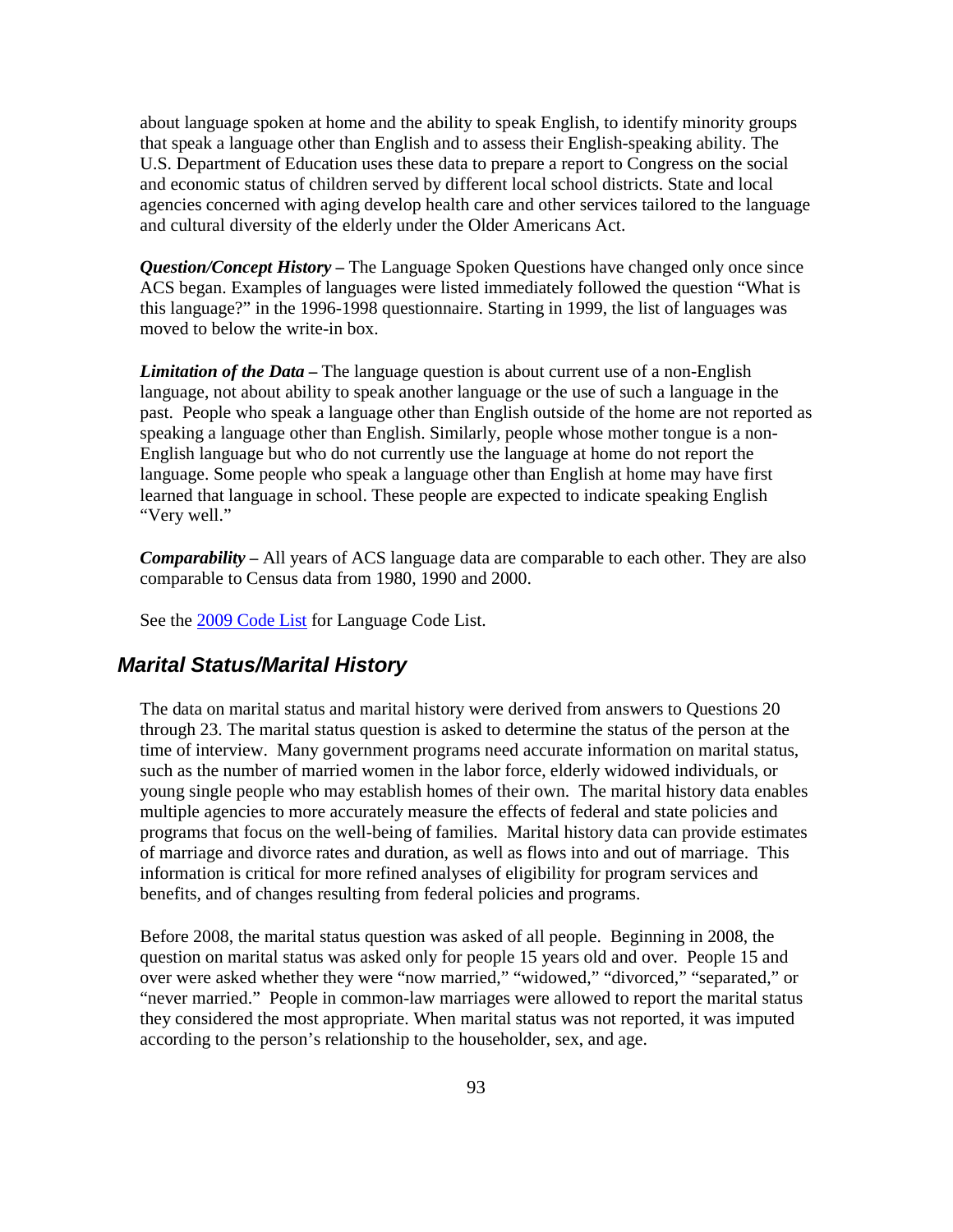Differences in the number of married males and females occur because there is no step in the weighting process to equalize the weighted estimates of husbands and wives.

**Never Married –** Includes all people who have never been married, including people whose only marriage(s) was annulled.

**Ever Married –** Includes people ever married at the time of interview (including those now married, separated, widowed, or divorced).

**Now Married, Except Separated –** Includes people whose current marriage has not ended through widowhood, divorce, or separation (regardless of previous marital history). The category may also include couples who live together or people in common-law marriages if they consider this category the most appropriate. In certain tabulations, currently married people are further classified as "spouse present" or "spouse absent." For federal definitions, "now married" does not include same-sex married people even if the marriage was performed in a state issuing marriage certificates for same-sex couples.

**Separated –** Includes people legally separated or otherwise absent from their spouse because of marital discord. Those without a final divorce decree are classified as "separated." This category also includes people who have been deserted or who have parted because they no longer want to live together but who have not obtained a divorce.

**Widowed –** Includes widows and widowers who have not remarried.

**Divorced –** Includes people who are legally divorced and who have not remarried. Those without a final divorce decree are classified as "separated."

In selected tabulations, data for married and separated people are reorganized and combined with information on the presence of the spouse in the same household.

**Now Married –** All people whose current marriage has not ended by widowhood or divorce. This category includes people defined above as "separated."

- **Spouse Present –** Married people whose wife or husband was reported as a member of the same household, including those whose spouses may have been temporarily absent for such reasons as travel or hospitalization.
- **Spouse Absent** Married people whose wife or husband was not reported as a member of the same household or people reporting they were married and living in a group quarters facility.
	- o **Separated –** Defined above.
	- o **Spouse Absent, Other –** Married people whose wife or husband was not reported as a member of the same household, excluding separated. Included is any person whose spouse was employed and living away from home or in an institution or serving away from home in the Armed Forces.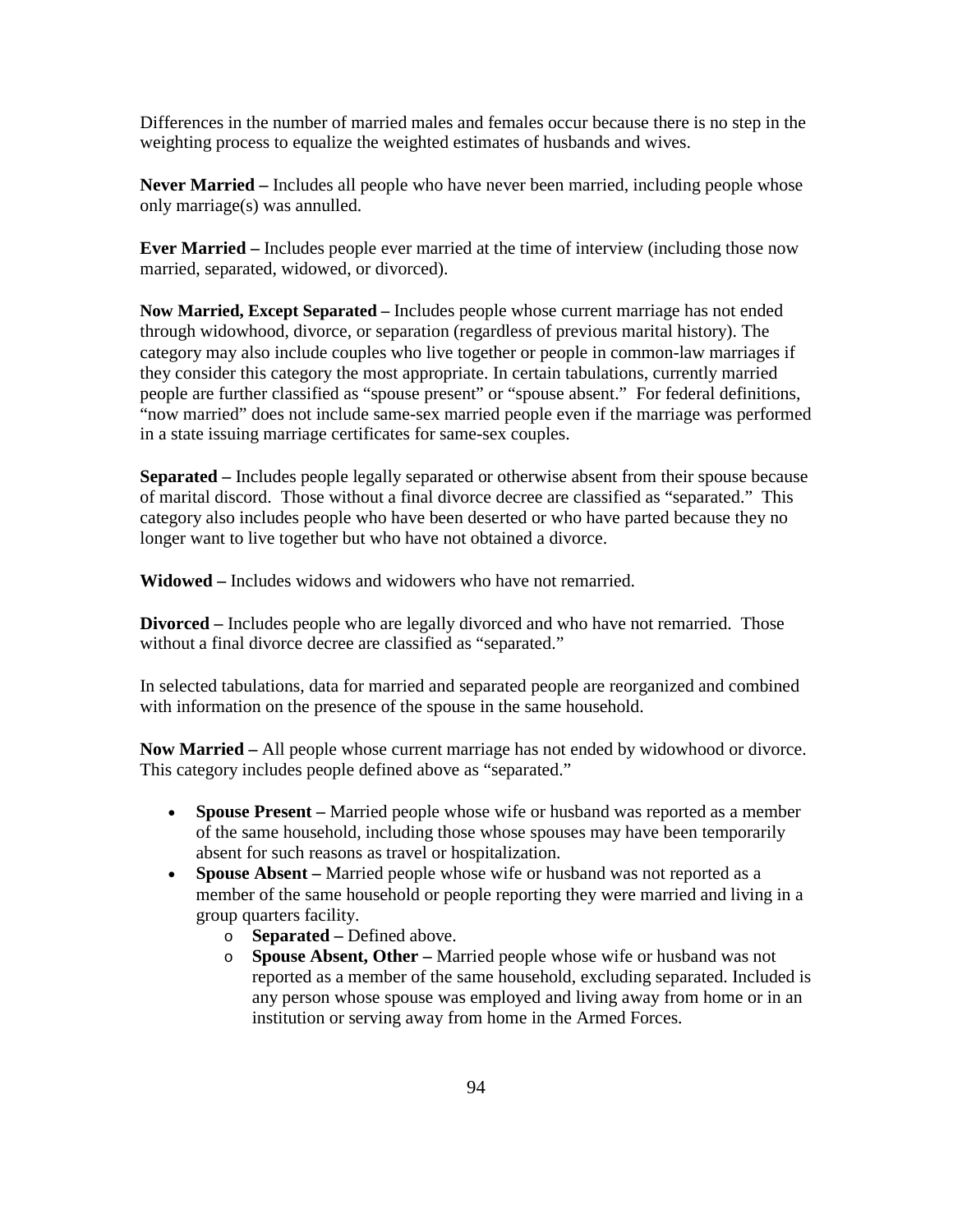Differences between the number of married males and the number of married females occur because: some husbands and wives have their usual residence in different areas; and husbands and wives do not have the same weights. By definition, the numbers would be the same.

**Median Age at First Marriage** – The median age at first marriage is calculated indirectly by estimating the proportion of young people who will marry during their lifetime, calculating one-half of this proportion, and determining the age (at the time of the survey) of people at this half-way mark by osculatory interpolation. It does not represent the actual median age of the population who married during the calendar year. It is shown to the nearest tenth of a year. Henry S. Shryock and Jacob S. Siegel outline the osculatory procedure in *Methods and Materials of Demography*, First Edition (May 1973), Volume 1, pages 291-296.

**Marital History** *–* Beginning in 2008, people 15 years and over who were ever married (married, widowed, separated, or divorced) were asked if they had been married, widowed, or divorced in the past 12 months. They were asked how many times (once, two times, three or more times) they have been married, and the year of their last marriage.

*Question/Concept History – The word "current" was dropped from the 1996-1998 question.* Since 1999, the question states, "What is this person's marital status?" The American Community Survey began providing the median age at first marriage with the 2004 data. Data on marital history were first collected in 2008 at the request of the Department of Health and Human Services to provide more detailed annual information on the marital status of the population. Before 2008, the marital status question was asked of all people and only tabulated for those 15 and over. In 2008, marital status was moved from the basic demographic section, at the beginning of the ACS questionnaire, to the detailed person section - a part of the questionnaire where questions were asked of only people 15 and over. The marital history questions follow the marital status question on the questionnaire.

*Limitation of the Data –* Beginning in 2006, the population in group quarters (GQ) is included in the ACS. Some types of GQ populations have marital status distributions that are very different from the household population. The inclusion of the GQ population could therefore have a noticeable impact on the marital status distribution. This is particularly true for areas with a substantial GQ population.

*Comparability* – The data on marital status can be compared to previous ACS years and to similar data collected on CPS and SIPP. Marital status is no longer asked on the Decennial Census. The marital history data, and particularly marriage and divorce rates derived from the questions asking if the person got married or divorced in the past 12 months is comparable to vital statistics collected by the National Center for Health Statistics (NCHS).

## *Means of Transportation to Work*

See [Journey to Work.](#page-85-0)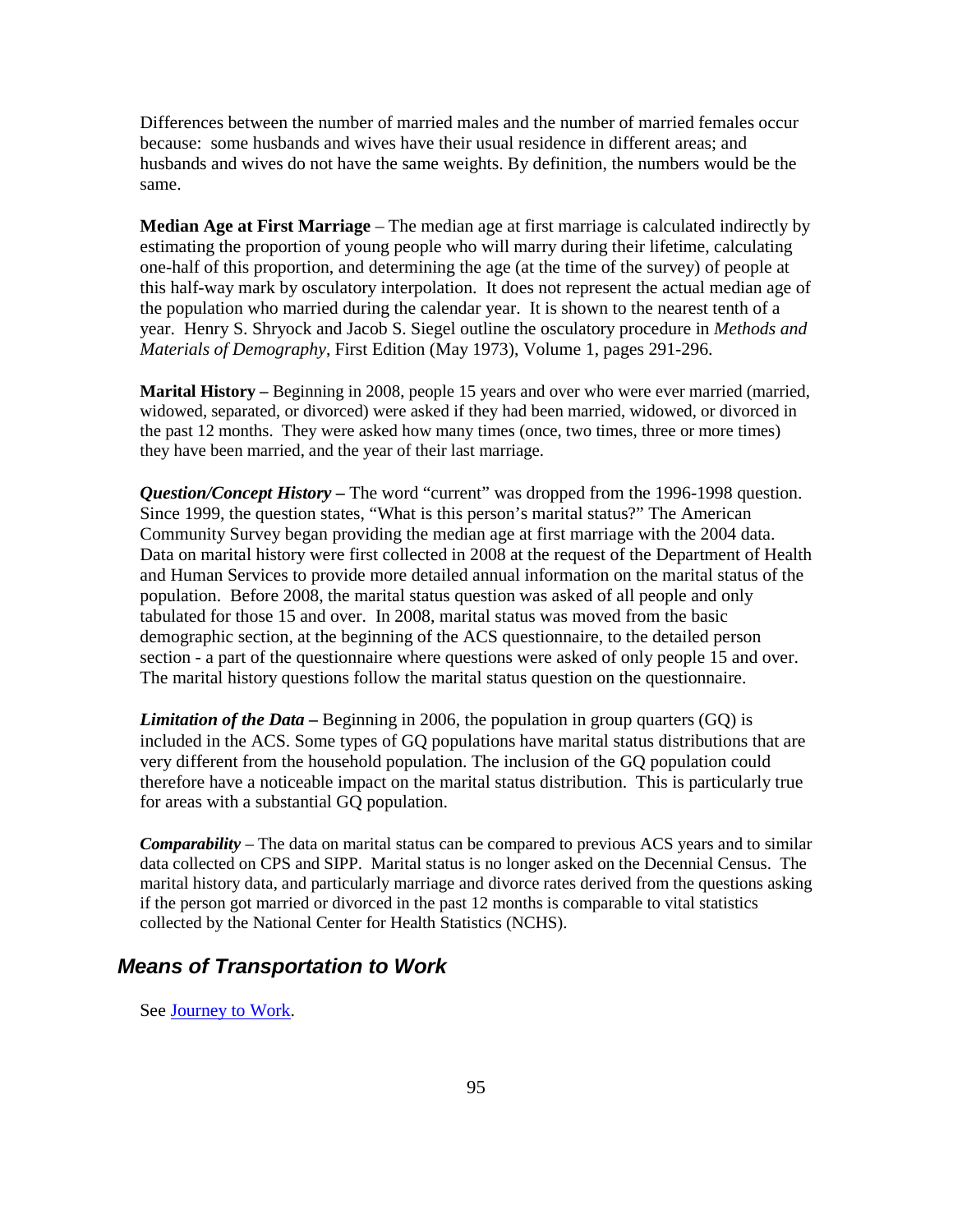## *Migration*

See [Residence 1 Year Ago.](#page-109-1)

## *Native Population*

The native population includes anyone who was a U.S. citizen or a U.S. national at birth. This includes respondents who indicated they were born in the United States, Puerto Rico, a U.S. Island Area (such as Guam), or abroad of American (U.S. citizen) parent or parents. See [Citizenship Status.](#page-50-0)

## *Nativity*

See [Place of Birth.](#page-98-0)

## *Nativity of Parent*

Nativity of parent indicates the nativity (native or foreign born) of the parent(s) of children living in a family or subfamily with one or more parents present in the household. It applies to "own children," that is, never married children under 18 years of age living with one or more of their parents. (See also "Own Child.") The nativity of the child's parent(s) is determined by the citizenship status of the parent(s). A person is considered native if he/she is a native United States citizen at birth, and foreign born if he/she is not a United States citizen at birth. (See also ["Place of Birth.](#page-98-0)")

*Limitation of the Data –* Nativity of parent does not provide information about children over the age of 18 who may live in the same household as their parents, or children of any age who live apart from their parents.

*Comparability –* No comparable data were published prior to 2006. However, prior years do include the nativity and relationship data from which "nativity of parent" was created.

### <span id="page-95-0"></span>*Occupation*

Occupation describes the kind of work a person does on the job. Occupation data were derived from answers to questions 45 and 46. Question 45 asks: "What kind of work was this person doing?" Question 46 asks: "What were this person's most important activities or duties?"

These questions were asked of all people 15 years old and over who had worked in the past 5 years. For employed people, the data refer to the person's job during the previous week. For those who worked two or more jobs, the data refer to the job where the person worked the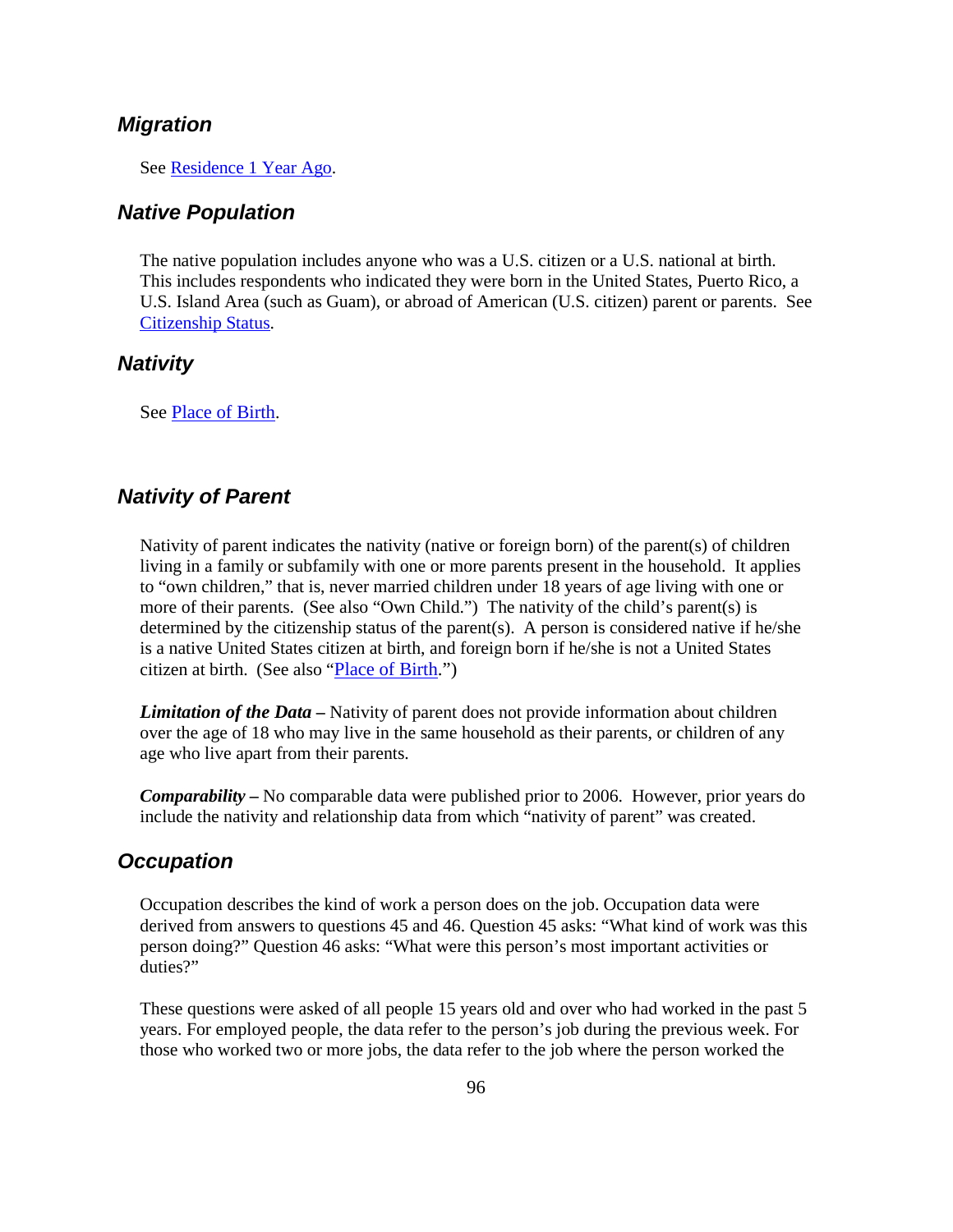greatest number of hours. For unemployed people and people who are not currently employed but report having a job within the last five years, the data refer to their last job.

These questions describe the work activity and occupational experience of the American labor force. Data are used to formulate policy and programs for employment, career development and training; to provide information on the occupational skills of the labor force in a given area to analyze career trends; and to measure compliance with antidiscrimination policies. Companies use these data to decide where to locate new plants, stores, or offices.

*Coding Procedures –* Occupation statistics are compiled from data that are coded based on the detailed classification systems developed for Census 2000 and modified in 2002. This system consists of 509 specific occupational categories, for employed people, including military, arranged into 23 major occupational groups. This classification was developed based on the *[Standard Occupational Classification \(SOC\) Manual: 2000](http://www.bls.gov/soc)*, published by the Executive Office of the President, Office of Management and Budget.

Respondents provided the data for the tabulations by writing on the questionnaires descriptions of the kind of work and activities they are doing. Clerical staff in the National Processing Center in Jeffersonville, Indiana converted the written questionnaire descriptions to codes by comparing these descriptions to entries in the *[Alphabetical Index of Industries](http://www.census.gov/hhes/www/ioindex/ioindex02/view02.html)  [and Occupations](http://www.census.gov/hhes/www/ioindex/ioindex02/view02.html)*.

Some occupation groups are related closely to certain industries. Operators of transportation equipment, farm operators and workers, and healthcare providers account for major portions of their respective industries of transportation, agriculture, and health care. However, the industry categories include people in other occupations. For example, people employed in agriculture include truck drivers and bookkeepers; people employed in the transportation industry include mechanics, freight handlers, and payroll clerks; and people employed in the health care profession include janitors, security guards, and secretaries.

*Editing Procedures –* Following the coding operation, a computer edit and allocation process excludes all responses that should not be included in the universe, and evaluates the consistency of the remaining responses. The codes for occupation are checked for consistency with the industry and class of worker data provided for that respondent. Occasionally respondents supply occupation descriptions that are not sufficiently specific for precise classification, or they do not report on these questions at all. Certain types of incomplete entries are corrected using the *[Alphabetical Index of Industries and Occupations](http://www.census.gov/hhes/www/ioindex/ioindex02/view02.html)*. If one or more of the three codes (occupation, industry, or class of worker) is blank after the edit, a code is assigned from a donor respondent who is a "similar" person based on questions such as age, sex, educational attainment, income, employment status, and weeks worked. If all of the labor force and income data are blank, all of these economic questions are assigned from a "similar" person who had provided all the necessary data.

*Question/Concept History –* Occupation data have been collected during decennial censuses since 1850. Starting with the 2010 Census, occupation data will no longer be collected during the decennial census. Long form data collection has transitioned to the American Community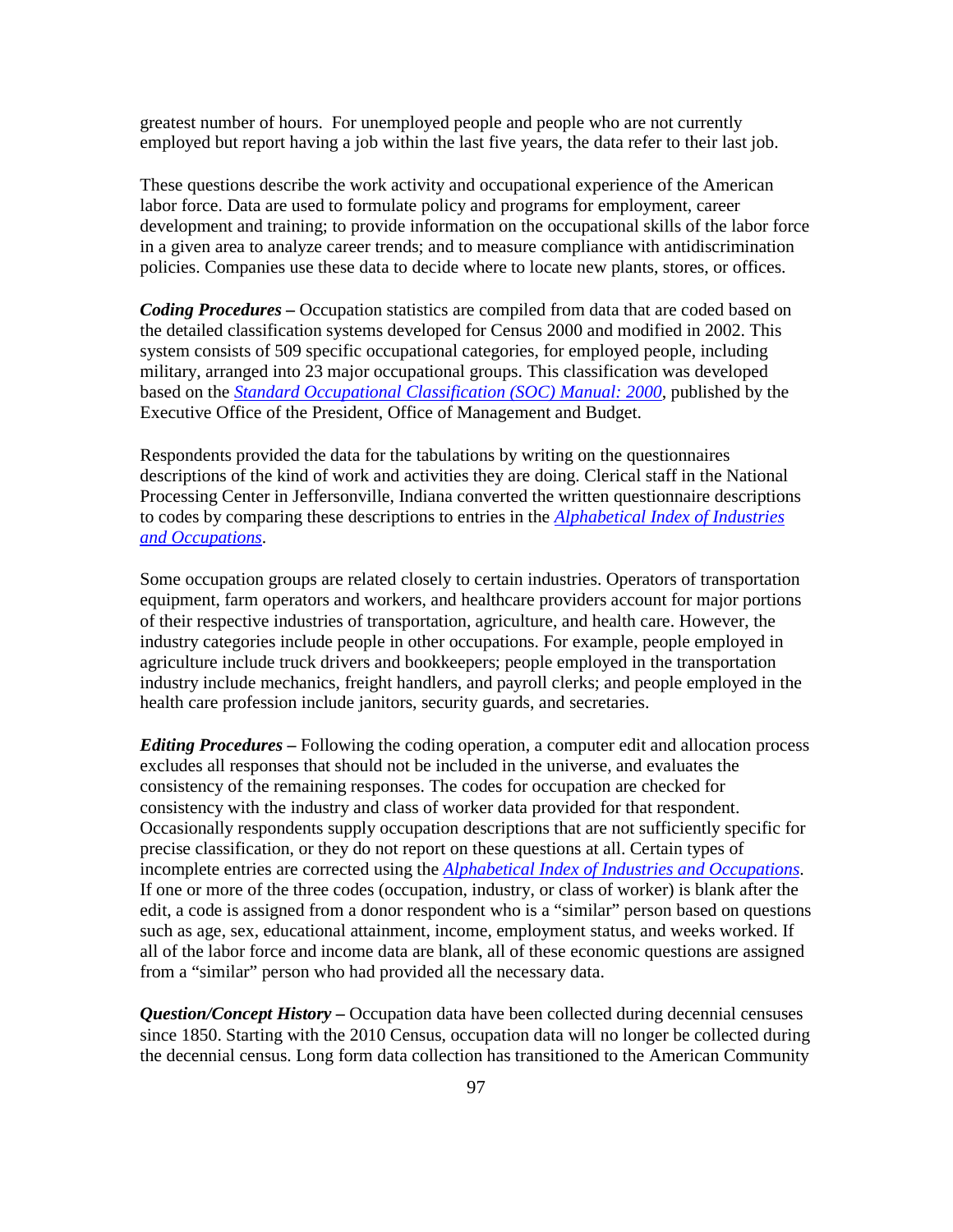Survey. The American Community Survey began collecting data on occupation in 1996. The questions on occupation were designed to be consistent with the 1990 Census questions on occupation. American Community Survey questions on occupation have remained consistent between 1996 and 2009.

*Limitation of the Data* – Beginning in 2006, the population in group quarters (GQ) was included in the ACS. Some types of GQ populations have occupational distributions that are different from the household population. The inclusion of the GQ population could therefore have a noticeable impact on the occupational distribution in some geographic areas with a substantial GQ population.

Data on occupation, industry, and class of worker are collected for the respondent's current primary job or the most recent job for those who are not employed but have worked in the last 5 years. Other labor force questions, such as questions on earnings or work hours, may have different reference periods and may not limit the response to the primary job. Although the prevalence of multiple jobs is low, data on some labor force items may not exactly correspond to the reported occupation, industry, or class of worker of a respondent.

*Comparability –* Comparability of occupation data was affected by a number of factors, primarily the system used to classify the questionnaire responses. Changes in the occupational classification system limit comparability of the data from one year to another. These changes are needed to recognize the "birth" of new occupations, the "death" of others, the growth and decline in existing occupations, and the desire of analysts and other users for more detail in the presentation of the data. Probably the greatest cause of noncomparability is the movement of a segment from one category to another. Changes in the nature of jobs, respondent terminology, and refinement of category composition made these movements necessary.

ACS data from 1996 to 1999 used the same occupation classification systems used for the 1990 census; therefore, the data are comparable. Since 1990, the occupation classification has been revised to reflect changes within the Standard Occupational Classification (SOC). These changes were reflected in the Census 2000 occupation codes. The 2000-2002 ACS data used the same occupation classification systems used for Census 2000, therefore, the data are comparable. Because of the possibility of new occupations being added to the list of codes, the Census Bureau needed to have more flexibility in adding codes. Consequently, in 2002, census occupation codes were expanded from three-digit codes to four-digit codes. For occupation, this entailed adding a "0" to the end of each occupation code. Data are otherwise comparable. For more information on occupational comparability across classification systems, please see technical paper #65: *[The Relationship Between the 1990 Census and](http://www.census.gov/hhes/www/ioindex/pdfio/techpaper2000.pdf)  [Census 2000 Industry and Occupation Classification Systems.](http://www.census.gov/hhes/www/ioindex/pdfio/techpaper2000.pdf)*

See the [2009 Code List](http://www.census.gov/acs/www/Downloads/data_documentation/CodeLists/2009_ACS_Code_Lists.pdf) for Occupation Code List.

See also, [Industry](#page-83-0) and [Class of Worker.](#page-52-0)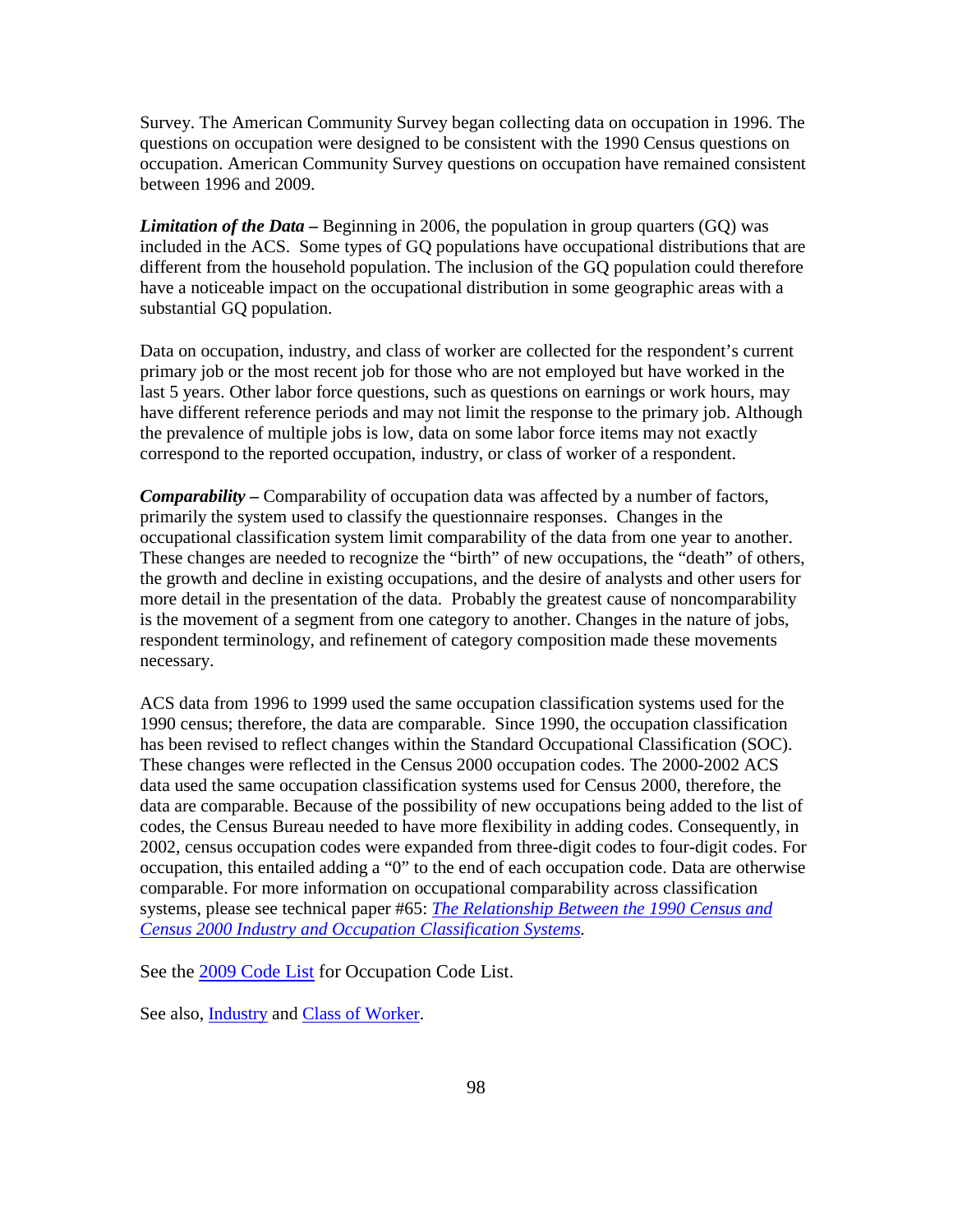## *Own Children*

See [Household Type and Relationship.](#page-70-0)

## *Period of Military Service*

See [Veteran Status.](#page-115-0)

## *Persons in Family*

See [Household Type and Relationship.](#page-70-0)

# *Persons in Household*

See [Household Type and Relationship.](#page-70-0)

# <span id="page-98-0"></span>*Place of Birth*

The data on place of birth were derived from answers to Question 7. Respondents were asked to select one of two categories: (1) in the United States, or (2) outside the United States. In the American Community Survey, respondents selecting category (1) were then asked to report the name of the state while respondents selecting category (2) were then asked to report the name of the foreign country, or Puerto Rico, Guam, etc. In the Puerto Rico Community Survey, respondents selecting category (1) were also asked to report the name of the state, while respondents selecting category (2) were then asked to print Puerto Rico or the name of the foreign country, or U.S. Virgin Islands, Guam, etc. People not reporting a place of birth were assigned the state or country of birth of another family member, or were allocated the response of another individual with similar characteristics. People born outside the United States were asked to report their place of birth according to current international boundaries. Since numerous changes in boundaries of foreign countries have occurred in the last century, some people may have reported their place of birth in terms of boundaries that existed at the time of their birth or emigration, or in accordance with their own national preference.

The place of birth questions along with the citizenship status question provide essential data for setting and evaluating immigration policies and laws. Knowing the characterisitcs of immigrants helps legislators and others understand how different immigrant groups are assimilated. Federal agencies require these data to develop programs for refugees and other foreign-born individuals. Vital information on lifetime migration among states also comes from the place of birth question.

**Nativity –** Information on place of birth and citizenship status was used to classify the population into two major categories: native and foreign born.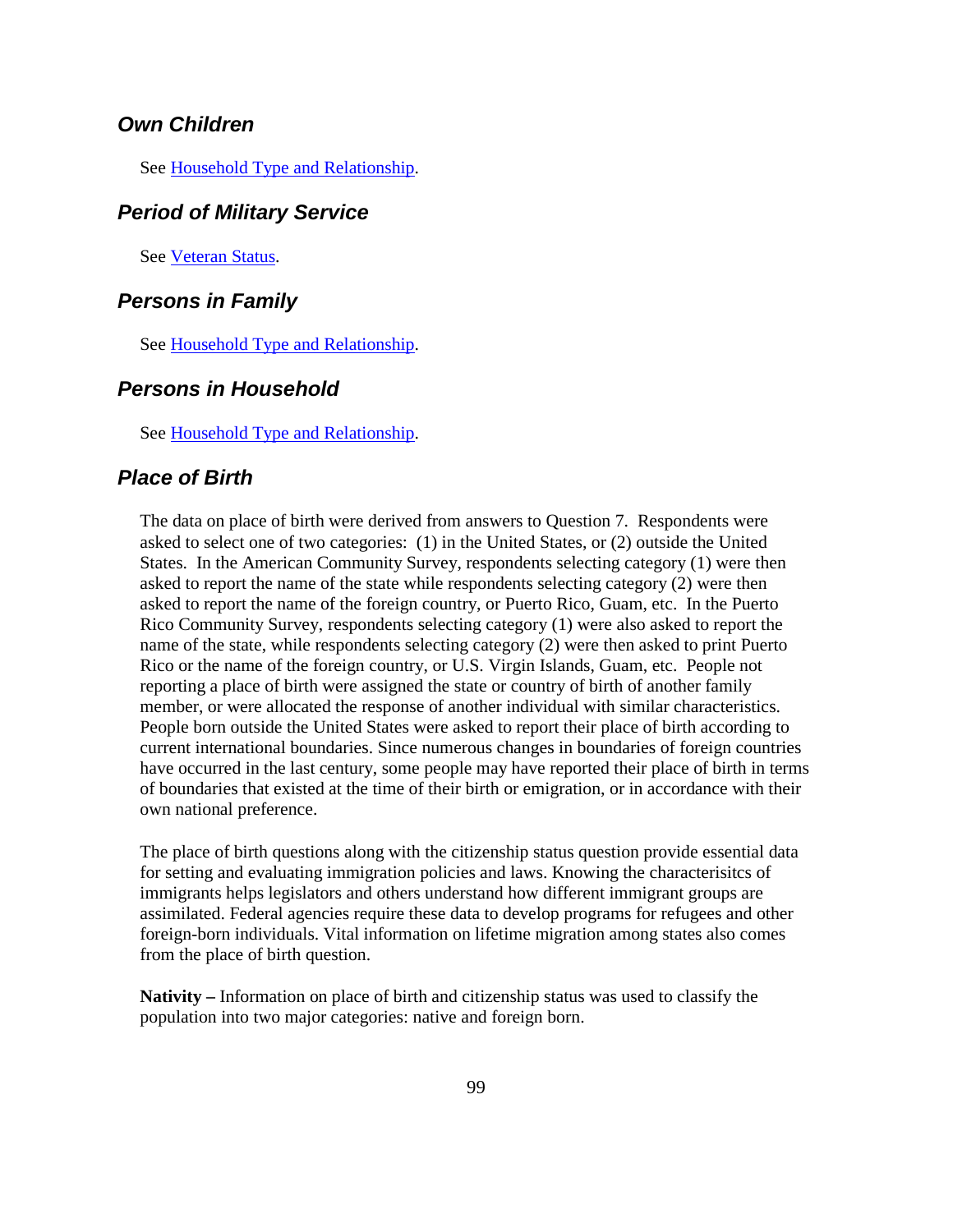**Native –** The native population includes anyone who was a U.S. citizen at birth. The native population includes those born in the United States, Puerto Rico, American Samoa, Guam, the Northern Marianas, or the U.S. Virgin Islands, as well as those born abroad of at least one U.S. citizen parent. The native population is divided into the following groups: people born in the state in which they resided at the time of the survey; people born in a different state, by region; people born in Puerto Rico or one of the U.S. Island Areas; and people born abroad with at least one U.S. citizen parent. (See also ["Citizenship Status.](#page-50-0)")

**Foreign Born –** The foreign-born population includes anyone who was not a U.S. citizen at birth. This includes respondents who indicated they were a U.S. citizen by naturalization or not a U.S. citizen. (See also ["Citizenship Status.](#page-50-0)")

The foreign-born population is shown by selected area, country, or region of birth. The places of birth shown in data products were chosen based on the number of respondents who reported that area or country of birth.

*Question/Concept History* **–** The 1996-1998 American Community Survey question asked respondents to write in the U.S. state, territory, commonwealth or foreign country where this person was born. Beginning in 1999, the question asked "Where was this person born?" and provided two check-boxes, each with a write-in space.

*Limitation of the Data* – Beginning in 2006, the group quarters (GQ) population is included in the ACS. Some types of GQ populations may have place of birth distributions that are different from the household population. The inclusion of the GQ population could therefore have a noticeable impact on the place of birth distribution. This is particularly true for areas with a substantial GQ population.

*Comparability–* This data source is comparable to the decennial censuses.

See the [2009 Code List](http://www.census.gov/acs/www/Downloads/data_documentation/CodeLists/2009_ACS_Code_Lists.pdf) for Place of Birth Code List.

# *Place of Work*

See [Journey to Work.](#page-85-0)

## *Poverty Status in the Past 12 Months*

Poverty statistics in ACS products adhere to the standards specified by the Office of Management and Budget in Statistical Policy Directive 14. The Census Bureau uses a set of dollar value thresholds that vary by family size and composition to determine who is in poverty. Further, poverty thresholds for people living alone or with nonrelatives (unrelated individuals) vary by age (under 65 years or 65 years and older). The poverty thresholds for two-person families also vary by the age of the householder. If a family's total income is less than the dollar value of the appropriate threshold, then that family and every individual in it are considered to be in poverty. Similarly, if an unrelated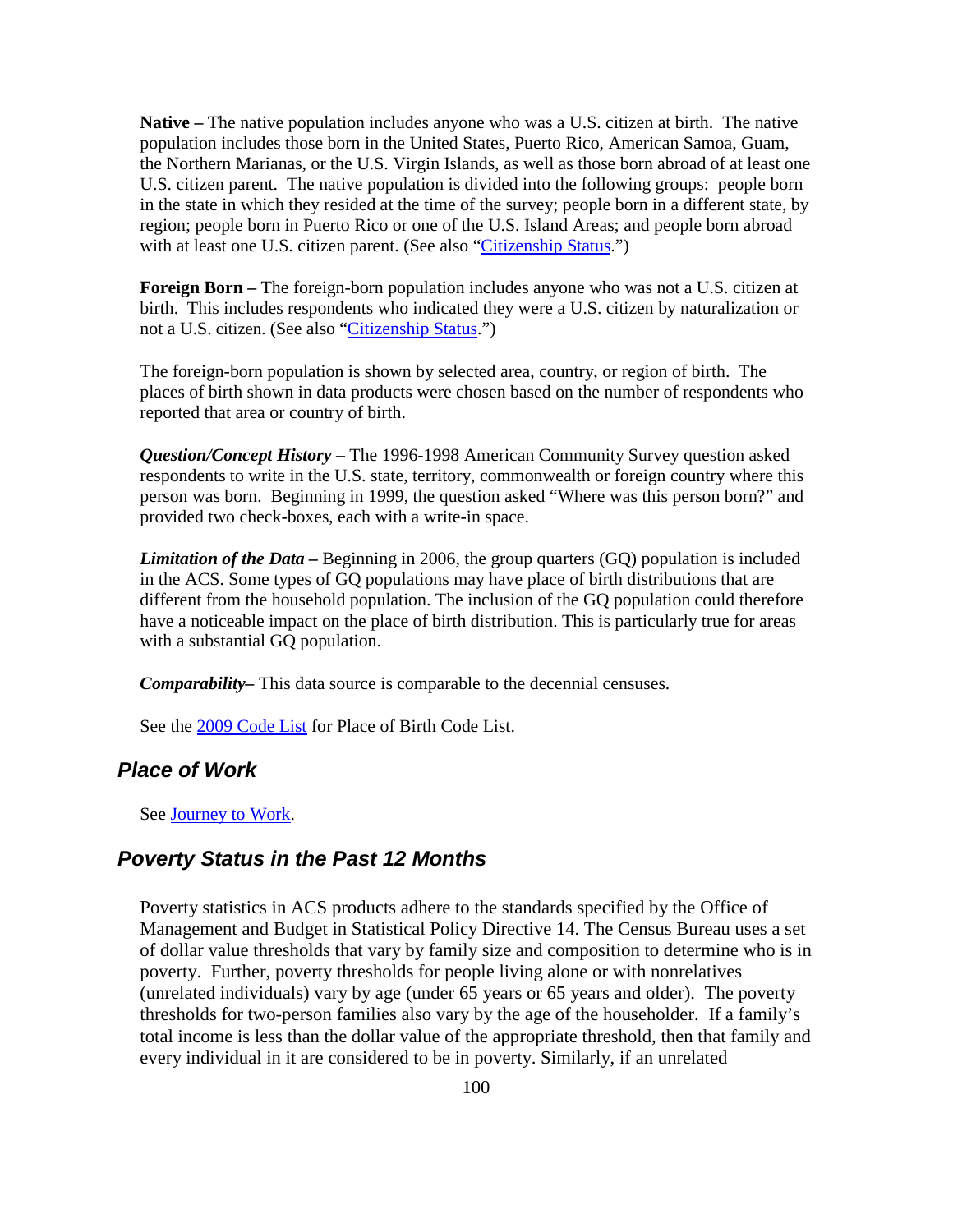individual's total income is less than the appropriate threshold, then that individual is considered to be in poverty.

#### **How the Census Bureau Determines Poverty Status**

In determining the poverty status of families and unrelated individuals, the Census Bureau uses thresholds (income cutoffs) arranged in a two-dimensional matrix. The matrix consists of family size (from one person to nine or more people) cross-classified by presence and number of family members under 18 years old (from no children present to eight or more children present). Unrelated individuals and two-person families are further differentiated by age of reference person (RP) (under 65 years old and 65 years old and over).

To determine a person's poverty status, one compares the person's total family income in the last 12 months with the poverty threshold appropriate for that person's family size and composition (see example below). If the total income of that person's family is less than the threshold appropriate for that family, then the person is considered "below the poverty level," together with every member of his or her family. If a person is not living with anyone related by birth, marriage, or adoption, then the person's own income is compared with his or her poverty threshold. The total number of people below the poverty level is the sum of people in families and the number of unrelated individuals with incomes in the last 12 months below the poverty threshold.

Since ACS is a continuous survey, people respond throughout the year. Because the income questions specify a period covering the last 12 months, the appropriate poverty thresholds are determined by multiplying the base-year poverty thresholds (1982) by the average of the monthly inflation factors for the 12 months preceding the data collection. See the table in Appendix A titled ["Poverty Thresholds in 1982, by Size of Family and Number of Related](#page-134-0)  [Children Under 18 Years \(Dollars\),](#page-134-0)" for appropriate base thresholds. See the table ["The 2009](#page-134-1)  [Poverty Factors"](#page-134-1) in Appendix A for the appropriate adjustment based on interview month.

For example, consider a family of three with one child under 18 years of age, interviewed in July 2009 and reporting a total family income of \$14,000 for the last 12 months (July 2008 to June 2009). The base year (1982) threshold for such a family is \$7,765, while the average of the 12 inflation factors is 2.22421. Multiplying \$7,765 by 2.22421 determines the appropriate poverty threshold for this family type, which is \$17,271. Comparing the family's income of \$14,000 with the poverty threshold shows that the family and all people in the family are considered to have been in poverty. The only difference for determining poverty status for unrelated individuals is that the person's individual total income is compared with the threshold rather than the family's income.

**Individuals for Whom Poverty Status is Determined –** Poverty status was determined for all people except institutionalized people, people in military group quarters, people in college dormitories, and unrelated individuals under 15 years old. These groups were excluded from the numerator and denominator when calculating poverty rates.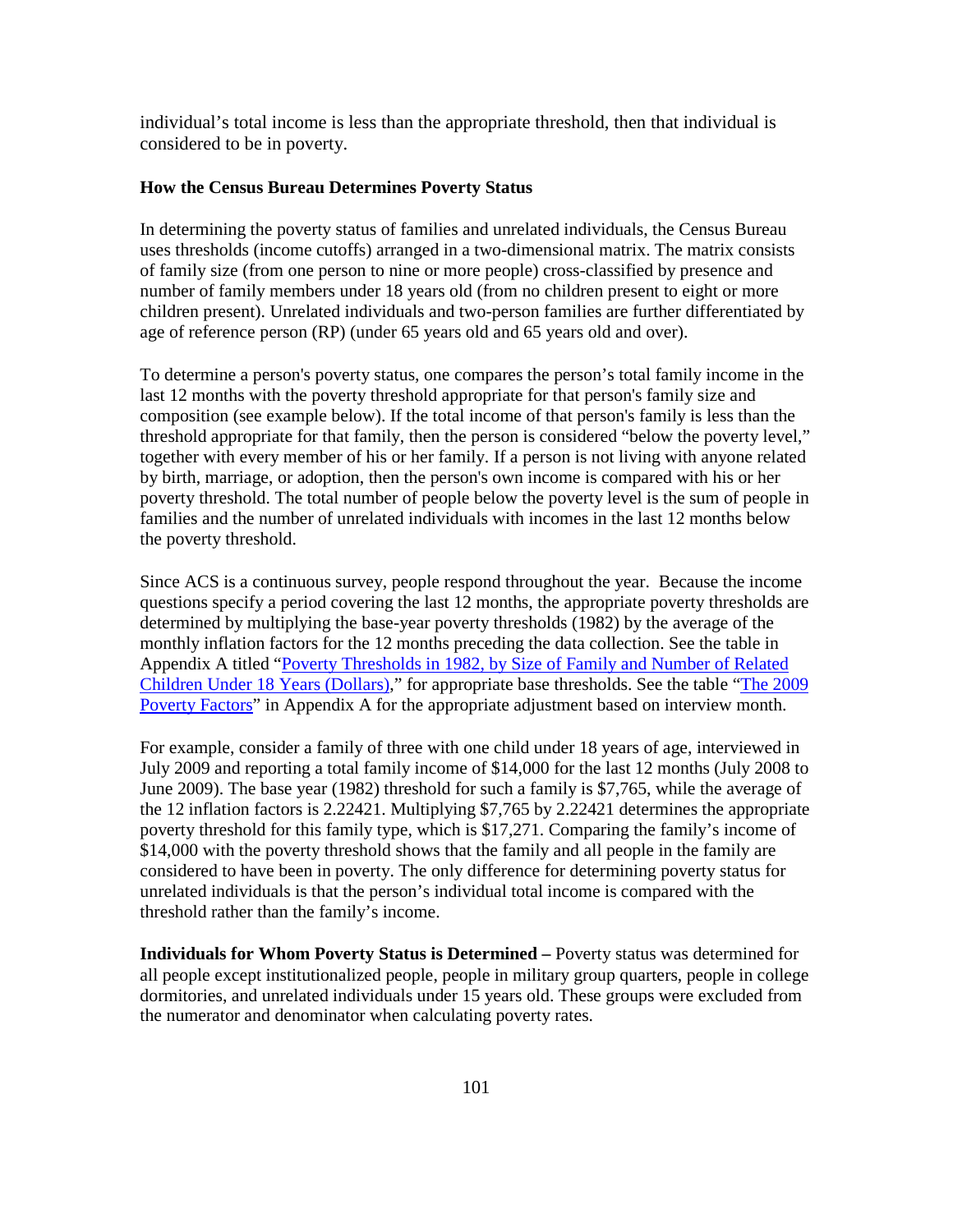**Specified Poverty Levels –** For various reasons, the official poverty definition does not satisfy all the needs of data users. Therefore, some of the data reflect the number of people below different percentages of the poverty thresholds. These specified poverty levels are obtained by multiplying the official thresholds by the appropriate factor. Using the previous example cited (a family of three with one related child under 18 years responding in July 2009), the dollar value of 125 percent of the poverty threshold was \$ 21,589 (\$ 17,271x 1.25).

**Income Deficit –** Income deficit represents the difference between the total income in the last 12 months of families and unrelated individuals below the poverty level and their respective poverty thresholds. In computing the income deficit, families reporting a net income loss are assigned zero dollars and for such cases the deficit is equal to the poverty threshold.

This measure provides an estimate of the amount, which would be required to raise the incomes of all poor families and unrelated individuals to their respective poverty thresholds. The income deficit is thus a measure of the degree of the impoverishment of a family or unrelated individual. However, please use caution when comparing the average deficits of families with different characteristics. Apparent differences in average income deficits may, to some extent, be a function of differences in family size.

**Aggregate Income Deficit –** Aggregate income deficit refers only to those families or unrelated individuals who are classified as below the poverty level. It is defined as the group (e.g., type of family) sum total of differences between the appropriate threshold and total family income or total personal income. Aggregate income deficit is subject to rounding, which means that all cells in a matrix are rounded to the nearest hundred dollars. (For more information, see "Aggregate" under ["Derived Measures.](#page-124-0)")

**Mean Income Deficit –** Mean income deficit represents the amount obtained by dividing the total income deficit for a group below the poverty level by the number of families (or unrelated individuals) in that group. (The aggregate used to calculate mean income deficit is rounded. For more information, see "Aggregate Income Deficit.") As mentioned above, please use caution when comparing mean income deficits of families with different characteristics, as apparent differences may, to some extent, be a function of differences in family size. Mean income deficit is rounded to the nearest whole dollar. (For more information on means, see ["Derived Measures.](#page-124-0)")

#### **Poverty Status of Households in the Past 12 Months**

Since poverty is defined at the family level and not the household level, the poverty status of the household is determined by the poverty status of the householder. Households are classified as poor when the total income of the householder's family in the last 12 months is below the appropriate poverty threshold. (For nonfamily householders, their own income is compared with the appropriate threshold.) The income of people living in the household who are unrelated to the householder is not considered when determining the poverty status of a household, nor does their presence affect the family size in determining the appropriate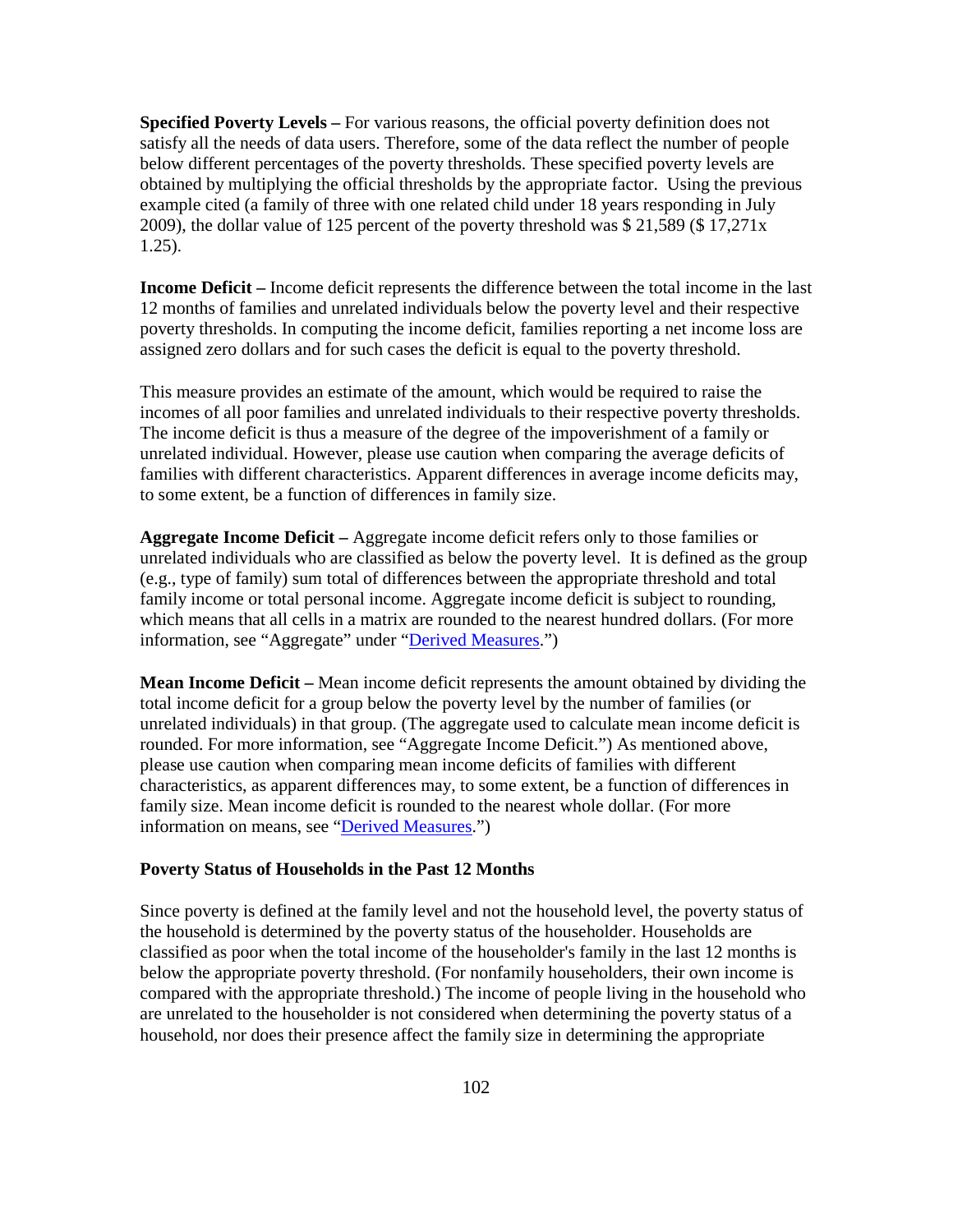threshold. The poverty thresholds vary depending upon three criteria: size of family, number of children, and, for one- and two- person families, age of the householder.

#### *Question/Concept History –*

**Derivation of the Current Poverty Measure –** When the original poverty definition was developed in 1964 by the Social Security Administration (SSA), it focused on family food consumption. The U.S. Department of Agriculture (USDA) used its data about the nutritional needs of children and adults to construct food plans for families. Within each food plan, dollar amounts varied according to the total number of people in the family and the family's composition, that is, the number of children within each family. The cheapest of these plans, the Economy Food Plan, was designed to address the dietary needs of families on an austere budget.

Since the USDA's 1955 Food Consumption Survey showed that families of three or more people across all income levels spent roughly one-third of their income on food, the SSA multiplied the cost of the Economy Food Plan by three to obtain dollar figures for total family income. These dollar figures, with some adjustments, later became the official poverty thresholds. Since the Economy Food Plan budgets varied by family size and composition, so too did the poverty thresholds. For two-person families, the thresholds were adjusted by slightly higher factors because those households had higher fixed costs. Thresholds for unrelated individuals were calculated as a fixed proportion of the corresponding thresholds for two-person families.

The poverty thresholds are revised annually to allow for changes in the cost of living as reflected in the Consumer Price Index for All Urban Consumers (CPI-U). The poverty thresholds are the same for all parts of the country; they are not adjusted for regional, state, or local variations in the cost of living*.*

*Limitation of the Data* – Beginning in 2006, the population in group quarters (GQ) is included in the ACS. The part of the group quarters population in the poverty universe (for example, people living in group homes or those living in agriculture workers' dormitories) is many times more likely to be in poverty than people living in households. Direct comparisons of the data would likely result in erroneous conclusions about changes in the poverty status of all people in the poverty universe.

*Comparability –* Because of differences in survey methodology (questionnaire design, method of data collection, sample size, etc.), the poverty rate estimates obtained from American Community Survey data may differ from those reported in the Current Population Survey, Annual Social and Economic Supplement, and those reported in Census 2000. Please refer to [\(http://www.census.gov/hhes/www/poverty/newguidance.html\)](http://www.census.gov/hhes/www/poverty/newguidance.html) for more details.

## *Private Vehicle Occupancy*

See [Journey to Work.](#page-85-0)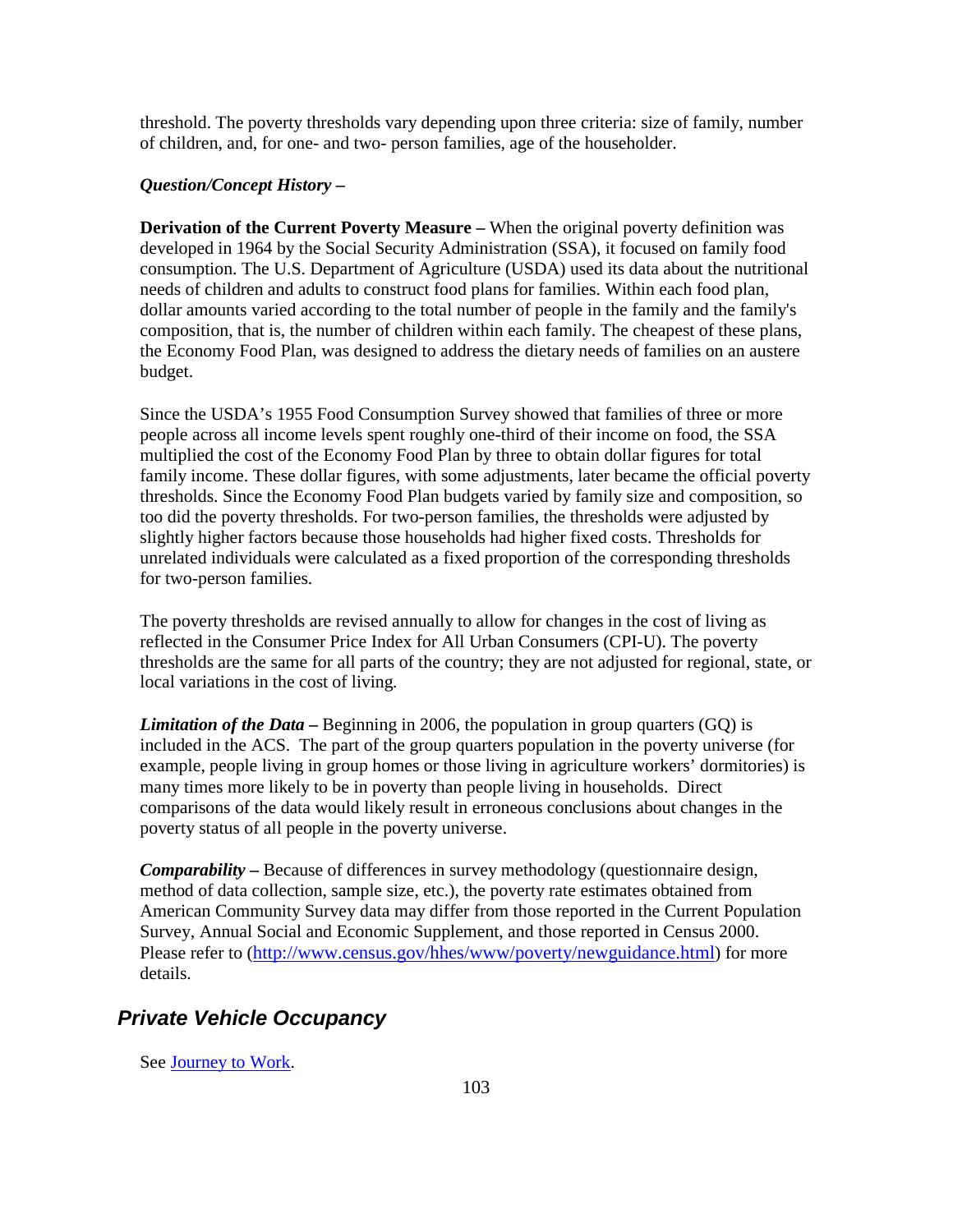### *Race*

The data on race were derived from answers to Question 6. The Census Bureau collects race data in accordance with guidelines provided by the U.S. Office of Management and Budget (OMB), and these data are based on self-identification. The racial categories included in the American Community Survey questionnaire generally reflect a social definition of race recognized in this country, and not an attempt to define race biologically, anthropologically, or genetically. In addition, it is recognized that the categories of the race item include racial and national origin or socio-cultural groups. People may choose to report more than one race to indicate their racial mixture, such as "American Indian" *and* "White." People who identify their origin as Hispanic, Latino, or Spanish may be of any race.

Race is key to implementing any number of federal programs and it is critical for the basic research behind numerous policy decisions. States require race data to meet legislative redistricting requirements. Also, they are needed to monitor compliance with the Voting Rights Act by local jurisdictions.

Federal programs rely on race data in assessing racial disparities in housing, income, education, employment, health, and environmental risks. Racial classifications used by the Census Bureau and other federal agencies meet the requirements of standards issued by the Office of Management and Budget in 1997 (Revisions to the Standards for the Classification of Federal Data on Race and Ethnicity). These standards set forth guidance for statistical collection and reporting on race and ethnicity used by all federal agencies.

The Census Bureau has included a question on race since the first census in 1790.

The racial classifications used by the Census Bureau adhere to the October 30, 1997, *Federal Register* Notice entitled, "*Revisions to the Standards for the Classification of Federal Data on Race and Ethnicity,"* issued by the Office of Management and Budget (OMB). These standards govern the categories used to collect and present federal data on race and ethnicity. The OMB requires five minimum categories (White, Black or African American, American Indian or Alaska Native, Asian, and Native Hawaiian or Other Pacific Islander) for race. The race categories are described below with a sixth category, "Some other race," added with OMB approval. In addition to the five race groups, the OMB also states that respondents should be offered the option of selecting one or more races.

If an individual did not provide a race response, the race or races of the householder or other household members were assigned using specific rules of precedence of household relationship. For example, if race was missing for a son or daughter in the household, then either the race or races of the householder, another child, or the spouse of the householder were assigned. If race was not reported for anyone in the household, the race or races of a householder in a previously processed household were assigned. This procedure is a variation of the general imputation procedures described in ["Accuracy of the Data.](http://www.census.gov/acs/www/UseData/Accuracy/Accuracy1.htm)"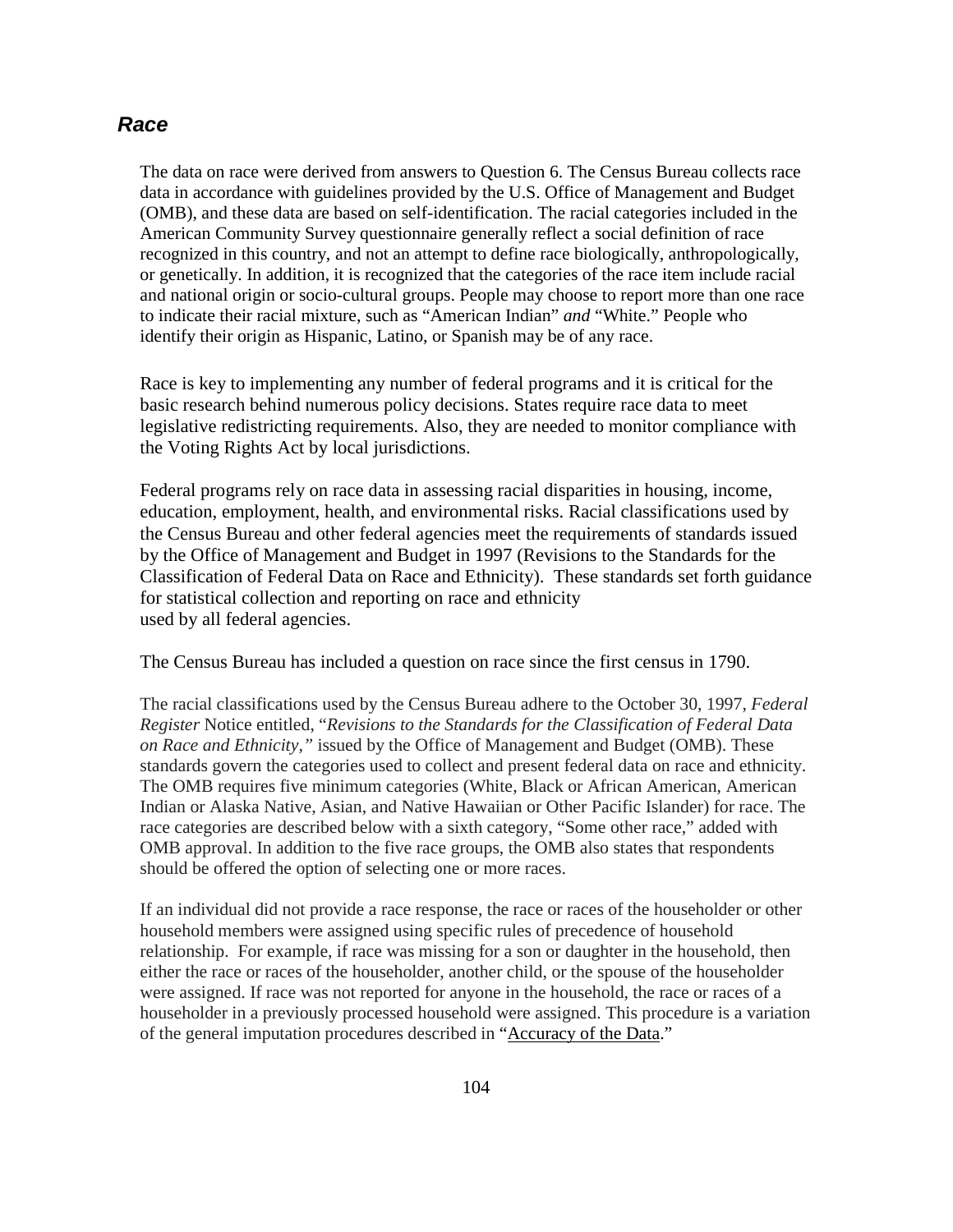**White –** A person having origins in any of the original peoples of Europe, the Middle East, or North Africa. It includes people who indicate their race as "White" or report entries such as Irish, German, Italian, Lebanese, Near Easterner, Arab, or Polish.

**Black or African American –** A person having origins in any of the Black racial groups of Africa. It includes people who indicate their race as "Black, African American, or Negro," or provide written entries such as African American, Afro-American, Kenyan, Nigerian, or Haitian.

**American Indian or Alaska Native –** A person having origins in any of the original peoples of North and South America (including Central America) and who maintain tribal affiliation or community attachment. It includes people who classified themselves as described below.

*American Indian Tribe or Alaska Native.* Respondents who identified themselves as "American Indian or Alaska Native" were asked to report their enrolled or principal tribe. Therefore, tribal data in tabulations reflect the written entries reported on the questionnaires. Some of the entries (for example, Metlakatla Indian Community and Umatilla) represent reservations or a confederation of tribes on a reservation. The information on tribe is based on self-identification and therefore does not reflect any designation of federally- or state-recognized tribe. The information for the American Community Survey was derived from the American Indian and Alaska Native Tribal Classification List for the 1990 census that was updated for Census 2000 and the ACS based on the annual *Federal Register* notice entitled "Indian Entities Recognized and Eligible to Receive Services From the United States Bureau of Indian Affairs," Department of the Interior, Bureau of Indian Affairs, issued by the Office of Management and Budget.

**Asian –** A person having origins in any of the original peoples of the Far East, Southeast Asia, or the Indian subcontinent including, for example, Cambodia, China, India, Japan, Korea, Malaysia, Pakistan, the Philippine Islands, Thailand, and Vietnam. It includes "Asian Indian," "Chinese," "Filipino," "Korean," "Japanese," "Vietnamese," and "Other Asian."

*Asian Indian –* Includes people who indicate their race as "Asian Indian" or identified themselves as Bengalese, Bharat, Dravidian, East Indian, or Goanese.

*Chinese –* Includes people who indicate their race as "Chinese" or who identify themselves as Cantonese, or Chinese American. In some tabulations, written entries of Taiwanese are included with Chinese while in others they are shown separately.

*Filipino –* Includes people who indicate their race as "Filipino" or who report entries such as Philipino, Philipine, or Filipino American.

*Japanese –* Includes people who indicate their race as "Japanese" or who report entries such as Nipponese or Japanese American.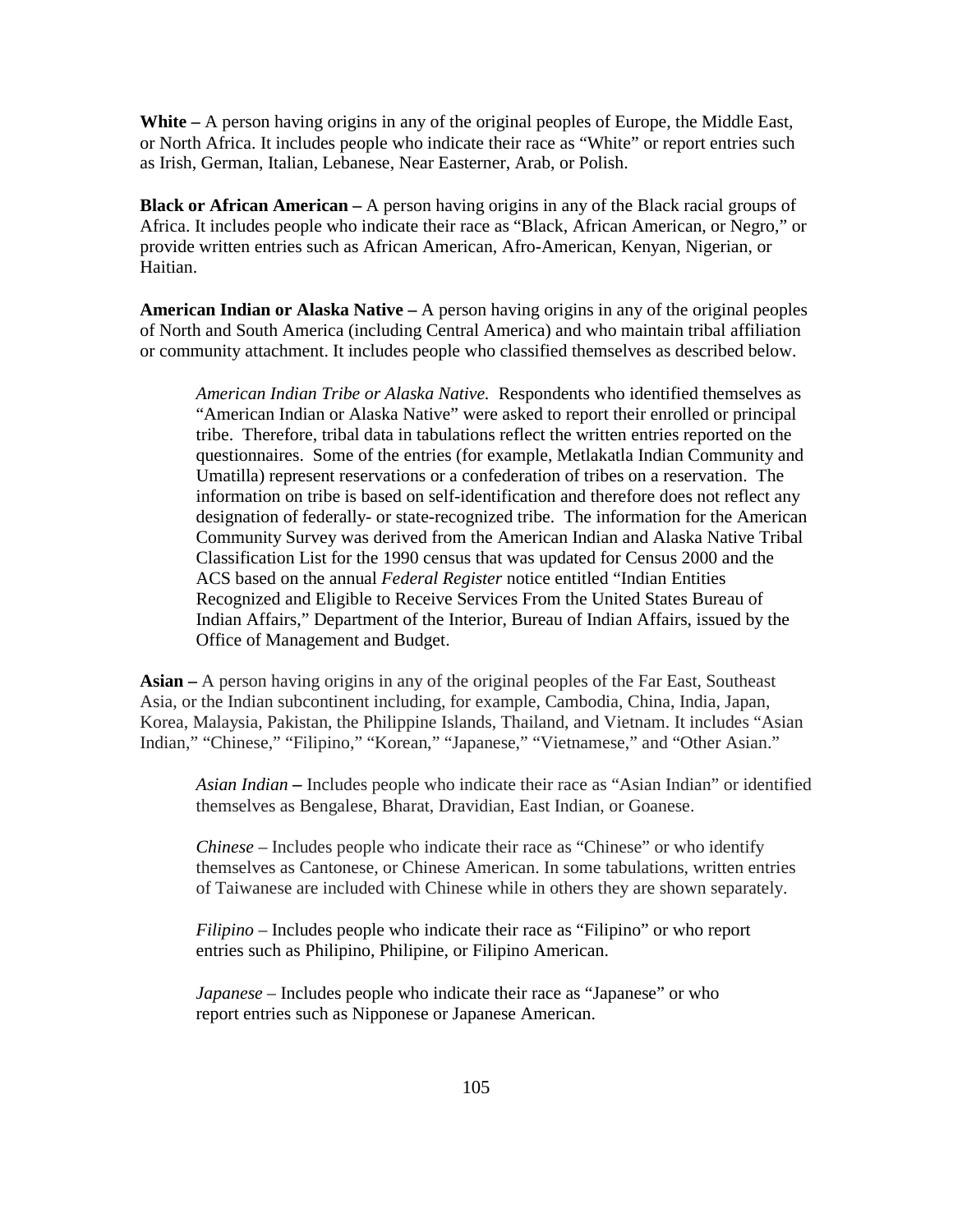*Korean* – Includes people who indicate their race as "Korean" or who provide a response of Korean American.

*Vietnamese* – Includes people who indicate their race as "Vietnamese" or who provide a response of Vietnamese American.

*Cambodian –* Includes people who provide a response such as Cambodian or Cambodia.

*Hmong* – Includes people who provide a response such as Hmong, Laohmong, or Mong.

*Laotian* – Includes people who provide a response such as Laotian, Laos, or Lao.

*Thai –* Includes people who provide a response such as Thai, Thailand, or Siamese.

*Other Asian –* Includes people who provide a write-in response of an Asian group, such as Bangladeshi, Bhutanese, Burmese, Indochinese, Indonesian, Iwo Jiman, Madagascar, Malaysian, Maldivian, Nepalese, Okinawan, Pakistani, Singaporean, Sri Lankan, or Other Asian, not specified.

**Native Hawaiian or Other Pacific Islander –** A person having origins in any of the original peoples of Hawaii, Guam, Samoa, or other Pacific Islands. It includes people who indicate their race as "Native Hawaiian," "Guamanian or Chamorro," "Samoan," and "Other Pacific Islander."

*Native Hawaiian –* Includes people who indicate their race as "Native Hawaiian" or who identify themselves as "Part Hawaiian" or "Hawaiian."

*Guamanian or Chamorro –* Includes people who indicate their race as such, including written entries of Guam or Chamorro.

*Samoan* – Includes people who indicate their race as "Samoan" or who identify themselves as American Samoan or Western Samoan.

*Other Pacific Islander* – Includes people who provide a write-in response of a Pacific Islander group such as Carolinian; Chuukese (Trukese); Fijian; Kosraean; Melanesian; Micronesian; Northern Mariana Islander; Palauan; Papua New Guinean; Pohnpeian; Polynesian; Solomon Islander; Tahitian; Tokelauan; Tongan; Yapese; or Other Pacific Islander, not specified.

Three Pacific Islander cultural groups are identified in the base tables: Melanesian, which includes Fijian; Micronesian, which includes Guamanian and Chamorro; and Polynesian, which includes Native Hawaiian, Samoan, and Tongan.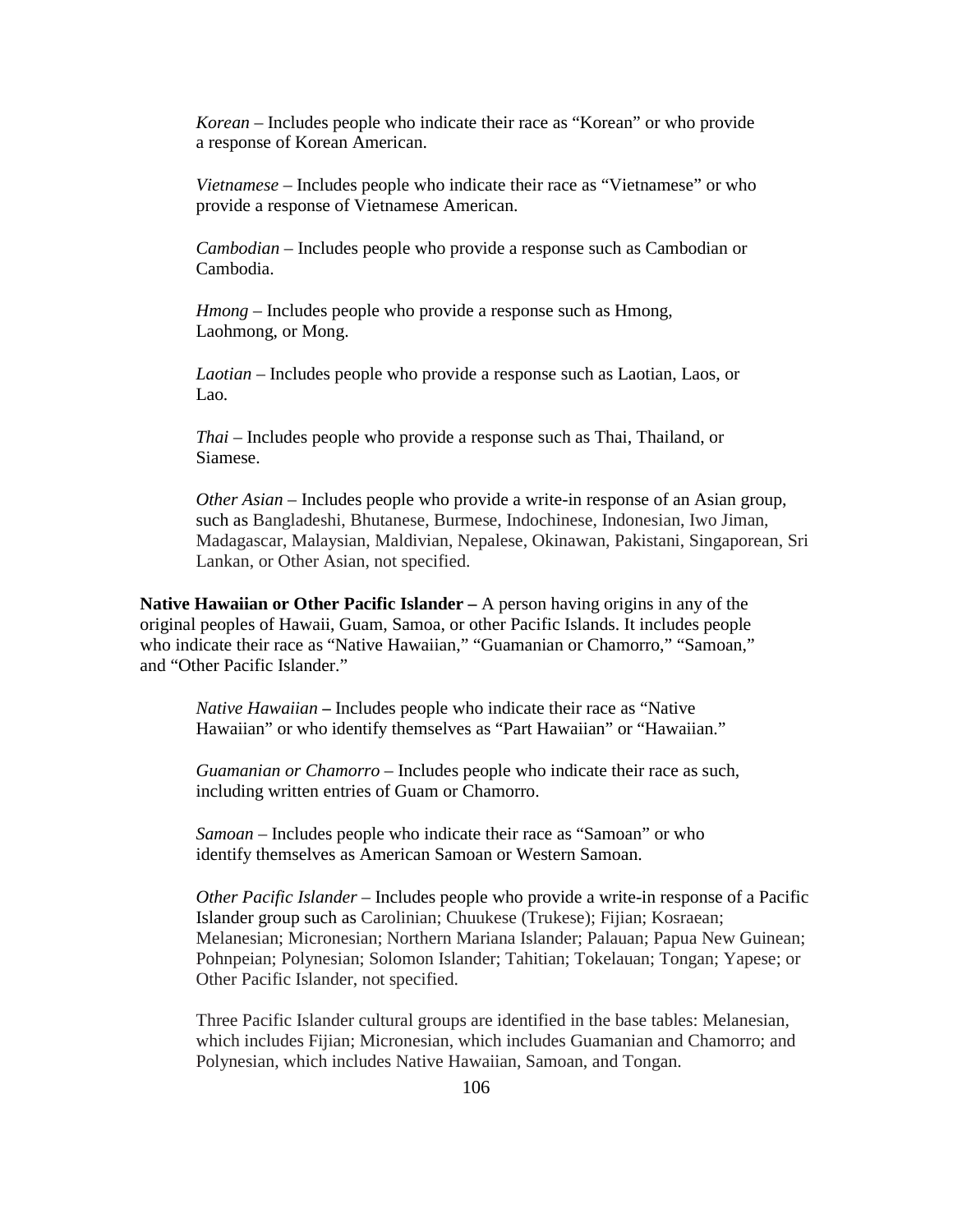**Some Other Race –** Includes all other responses not included in the "White," "Black or African American," "American Indian or Alaska Native," "Asian," and "Native Hawaiian or Other Pacific Islander" race categories described above. Respondents providing write-in entries such as multiracial, mixed, interracial, or a Hispanic/Latino group (for example, Mexican, Puerto Rican, or Cuban) in the "Some other race" write-in space are included in this category.

**Two or More Races –** People may have chosen to provide two or more races either by checking two or more race response check boxes, by providing multiple responses, or by some combination of check boxes and write-in responses. The race response categories shown on the questionnaire are collapsed into the five minimum races identified by the OMB, and the Census Bureau's "Some other race" category. For data product purposes, "Two or More Races" refers to combinations of two or more of the following race categories:

- 1. White
- 2. Black or African American
- 3. American Indian and Alaska Native
- 4. Asian
- 5. Native Hawaiian and Other Pacific Islander
- 6. Some other race

There are 57 possible combinations (see [Appendix A\)](#page-136-0) involving the race categories shown above. Thus, according to this approach, a response of "White" and "Asian" was tallied as two or more races, while a response of "Japanese" and "Chinese" was not because "Japanese" and "Chinese" are both Asian responses.

Given the many possible ways of displaying data on two or more races, data products will provide varying levels of detail. The most common presentation shows a single line indicating "Two or more races." Some data products provide totals of all 57 possible race combinations, as well as subtotals of people reporting a specific number of races, such as people reporting two races, people reporting three races, and so on. In other presentations on race, data are shown for the total number of people who reported one of the six categories alone or in combination with one or more other race categories. For example, the category, "Asian alone or in combination with one or more other races" includes people who reported Asian alone and people who reported Asian in combination with White, Black or African American, Native Hawaiian and Other Pacific Islander, and/or Some other race. This number, therefore, represents the maximum number of people who reported as Asian in the question on race. When this data presentation is used, the individual race categories will add to more than the total population because people may be included in more than one category.

**Coding of Race Write-in Responses –** The coding of race write-in entries included an automated review, computer edit, and coding operation. There were two types of coding operations: (1) automated coding where a write-in response was automatically coded if it matched a write-in response already contained in a database known as the "master file," and (2) expert coding, which took place when a write-in response did not match an entry already on the master file, and was sent to expert coders familiar with the subject matter. During the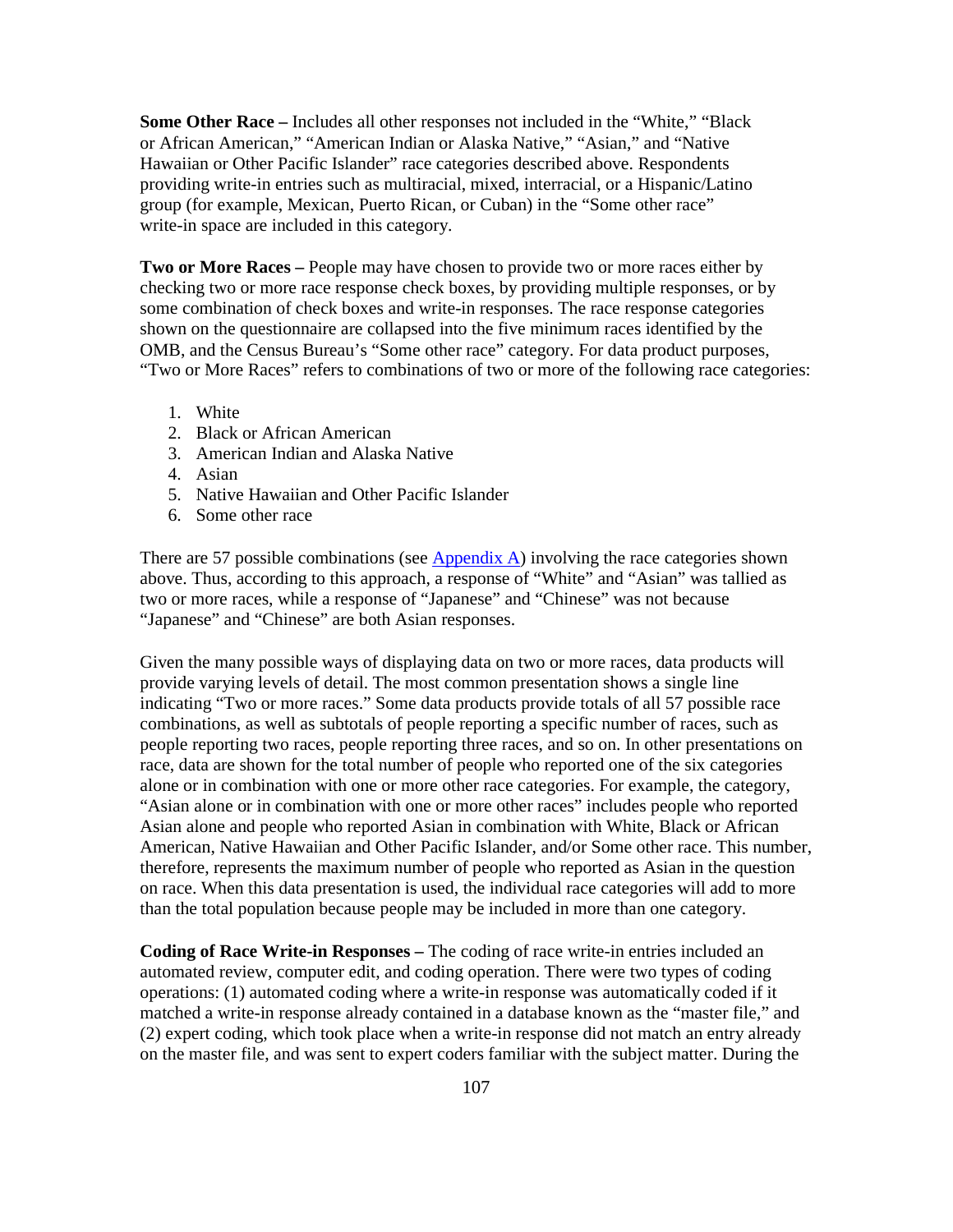coding process, subject-matter specialists reviewed and coded written entries from four response categories on the race question: American Indian or Alaska Native, Other Asian, Other Pacific Islander, and Some other race. All tribal entries were coded as either American Indian or as Alaska Native.

### *Question/Concept History –*

#### **1996-1998 American Community Survey**

- The sequence of the questions on race and Hispanic origin was switched. In the 1996-1998 ACS, the question on race immediately followed the question on Hispanic origin. This approach differed from the 1990 census, where the question on race preceded the question on Hispanic origin with two intervening questions.
- The 1990 census category, "Black or Negro" was changed to "Black, African Am."
- The 1990 census category, "Other race," was renamed "Some other race." A separate "Multiracial" category was added. The instruction to "print the race(s) or group below" pertained to both the "Some other race" and "Multiracial" categories.
- The "Indian (Amer.)," "Other Asian/Pacific Islander," "Some other race," and "Multiracial" response categories all shared a single write-in area.

#### **1999-2002 American Community Survey**

- The response category "Black, African Am." was changed to "Black, African Am., or Negro" to correspond with the Census 2000 response category.
- The separate 1990 census and 1996-1998 ACS response categories "Indian (Amer.)," "Eskimo," and "Aleut," were combined into one response category, "American Indian or Alaska Native." Respondents were asked to "print name of enrolled or principal tribe" on a separate write-in line to correspond with the Census 2000 response category.
- The 1990 Asian or Pacific Islander category was separated into two categories, "Asian" and "Native Hawaiian or Other Pacific Islander." Also, the six detailed Asian groups were alphabetized; and the three detailed Pacific Islander groups were alphabetized after the Native Hawaiian response category.
- The response category "Hawaiian" was changed to "Native Hawaiian." The response category "Guamanian" was changed to "Guamanian or Chamorro." The response category "Other Asian/Pacific Islander" was split into two separate response categories, "Other Asian," and "Other Pacific Islander." These changes correspond to those in the Census 2000 response categories.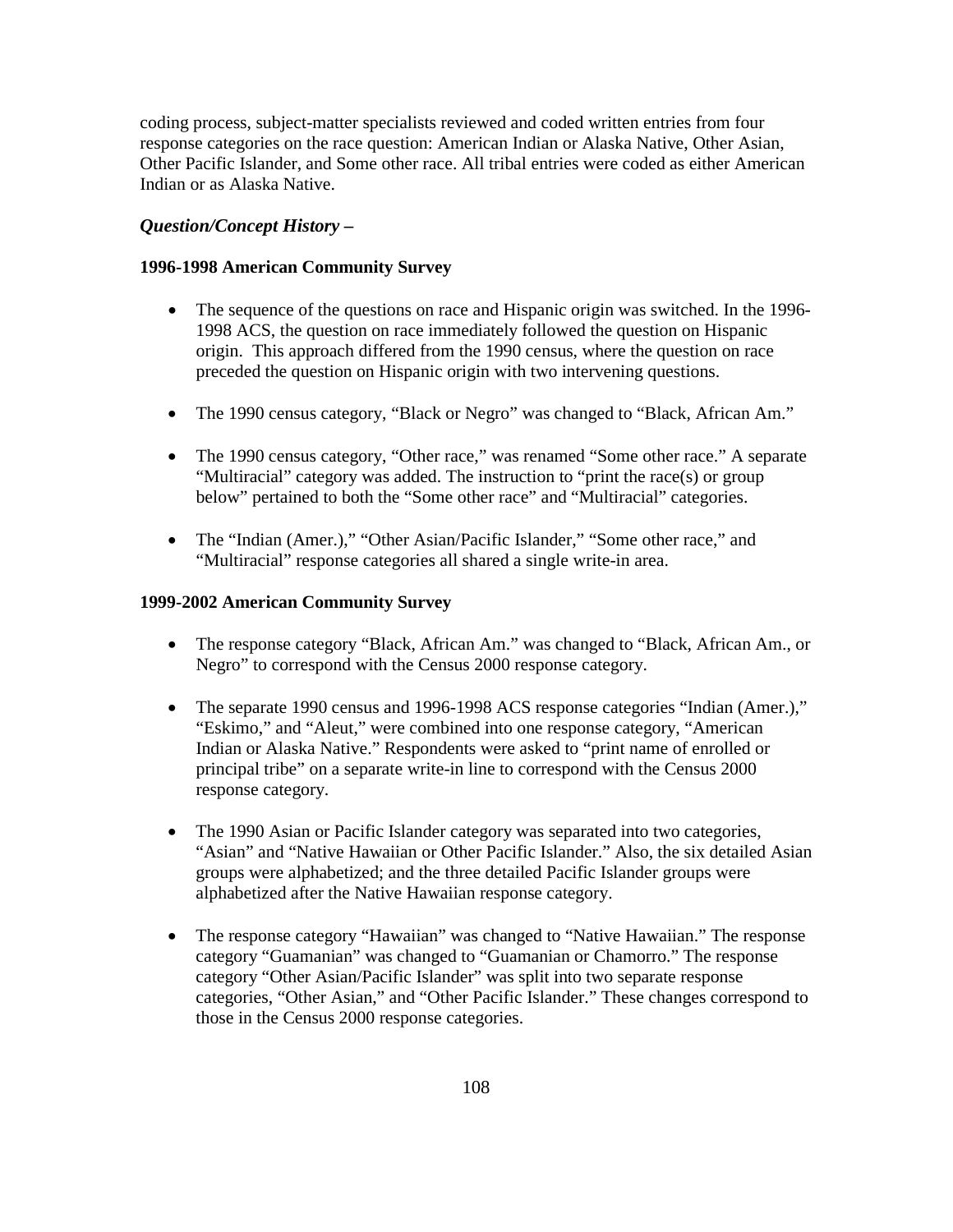- The separate "multiracial" response category was dropped. Rather, respondents were instructed to "**Mark [x] one or more races** *to indicate what this person considers himself/herself to be*." Respondents were allowed to select more than one category for race in Census 2000.
- In the American Community Survey, the "Other Asian," "Other Pacific Islander," and "Some other race" response categories shared the same write-in area. On the Census 2000 questionnaire, only the "Other Asian" and "Other Pacific Islander" response categories shared the same write-in area, and the "Some other race" category had a separate write-in area.

#### **2003-2007 American Community Survey**

• The response category "Black, African Am., or Negro" was changed to "Black or African American."

#### **Puerto Rico Community Survey, starting in 2005:**

• Separate questions on race and Hispanic origin were included on the questionnaire. These questions were identical to the questions used in the United States.

#### **2008-2009 American Community Survey**

- The wording of the race question was changed to read, "What is Person 1's race? Mark  $(X)$  one or more boxes" and the reference to what this person considers him/herself to be was deleted.
- The response category "Black or African American" was changed to "Black, African Am., or Negro."

Examples were added to the "Other Asian" response categories (Hmong, Laotian, Thai, Pakistani, Cambodian, and so on) and the "Other Pacific Islander" response categories (Fijian, Tongan, and so on).

*Limitation of the data –* Beginning in 2006, the population in group quarters (GQ) is included in the ACS. Some types of GQ populations may have race distributions that are different from the household population. The inclusion of the GQ population could therefore have a noticeable impact on the race distribution. This is particularly true for areas with a substantial GQ population.

*Comparability –* The data on race in the American Community Survey are not directly comparable across all years. Ongoing research conducted following the 1990 census affected the ACS question on race since its inception in 1996. Also, the October 1997 revised standards for federal data on race and ethnicity issued by the OMB led to changes in the question on race for Census 2000. Consequently, in order to achieve consistency, other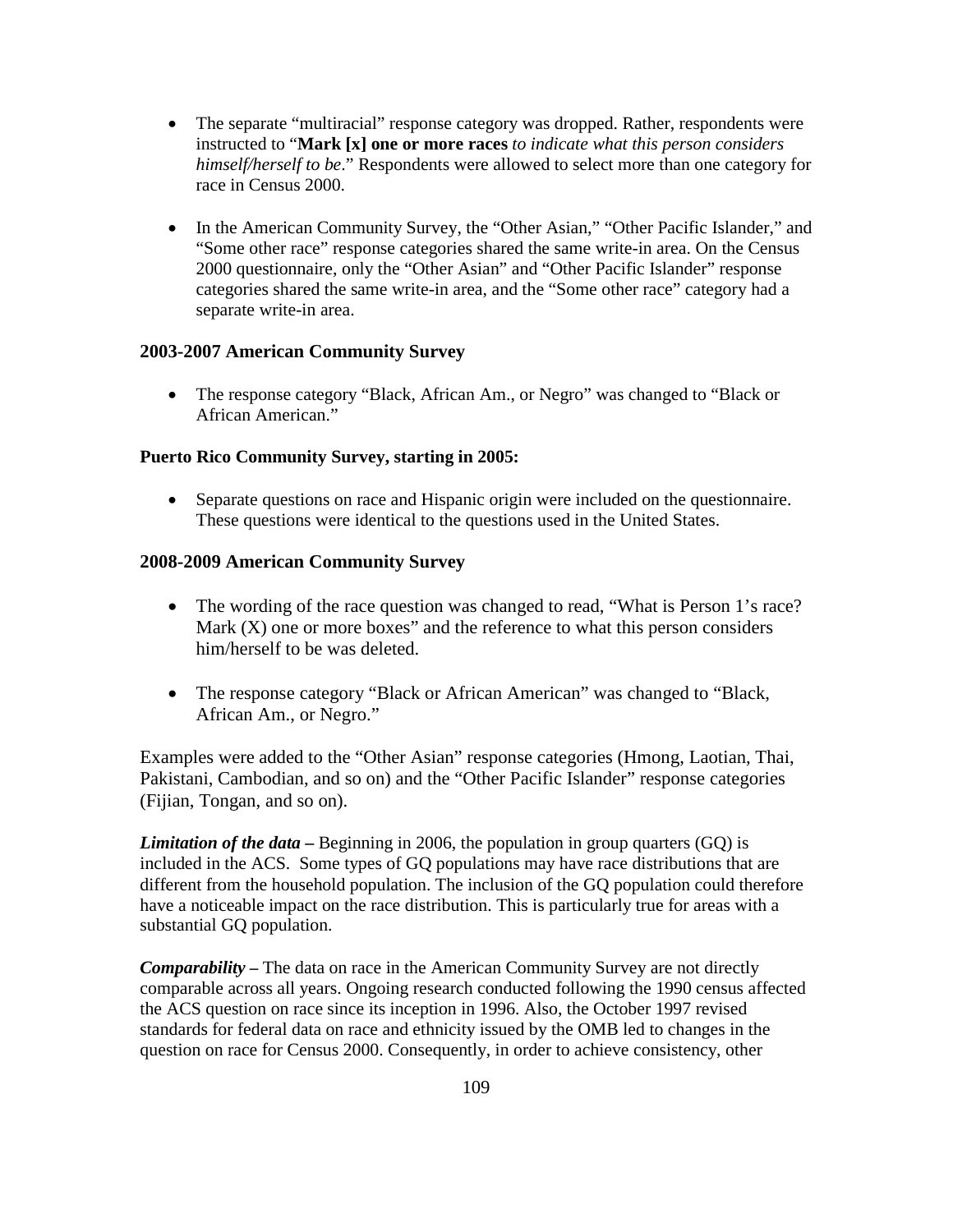census-administered surveys such as the ACS were modified to reflect changes required by OMB.

See the [2009 Code List](http://www.census.gov/acs/www/Downloads/data_documentation/CodeLists/2009_ACS_Code_Lists.pdf) for Race Code List.

#### *Reference Week*

The data on employment status and journey to work relate to the reference week, that is, the calendar week preceding the date on which the respondents completed their questionnaires or were interviewed. This week is not the same for all respondents since the interviewing was conducted over a 12-month period. The occurrence of holidays during the relative reference week could affect the data on actual hours worked during the reference week, but probably had no effect on overall measurement of employment status.

# *Relatives and Nonrelatives*

See [Household Type and Relationship.](#page-70-0)

## *Residence 1 Year Ago*

The data on residence 1 year ago were derived from answers to Question 15, which were asked of the population 1 year and older. For the American Community Survey, people who had moved from another residence in the United States or Puerto Rico 1 year earlier were asked to report the exact address (number and street name); the name of the city, town, or post office; the name of the U.S. county or municipio in Puerto Rico; state or Puerto Rico; and the ZIP Code where they lived 1 year ago. People living outside the United States and Puerto Rico were asked to report the name of the foreign country or U.S. Island Area where they were living 1 year ago.

For the Puerto Rico Community Survey, people who moved from another residence in Puerto Rico or the United States 1 year ago were asked to report the exact address, including the development or condominium name; the name of the city, town, or post office; the municipio in Puerto Rico (county equivalent) or county in the U.S.; and the ZIP Code where they lived. People living outside Puerto Rico and the United States were asked to report the name of the foreign country or U.S. Island Area where they were living 1 year ago.

Residence 1 year ago is used in conjunction with location of current residence to determine the extent of residential mobility of the population and the resulting redistribution of the population across the various states, metropolitan areas, and regions of the country.

When no information on previous residence was reported for a person, information for other family members, if available, was used to assign a location of residence 1 year ago. All cases of nonresponse or incomplete response that were not assigned a previous residence based on information from other family members were allocated the previous residence of another person with similar characteristics who provided complete information.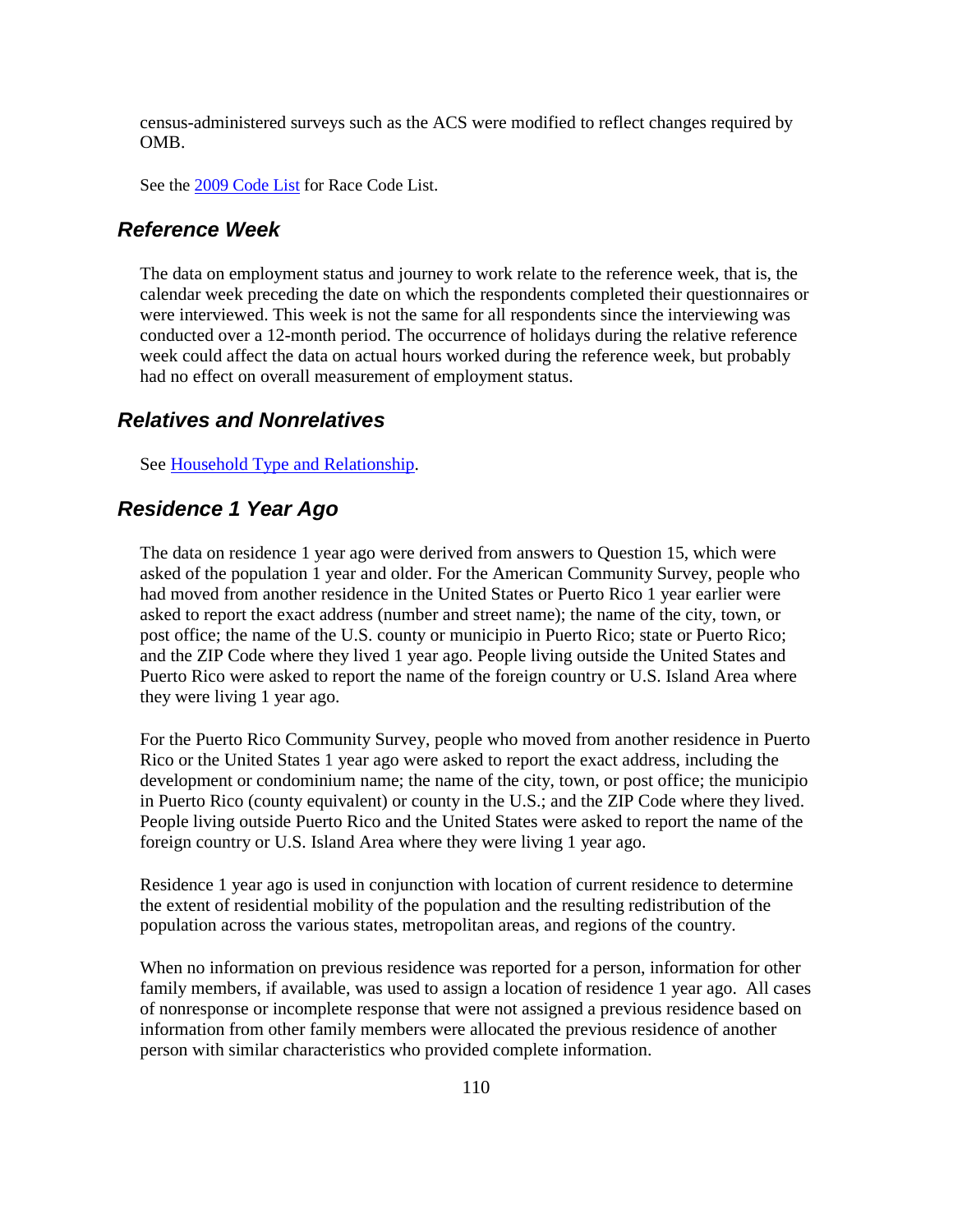The tabulation category, "Same house," includes all people 1 year and over who did not move during the 1 year as well as those who had moved and returned to their residence 1 year ago. The category, "Different house in the United States" includes people who lived in the United States 1 year ago but in a different house or apartment from the one they occupied at the time of interview. These movers are then further subdivided according to the type of move.

In most tabulations, movers within the U.S. are divided into three groups according to their previous residence: "Different house, same county," "Different county, same state," and "Different state." The last group may be further subdivided into region of residence 1 year ago. An additional category, "Abroad," includes those whose previous residence was in a foreign country, Puerto Rico, American Samoa, Guam, the Northern Marianas, or the

U.S. Virgin Islands, including members of the Armed Forces and their dependents. Some tabulations show movers who were residing in Puerto Rico or one of the U.S. Island Areas 1 year ago separately from those residing in foreign countries.

In most tabulations, movers within Puerto Rico are divided into two groups according to their residence 1 year ago: "Same municipio," and "Different municipio." Other tabulations show movers within or between metropolitan areas similar to the stateside tabulations.

**Residence-1-Year-Ago-based Geography –** The characteristics of movers may be shown using either current residence-based or previous residence-based geography. If you are interested in the number and characteristics of movers living in a specific area, you should use the standard (residence-based) tables. If you are interested in the number and characteristics of movers who previous residence was in a specific area, you should use the residence-1-year-ago-based tables. Because residence-1-year-ago information for movers cannot always be specified below the place level, the previous residence-based tables are presented only for selected geographic areas.

Residence 1 year ago is used to assess the residential stability and the effects of migration in both urban and rural areas. This item provides information on the mobility of our population. Knowing the number and characteristics of movers is essential for federal programs dealing with employment, housing, education, and the elderly. The U.S. Department of Veterans Affairs develops its mandated projection of the need for hospitals and other veteran benefits for each state with migration data about veterans. The Census Bureau develops state age and sex estimates and small-area population projections based on data about residence 1 year ago.

*Question/Concept History –* The 1996-1998 questions asked about residence 5 years ago. Beginning in 1999, the time period was changed to that of 1 year ago, which reflects the on-going data collection on the American Community Survey, and allows for annual estimates of migration. Beginning in 1999, a separate write-in line and a skip instruction were added for a foreign country response. This write-in line was moved to one of the answer categories for the residence one year ago question. The migration parts (city, county, and state response areas) were also reordered. Beginning in 2003, the numerical order was changed so that part c of this question would not be displayed in a separate column of the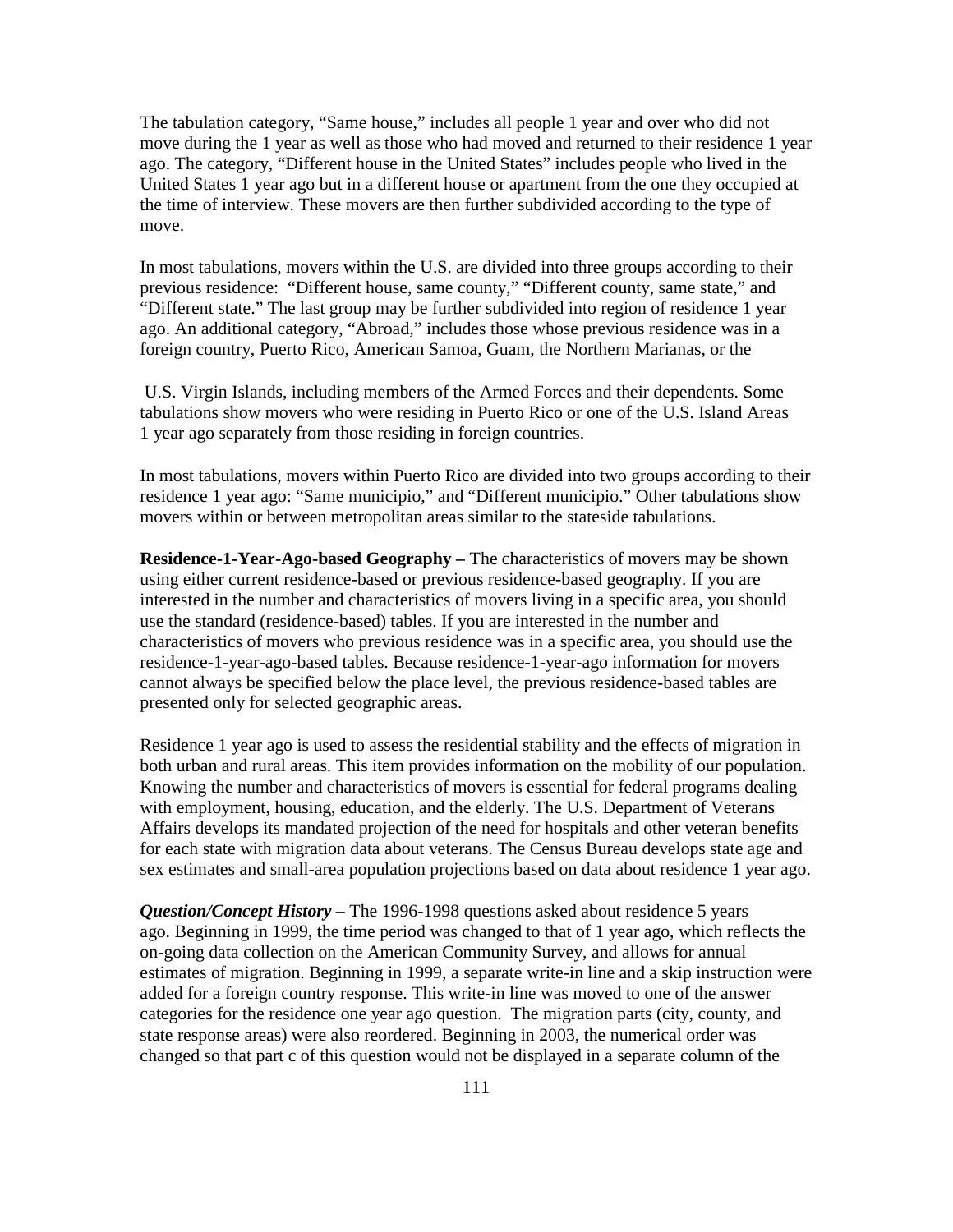questionnaire. Beginning with 2008, a write-in space for street address was included and the questions were reworded on both the ACS and the PRCS so that the geographic specificity is maintained for movers within and between the U.S. and Puerto Rico. Municipio of previous residence in Puerto Rico is available for people living in the United States as a result of this change. For more information see the report titled Report P.3: [Evaluation Report Covering](http://www.census.gov/acs)  [Residence 1 Year Ago \(Migration\).](http://www.census.gov/acs)

*Limitation of the Data* – Beginning in 2006, the group quarters (GQ) population is included in the ACS. Some types of GQ populations have residence one year ago (migration) distributions that are different from the household population. The inclusion of the GQ population could therefore have a noticeable impact on the residence one year ago (migration) distribution. This is particularly true for areas with a substantial GQ population.

*Comparability* **–** This data source is not comparable to the Census 2000. The ACS asked for residence 1 year ago whereas Census 2000 asked for residence 5 years ago.

See the [2009 Code List](http://www.census.gov/acs/www/Downloads/data_documentation/CodeLists/2009_ACS_Code_Lists.pdf) for Migration Code List.

### <span id="page-111-0"></span>*School Enrollment and Type of School*

School enrollment data are used to assess the socioeconomic condition of school-age children. Government agencies also require these data for funding allocations and program planning and implementation.

Data on school enrollment and grade or level attending were derived from answers to Question 10. People were classified as enrolled in school if they were attending a public or private school or college at any time during the 3 months prior to the time of interview. The question included instructions to "include only nursery or preschool, kindergarten, elementary school, home school, and schooling which leads to a high school diploma, or a college degree". Respondents who did not answer the enrollment question were assigned the enrollment status and type of school of a person with the same age, sex, race, and Hispanic or Latino origin whose residence was in the same or nearby area.

School enrollment is only recorded if the schooling advances a person toward an elementary school certificate, a high school diploma, or a college, university, or professional school (such as law or medicine) degree. Tutoring or correspondence schools are included if credit can be obtained from a public or private school or college. People enrolled in "vocational, technical, or business school" such as post secondary vocational, trade, hospital school, and on job training were not reported as enrolled in school. Field interviewers were instructed to classify individuals who were home schooled as enrolled in private school. The guide sent out with the mail questionnaire includes instructions for how to classify home schoolers.

**Enrolled in Public and Private School –** Includes people who attended school in the reference period and indicated they were enrolled by marking one of the questionnaire categories for "public school, public college," or "private school, private college, home school." The instruction guide defines a public school as "any school or college controlled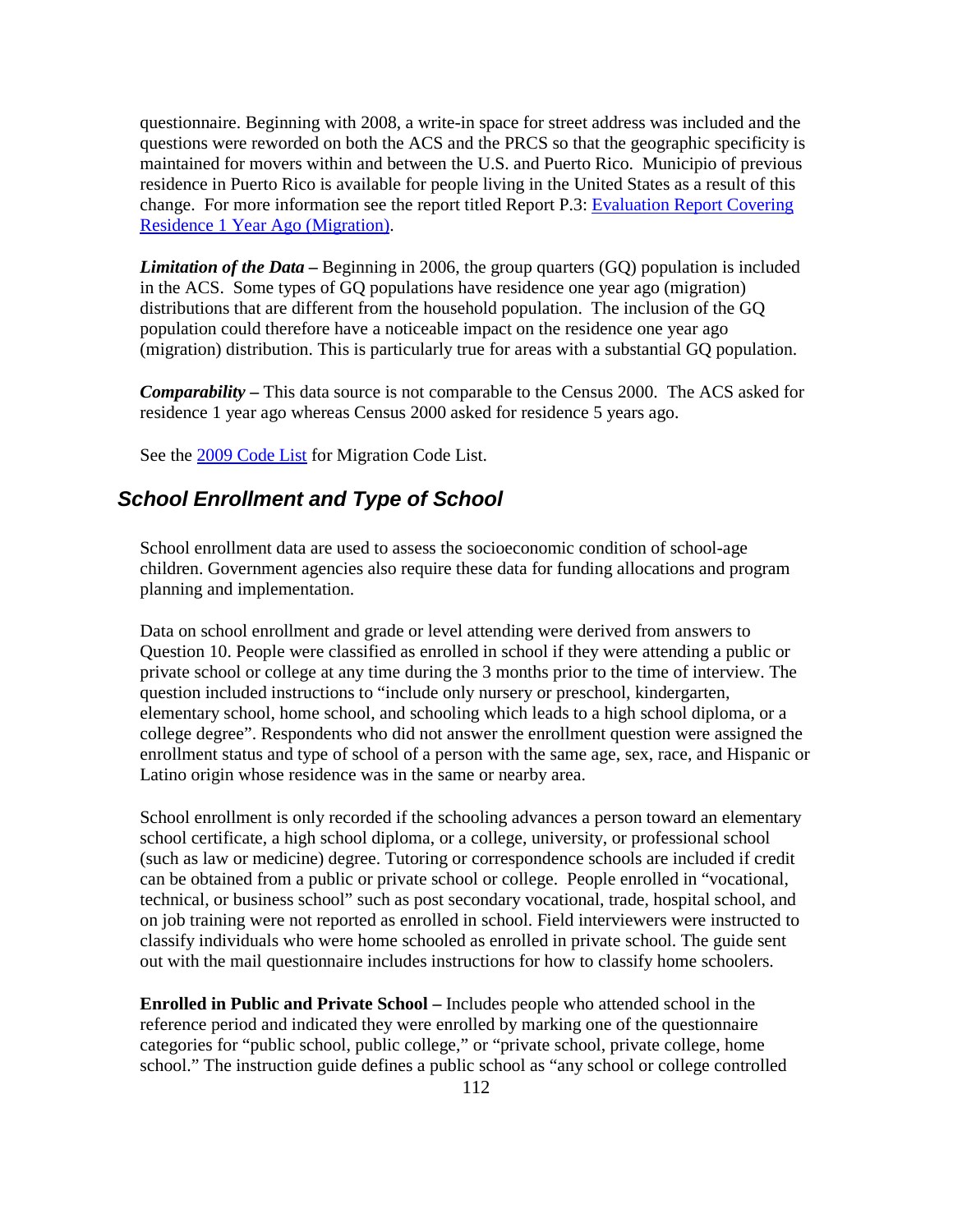and supported primarily by a local, county, state, or federal government." Private schools are defined as schools supported and controlled primarily by religious organizations or other private groups. Home schools are defined as "parental-guided education outside of public or private school for grades 1-12." Respondents who marked both the "public" and "private" boxes are edited to the first entry, "public."

**Grade in Which Enrolled –** From 1999-2007, in the American Community Survey, people reported to be enrolled in "public school, public college" or "private school, private college" were classified by grade or level according to responses to Question 10b, "What grade or level was this person attending?" Seven levels were identified: "nursery school, preschool;" "kindergarten;" elementary "grade 1 to grade 4" or "grade 5 to grade 8;" high school "grade 9 to grade 12;" "college undergraduate years (freshman to senior);" and "graduate or professional school (*for example: medical, dental, or law school*)."

In 2008, the school enrollment questions had several changes. "Home school" was explicitly included in the "private school, private college" category. For question 10b the categories changed to the following "Nursery school, preschool," "Kindergarten," "Grade 1 through grade 12," "College undergraduate years (freshman to senior)," "Graduate or professional school beyond a bachelor's degree (for example: MA or PhD program, or medical or law school)." The survey question allowed a write-in for the grades enrolled from 1-12.

*Question/Concept History –* Since 1999, the American Community Survey enrollment status question (Question 10a) refers to "regular school or college," while the 1996-1998 American Community Survey did not restrict reporting to "regular" school, and contained an additional category for the "vocational, technical or business school."

The 1996-1998 American Community Survey used the educational attainment question to estimate level of enrollment for those reported to be enrolled in school, and had a single year write-in for the attainment of grades 1 through 11. Grade levels estimated using the attainment question were not consistent with other estimates, so a new question specifically asking grade or level of enrollment was added starting with the 1999 American Community Survey questionnaire.

*Limitation of the Data –* Beginning in 2006, the population universe in the American Community Survey includes people living in group quarters. Data users may see slight differences in levels of school enrollment in any given geographic area due to the inclusion of this population. The extent of this difference, if any, depends on the type of group quarters present and whether the group quarters population makes up a large proportion of the total population. For example, in areas that are home to several colleges and universities, the percent of individuals 18 to 24 who were enrolled in college or graduate school would increase, as people living in college dormitories are now included in the universe.

*Comparability –* Data about level of enrollment are also collected from the decennial Census and from the Current Population Survey (CPS). ACS data is generally comparable to data from the Census. Although it should be noted that the ACS reference period was 3 months preceding the date of interview, while the Census 2000 reference period was any time since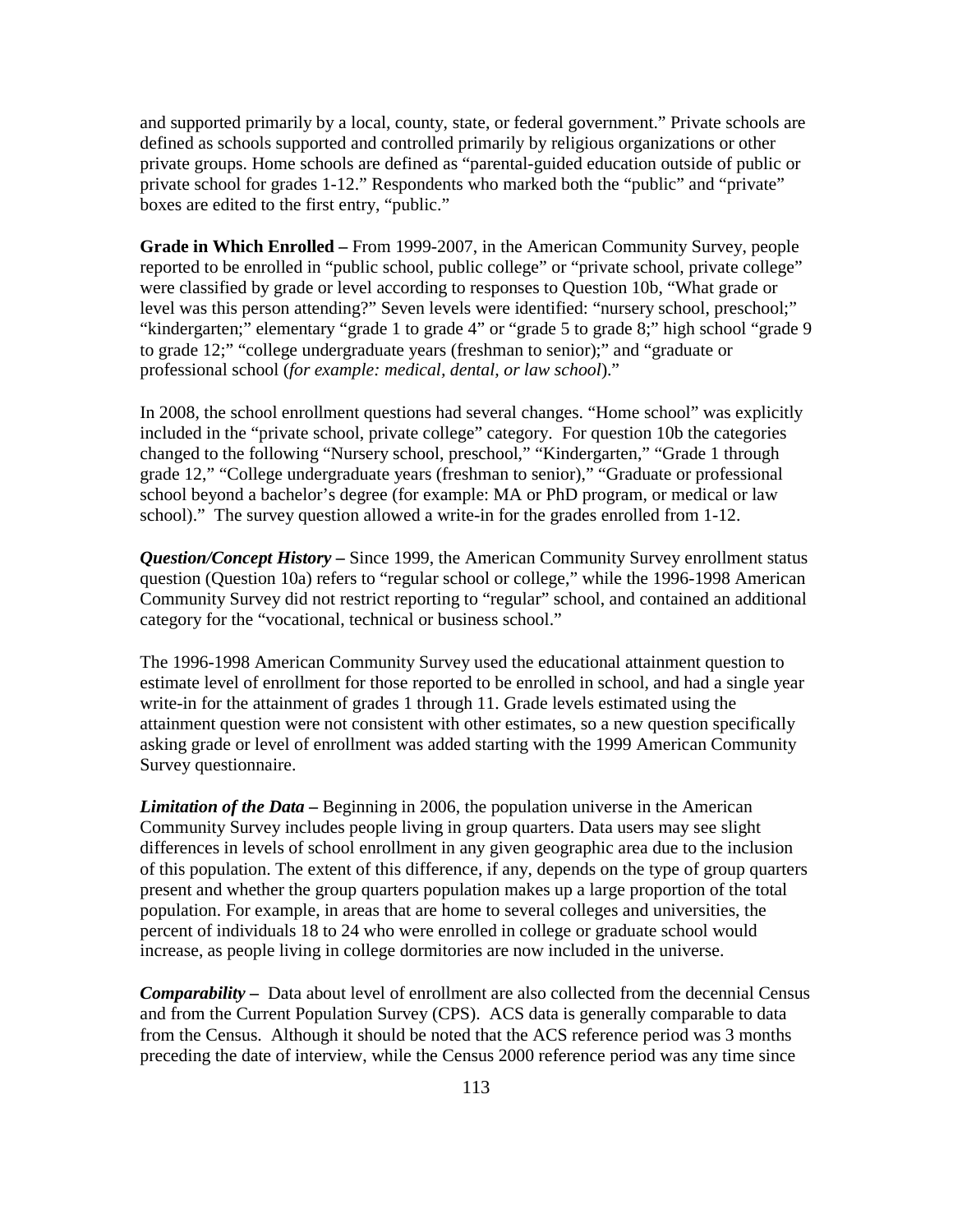February 1, 2000. For more information about the comparability of ACS and CPS data, please see the link for the [Fact Sheet](http://www.census.gov/population/www/socdemo/school.html) from the CPS School Enrollment page.

Data on school enrollment also are collected and published by other federal, state, and local government agencies. Because these data are obtained from administrative records of school systems and institutions of higher learning, they are only roughly comparable to data from population censuses and surveys. Differences in definitions and concepts, subject matter covered, time references, and data collection methods contribute to the differences in estimates. At the local level, the difference between the location of the institution and the residence of the student may affect the comparability of census and administrative data because census data are collected from and based on a respondent's residence. Differences between the boundaries of school districts and census geographic units also may affect these comparisons.

#### *Sex*

The data on sex were derived from answers to Question 3. Individuals were asked to mark either "male" or "female" to indicate their biological sex. For most cases in which sex was invalid, the appropriate entry was determined from other information provided for that person, such as the person's given (i.e., first) name and household relationship. Otherwise, sex was allocated from a hot deck.

Sex is asked for all persons in a household or group quarters. On the mailout/mailback paper questionnaire for households, sex is asked for all persons listed on the form. This form accommodates asking sex for up to 12 people listed as living or residing in the household for at least 2 months. If a respondent indicates that more people are listed as part of the total persons living in the household than the form can accommodate, or if any person included on the form is missing sex, then the household is eligible for Failed Edit Follow-up (FEFU). During FEFU operations, telephone center staffers call respondents to obtain missing data. This includes asking sex for any person in the household missing sex information. In Computer Assisted Telephone Interviews (CATI) and Computer Assisted Personal Interview (CAPI) instruments sex is asked for all persons. In 2006, the ACS began collecting data in group quarters (GQs). This included asking sex for persons living in a group quarters. For additional data collection methodology, please see www.census.gov/acs.

Data on sex are used to determine the applicability of other questions for a particular individual and to classify other characteristics in tabulations. The sex data collected on the forms are aggregated and provide the number of males and females in the population. These data are needed to interpret most social and economic characteristics used to plan and analyze programs and policies. Data about sex are critical because so many federal programs must differentiate between males and females. The U.S. Departments of Education and Health and Human Services are required by statute to use these data to fund, implement, and evaluate various social and welfare programs, such as the Special Supplemental Food Program for Women, Infants, and Children (WIC) or the Low-Income Home Energy Assistance Program (LIHEAP). Laws to promote equal employment opportunity for women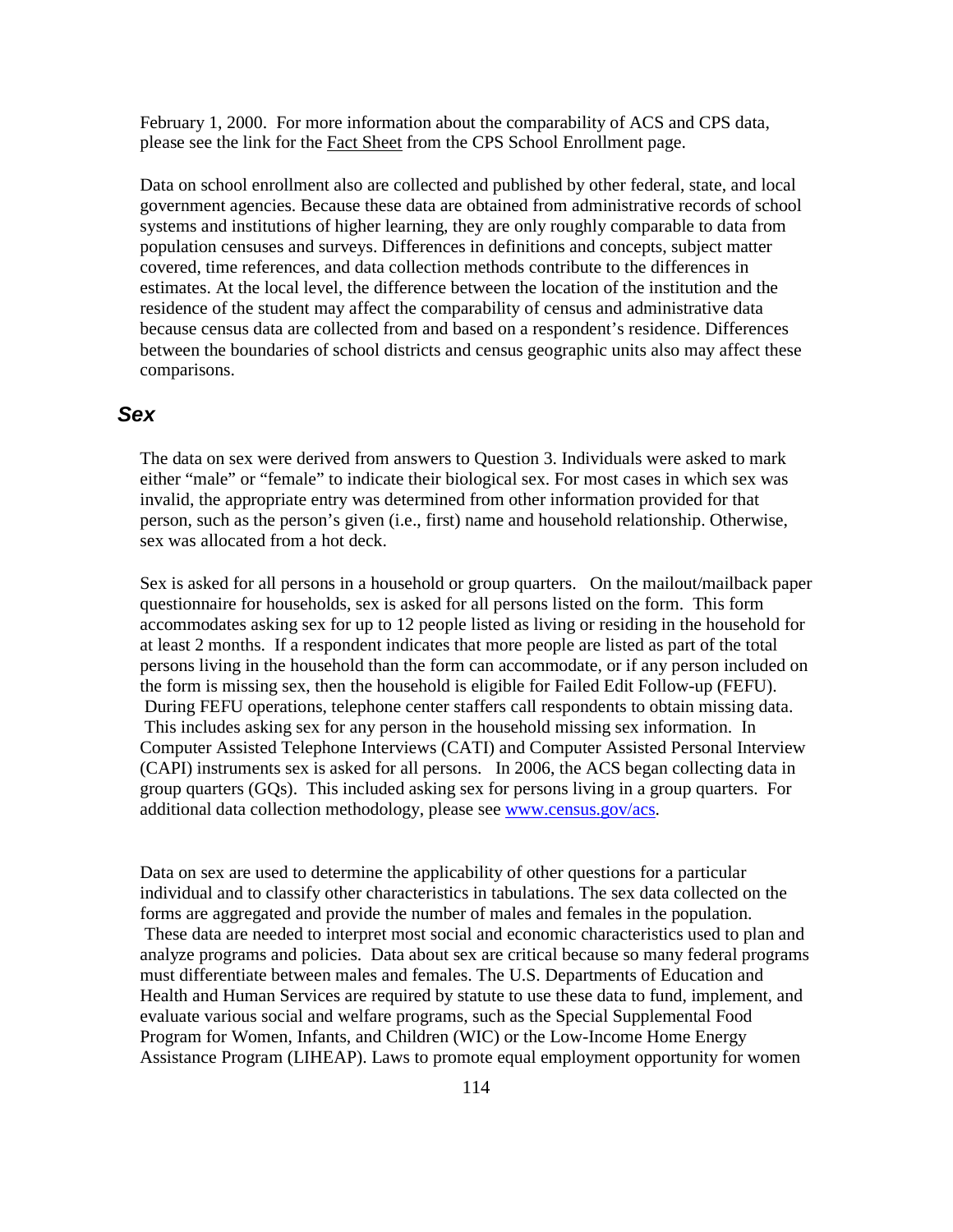also require census data on sex. The U.S. Department of Veterans Affairs must use census data to develop its state projections of veterans' facilities and benefits. For more information on the use of sex data in Federal programs, please see www.census.gov/acs.

**Sex Ratio –** The sex ratio represents the balance between the male and female populations. Ratios above 100 indicate a larger male population, and ratios below 100 indicate a larger female population. This measure is derived by dividing the total number of males by the total number of females and then multiplying by 100. It is rounded to the nearest tenth.

*Question/Concept History –* Sex has been asked of all persons living in a household since the 1996 ACS Test phase. When group quarters were included in the survey universe in 2006, sex was asked of all person in group quarters as well.

Beginning in 2008, the layout of the sex question response categories was changed to a horizontal side-by-side layout from a vertically stacked layout on the mail paper ACS questionnaire

*Limitation of the data –* Beginning in 2006, the population in group quarters (GQ) was included in the ACS. Some types of GQ populations have sex distributions that are very different from the household population. The inclusion of the GQ population could therefore have a noticeable impact on the sex distribution. This is particularly true for a given geographic area. This is particularly true for areas with a substantial GQ population.

The Census Bureau tested the changes introduced to the 2008 version of the sex question in the 2007 ACS Grid-Sequential Test (www.census.gov/acs). The results of this testing show that the changes may introduce an inconsistency in the data produced for this question as observed from the years 2007 to 2008.

*Comparability –* Sex is generally comparable across different data sources and data years.

However, data users should still be aware of methodological differences that may exist between different data sources if they are comparing American Community Survey sex data to other data sources, such as Population Estimates or Decennial Census data. For example, the American Community Survey data are that of a respondent-based survey and subject to various quality measures, such as sampling and nonsampling error, response rates and item allocation. This differs in design and methodology from other data sources, such as Population Estimates, which is not a survey and involves computational methodology to derive intercensal estimates of the population. While ACS estimates are controlled to Population Estimates for sex at the nation, state and county levels of geography as part of the ACS weighting procedure, variation may exist in the sex structure of a population at lower levels of geography when comparing different time periods or comparing across time due to the absence of controls below the county geography level. For more information on American Community Survey data accuracy and weighting procedures, please see www.census.gov/acs.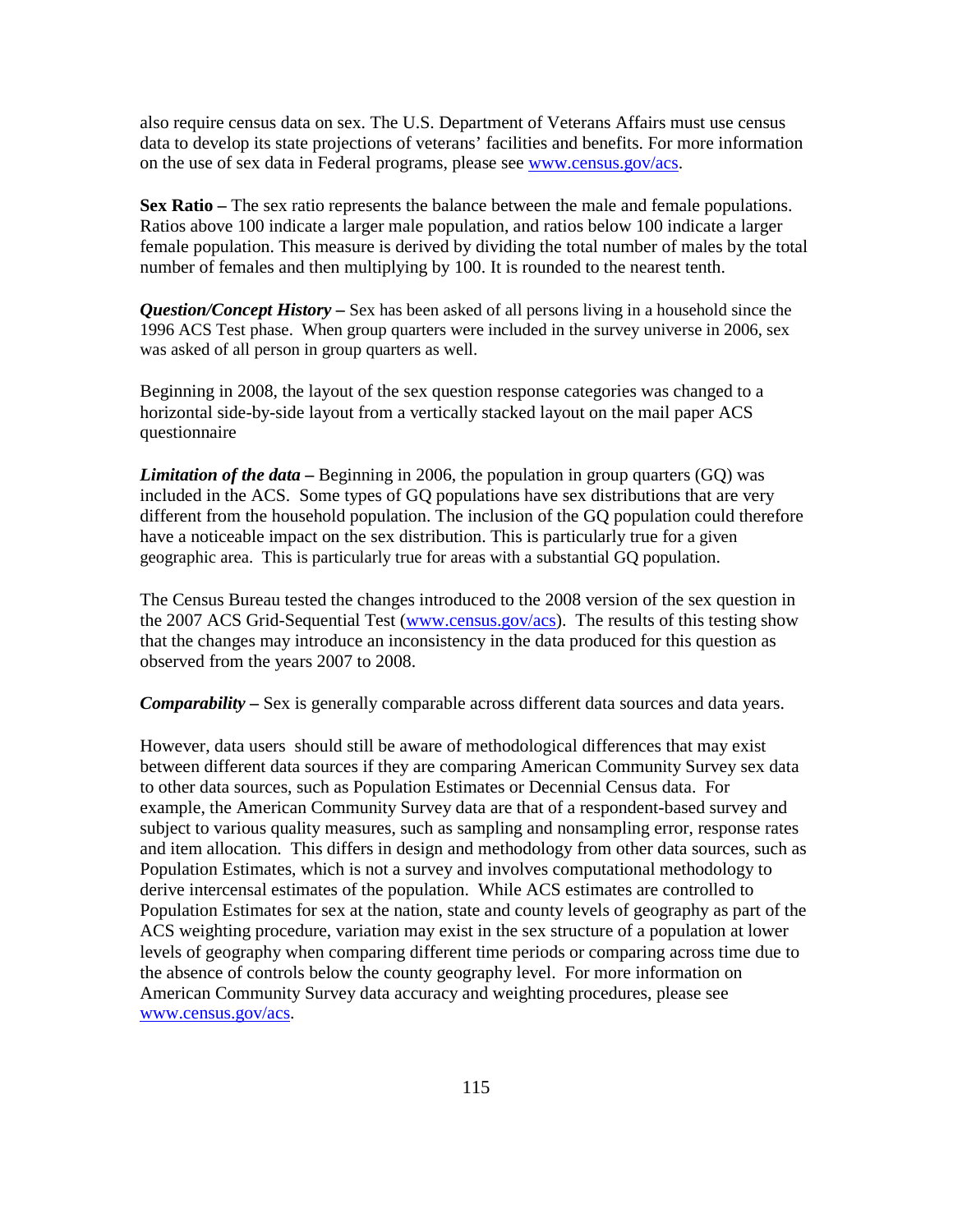It should also be noted that although the American Community Survey (ACS) produces population, demographic and housing unit estimates, it is the Census Bureau's Population Estimates Program that produces and disseminates the [official estimates of the population for](http://factfinder.census.gov/home/en/official_estimates_2008.html)  [the nation, states, counties, cities and towns and estimates of housing units for states and](http://factfinder.census.gov/home/en/official_estimates_2008.html)  [counties](http://factfinder.census.gov/home/en/official_estimates_2008.html) .

## *Social Security Income*

See [Income in the Past 12 Months.](#page-75-0)

## *Subfamily*

See [Household Type and Relationship.](#page-70-0)

#### *Time Leaving Home to Go to Work*

See [Journey to Work.](#page-85-0)

# *Travel Time to Work*

See [Journey to Work.](#page-85-0)

#### *Type of School*

See [School Enrollment.](#page-111-0)

# *Usual Hours Worked in the Past 12 Months*

See [Work Experience.](#page-120-0)

# *Veteran Status*

Data on veteran status and period of military service were derived from answers to Questions 26 and 27.

**Veteran Status –** Veterans are men and women who have served (even for a short time), but are not currently serving, on active duty in the U.S. Army, Navy, Air Force, Marine Corps, or the Coast Guard, or who served in the U.S. Merchant Marine during World War II. People who served in the National Guard or Reserves are classified as veterans only if they were ever called or ordered to active duty, not counting the 4-6 months for initial training or yearly summer camps. All other civilians are classified as nonveterans.

While it is possible for 17 year olds to be veterans of the Armed Forces, ACS data products are restricted to the population 18 years and older.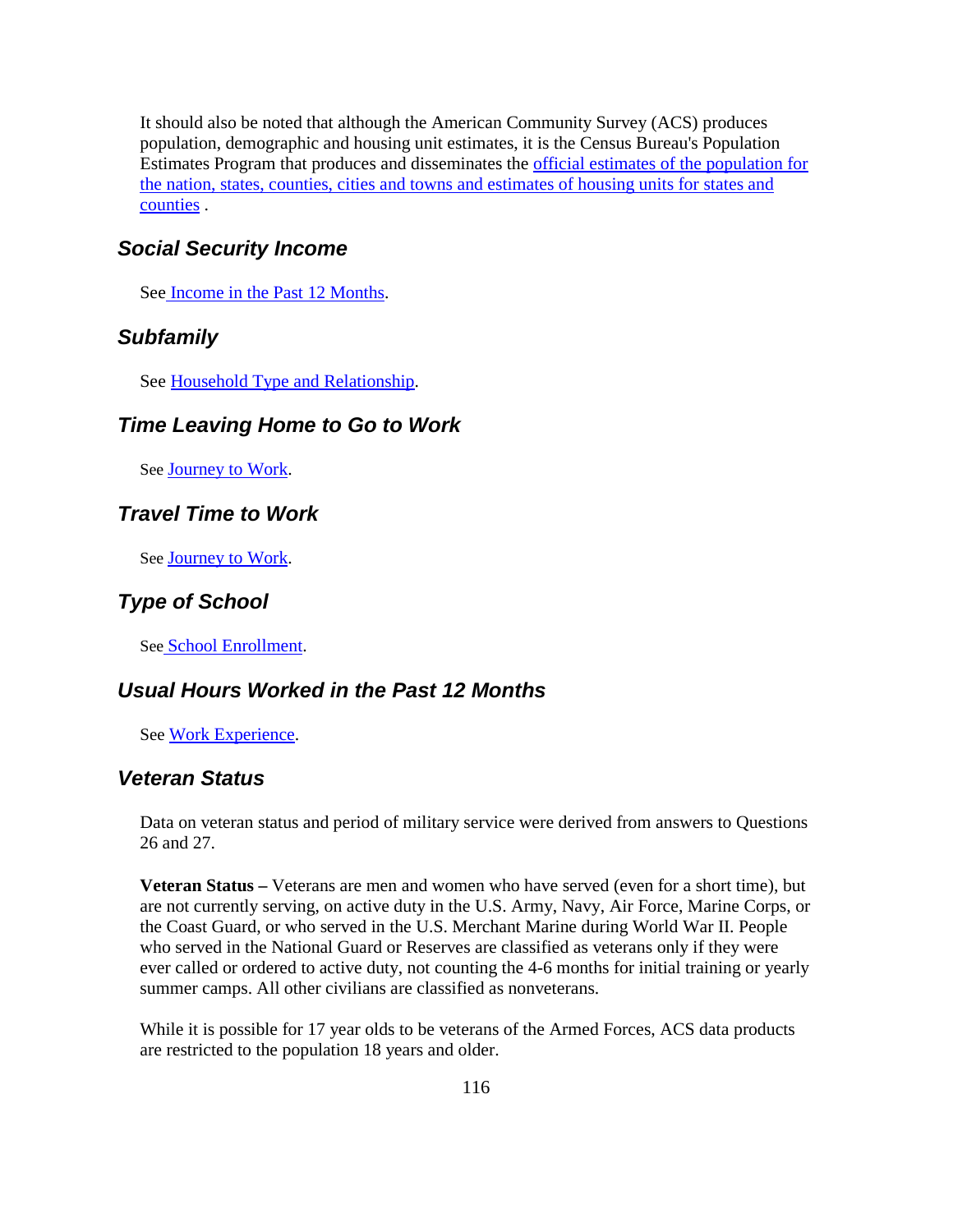Answers to this question provide specific information about veterans. Veteran status is used to identify people with active duty military service and service in the military Reserves and the National Guard. ACS data define civilian veteran as a person 18 years old and over who served (even for a short time), but is not now serving on acting duty in the U.S. Army, Navy, Air Force, Marine Corps or Coast Guard, or who served as a Merchant Marine seaman during World War II. Individuals who have training for Reserves or National Guard but no active duty service are not considered veterans in the ACS. These data are used primarily by the Department of Veterans Affairs to measure the needs of veterans.

Other uses include:

- Used at state and county levels to plan programs for medical and nursing home care for veterans.
- Used by the Department of Veterans Affairs (VA) to plan the locations and sizes of veterans' cemeteries.
- Used by local agencies, under the Older Americans Act, to develop health care and other services for elderly veterans.

Used to allocate funds to states and local areas for employment and job training programs for veterans under the Job Training Partnership Act.

*Question/Concept History – For the 1999-2002 American Community Survey, the question* was changed to match the Census 2000 item. The response categories were modified by expanding the "No active duty service" answer category to distinguish persons whose only military service was for training in the Reserves or National Guard, from persons with no military experience whatsoever.

Beginning in 2003, the "Yes, on active duty in the past, but not now" category was split into two categories. Veterans are now asked whether or not their service ended in the last 12 months.

*Limitation of the Data* **–** There may be a tendency for the following kinds of persons to report erroneously that they served on active duty in the Armed Forces: (a) persons who served in the National Guard or Military Reserves but were never called to duty; (b) civilian employees or volunteers for the USO, Red Cross, or the Department of Defense (or its predecessors, the Department of War and the Department of the Navy); and (c) employees of the Merchant Marine or Public Health Service.

Beginning in 2006, the population in group quarters (GQ) was included in the ACS. Some types of GQ populations may have period of military service and veteran status distributions that are different from the household population. The inclusion of the GQ population could therefore have a noticeable impact on the period of service and veteran status distributions. This is particularly true for areas with a substantial GQ population.

*Comparability* **–** The ACS has two separate questions for veteran status and period of military service, whereas in Census 2000, it was a two-part question. The wording for the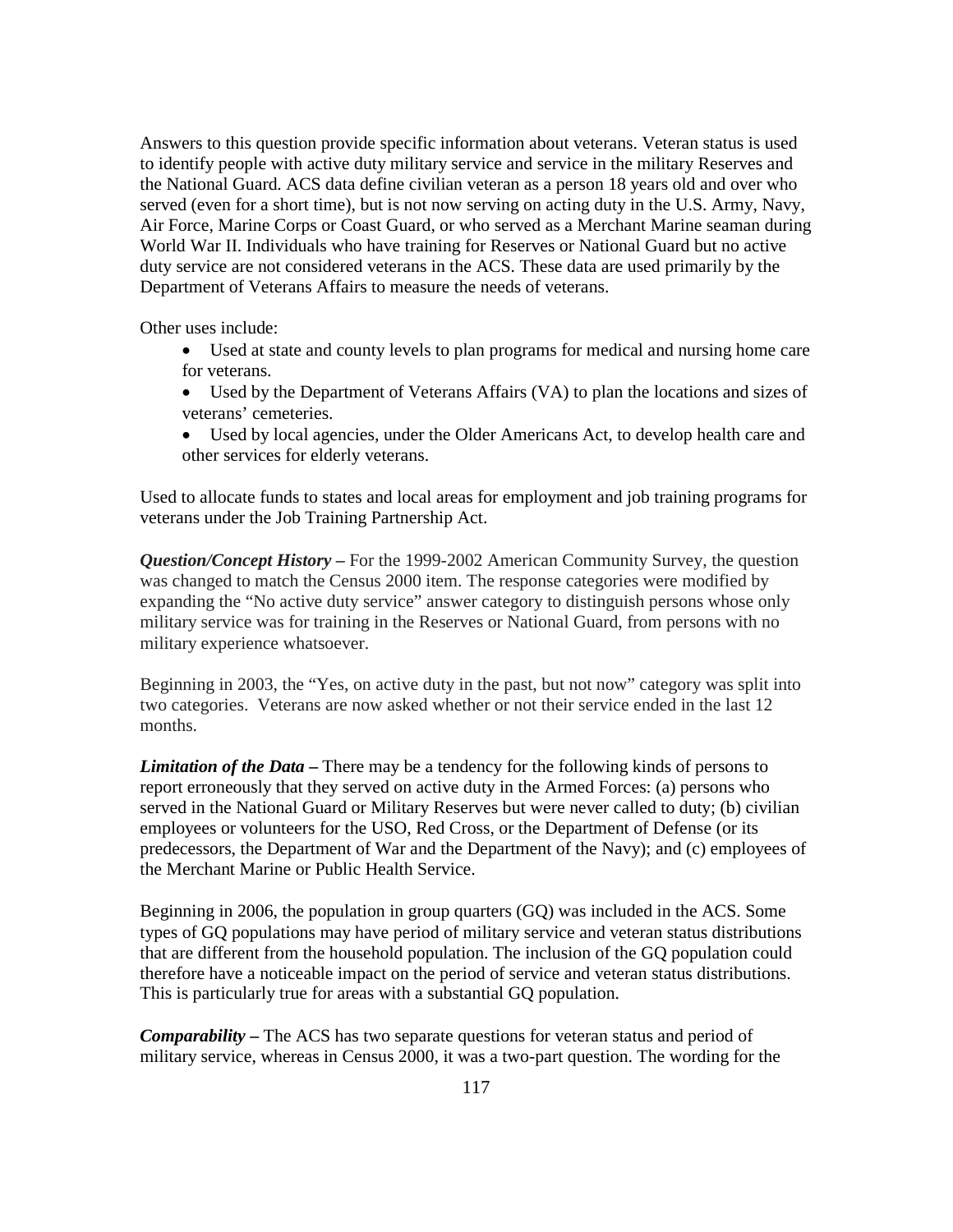veteran status question remains the same, however, the response categories have changed over time (see the section "Question/Concept History").

The Group Quarters (GQ) population was included in the 2006 ACS and not included in prior years of ACS data, thus comparisons should be made only if the geographic area of interest does not include a substantial GQ population.

For comparisons to the Current Population Survey (CPS), please see ["Comparison of ACS](http://www.census.gov/hhes/www/laborfor/veterans/comparison_report.pdf)  and ASEC [Data on Veteran Status and Period of Military Service: 2007.](http://www.census.gov/hhes/www/laborfor/veterans/comparison_report.pdf)"

**Period of Military Service –** People who indicate that they had ever served on active duty in the past or were currently on active duty are asked to indicate the period or periods in which they served. Currently, there are 11 periods of service on the ACS questionnaire. Respondents are instructed to mark a box for each period in which they served, even if just for part of the period. The periods were determined by the Department of Veterans Affairs and generally alternate between peacetime and wartime, with a few exceptions. The responses to this question are edited for consistency and reasonableness. The edit eliminates inconsistencies between reported period(s) of service and age of the person; it also removes reported combinations of periods containing unreasonable gaps (for example, it will not accept a response that indicated the person had served in World War II and in the Vietnam era, but not in the Korean conflict).

Period of military service distinguishes veterans who served during wartime periods from those whose only service was during peacetime. Questions about period of military service provide necessary information to estimate the number of veterans who are eligible to receive specific benefits.

*Question/Concept History –* In 1999, the response categories were modified by closing the "August 1990 or later (including Persian Gulf War)" period at March 1995, and adding the "April 1995" or later category.

For the 2001-2002 American Community Survey question, the response category was changed from "Korean conflict" to "Korean War."

Beginning in 2003, the response categories for the question were modified in several ways. The first category "April 1995 or later" was changed to "September 2001 or later" to reflect the era that began after the events of September 11, 2001; the second category "August 1990 to March 1995" was then expanded to "August 1990 to August 2001 (including Persian Gulf War)." The category "February 1955 to July 1964" was split into two categories: "March 1961 to July 1964" and "February 1955 to February 1961." To match the revised dates for war-time periods of the Department of Veterans Affairs, the dates for the "World War II" category were changed from "September 1940 to July 1947" to "December 1941 to December 1946," and the dates for the "Korean War" were changed from "June 1950 to January 1955" to "July 1950 to January 1955." To increase specificity, the "Some other time" category was split into two categories: "January 1947 to June 1950" and "November 1941 or earlier."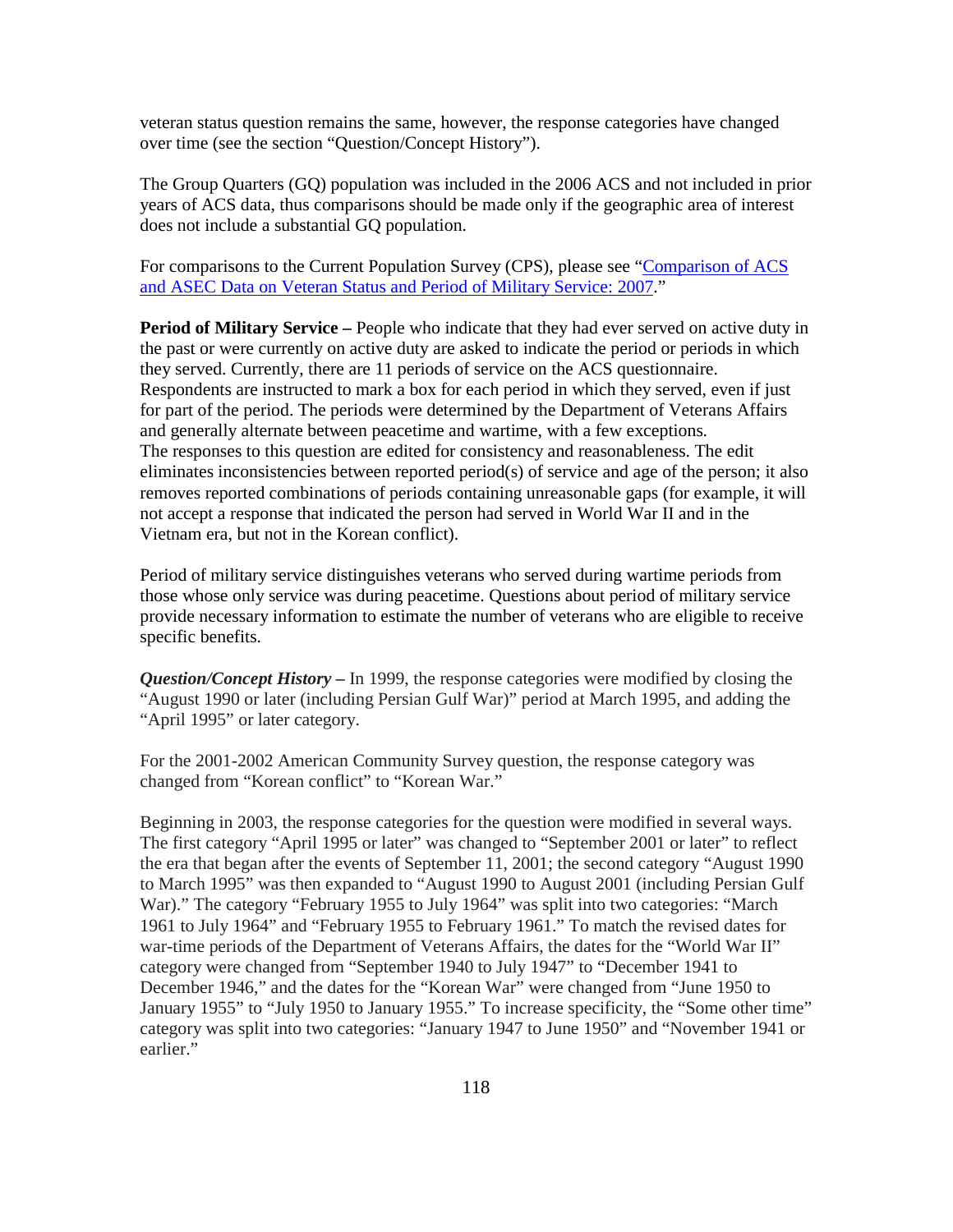*Limitation of the Data* **–** There may be a tendency for people to mark the most recent period in which they served or the period in which they began their service, but not all periods in which they served.

Beginning in 2006, the population in group quarters (GQ) is included in the ACS. Some types of GQ populations may have period of military service and veteran status distributions that are different from the household population. The inclusion of the GQ population could therefore have a noticeable impact on the period of service and veteran status distributions. This is particularly true for areas with a substantial GQ population.

*Comparability* **–** Since Census 2000, the period of military service categories on the ACS questionnaire were updated to: 1) include the most recent period "September 2001 or later;" 2) list all "peace time" periods without showing a date-breakup in the list; and 3) update the Korean War and World War II dates to match the official dates as listed in US Code, Title 38. While the response categories differ slightly from those in Census 2000, data from the two questions can still be compared to one another.

Due to an editing error, veteran's period of service (VPS) prior to 2007 was being incorrectly assigned for some individuals. The majority of the errors misclassified some people who reported only serving during the Vietnam Era as having served in the category "Gulf War and Vietnam Era." The remainder of the errors misclassified some people who reported only serving between the Vietnam Era and Gulf War as having served in the category "Gulf War."

The Group Quarters (GQ) population was included in the 2006 ACS and not included in prior years of ACS data, thus comparisons should be made only if the geographic area of interest does not include a substantial GQ population.

For comparisons to the Current Population Survey (CPS), please see ["Comparison of ACS](http://www.census.gov/hhes/www/laborfor/veterans/comparison_report.pdf) and ASEC [Data on Veteran Status and Period of Military Service: 2007.](http://www.census.gov/hhes/www/laborfor/veterans/comparison_report.pdf)"

**Service-Connected Disability Status and Ratings** *–* Data on service-connected disabilityrating status and service-connected disability ratings were derived from answers to Questions 28a and 28b.

**Service-Connected Disability-Rating Status –** People who indicated they had served on active duty in the U.S. Armed Forces, military Reserves, or National Guard, or trained with the Reserves or National Guard or were now on active duty were asked to indicate whether or not they had a Department of Veterans Affairs (VA) service-connected disability rating. These disabilities are evaluated according to the VA Schedule for Rating Disabilities in Title 38, U.S. Code of Federal Regulations, Part 4.

"Service-connected" means the disability was a result of disease or injury incurred or aggravated during active military service.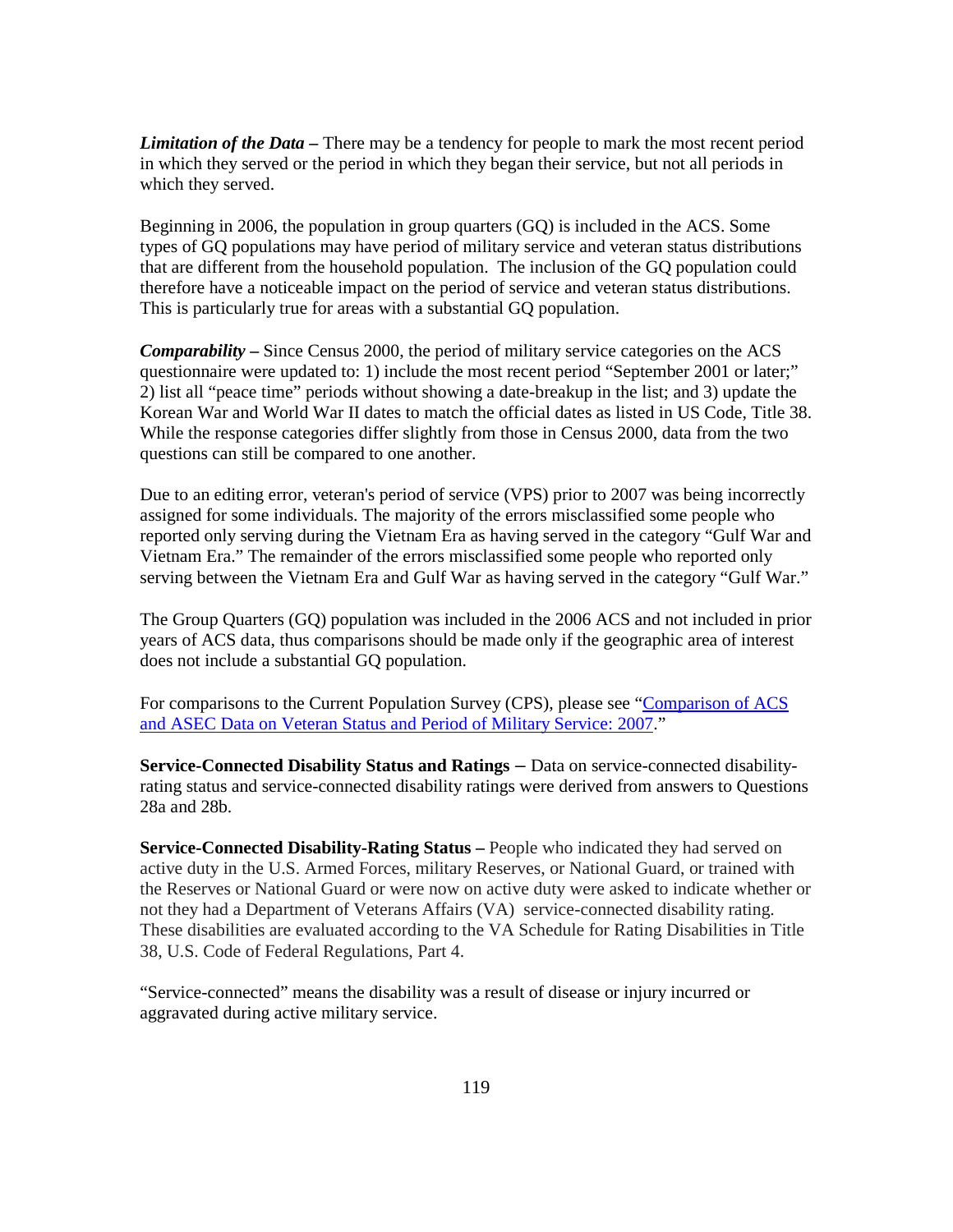The Department of Veterans Affairs (VA) uses a priority system to allocate health care services among veterans enrolled in its programs. Data on service-connected disability status and ratings are used by the Department of Veterans Affairs to measure the demand for VA health care services in local market areas across the country as well as to classify veterans into priority groups for VA health care enrollment.

*Question/Concept History –* This question was added to the American Community Survey in 2008. For more information, see ["Evaluation Report Covering Service-Connected](http://www.census.gov/acs)  [Disability.](http://www.census.gov/acs)"

*Limitation of the Data* – There may be a tendency for people to erroneously report having a 0 percent rating when they have no service-connected disability rating at all.

*Comparability* **–** The question was not asked in Census 2000. It was added to the ACS in 2008.

**Service-Connected Disability Rating –** This question is asked of people who reported having a VA service-connected disability rating. These ratings are graduated according to degrees of disability on a scale from 0 to 100 percent, in increments of 10 percent. The ratings determine the amount of compensation payments made to the veterans. A zero-rating, which is different than having no rating at all, means a disability exists but it is not so disabling that it entitles the veteran to compensation payments.

The Department of Veterans Affairs (VA) uses a priority system to allocate health care services among veterans enrolled in its programs. Data on service-connected disability status and ratings are used by the Department of Veterans Affairs to measure the demand for VA health care services in local market areas across the country as well as to classify veterans into priority groups for VA health care enrollment.

*Question/Concept History –* This question was added to the American Community Survey in 2008. For more information, see ["Evaluation Report Covering Service-Connected](http://www.census.gov/acs)  [Disability.](http://www.census.gov/acs)"

*Limitation of the Data –* There may be a tendency for people to erroneously report having a 0 percent rating when they have no service-connected disability rating at all.

*Comparability* **–** The question was not asked in Census 2000. It was added to the ACS in 2008.

# *Weeks Worked in the Past 12 Months*

See [Work Experience.](#page-120-0)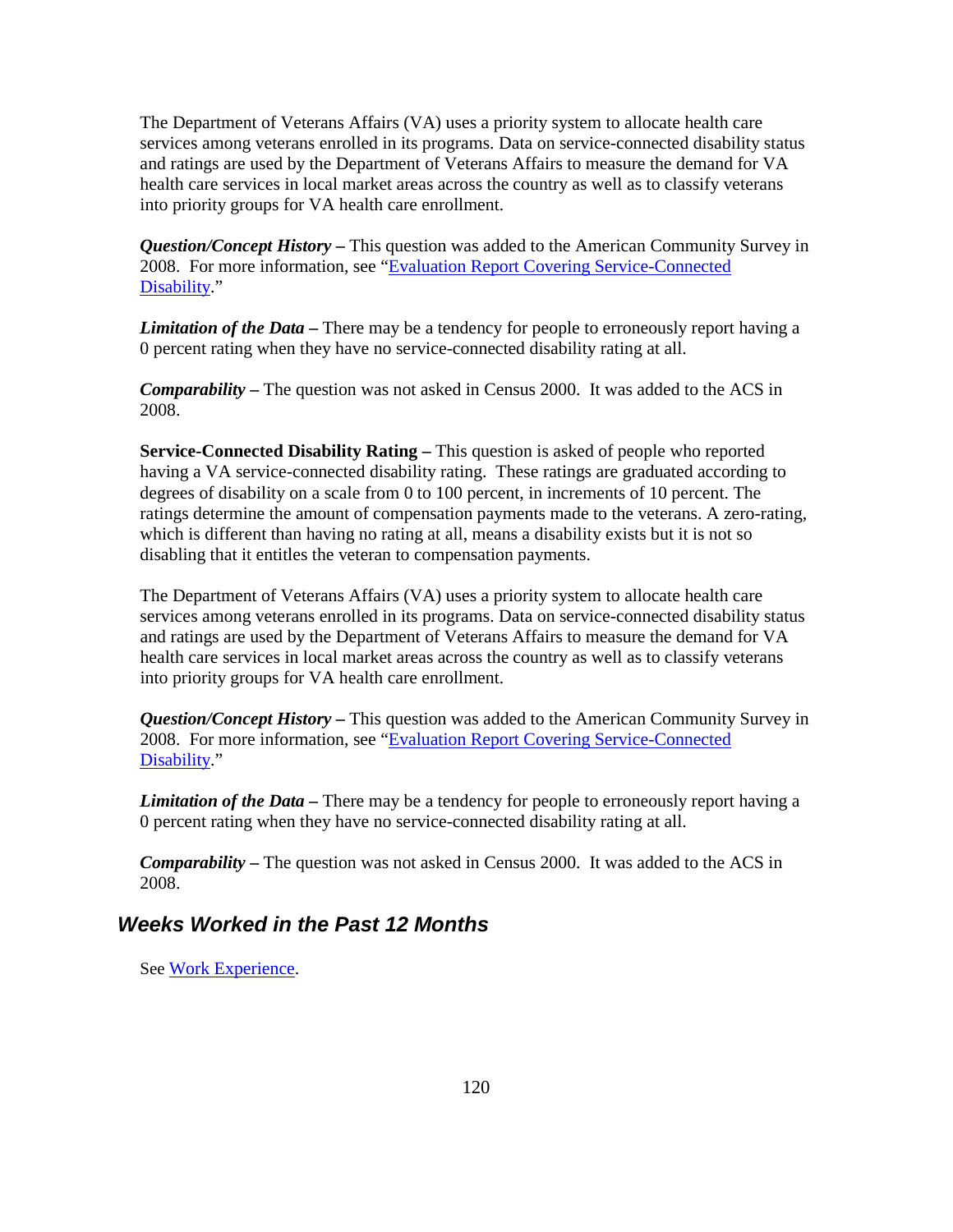## <span id="page-120-0"></span>*Work Experience*

The data on work experience were derived from answers to Questions 38, 39, and 40. This term relates to work status in the past 12 months, weeks worked in the past 12 months, and usual hours worked per week worked in the past 12 months.

To comply with provisions of the Civil Rights Act, the U.S. Department of Justice uses these data to determine the availability of individuals for work. Government agencies, in considering the programmatic and policy aspects of providing federal assistance to areas, have emphasized the requirements for reliable data to determine the employment resources available. Data about the number of weeks and hours worked last year are essential because these data allow the characterization of workers by full-time/part-time and full-year/part-year status. Data about working last year are also necessary for collecting accurate income data by defining the universe of persons who should have earnings as part of their total income.

#### **Work Status in the Past 12 Months**

The data on work status in the past 12 months were derived from answers to Question 38. People 16 years old and over who worked 1 or more weeks according to the criteria described below are classified as "Worked in the past 12 months." All other people 16 years old and over are classified as "Did not work in the past 12 months."

#### **Weeks Worked in the Past 12 Months**

The data on weeks worked in the past 12 months were derived from responses to Question 39, which was asked of people 16 years old and over who indicated that they worked during the past 12 months.

The data pertain to the number of weeks during the past 12 months in which a person did any work for pay or profit (including paid vacation and paid sick leave) or worked without pay on a family farm or in a family business. Weeks of active service in the Armed Forces are also included.

#### **Usual Hours Worked Per Week Worked in the Past 12 Months**

The data on usual hours worked per week worked in the past 12 months were derived from answers to Question 40. This question was asked of people 16 years old and over who indicated that they worked during the past 12 months.

The data pertain to the number of hours a person usually worked during the weeks worked in the past 12 months. The respondent was to report the number of hours worked per week in the majority of the weeks he or she worked in the past 12 months. If the hours worked per week varied considerably during the past 12 months, the respondent was to report an approximate average of the hours worked per week.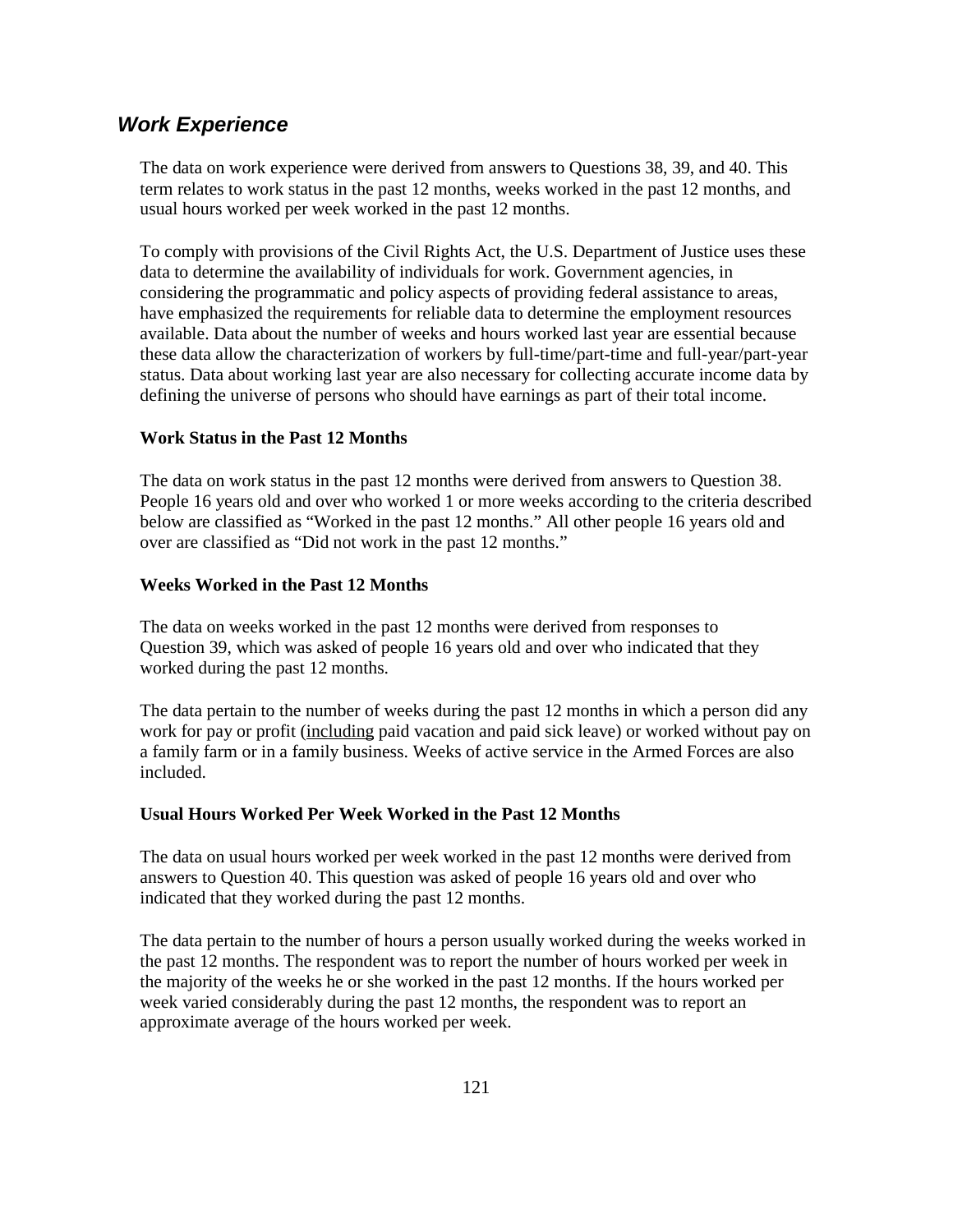People 16 years old and over who reported that they usually worked 35 or more hours each week during the weeks they worked are classified as "Usually worked full time;" people who reported that they usually worked 1 to 34 hours are classified as "Usually worked part time."

**Aggregate Usual Hours Worked Per Week in the Past 12 Months –** Aggregate usual hours worked is the sum of the values for usual hours worked each week of all the people in a particular universe. (For more information, see "Aggregate" under ["Derived Measures.](#page-124-0)")

**Mean Usual Hours Worked Per Week in the Past 12 Months –** Mean usual hours worked is the number obtained by dividing the aggregate number of hours worked each week of a particular universe by the number of people in that universe. For example, mean usual hours worked for workers 16 to 64 years old is obtained by dividing the aggregate usual hours worked each week for workers 16 to 64 years old by the total number of workers 16 to 64 years old. Mean usual hours worked values are rounded to the nearest one-tenth of an hour. (For more information, see "Mean" under ["Derived Measures.](#page-124-0)")

**Full-Time, Year-Round Workers** – All people 16 years old and over who usually worked 35 hours or more per week for 50 to 52 weeks in the past 12 months.

**Number of Workers in Family in the Past 12 Months –** The term "worker" as used for these data is defined based on the criteria for work status in the past 12 months.

*Question/Concept History –* Beginning in 2008, the weeks worked question was separated into 2 parts: part (a) asked whether the respondent worked 50 or more weeks in the past 12 months and part (b) asked respondents who answered 'no' to part (a) how many weeks they worked, even for a few hours.

*Limitation of the Data* – It is probable that the number of people who worked in the past 12 months and the number of weeks worked are understated since there is some tendency for respondents to forget intermittent or short periods of employment or to exclude weeks worked without pay. There may also be a tendency for people not to include weeks of paid vacation among their weeks worked; one result may be that the American Community Survey figures understate the number of people who worked "50 to 52 weeks."

The American Community Survey data refer to the 12 months preceding the date of interview. Since not all people in the American Community Survey were interviewed at the same time, the reference period for the American Community Survey data is neither fixed nor uniform.

Beginning in 2006, the population in group quarters (GQ) is included in the ACS. Some types of GQ populations may have work experience distributions that are different from the household population. The inclusion of the GQ population could therefore have a noticeable impact on the work experience distribution. This is particularly true for areas with a substantial GQ population.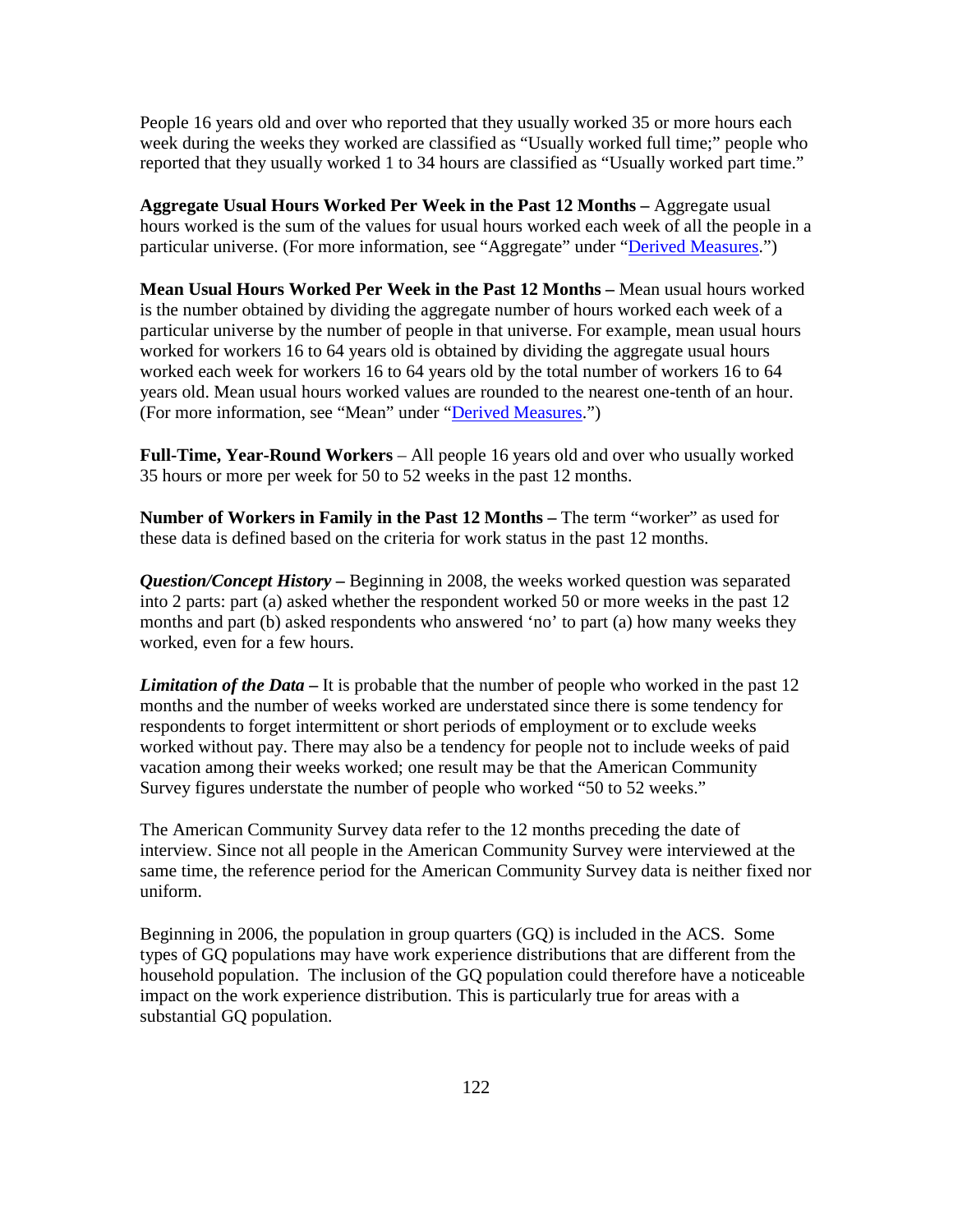The Census Bureau tested the changes introduced to the 2008 version of the weeks worked question in the 2006 ACS Content Test. The results of this testing show that the changes may introduce an inconsistency in the data produced for this question as observed from the years 2007 to 2008, see "2006 ACS Content Test Evaluation Report Covering Weeks Worked" (www.census.gov/acs).

*Comparability* **–** For information on Work Experience data comparability, please see the comparability section for [Employment Status.](#page-59-0)

# *Work Status in the Past 12 Months*

See [Work Experience.](#page-120-0)

#### *Year of Entry*

The data on year of entry were derived from answers to Question 9. This question was asked about Persons 1 through 5 in the ACS, and was restricted to those persons who on Question 8 answered that they were in citizenship categories (2) born in Puerto Rico, Guam, the U.S. Virgin Islands, or Northern Marianas, (3) born abroad of U.S. citizen parent or parents, (4) U.S. citizen by naturalization, or (5) not a U.S citizen.

All respondents born outside the United States were asked for the year in which they came to live in the United States. This includes people born in Puerto Rico and U.S. Island Areas; people born abroad of an U.S. citizen parent or parents; and the foreign born. (See ["Citizenship Status.](#page-50-0)") For the Puerto Rico Community Survey, respondents were asked for the year in which they came to live in Puerto Rico.

The responses to this question indicate when persons born outside of the U.S. came to live in the United States.

*Question/Concept History –* Since 1996, the year of entry questions for the American Community Survey and for the Puerto Rico Survey were identical. An instruction was added beginning in 1999 to "Print numbers in boxes."

*Limitation of the Data* – Respondents were directed to indicate the year they entered the U.S. "to live." (or "to live" in Puerto Rico, for the Puerto Community Survey). For respondents who entered the U.S. (or entered Puerto Rico for the Puerto Rico Community Survey) multiple times, the interviewers were instructed to request the most recent year of entry. For respondents who entered multiple times and did not ask the interviewer for clarification or who mailed back the questionnaire without being interviewed in person, it is unclear which year of entry was provided (i.e. first or most recent).

Beginning in 2006, the population in group quarters (GQ) is included in the ACS. Some types of GQ populations may have year of entry distributions that are different from the household population. The inclusion of the GQ population could therefore have a noticeable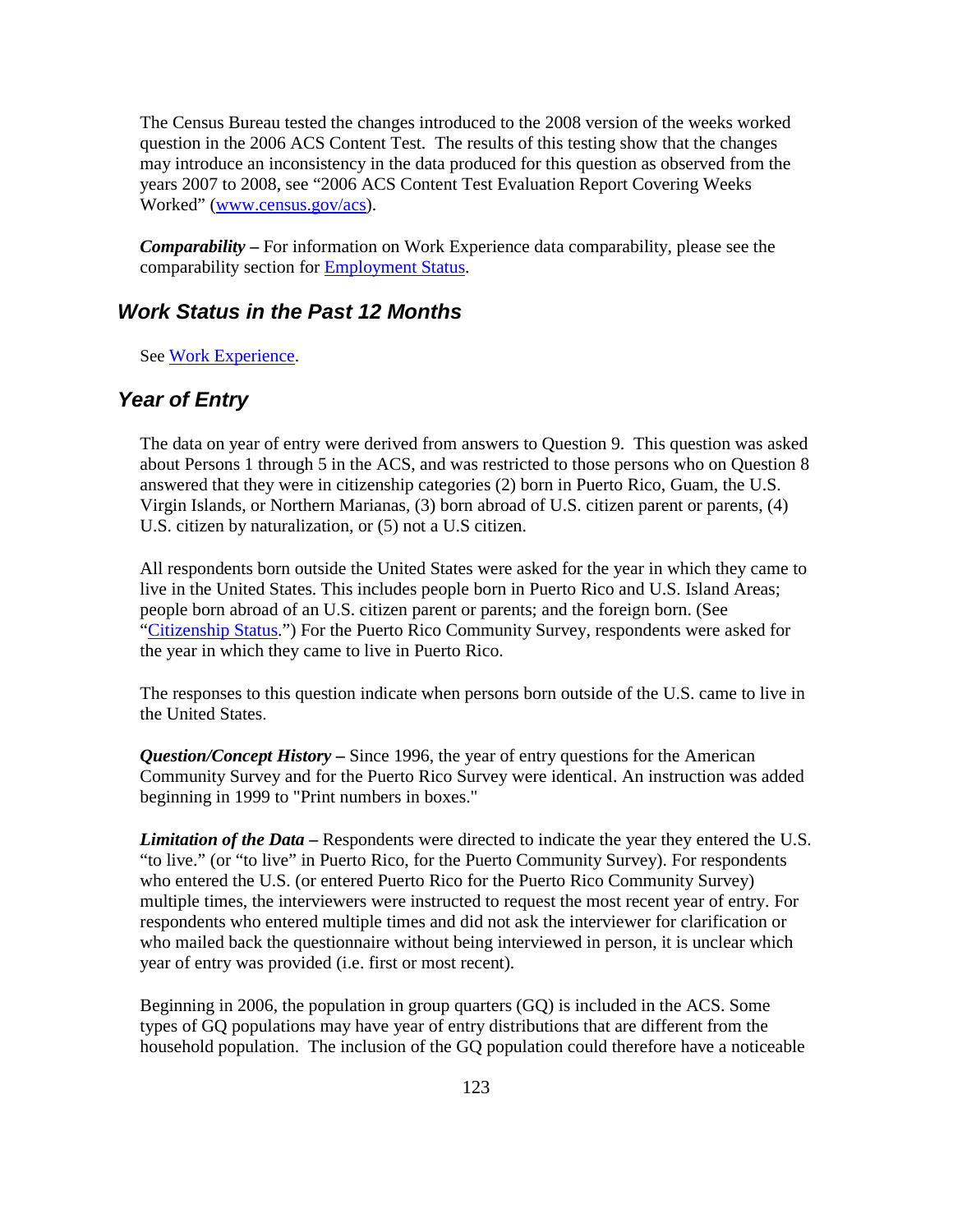impact on the year of entry distribution. This is particularly true for areas with substantial GQ populations.

*Comparability –* Year of entry was comparable across ACS years. A note of caution when comparing ACS and Census 2000 year of entry data: Census 2000 represents data collected as of April 1, 2000 and thus the "2000" year of entry category accounts only for the first quarter (Jan-Mar) in 2000. In comparison, the ACS represents data collected throughout the entire year and thus the "2000" year of entry category accounts for the entire year of 2000.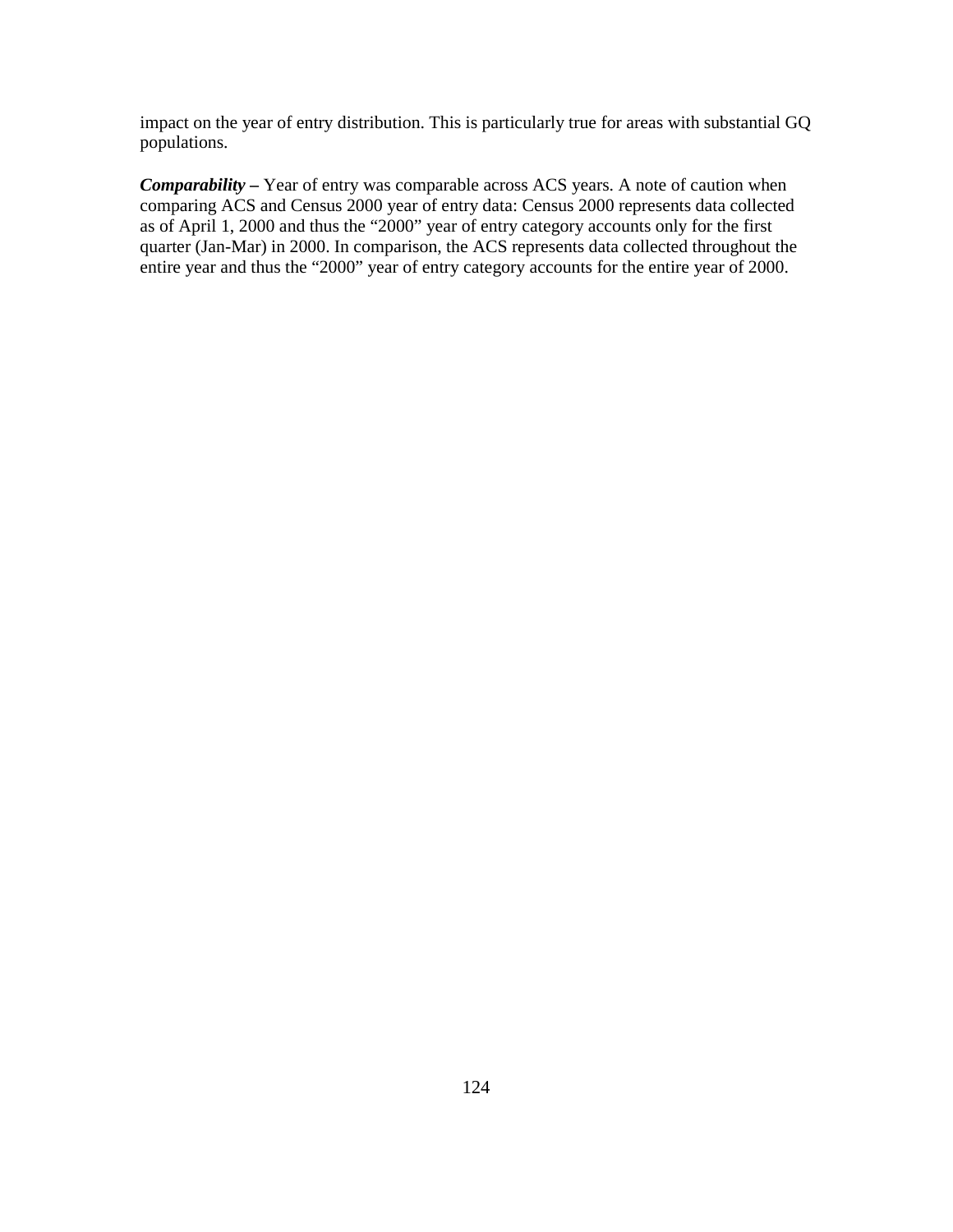# <span id="page-124-0"></span>**Derived Measures**

Census data products include various derived measures, such as medians, means, and percentages, as well as certain rates and ratios. Most derived measures that round to less than 0.1 are shown as zero.

#### **Aggregate**

See ["Mean.](#page-125-0)"

#### **Average**

See ["Mean.](#page-125-0)"

#### **Gini Index**

The Gini is a measure of how much a distribution varies from a proportionate distribution. A purely proportionate distribution would have every value in the distribution being equal (that is 20% of the values would equal 20% of the aggregate total of all the values). This is also known as "perfect equality" – all households have an equal share of income. An example of a distribution that deviates the most from perfect equality would be have every value except one equal to zero, and one value that would be equal to the nonzero aggregate total for all the values. This is also known as "perfect inequality" – one household has all income.

The Gini ranges from zero (perfect equality) to one (perfect inequality), and it is calculated by measuring the difference between a diagonal line (the purely proportionate distribution) and the distribution of actual values (a Lorenz curve). This measure is presented for household income.

#### **Interpolation**

Interpolation is frequently used to calculate medians or quartiles and to approximate standard errors from tables based on interval data. Different kinds of interpolation may be used to estimate the value of a function between two known values, depending on the form of the distribution. The most common distributional assumption is that the data are linear, resulting in linear interpolation. However, this assumption may not be valid for income data, particularly when the data are based on wide intervals. For these cases, a Pareto distribution is assumed and the median is estimated by interpolating between the logarithms of the upper and lower income limits of the median category. The Census Bureau estimates median income using the Pareto distribution within intervals when the intervals are wider than \$2,500.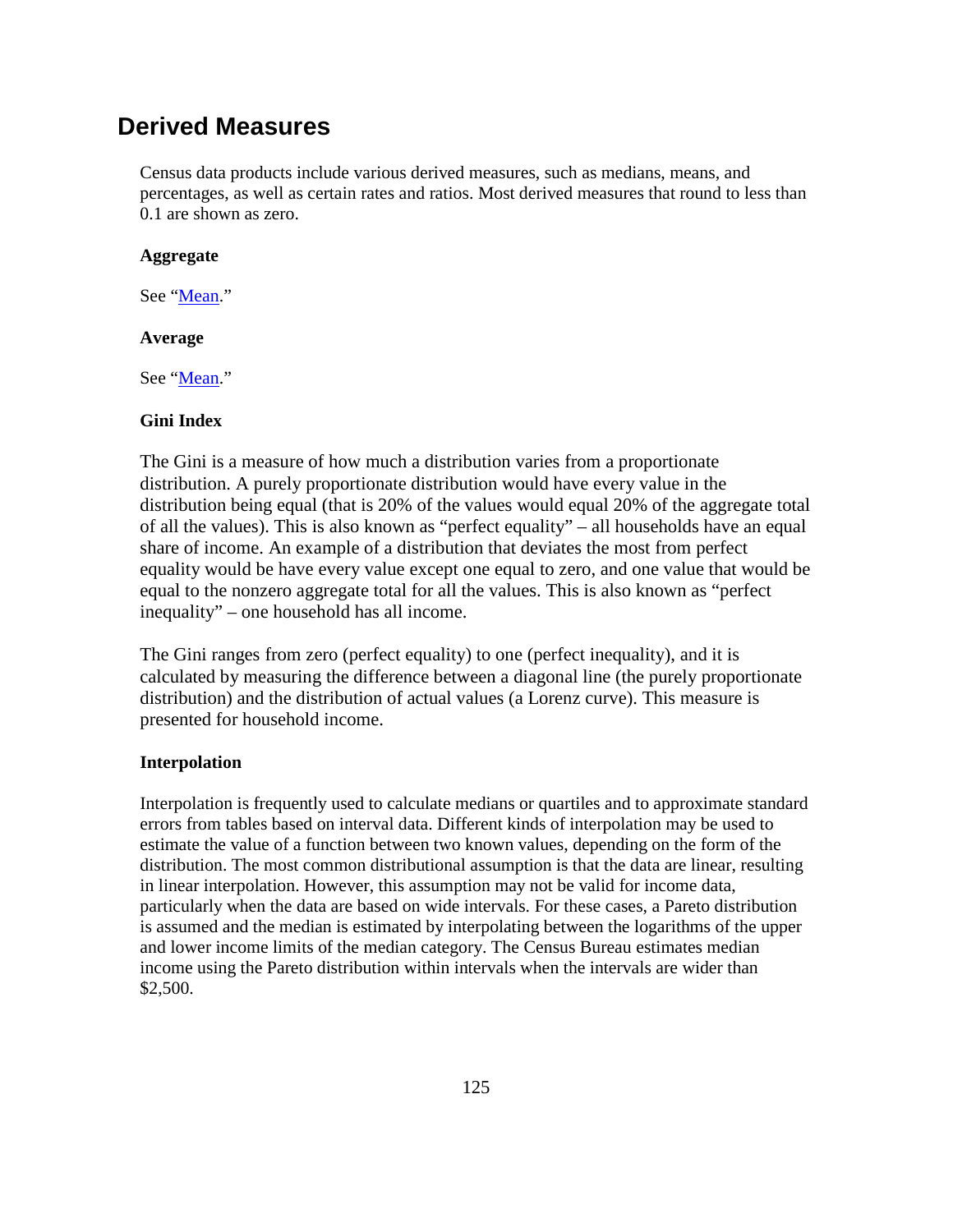#### <span id="page-125-0"></span>**Mean**

This measure represents an arithmetic average of a set of values. It is derived by dividing the sum (or aggregate) of a group of numerical questions by the total number of questions in that group. For example, mean household earnings is obtained by dividing the aggregate of all earnings reported by individuals with earnings living in households by the total number of households with earnings. (Additional information on means and aggregates is included in the separate explanations of many population and housing variables.)

**Aggregate.** An aggregate is the sum of the values for each of the elements in the universe. For example, aggregate household income is the sum of the incomes of all households in a given geographic area. Means are derived by dividing the aggregate by the appropriate universe. When an aggregate used as a numerator is rounded in the detailed (base) tables, the rounded value is used for the calculation of the mean.

**Rounding for selected aggregates.** To protect the confidentiality of responses, the aggregates shown in matrices for the list of subjects below are rounded. This means that the aggregates for these subjects, except for travel time to work, are rounded to the nearest hundred dollars. Unless special rounding rules apply (see below); \$150 rounds up to \$200; \$149 rounds down to \$100. Note that each cell in a matrix is rounded individually. This means that an aggregate value shown for the United States may not necessarily be the sum total of the aggregate values in the matrices for the states. This also means that the cells in the aggregate matrices may not add to the total and/or subtotal lines.

#### **Special rounding rules for aggregates**.

– If the dollar value is between  $-\$100$  and  $+\$100$ , then the dollar value is rounded to \$0.

 $-$  If the dollar value is less than  $-$ \$100, then the dollar value is rounded to the nearest –\$100.

#### **Aggregates Subject to Rounding:**

Contract Rent, Rent Asked Earnings in the Past 12 Months (Households) Earnings in the Past 12 Months (Individuals)

Gross Rent\*

Income Deficit in the Past 12 Months (Families) Income Deficit in the Past 12 Months Per Family Member Income Deficit in the Past 12 Months Per Unrelated Individual Income in the Past 12 Months (Household/Family/Nonfamily Household) Income in the Past 12 Months (Individuals) Mobile Home Costs Real Estate Taxes (Per \$1,000 Value) Rent Asked Selected Monthly Owner Costs\* by Mortgage Status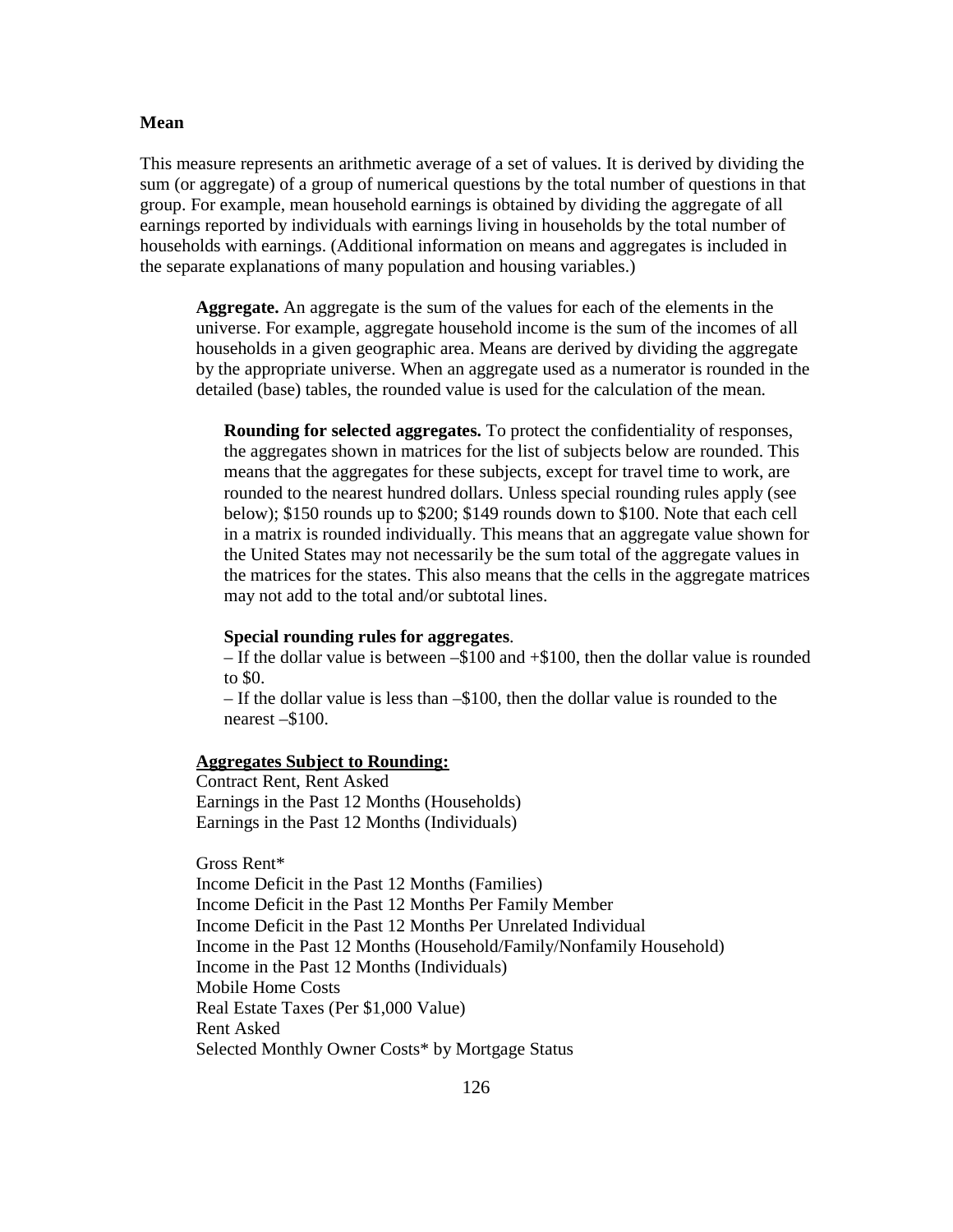Total Mortgage Payment Travel Time to Work\*\* Type of Income in the Past 12 Months (Households) Value, Price Asked

[**\*Note:** Gross Rent and Selected Monthly Owner Costs include other aggregates that also are subject to rounding. For example, Gross Rent includes aggregates of payments for "contract rent" and the "costs of utilities and fuels." Selected Monthly Owner Costs includes aggregates of payments for "mortgages, deeds of trust, contracts to purchase, or similar debts on the property (including payments for the first mortgage, second mortgage, home equity loans, and other junior mortgages); real estate taxes; fire, hazard, and flood insurance on the property, and the costs of utilities and fuels."]

[**\*\*Note:** Aggregate Travel Time to Work is zero if the aggregate is zero, is rounded to 4 minutes if the aggregate is 1 to 7 minutes, and is rounded to the nearest multiple of 5 minutes for all other values (if the aggregate is not already evenly divisible by 5).]

#### **Median**

This measure represents the middle value (if n is odd) or the average of the two middle values (if n is even) in an ordered list of n data values. The median divides the total frequency distribution into two equal parts: one-half of the cases falling below the median and one-half above the median. Each median is calculated using a standard distribution (see below). (For more information, see "Interpolation.")

For data products displayed in American FactFinder, medians that fall in the upper-most category of an open-ended distribution will be shown with a plus symbol  $(+)$  appended  $(e.g.,)$ "\$2,000+" for contract rent), and medians that fall in the lowest category of an open-ended distribution will be shown with a minus symbol (-) appended (e.g., "\$100- for contract rent"). For other data products and data files that are downloaded by users (i.e., FTP files), plus and minus signs will not be appended. Contract Rent, for example will be shown as \$2001 if the median falls in the upper-most category (\$2,000 or more) and \$99 if the median falls in the lowest category (Less than \$100). (The ["Standard Distributions"](#page-138-0) section in Appendix A shows the open-ended intervals for medians.)

**Standard Distributions.** In order to provide consistency in the values within and among data products, standard distributions from which medians and quartiles are calculated are used for the American Community Survey. The American Community Survey standard distributions are listed in [Appendix A.](#page-131-0)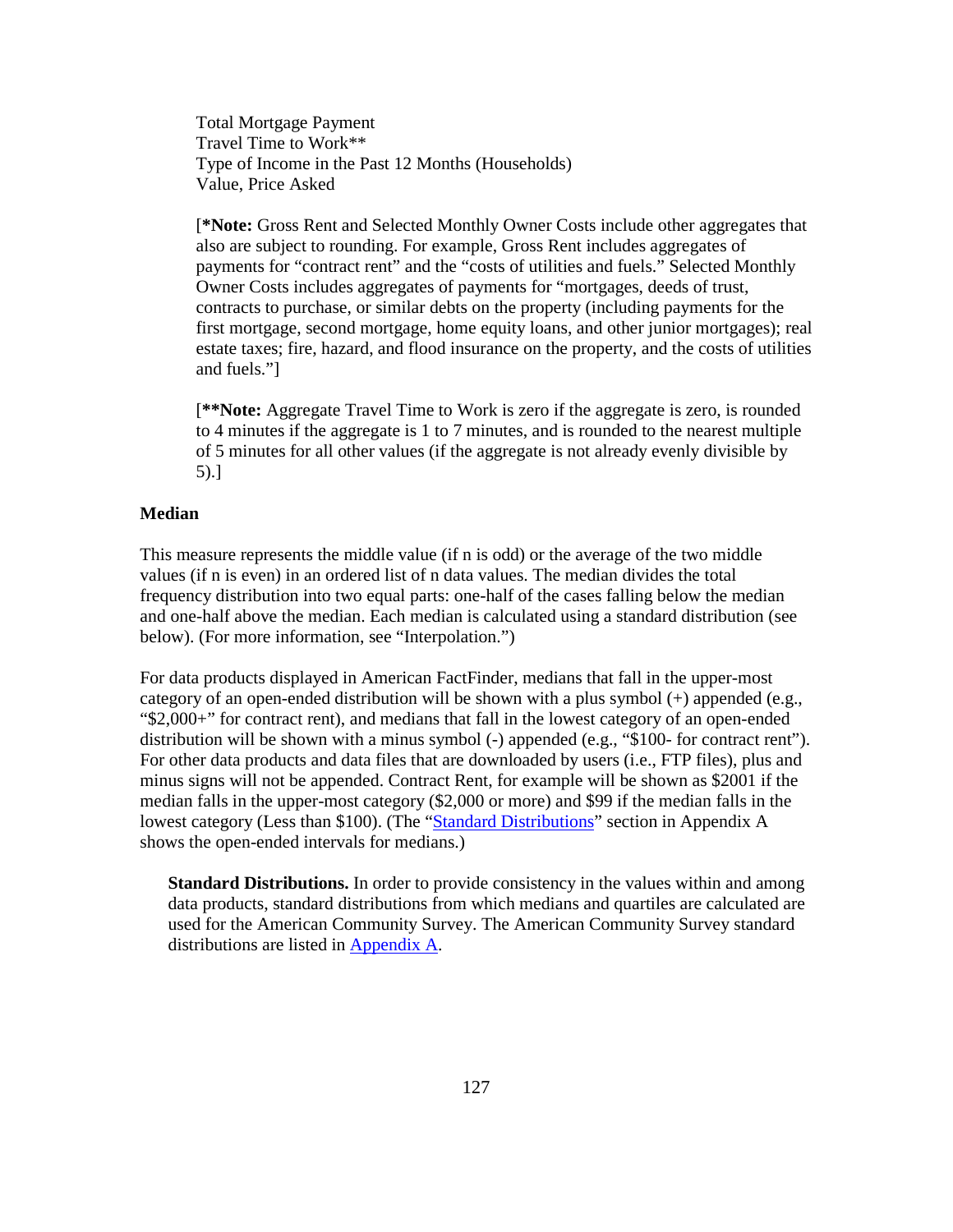#### **Percentage**

This measure is calculated by taking the number of questions in a group possessing a characteristic of interest and dividing by the total number of questions in that group, and then multiplying by 100.

#### **Quartile**

This measure divides a distribution into four equal parts. The first quartile (or lower quartile) is the value that defines the upper limit of the lowest one-quarter of the cases. The second quartile is the median. The third quartile (or upper quartile) is defined as the upper limit of the lowest three quarters of cases in the distribution. Quartiles are presented for certain financial characteristics such as housing value and contract rent. The distribution used to compute quartiles is the same as that used to compute medians for that variable.

#### **Quintile**

This measure divides a distribution into five equal parts. The first quintile (or lowest quintile) is the value that defines the upper limit of the lowest one-fifth of the cases. The second quintile is the  $40<sup>th</sup>$  percentile. The third quintile is the  $60<sup>th</sup>$  percentile. The fourth quintile is defined as the upper limit of the lowest four fifths of cases in the distribution, or the  $80<sup>th</sup>$ percentile. Quintiles are presented for household incomes.

#### **Rate**

This is a measure of occurrences in a given period of time divided by the possible number of occurrences during that period. For example, the homeowner vacancy rate is calculated by dividing the number of vacant units "for sale only" by the sum of owner-occupied units and vacant units that are "for sale only," and then multiplying by 100. Rates are sometimes presented as percentages.

#### **Ratio**

This is a measure of the relative size of one number to a second number expressed as the quotient of the first number divided by the second. For example, the sex ratio is calculated by dividing the total number of males by the total number of females, and then multiplying by 100.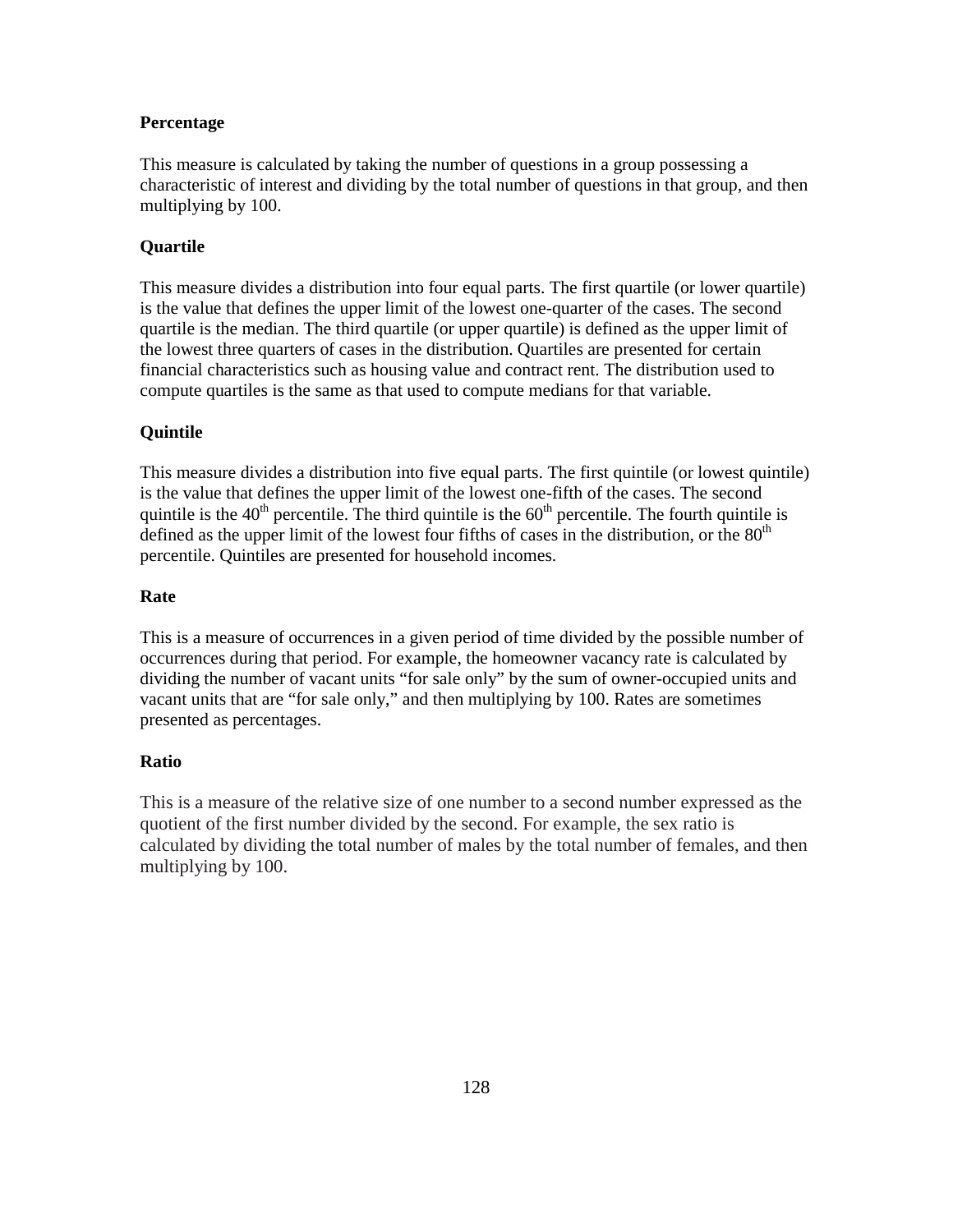# **Quality Measures**

# *General Information*

Measures describing the quality of the ACS sample and the data collected by the ACS – including sample sizes, coverage rates, and response rates – are available for 2000 through 2006 on the ACS web page, at www.census.gov/acs. The quality measures illustrate the steps the Census Bureau takes to ensure that ACS survey data are accurate and reliable.

Beginning in 2007, the quality measures are available through American FactFinder in the B98\* series of Detailed Tables.

#### *Sample Size*

**Initially Selected Housing Unit Addresses** – The number of addresses in each state and for the nation that were selected for the ACS sample for a particular year. Each year's sample is systematically divided into 12 monthly samples for ACS interviewing. This initial number includes addresses later determined to be commercial or nonexistent, as well as housing units that are not interviewed due to subsampling for personal visit follow-up, refusals or other reasons.

**Housing Unit Final Interviews** – The final number of interviews across all three modes of data collection for the ACS in a given year. This number **includes** occupied and vacant housing units that were interviewed by mail, telephone, or personal visit methods between January 1 - December 31. It **excludes** addresses determined to be nonexistent or commercial, and addresses not selected in the subsample for personal visit follow-up, and addresses that are not interviewed due to refusals or other reasons.

**Group Quarters Person Initial Sample Selected** – The number of people living in GQs that could be contacted for ACS interviewing in a given year for a given geographic area. Each year's sample is systematically divided into 12 monthly samples for ACS interviewing. This initial number includes people thought to be in group quarters that were later determined to be out of scope or nonexistent, as well as people not interviewed due to the group quarter refusing entry, the person refusing to respond, or other reasons.

**Group Quarters Person Final Interviews** – The final number of person interviews for the ACS for those living in group quarters in a given year for a given geographic area.

## *Coverage Rates*

There are two kinds of coverage error: under-coverage and over-coverage. Under-coverage exists when housing units or people do not have a chance of being selected in the sample. Over-coverage exists when housing units or people have more than one chance of selection in the sample, or are included in the sample when they should not have been. If the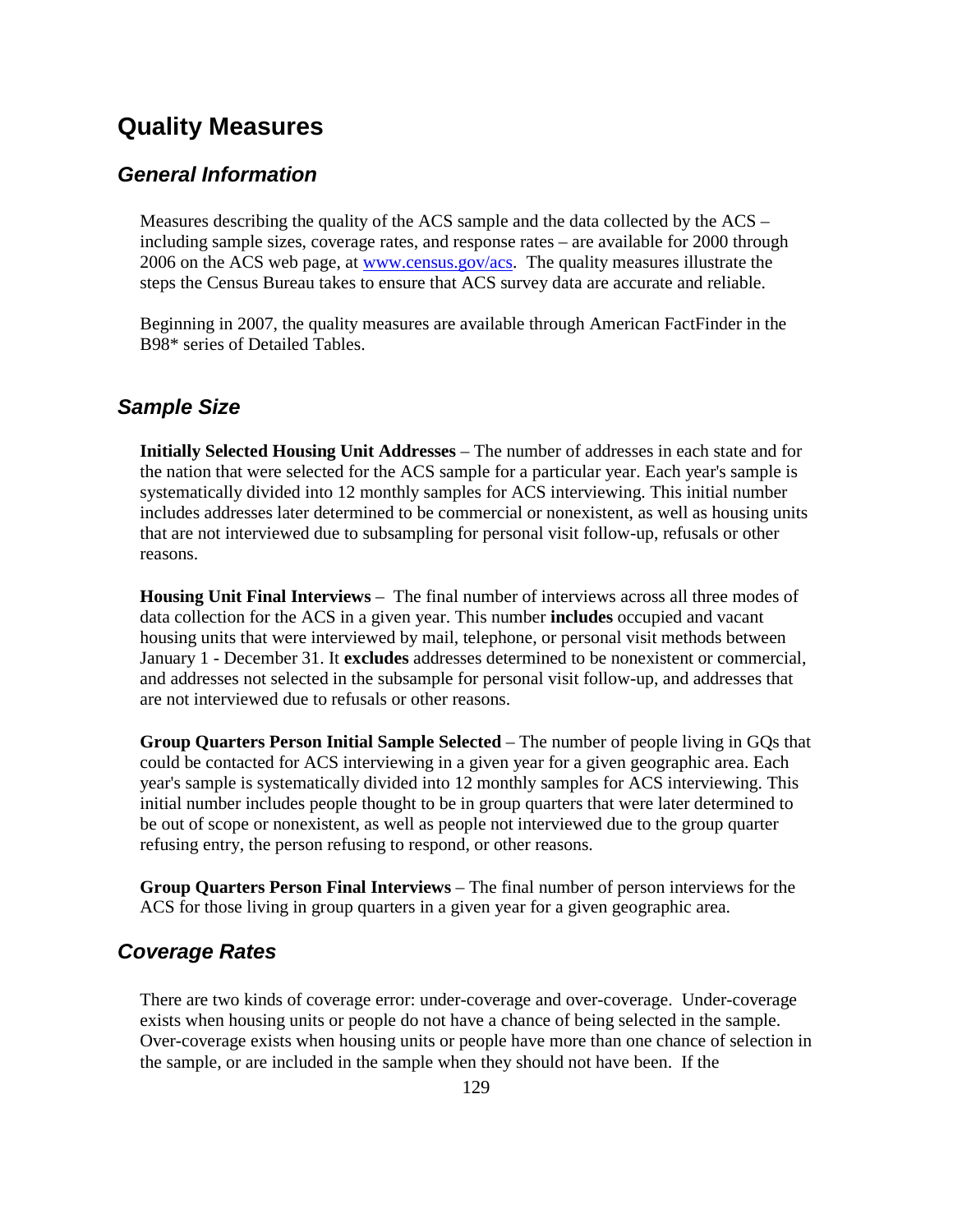characteristics of under-covered or over-covered housing units or individuals differ from those that are selected, the ACS may not provide an accurate picture of the population.

The coverage rates measure coverage error in the ACS. The coverage rate is the ratio of the ACS population or housing estimate of an area or group to the independent estimate for that area or group, times 100.

Coverage rates for the total resident population are calculated by sex at the national, state, and Puerto Rico levels, and at the national level only for total Hispanics, and non-Hispanics crossed by the five major race categories: White, Black, American Indian and Alaska Native, Asian, and Native Hawaiian and Other Pacific Islander. The total resident population includes persons in both housing units and group quarters. In addition, a coverage rate that includes only the group quarters population is calculated at the national level. Coverage rates for housing units are calculated at the national and state level, except for Puerto Rico because independent housing unit estimates are not available. These rates are weighted to reflect the probability of selection into the sample, the subsampling for personal visit follow-up, and non-response adjustment.

## *Response Rates*

The survey response rate is the ratio of the estimate of units interviewed after data collection is complete to the estimate of all units that should have been interviewed. Separate rates are calculated for housing unit response and GQ person response. For housing units, this means all interviews after mail, telephone and personal visit follow-up. For GQ persons, this means all interviews after the personal visit. Interviews include complete and partial interviews with enough information to be processed.

All final noninterviews have been grouped into one of the following Reasons for Noninterviews:

**Refusal:** Even though the ACS is a mandatory survey and households whose addresses are selected and GQ persons who are selected for the survey are required to answer the survey questions, a few are reluctant to cooperate and refuse to participate.

**Unable to Locate:** If the interviewer cannot find the sample address after using all possible sources, they consider it "unable to locate". For GQ persons, the individual could not be located.

**No One Home:** Interviewers assign this code if they could not find anyone at the housing unit during the entire month's interview period. There is no equivalent rate for GQ persons.

**Temporarily Absent:** The interviewers confirm that all household members or the GQ person are away during the entire month's interview period on vacation, a business trip, or caring for sick relatives.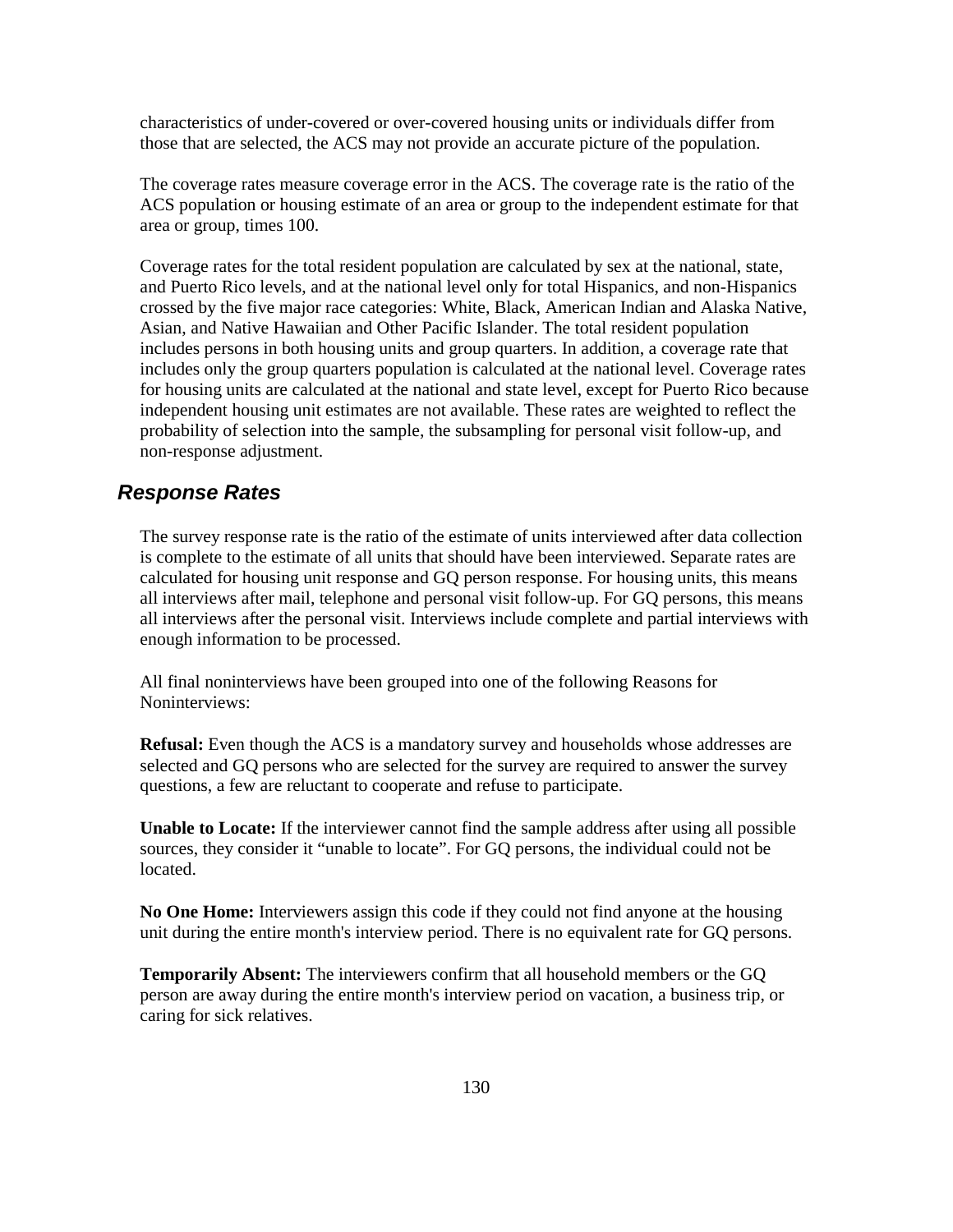**Language Problem:** The interviewer could not conduct an interview because of language barriers, was not able to get an interpreter who could translate, and the supervisor or regional office could not help complete this case.

**Insufficient Data:** To be considered an interviewed unit in ACS, a household or GQ person's response needs to have a minimum amount of data. Occupied housing units and GQ persons not meeting this minimum are treated as noninterviews in the estimation process. Responses for vacant housing units are not subject to a minimum data requirement

**Other:** Unique situations when the reason for noninterview does not fit into one of the classifications described above. Possible reasons include "death in the family", "household quarantined", or "roads impassable".

**Whole GQ Refusal:** Some group quarters refuse to allow the ACS to interview any of their residents, citing legal or other reasons.

**Whole GQ Other:** These account for other situations where no one in the GQ was interviewed due to reasons other than refusals.

## *Imputation Rates*

Missing data for a particular question or item is called item nonresponse. It occurs when a respondent fails to provide an answer to a required item. The ACS also considers invalid answers as item nonresponse. The Census Bureau uses imputation methods that either use rules to determine acceptable answers or use answers from similar housing units or people who provided the item information. One type of imputation, allocation, involves using statistical procedures, such as within-household or nearest neighbor matrices populated by donors, to impute for missing values.

**Overall Person Characteristic Imputation Rate** – This rate is calculated by adding together the weighted number of allocated items across a set of person characteristics, and dividing by the total weighted number of responses across the same set of characteristics.

**Overall Housing Characteristic Imputation Rate** – This rate is calculated by adding together the weighted number of allocated items across a set of household and housing unit characteristics, and dividing by the total weighted number of responses across the same set of characteristics.

These rates give an overall picture of the rate of item nonresponse for a geographic area.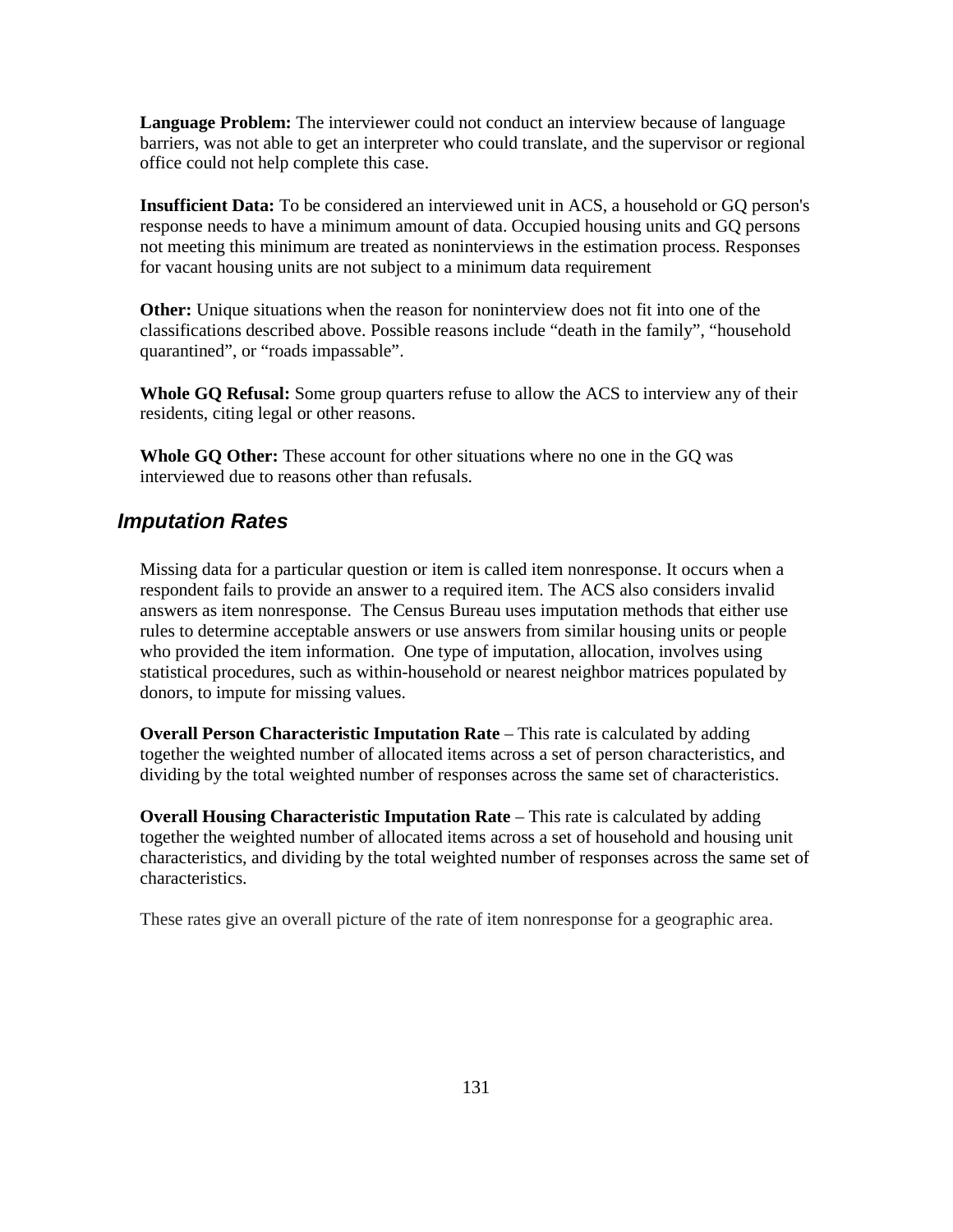# <span id="page-131-0"></span>**Appendix A**

# *Field of Degree Classification*

| <b>Five-Group</b>                  | <b>Fifteen-Group</b>                                           |                                                                                  |  |  |  |  |
|------------------------------------|----------------------------------------------------------------|----------------------------------------------------------------------------------|--|--|--|--|
| <b>Classification</b>              | <b>Classification</b>                                          | <b>Examples</b>                                                                  |  |  |  |  |
|                                    | Computers, Mathematics and<br><b>Statistics</b>                | Computer Science, Mathematics, General<br><b>Statistics</b>                      |  |  |  |  |
|                                    | Biological, Agricultural, and<br><b>Environmental Sciences</b> | Cellular and Molecular Biology, Soil<br>Sciences, Natural Resource Management    |  |  |  |  |
|                                    | Physical and Related<br>Sciences                               | Physics, Organic chemistry, Astronomy                                            |  |  |  |  |
| Science and Engineering            | Psychology                                                     | Psychology, Counseling, Child psychology                                         |  |  |  |  |
|                                    | <b>Social Sciences</b>                                         | Criminology, Sociology, Political Science                                        |  |  |  |  |
|                                    | Engineering                                                    | Chemical Engineering, Thermal<br>engineering, Electrical engineering             |  |  |  |  |
|                                    | <b>Multidisciplinary Studies</b>                               | Nutritional science, Cognitive science,<br><b>Behavioral science</b>             |  |  |  |  |
| Science and Engineering<br>Related | Science and Engineering<br>Related                             | Pre-Med, Physical therapy, Mechanical<br>engineering technology                  |  |  |  |  |
| <b>Business</b>                    | <b>Business</b>                                                | Business administration, Accounting, Human<br>resources development              |  |  |  |  |
| Education                          | Education                                                      | Early childhood education, Higher education<br>administration, Special education |  |  |  |  |
|                                    | Literature and Languages                                       | English, Foreign language and literature,<br>Spanish                             |  |  |  |  |
|                                    | Liberal Arts and History                                       | Philosophy, Theology, American history                                           |  |  |  |  |
| Arts, Humanities, and<br>Other     | Visual and Performing Arts                                     | Interior design, Dance, Voice                                                    |  |  |  |  |
|                                    | Communications                                                 | Mass communications, Journalism, Public<br>relations                             |  |  |  |  |
|                                    | Other                                                          | Public Administration, Pre-law, Kinesiology                                      |  |  |  |  |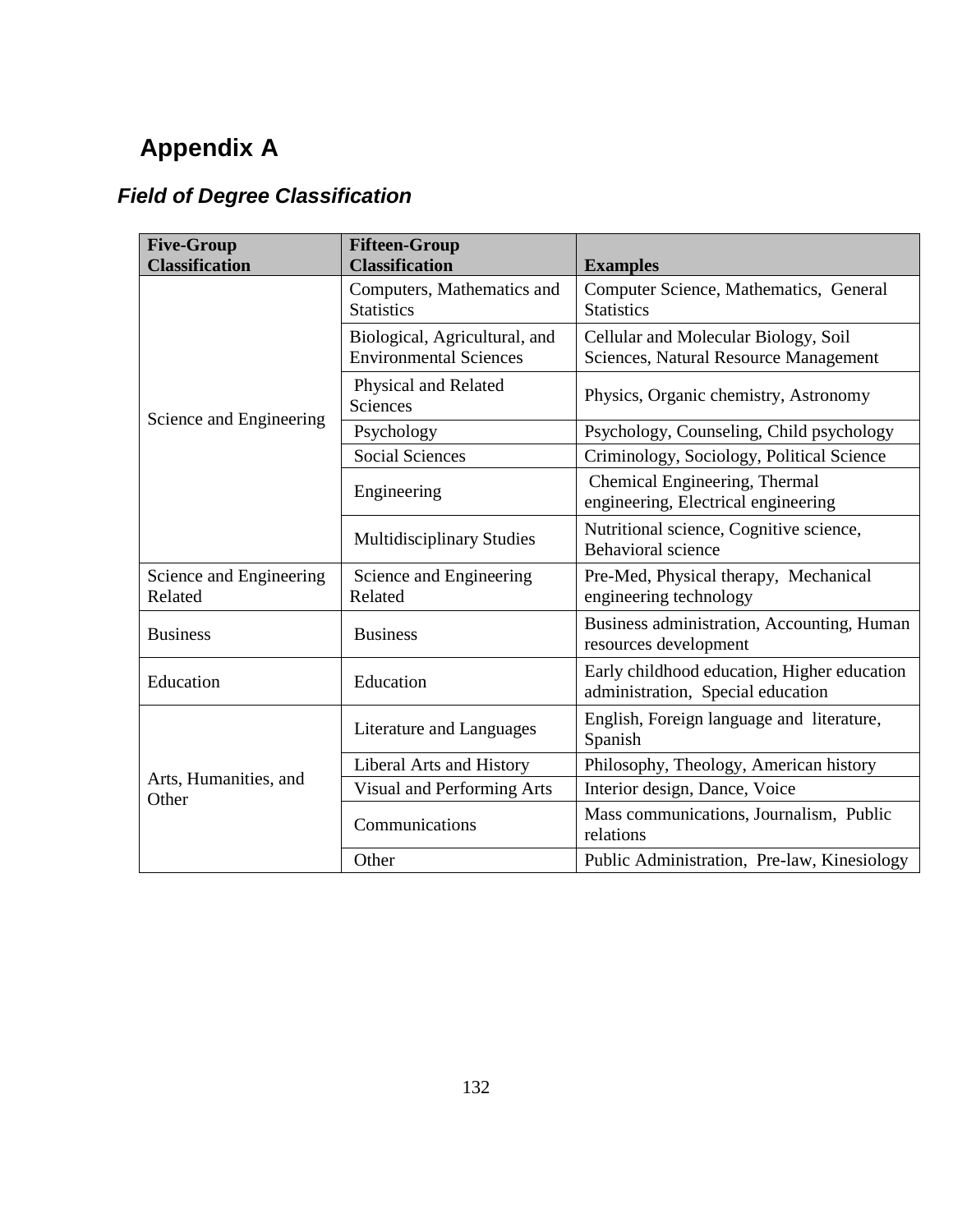# *Four Main Group Classifications and Thirty-Nine Subgroup Classifications of Languages Spoken at Home with Illustrative Examples*

| <b>Four Main Group</b><br><b>Classifications</b> | <b>Thirty-Nine Subgroup Classifications</b><br>Spanish or Spanish Creole<br>Examples: Ladino, Pachuco |  |
|--------------------------------------------------|-------------------------------------------------------------------------------------------------------|--|
| Spanish                                          |                                                                                                       |  |
| Other Indo-European languages                    | French<br>Examples: Cajun, Patois                                                                     |  |
|                                                  | <b>French Creole</b><br><b>Examples: Haitian Creole</b>                                               |  |
|                                                  | Italian                                                                                               |  |
|                                                  | Portuguese or Portuguese Creole<br>Examples: Papia Mentae                                             |  |
|                                                  | German<br>Example: Luxembourgian                                                                      |  |
|                                                  | Yiddish                                                                                               |  |
|                                                  | Other West Germanic languages<br>Examples: Dutch, Pennsylvania Dutch,<br>Afrikaans                    |  |
|                                                  | Scandinavian languages<br>Examples: Danish, Norwegian, Swedish                                        |  |
|                                                  | Greek                                                                                                 |  |
|                                                  | Russian                                                                                               |  |
|                                                  | Polish                                                                                                |  |
|                                                  | Serbo-Croatian<br>Examples: Croatian, Serbian                                                         |  |
|                                                  | Other Slavic languages<br>Examples: Czech, Slovak, Ukrainian                                          |  |
|                                                  | Armenian                                                                                              |  |
|                                                  | Persian                                                                                               |  |
|                                                  | Gujarati                                                                                              |  |
|                                                  | Hindi                                                                                                 |  |
|                                                  | Urdu                                                                                                  |  |
|                                                  | Other Indic languages<br>Examples: Bengali, Marathi, Punjabi, Romany                                  |  |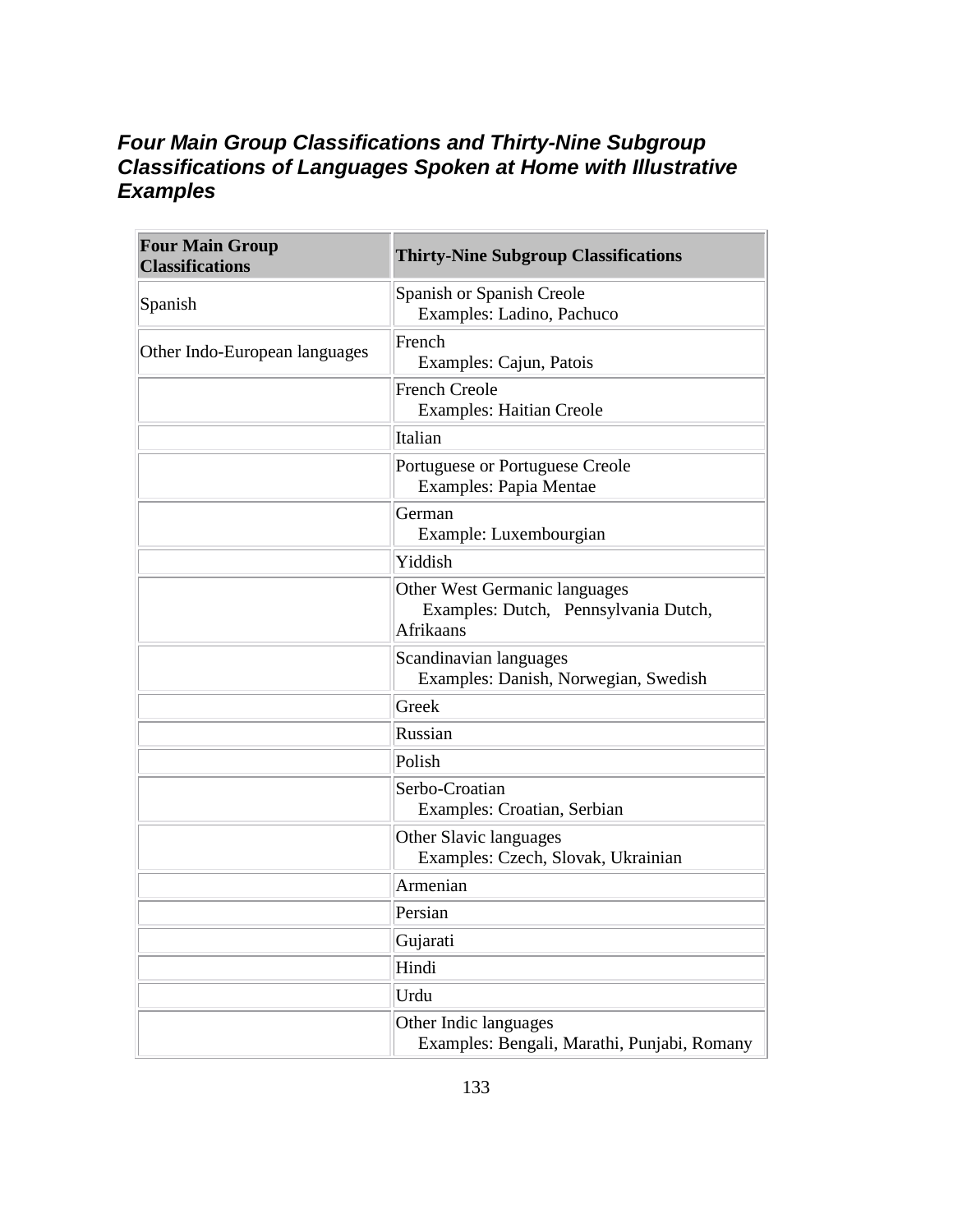|                                       | Other Indo-European languages<br>Examples: Albanian, Gaelic, Lithuanian,<br>Romanian                           |
|---------------------------------------|----------------------------------------------------------------------------------------------------------------|
| Asian and Pacific Island<br>languages | Chinese<br>Examples: Cantonese, Formosan, Mandarin                                                             |
|                                       | Japanese                                                                                                       |
|                                       | Korean                                                                                                         |
|                                       | Mon-Khmer, Cambodian                                                                                           |
|                                       | Hmong                                                                                                          |
|                                       | Thai                                                                                                           |
|                                       | Laotian                                                                                                        |
|                                       | Vietnamese                                                                                                     |
|                                       | Other Asian languages<br>Examples: Dravidian languages (Malayalam,<br>Telugu, Tamil), Turkish                  |
|                                       | Tagalog                                                                                                        |
|                                       | Other Pacific Island languages<br>Examples: Chamorro, Hawaiian, Ilocano,<br>Indonesian, Samoan                 |
| All other languages                   | Navajo                                                                                                         |
|                                       | Other Native North American languages<br>Examples: Apache, Cherokee, Dakota, Pima,<br>Yupik                    |
|                                       | Hungarian                                                                                                      |
|                                       | Arabic                                                                                                         |
|                                       | Hebrew                                                                                                         |
|                                       | African languages<br>Examples: Amharic, Ibo, Yoruba, Bantu,<br>Swahili, Somali                                 |
|                                       | Other and unspecified languages<br>Examples: Syriac, Finnish, Other languages of<br>the Americas, not reported |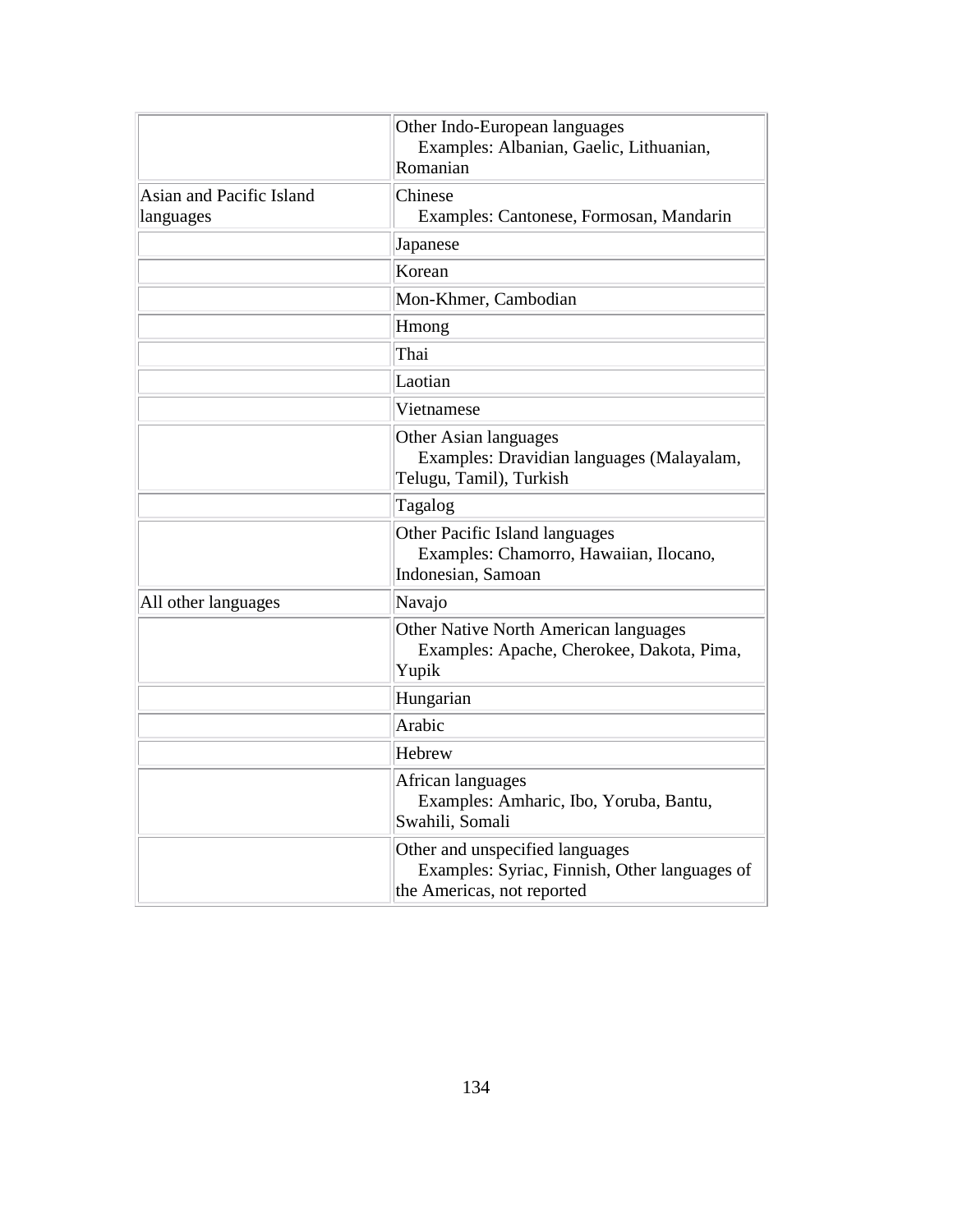# *Poverty Factors and Thresholds*

# **The 2009 Poverty Factors:**

| Interview | Poverty |  |  |  |  |
|-----------|---------|--|--|--|--|
| Month     | Factors |  |  |  |  |
| January   | 2.23089 |  |  |  |  |
| February  | 2.23095 |  |  |  |  |
| March     | 2.23138 |  |  |  |  |
| April     | 2.23067 |  |  |  |  |
| May       | 2.22931 |  |  |  |  |
| June      | 2.22691 |  |  |  |  |
| July      | 2.22421 |  |  |  |  |
| August    | 2.22023 |  |  |  |  |
| September | 2.21742 |  |  |  |  |
| October   | 2.21499 |  |  |  |  |
| November  | 2.21465 |  |  |  |  |
| December  | 2.21802 |  |  |  |  |

# **Poverty Thresholds in 1982, by Size of Family and Number of Related Children Under 18 Years Old (Dollars)**

| Size of family unit                     |       | Related children under 18 years |       |       |      |      |            |       |                  |
|-----------------------------------------|-------|---------------------------------|-------|-------|------|------|------------|-------|------------------|
|                                         | None  | One                             | Two   | Three | Four | Five | <b>Six</b> | Seven | Eight or<br>more |
| One person<br>(unrelated<br>individual) |       |                                 |       |       |      |      |            |       |                  |
| Under 65 years                          | 5,019 |                                 |       |       |      |      |            |       |                  |
| 65 years and<br>over                    | 4,626 |                                 |       |       |      |      |            |       |                  |
| Two persons                             |       |                                 |       |       |      |      |            |       |                  |
| Householder<br>under 65 years           | 6,459 | 6,649                           |       |       |      |      |            |       |                  |
| Householder 65<br>years and over        | 5,831 | 6,624                           |       |       |      |      |            |       |                  |
| Three persons                           | 7,546 | 7,765                           | 7,772 |       |      |      |            |       |                  |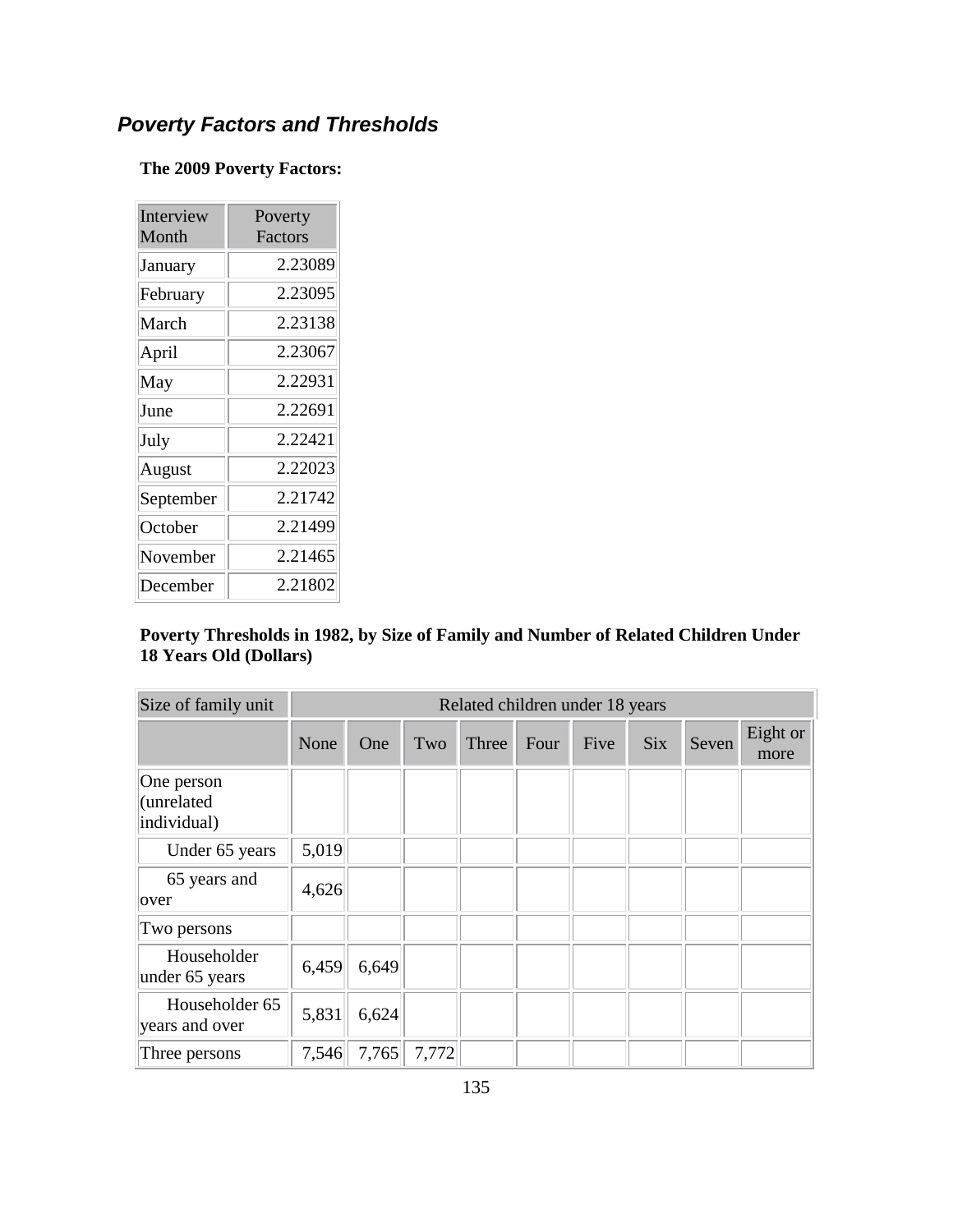| Four persons             |  | $9,950$   10,112   9,783   9,817                                                                                    |  |                                                                                                                       |        |
|--------------------------|--|---------------------------------------------------------------------------------------------------------------------|--|-----------------------------------------------------------------------------------------------------------------------|--------|
| Five persons             |  | $\vert 11,999 \vert \vert 12,173 \vert \vert 11,801 \vert \vert 11,512 \vert \vert 11,336 \vert$                    |  |                                                                                                                       |        |
| Six persons              |  | $\vert 13,801\vert \vert 13,855\vert \vert 13,570\vert \vert 13,296\vert \vert 12,890\vert \vert 12,649\vert \vert$ |  |                                                                                                                       |        |
| Seven persons            |  | 15,879 15,979 15,637 15,399 14,955 14,437 13,869                                                                    |  |                                                                                                                       |        |
| Eight persons or<br>more |  |                                                                                                                     |  | $\left  17,760 \right  17,917 \left  17,594 \right  17,312 \left  16,911 \right  16,403 \left  15,872 \right  15,738$ |        |
| Nine persons or<br>more  |  |                                                                                                                     |  | $ 21,364 21,468 21,183 20,943 20,549 20,008 19,517 19,397 $                                                           | 18,649 |

*Source: U.S. Census Bureau*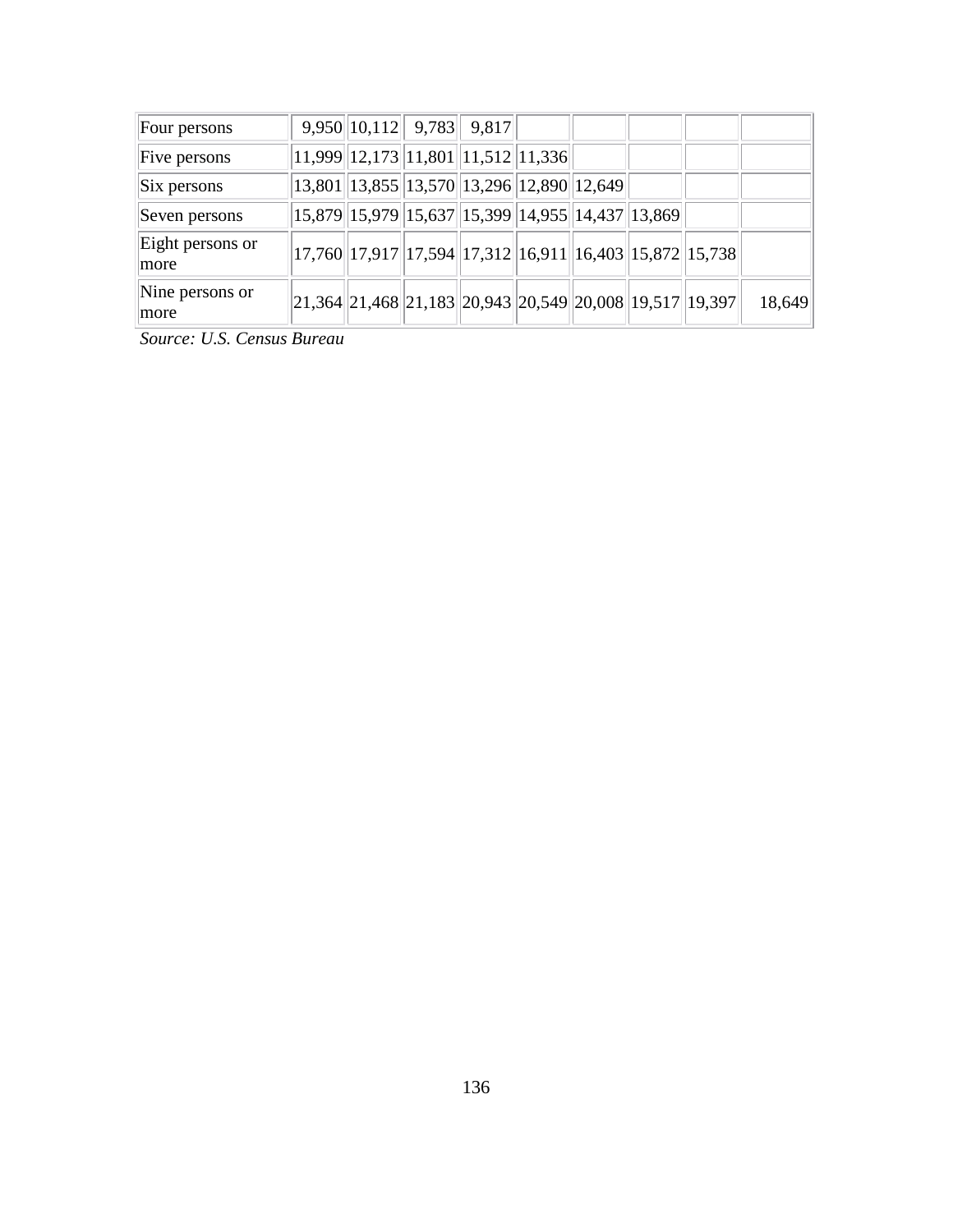## *Race Combinations*

#### **Two or More Races (57 Possible Specified Combinations)**

- 1. White; Black or African American
- 2. White; American Indian and Alaska Native
- 3. White; Asian
- 4. White; Native Hawaiian and Other Pacific Islander
- 5. White; Some other race
- 6. Black or African American; American Indian and Alaska Native
- 7. Black or African American; Asian
- 8. Black or African American; Native Hawaiian and Other Pacific Islander
- 9. Black or African American; Some other race
- 10. American Indian and Alaska Native; Asian
- 11. American Indian and Alaska Native; Native Hawaiian and Other Pacific Islander
- 12. American Indian and Alaska Native; Some other race
- 13. Asian; Native Hawaiian and Other Pacific Islander
- 14. Asian; Some other race
- 15. Native Hawaiian and Other Pacific Islander; Some other race
- 16. White; Black or African American; American Indian and Alaska Native
- 17. White; Black or African American; Asian
- 18. White; Black or African American; Native Hawaiian and Other Pacific Islander
- 19. White; Black or African American; Some other race
- 20. White; American Indian and Alaska Native; Asian
- 21. White; American Indian and Alaska Native; Native Hawaiian and Other Pacific Islander
- 22. White; American Indian and Alaska Native; Some other race
- 23. White; Asian; Native Hawaiian and Other Pacific Islander
- 24. White; Asian; Some other race
- 25. White; Native Hawaiian and Other Pacific Islander; Some other race
- 26. Black or African American; American Indian and Alaska Native; Asian

27. Black or African American; American Indian and Alaska Native; Native Hawaiian and Other Pacific Islander

- 28. Black or African American; American Indian and Alaska Native; Some other race
- 29. Black or African American; Asian; Native Hawaiian and Other Pacific Islander
- 30. Black or African American; Asian; Some other race
- 31. Black or African American; Native Hawaiian and Other Pacific Islander; Some other race
- 32. American Indian and Alaska Native; Asian; Native Hawaiian and Other Pacific Islander
- 33. American Indian and Alaska Native; Asian; Some other race
- 34. American Indian and Alaska Native; Native Hawaiian and Other Pacific Islander; Some other race
- 35. Asian; Native Hawaiian and Other Pacific Islander; Some other race
- 36. White; Black or African American; American Indian and Alaska Native; Asian
- 37. White; Black or African American; American Indian and Alaska Native; Native
- Hawaiian and Other Pacific Islander

38. White; Black or African American; American Indian and Alaska Native; Some other race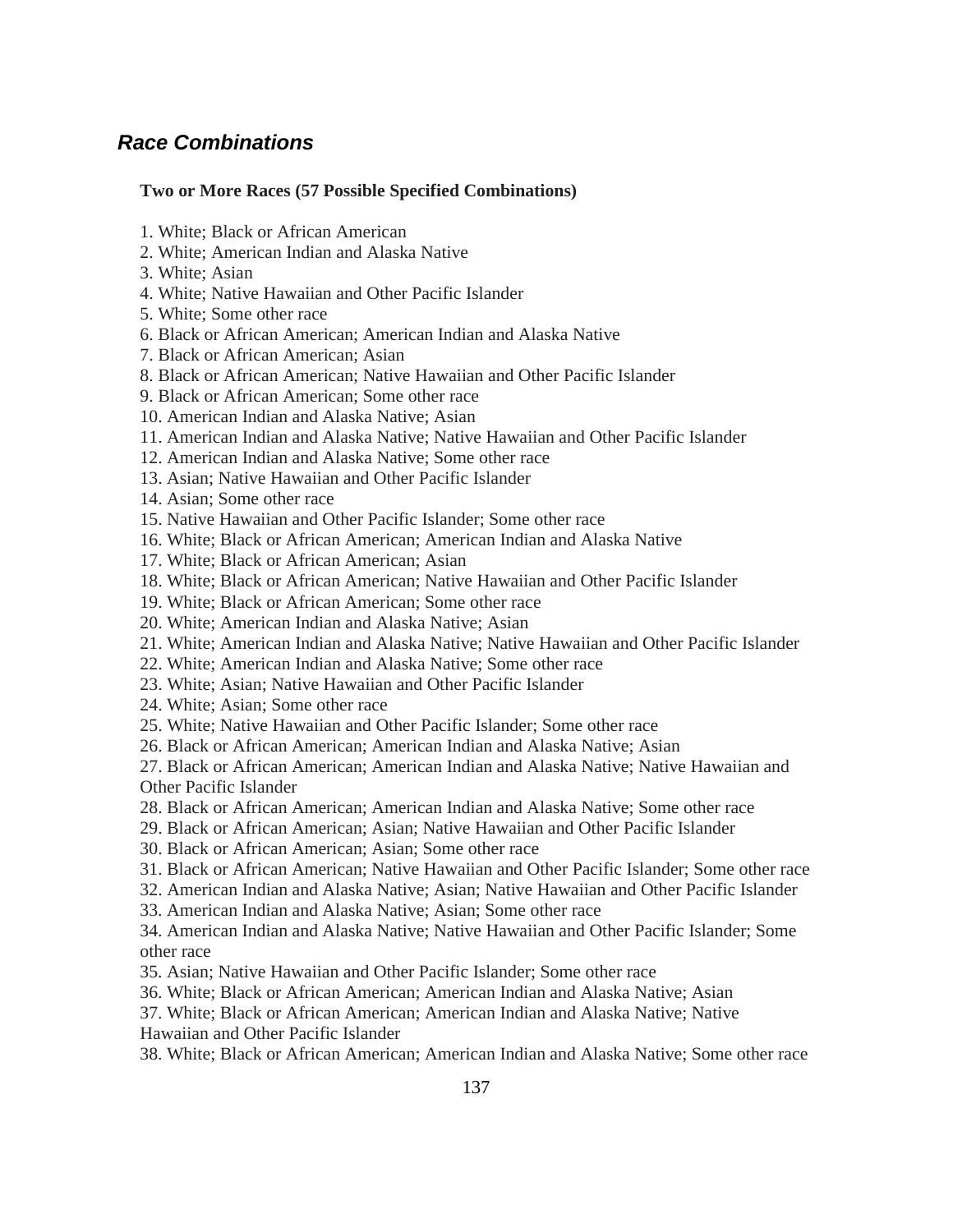39. White; Black or African American; Asian; Native Hawaiian and Other Pacific Islander

40. White; Black or African American; Asian; Some other race

41. White; Black or African American; Native Hawaiian and Other Pacific Islander; Some other race

42. White; American Indian and Alaska Native; Asian; Native Hawaiian and Other Pacific Islander

43. White; American Indian and Alaska Native; Asian; Some other race

44. White; American Indian and Alaska Native; Native Hawaiian and Other Pacific Islander; Some other race

45. White; Asian; Native Hawaiian and Other Pacific Islander; Some other race

46. Black or African American; American Indian and Alaska Native; Asian; Native Hawaiian and Other Pacific Islander

47. Black or African American; American Indian and Alaska Native; Asian; Some other race 48. Black or African American; American Indian and Alaska Native; Native Hawaiian and Other Pacific Islander; Some other race

49. Black or African American; Asian; Native Hawaiian and Other Pacific Islander; Some other race

50. American Indian and Alaska Native; Asian; Native Hawaiian and Other Pacific Islander; Some other race

51. White; Black or African American; American Indian and Alaska Native; Asian; Native Hawaiian and Other Pacific Islander

52. White; Black or African American; American Indian and Alaska Native; Asian; Some other race

53. White; Black or African American; American Indian and Alaska Native; Native Hawaiian and Other Pacific Islander; Some other race

54. White; Black or African American; Asian; Native Hawaiian and Other Pacific Islander; Some other race

55. White; American Indian and Alaska Native; Asian; Native Hawaiian and Other Pacific Islander; Some other race

56. Black or African American; American Indian and Alaska Native; Asian; Native Hawaiian and Other Pacific Islander; Some other race

57. White; Black or African American; American Indian and Alaska Native; Asian; Native Hawaiian and Other Pacific Islander; Some other race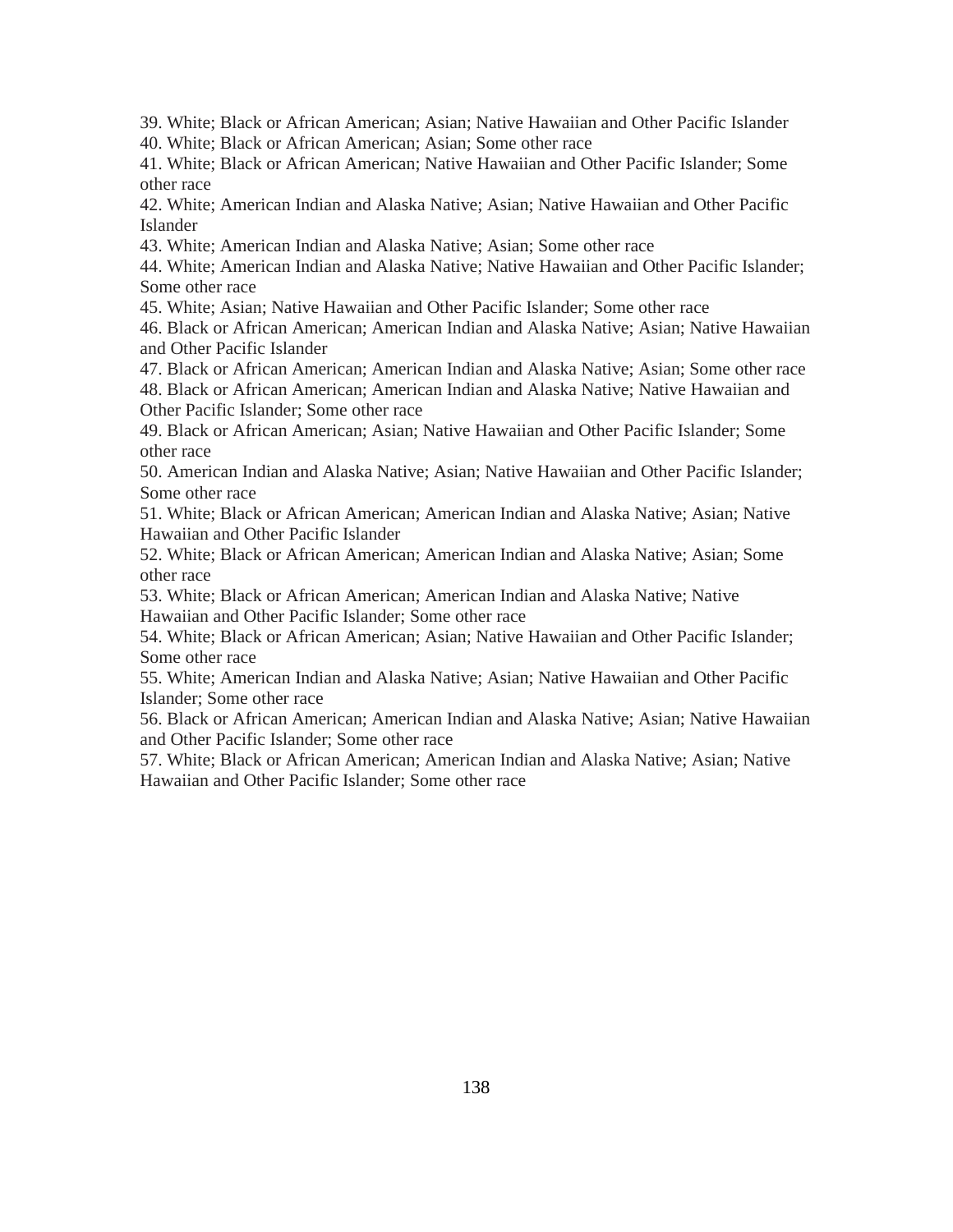# <span id="page-138-0"></span>*Median Standard Distributions*

In order to provide consistency in the values within and among data products, standard distributions from which medians and quartiles are calculated are used for the American Community Survey.

#### Standard Distribution for **Median Age**:

[116 data cells]

Under 1 year 1 year 2 years 3 years 4 years 5 years . . . 112 years 113 years 114 years 115 years and over

Standard Distribution for **Median Age at First Marriage**: [9 cells]

5 to 9 years 10 to 14 years 15 to 19 years 20 to 24 years 25 to 29 years 30 to 34 years 35 to 39 years 40 to 44 years 45 to 49 years

Standard Distribution for **Median Agricultural Crop Sales**: [5 data cells]

Less than \$1,000 \$1,000 to \$2,499 \$2,500 to \$4,999 \$5,000 to \$9,999 \$10,000 or more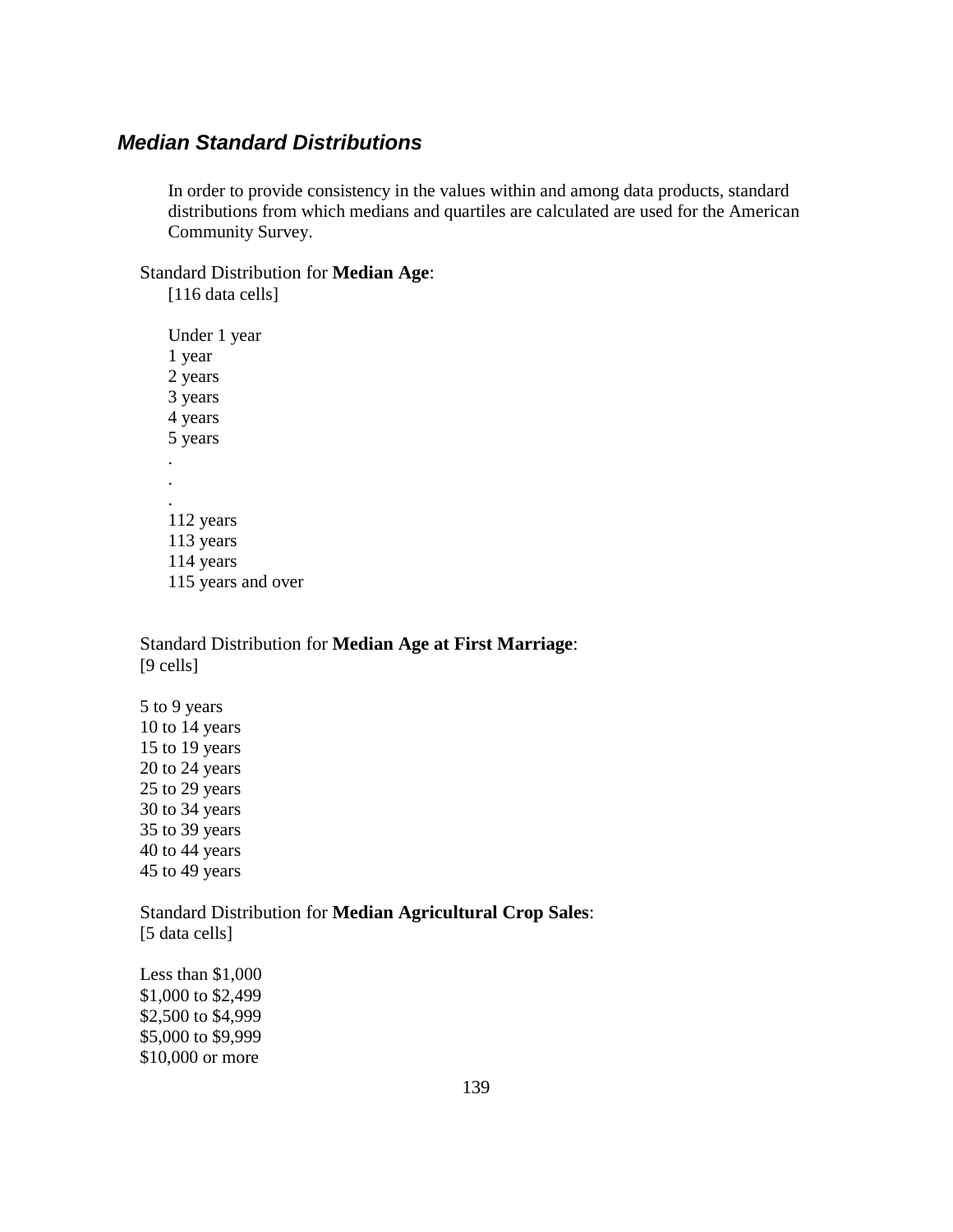#### Standard Distribution for **Median Bedrooms**:

[9 data cells]

No bedroom 1 bedroom 2 bedrooms 3 bedrooms 4 bedrooms 5 bedrooms 6 bedrooms 7 bedrooms 8 or more bedrooms

#### Standard Distribution for **Median Condominium Fees**: [15 data cells]

Less than \$50 \$50 to \$99 \$100 to \$199 \$200 to \$299 \$300 to \$399 \$400 to \$499 \$500 to \$599 \$600 to \$699 \$700 to \$799 \$800 to \$899 \$900 to \$999 \$1,000 to \$1,249 \$1,250 to \$1,499 \$1,500 to \$1,749 \$1,750 or more

# Standard Distribution for **Median Contract Rent/Quartile Contract Rent/Rent Asked/Gross Rent**:

[23 data cells]

Less than \$100 \$100 to \$149 \$150 to \$199 \$200 to \$249 \$250 to \$299 \$300 to \$349 \$350 to \$399 \$400 to \$449 \$450 to \$499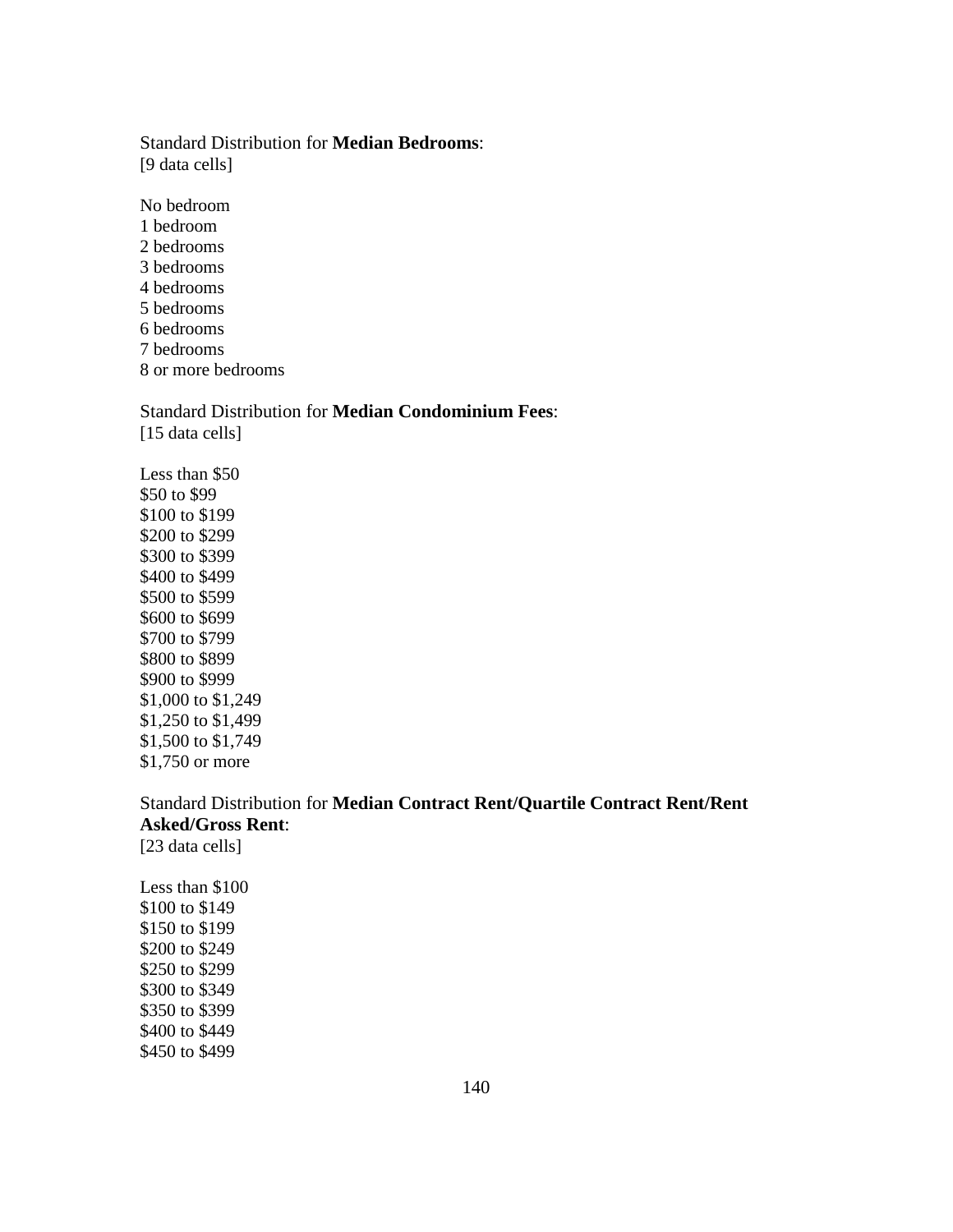| \$500 to \$549     |
|--------------------|
| \$550 to \$599     |
| \$600 to \$649     |
| \$650 to \$699     |
| \$700 to \$749     |
| \$750 to \$799     |
| \$800 to \$899     |
| \$900 to \$999     |
| \$1,000 to \$1,249 |
| \$1,250 to \$1,499 |
| \$1,500 to \$1,999 |
| \$2,000 to \$2,499 |
| \$2,500 to \$2,999 |
| \$3,000 or more    |

## Standard Distribution for **Duration of Current Marriage**: [101 data cells]

Under 1 year 1 year 2 years 3 years 4 years 5 years . . . 97 years 98 years 99 years 100 years and over

Standard Distribution for **Median Earnings and Median Income (Individuals)**: [101 data cells]

Less than \$2,500 \$2,500 to \$4,999 \$5,000 to \$7,499 \$7,500 to \$9,999 \$10,000 to \$12,499 \$12,500 to \$14,999 \$15,000 to \$17,499 \$17,500 to \$19,999 \$20,000 to \$22,499 \$22,500 to \$24,999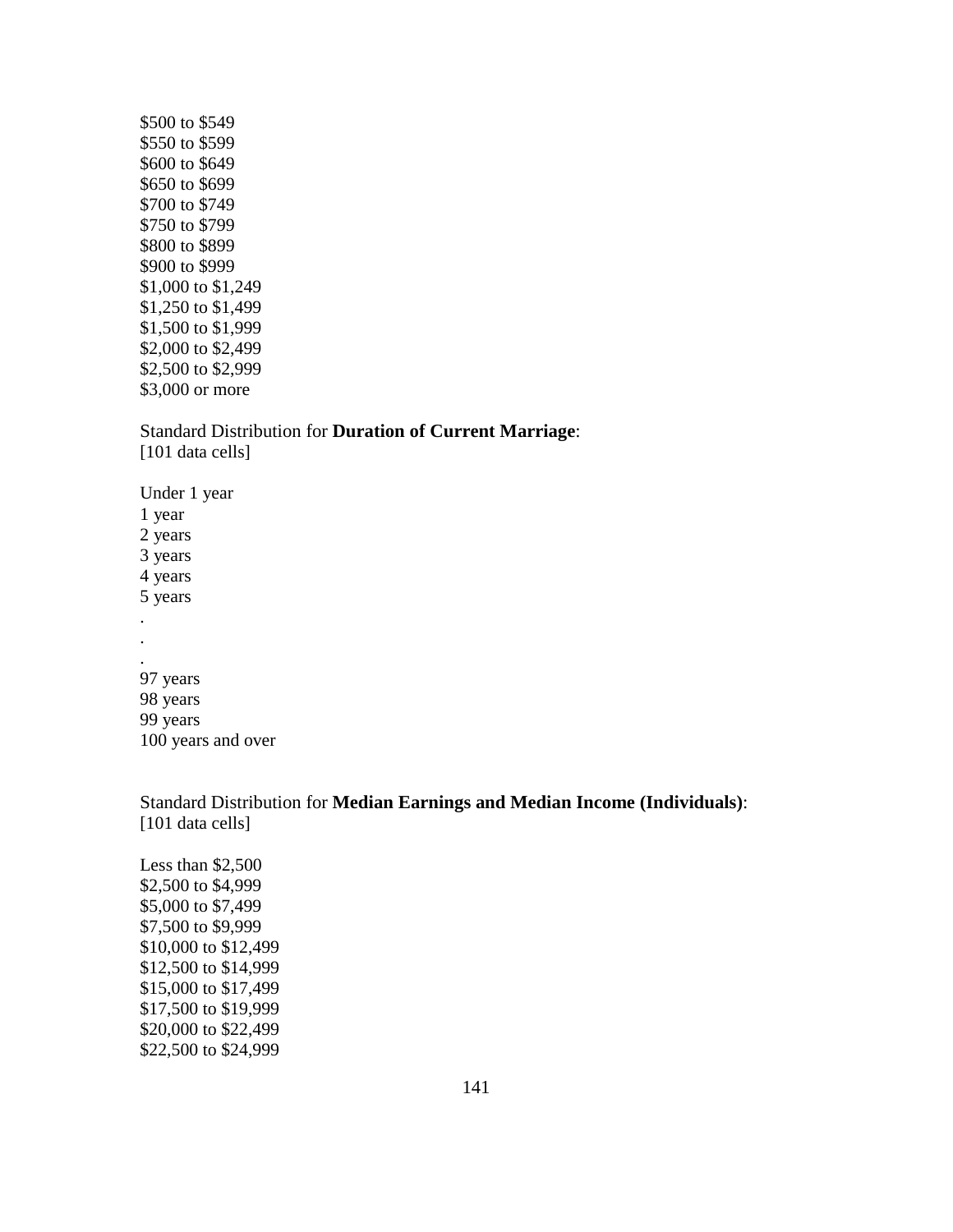| \$25,000 to \$27,499   |
|------------------------|
| \$27,500 to \$29,999   |
| \$30,000 to \$32,499   |
| \$32,500 to \$34,999   |
| \$35,000 to \$37,499   |
| \$37,500 to \$39,999   |
| \$40,000 to \$42,499   |
| \$42,500 to \$44,999   |
| \$45,000 to \$47,499   |
| \$47,500 to \$49,999   |
| \$50,000 to \$52,499   |
| \$52,500 to \$54,999   |
| \$55,000 to \$57,499   |
| \$57,500 to \$59,999   |
| \$60,000 to \$62,499   |
| \$62,500 to \$64,999   |
|                        |
| \$65,000 to \$67,499   |
| \$67,500 to \$69,999   |
| \$70,000 to \$72,499   |
| \$72,500 to \$74,999   |
| \$75,000 to \$77,499   |
| \$77,500 to \$79,999   |
| \$80,000 to \$82,499   |
| \$82,500 to \$84,999   |
| \$85,000 to \$87,499   |
| \$87,500 to \$89,999   |
| \$90,000 to \$92,499   |
| \$92,500 to \$94,999   |
| \$95,000 to \$97,499   |
| \$97,500 to \$99,999   |
| \$100,000 to \$102,499 |
| \$102,500 to \$104,999 |
| \$105,000 to \$107,499 |
| \$107,500 to \$109,999 |
| \$110,000 to \$112,499 |
| \$112,500 to \$114,999 |
| \$115,000 to \$117,499 |
| \$117,500 to \$119,999 |
| \$120,000 to \$122,499 |
| \$122,500 to \$124,999 |
| \$125,000 to \$127,499 |
| \$127,500 to \$129,999 |
| \$130,000 to \$132,499 |
| \$132,500 to \$134,999 |
| \$135,000 to \$137,499 |
| \$137,500 to \$139,999 |
|                        |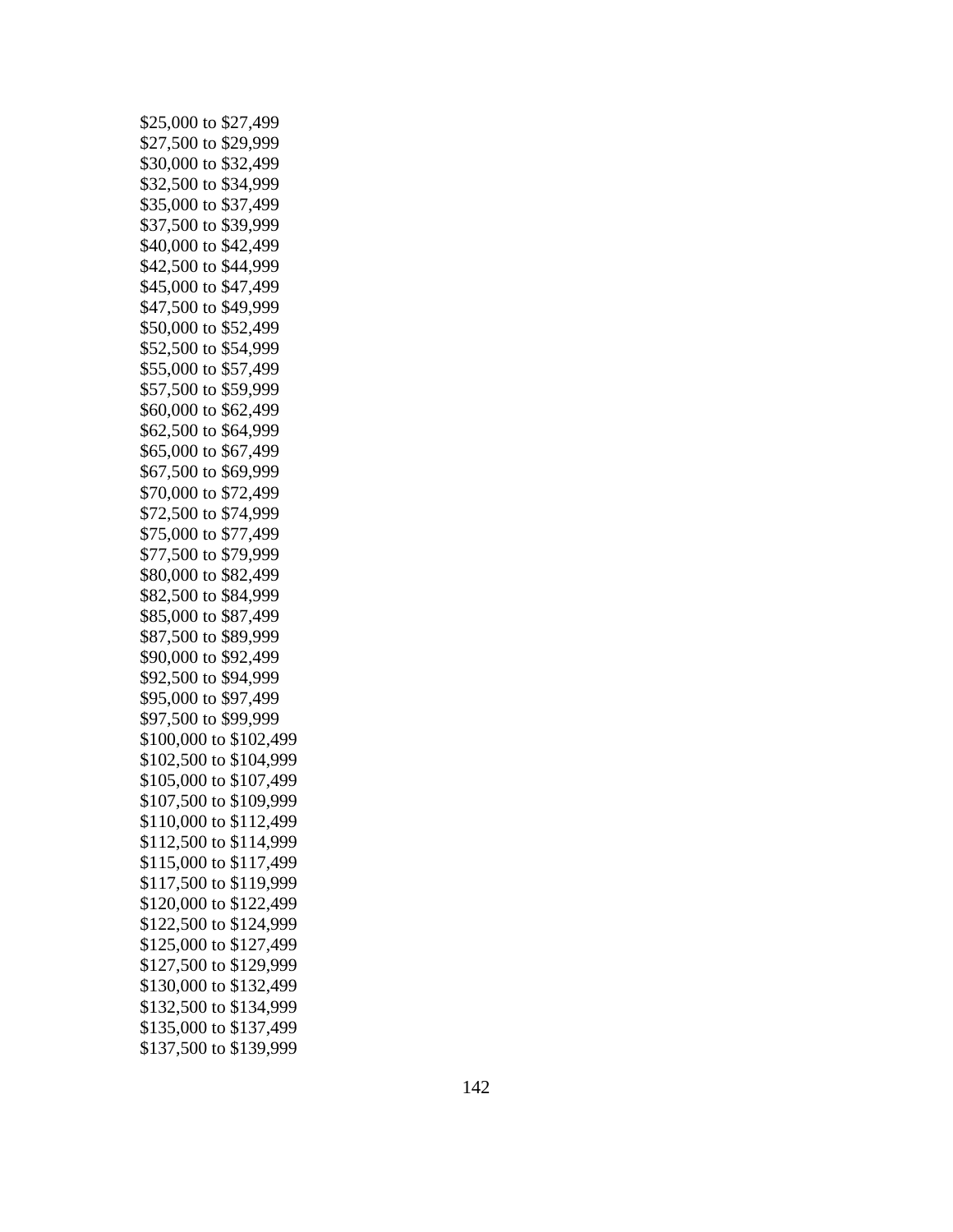| \$140,000 to \$142,499 |
|------------------------|
| \$142,500 to \$144,999 |
| \$145,000 to \$147,499 |
| \$147,500 to \$149,999 |
|                        |
| \$150,000 to \$152,499 |
| \$152,500 to \$154,999 |
| \$155,000 to \$157,499 |
| \$157,500 to \$159,999 |
| \$160,000 to \$162,499 |
| \$162,500 to \$164,999 |
| \$165,000 to \$167,499 |
| \$167,500 to \$169,999 |
|                        |
| \$170,000 to \$172,499 |
| \$172,500 to \$174,999 |
| \$175,000 to \$177,499 |
| \$177,500 to \$179,999 |
| \$180,000 to \$182,499 |
| \$182,500 to \$184,999 |
| \$185,000 to \$187,499 |
| \$187,500 to \$189,999 |
| \$190,000 to \$192,499 |
| \$192,500 to \$194,999 |
|                        |
| \$195,000 to \$197,499 |
| \$197,500 to \$199,999 |
| \$200,000 to \$202,499 |
| \$202,500 to \$204,999 |
| \$205,000 to \$207,499 |
| \$207,500 to \$209,999 |
| \$210,000 to \$212,499 |
| \$212,500 to \$214,999 |
| \$215,000 to \$217,499 |
|                        |
| \$217,500 to \$219,999 |
| \$220,000 to \$222,499 |
| \$222,500 to \$224,999 |
| \$225,000 to \$227,499 |
| \$227,500 to \$229,999 |
| \$230,000 to \$232,499 |
| \$232,500 to \$234,999 |
| \$235,000 to \$237,499 |
| \$237,500 to \$239,999 |
|                        |
| \$240,000 to \$242,499 |
| \$242,500 to \$244,999 |
| \$245,000 to \$247,499 |
| \$247,500 to \$249,999 |
| \$250,000 or more      |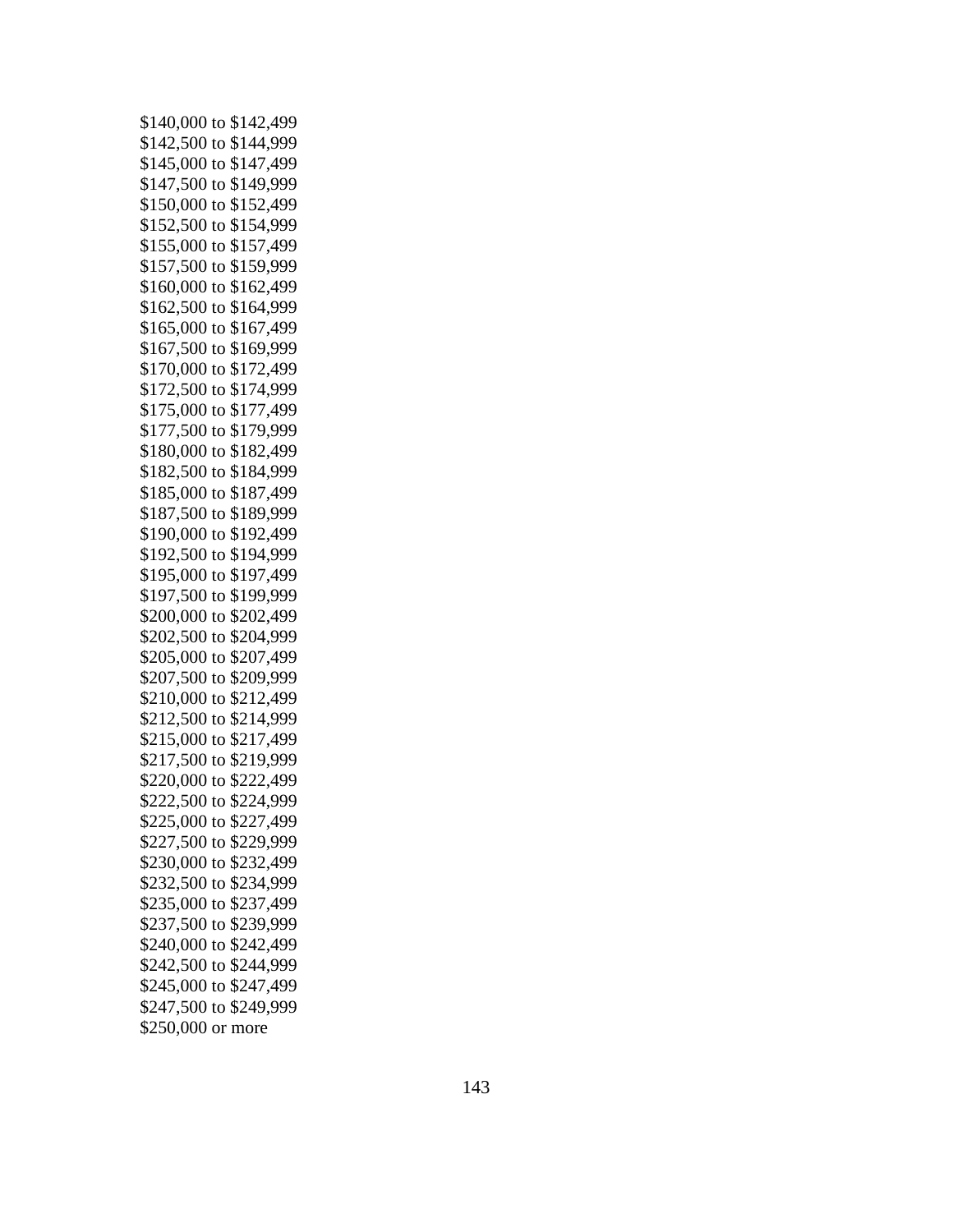Standard Distribution for Median **Fire, Hazard, and Flood Insurance**:

[19 data cells]

\$0 \$1 to \$49 \$50 to \$99 \$100 to \$149 \$150 to \$199 \$200 to \$249 \$250 to \$299 \$300 to \$349 \$350 to \$399 \$400 to \$449 \$450 to \$499 \$500 to \$599 \$600 to \$699 \$700 to \$799 \$800 to \$899 \$900 to \$999 \$1,000 to \$1,499 \$1,500 to \$1,999 \$2,000 or more

Standard Distribution for **Median Gross Rent as a Percentage of Household Income**: [13 data cells]

Less than 10.0 percent 10.0 to 14.9 percent 15.0 to 19.9 percent 20.0 to 24.9 percent 25.0 to 29.9 percent 30.0 to 34.9 percent 35.0 to 39.9 percent 40.0 to 49.9 percent to 59.9 percent 60.0 to 69.9 percent 70.0 to 79.9 percent 80.0 to 89.9 percent 90.0 percent or more

Standard Distribution for **Median Income in the Past 12 Months (Household/Family/Nonfamily Household)**: [101 data cells]

Less than \$2,500 \$2,500 to \$4,999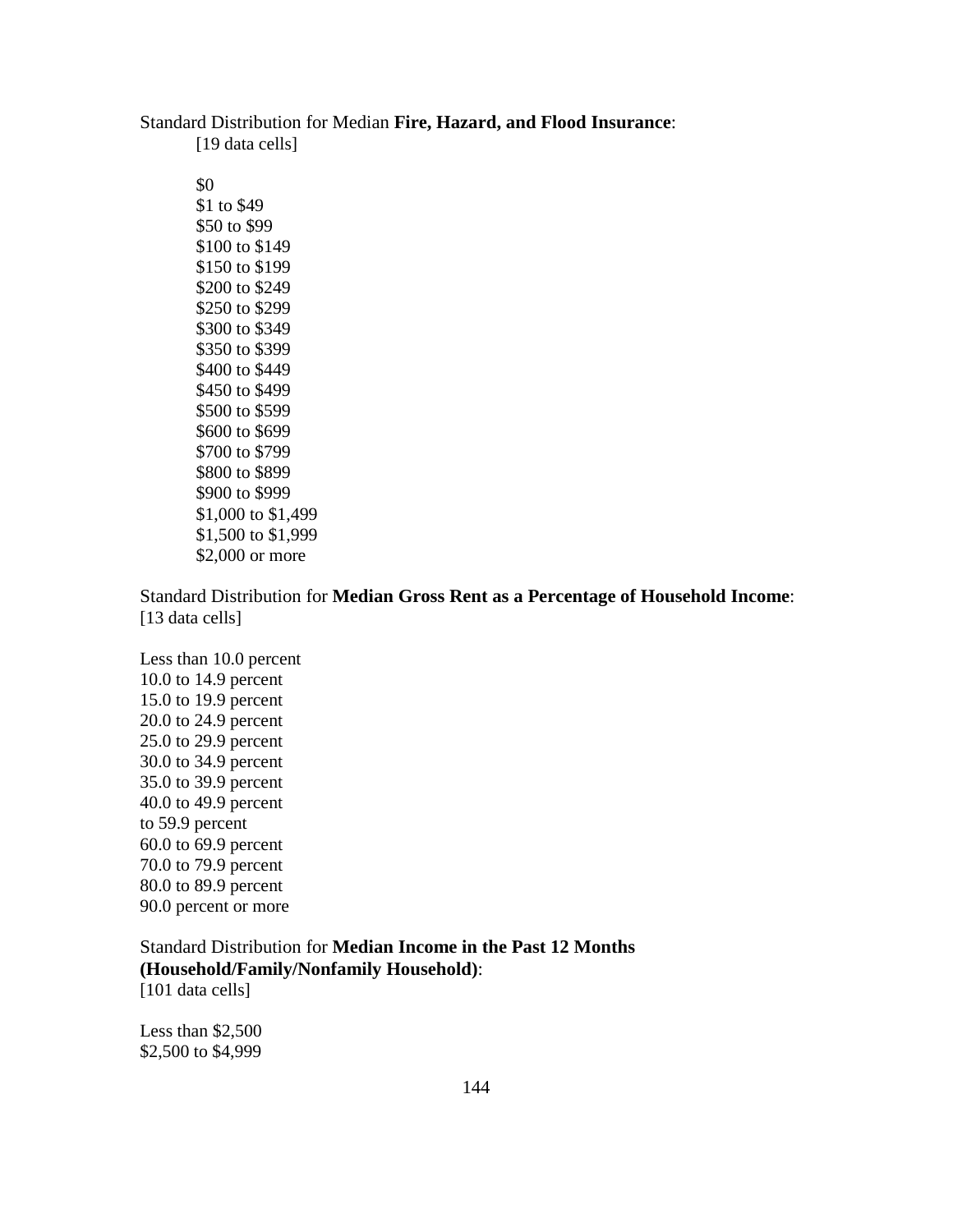| \$5,000 to \$7,499     |
|------------------------|
| \$7,500 to \$9,999     |
| \$10,000 to \$12,499   |
| \$12,500 to \$14,999   |
| \$15,000 to \$17,499   |
| \$17,500 to \$19,999   |
| \$20,000 to \$22,499   |
| \$22,500 to \$24,999   |
| \$25,000 to \$27,499   |
| \$27,500 to \$29,999   |
| \$30,000 to \$32,499   |
| \$32,500 to \$34,999   |
| \$35,000 to \$37,499   |
| \$37,500 to \$39,999   |
| \$40,000 to \$42,499   |
| \$42,500 to \$44,999   |
|                        |
| \$45,000 to \$47,499   |
| \$47,500 to \$49,999   |
| \$50,000 to \$52,499   |
| \$52,500 to \$54,999   |
| \$55,000 to \$57,499   |
| \$57,500 to \$59,999   |
| \$60,000 to \$62,499   |
| \$62,500 to \$64,999   |
| \$65,000 to \$67,499   |
| \$67,500 to \$69,999   |
| \$70,000 to \$72,499   |
| \$72,500 to \$74,999   |
| \$75,000 to \$77,499   |
| \$77,500 to \$79,999   |
| \$80,000 to \$82,499   |
| \$82,500 to \$84,999   |
| \$85,000 to \$87,499   |
| \$87,500 to \$89,999   |
| \$90,000 to \$92,499   |
| \$92,500 to \$94,999   |
| \$95,000 to \$97,499   |
| \$97,500 to \$99,999   |
| \$100,000 to \$102,499 |
| \$102,500 to \$104,999 |
| \$105,000 to \$107,499 |
| \$107,500 to \$109,999 |
| \$110,000 to \$112,499 |
| \$112,500 to \$114,999 |
| \$115,000 to \$117,499 |
| \$117,500 to \$119,999 |
|                        |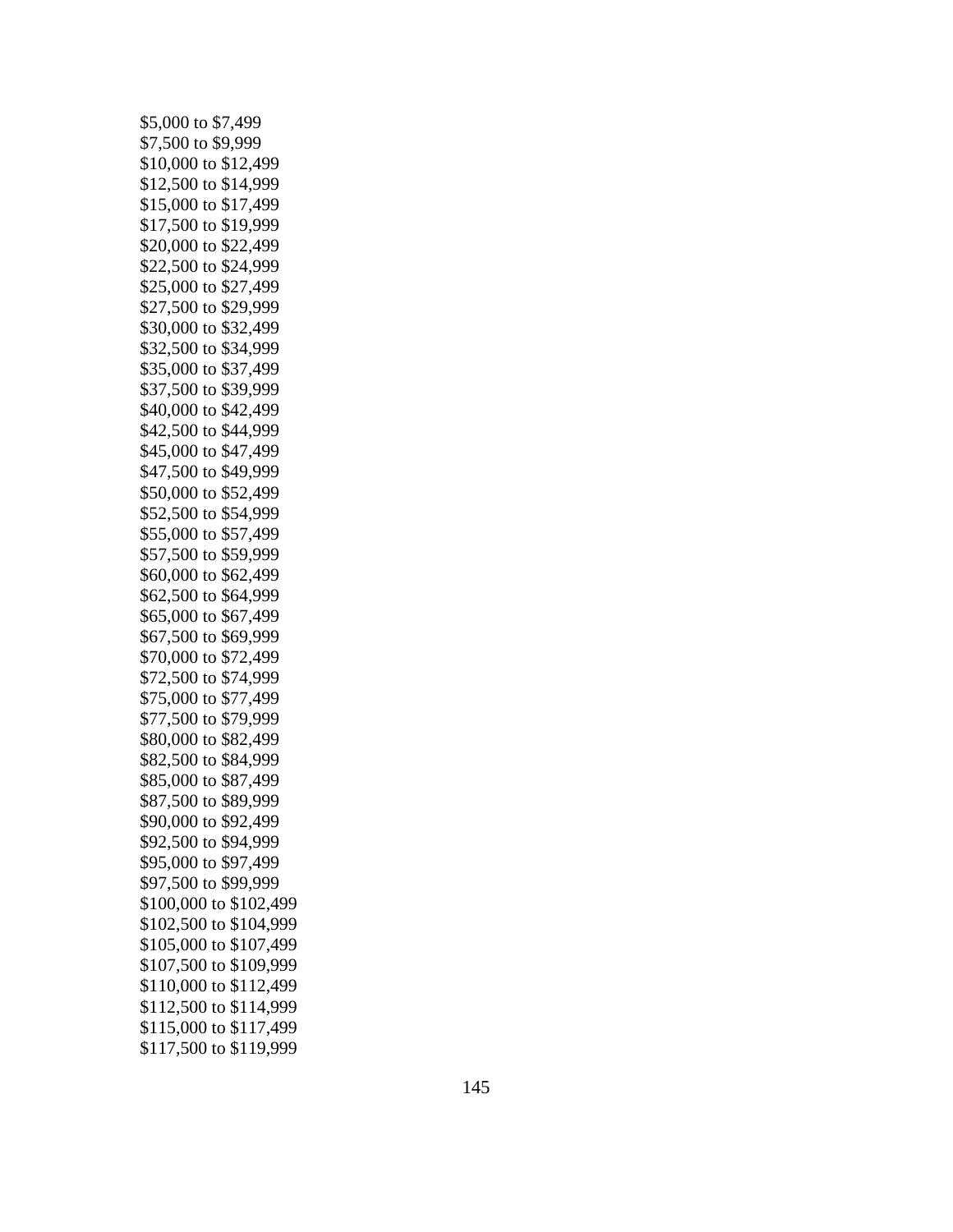| \$120,000 to \$122,499 |
|------------------------|
| \$122,500 to \$124,999 |
| \$125,000 to \$127,499 |
| \$127,500 to \$129,999 |
| \$130,000 to \$132,499 |
| \$132,500 to \$134,999 |
| \$135,000 to \$137,499 |
| \$137,500 to \$139,999 |
| \$140,000 to \$142,499 |
| \$142,500 to \$144,999 |
| \$145,000 to \$147,499 |
| \$147,500 to \$149,999 |
| \$150,000 to \$152,499 |
| \$152,500 to \$154,999 |
| \$155,000 to \$157,499 |
| \$157,500 to \$159,999 |
| \$160,000 to \$162,499 |
| \$162,500 to \$164,999 |
| \$165,000 to \$167,499 |
| \$167,500 to \$169,999 |
| \$170,000 to \$172,499 |
| \$172,500 to \$174,999 |
| \$175,000 to \$177,499 |
| \$177,500 to \$179,999 |
| \$180,000 to \$182,499 |
| \$182,500 to \$184,999 |
| \$185,000 to \$187,499 |
| \$187,500 to \$189,999 |
| \$190,000 to \$192,499 |
| \$192,500 to \$194,999 |
| \$195,000 to \$197,499 |
| \$197,500 to \$199,999 |
| \$200,000 to \$202,499 |
| \$202,500 to \$204,999 |
| \$205,000 to \$207,499 |
| \$207,500 to \$209,999 |
| \$210,000 to \$212,499 |
| \$212,500 to \$214,999 |
| \$215,000 to \$217,499 |
| \$217,500 to \$219,999 |
| \$220,000 to \$222,499 |
| \$222,500 to \$224,999 |
| \$225,000 to \$227,499 |
| \$227,500 to \$229,999 |
| \$230,000 to \$232,499 |
| \$232,500 to \$234,999 |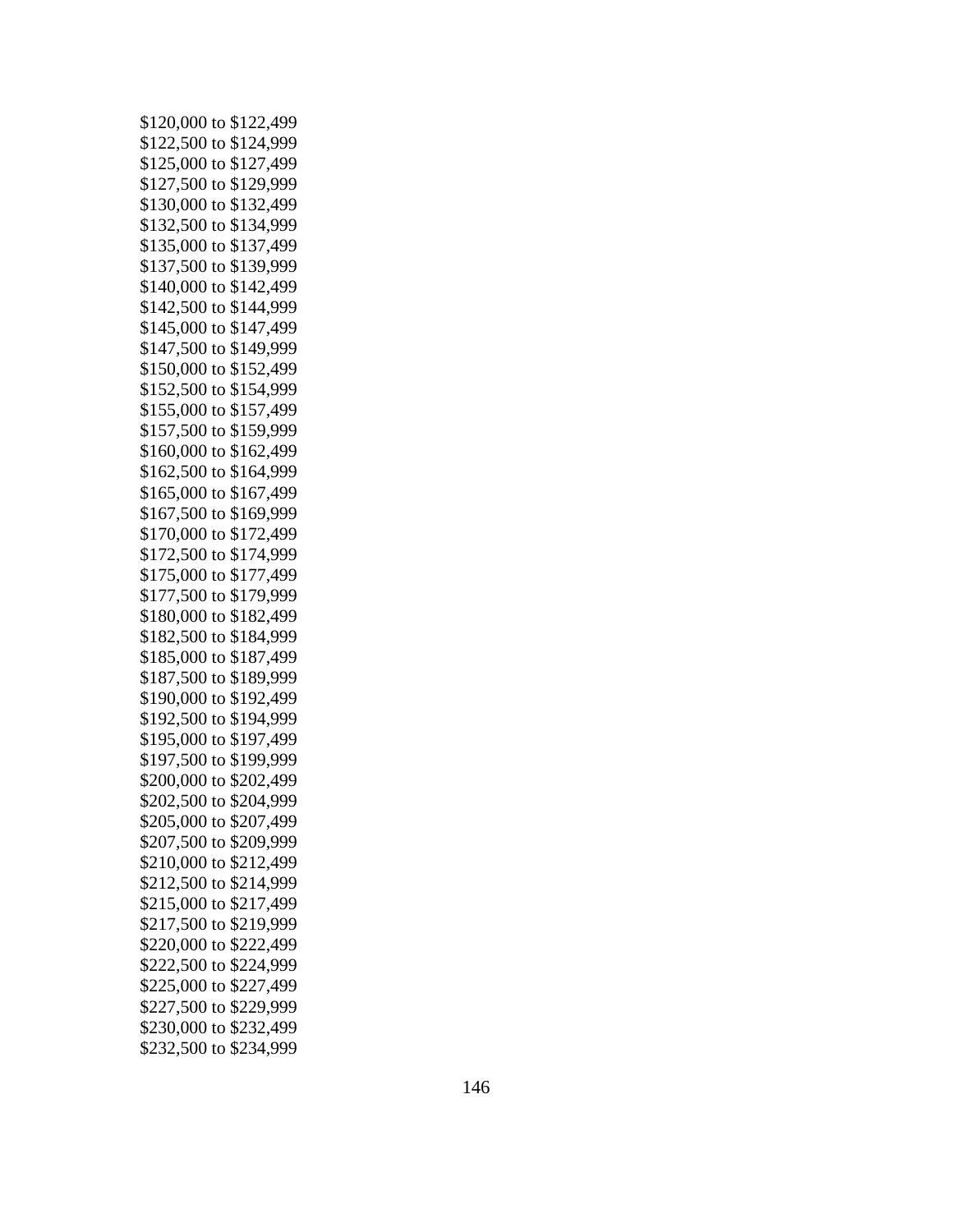\$235,000 to \$237,499 \$237,500 to \$239,999 \$240,000 to \$242,499 \$242,500 to \$244,999 \$245,000 to \$247,499 \$247,500 to \$249,999 \$250,000 or more

Standard Distribution for **Median Monthly Housing Costs**: [30 cells]

Less than \$100 \$100 to \$149 \$150 to \$199 \$200 to \$249 \$250 to \$299 \$300 to \$349 \$350 to \$399 \$400 to \$449 \$450 to \$499 \$500 to \$549 \$550 to \$599 \$600 to \$649 \$650 to \$699 \$700 to \$749 \$750 to \$799 \$800 to \$899 \$900 to \$999 \$1,000 to \$1,249 \$1,250 to \$1,499 \$1,500 to \$1,749 \$1,750 to \$1,999 \$2,000 to \$2,499 \$2,500 to \$2,999 \$3,000 to \$3,499 \$3,500 to \$3,999 \$4,000 to \$4,499 \$4,500 to \$4,999 \$5,000 to \$5,499 \$5,500 to \$5,999 \$6,000 or more

Standard Distribution for **Median Real Estate Taxes Paid**: [14 data cells]

Less than \$200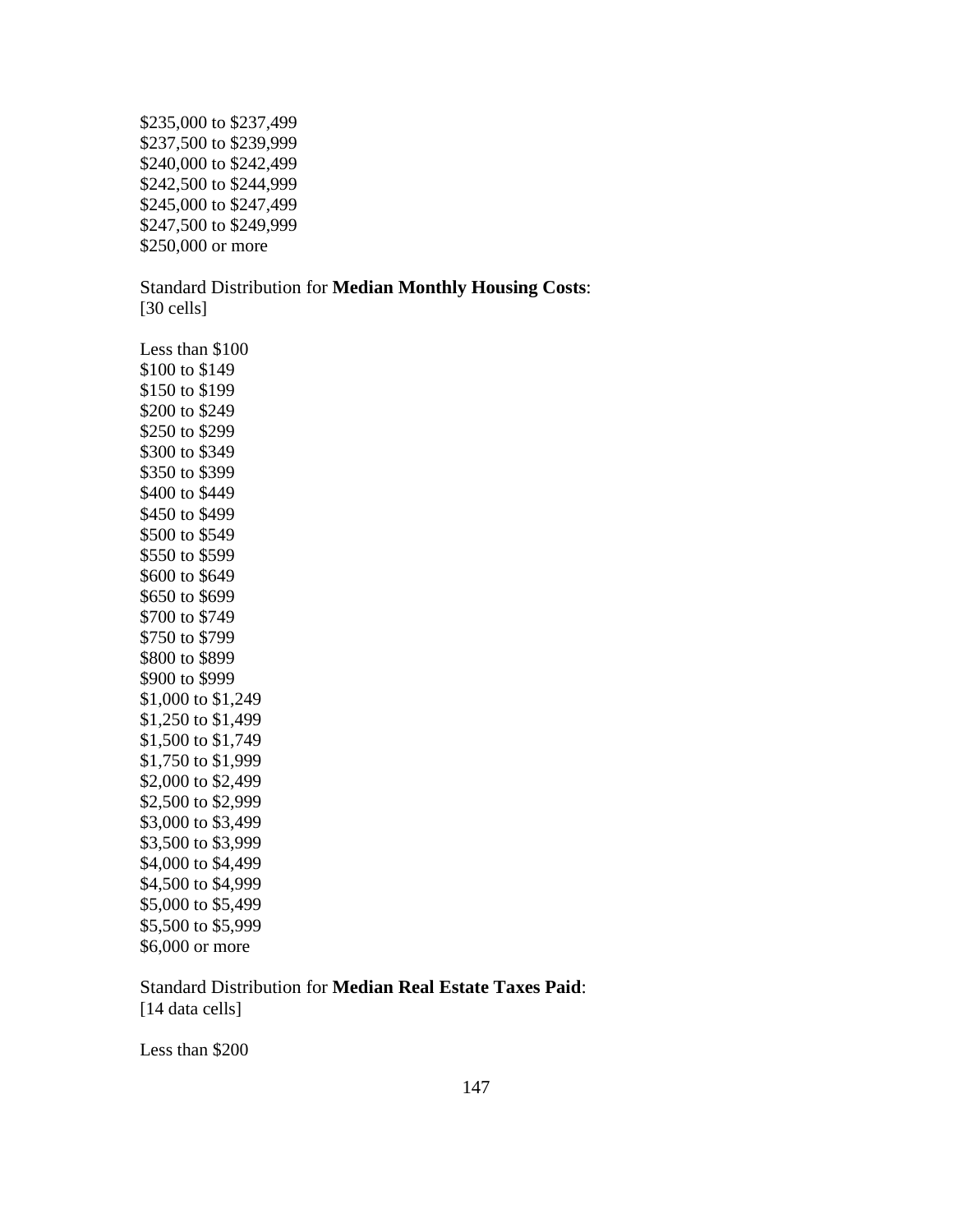\$200 to \$299 \$300 to \$399 \$400 to \$599 \$600 to \$799 \$800 to \$999 \$1,000 to \$1,499 \$1,500 to \$1,999 \$2,000 to \$2,999 \$3,000 to \$3,999 \$4,000 to \$4,999 \$5,000 to \$7,499 \$7,500 to \$9,999 \$10,000 or more

Standard Distribution for **Median Rooms**: [14 data cells]

1 room 2 rooms 3 rooms 4 rooms 5 rooms 6 rooms 7 rooms 8 rooms 9 rooms 10 rooms 11 rooms 12 rooms 13 rooms 14 or more rooms

#### Standard Distribution for **Median Selected Monthly Owner Costs/Median Selected Monthly Owner Costs by Mortgage Status (With a Mortgage)**:

[23 data cells]

Less than \$100 \$100 to \$199 \$200 to \$299 \$300 to \$399 \$400 to \$499 \$500 to \$599 \$600 to \$699 \$700 to \$799 \$800 to \$899 \$900 to \$999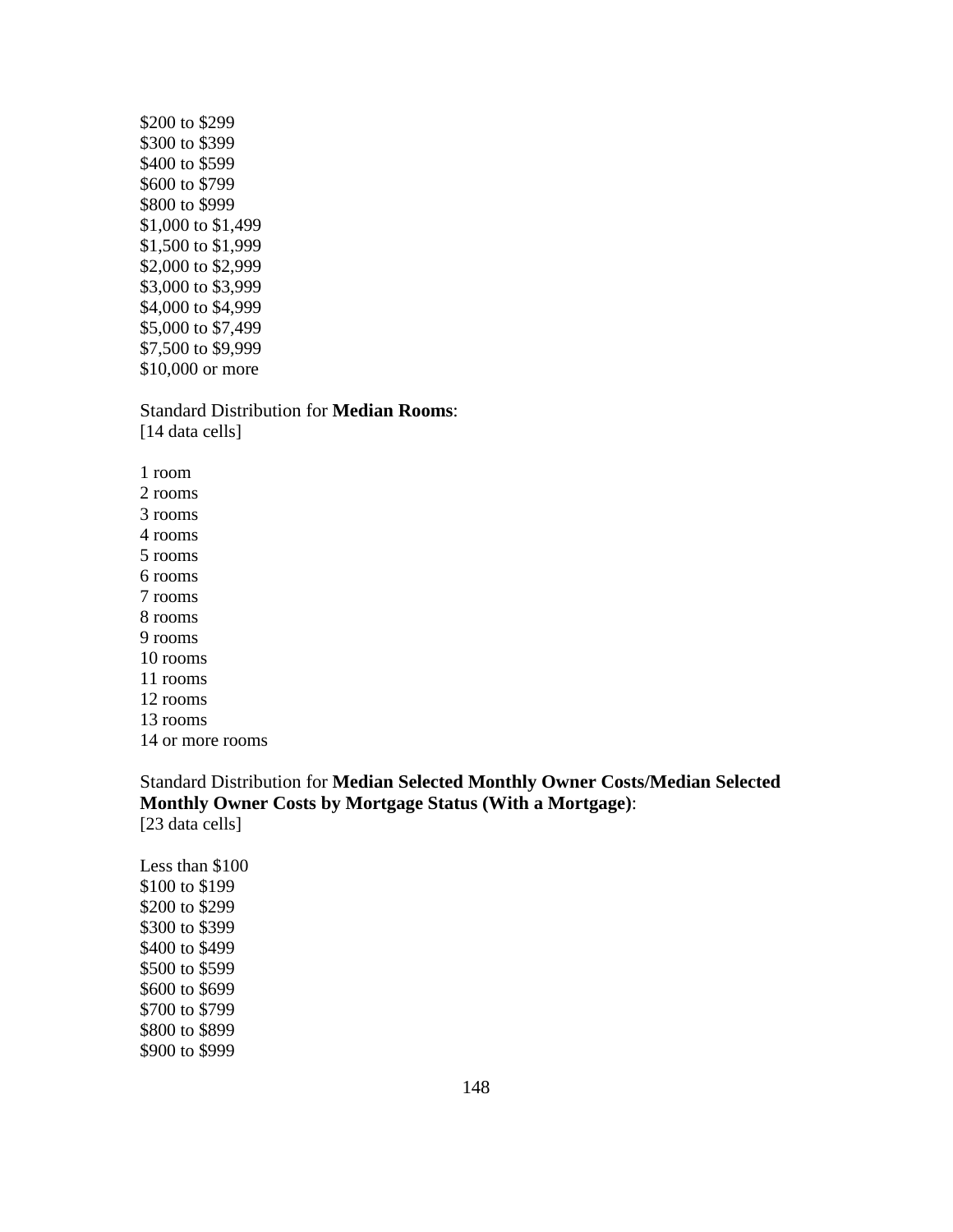\$1,000 to \$1,249 \$1,250 to \$1,499 \$1,500 to \$1,749 \$1,750 to \$1,999 \$2,000 to \$2,499 \$2,500 to \$2,999 \$3,000 to \$3,499 \$3,500 to \$3,999 \$4,000 to \$4,499 \$4,500 to \$4,999 \$5,000 to \$5,499 \$5,500 to \$5,999 \$6,000 or more

## Standard Distribution for **Median Selected Monthly Owner Costs by Mortgage Status (Without a Mortgage)**:

[17 data cells]

Less than \$100 \$100 to \$149 \$150 to \$199 \$200 to \$249 \$250 to \$299 \$300 to \$349 \$350 to \$399 \$400 to \$499 \$500 to \$599 \$600 to \$699 \$700 to \$799 \$800 to \$899 \$900 to \$999 \$1,000 to \$1,249 \$1,250 to \$1,499 \$1,500 to \$1,999 \$2,000 or more

#### Standard Distribution for **Median Selected Monthly Owner Costs as a Percentage of Household Income by Mortgage Status**:

[13 data cells]

Less than 10.0 percent 10.0 to 14.9 percent 15.0 to 19.9 percent 20.0 to 24.9 percent 25.0 to 29.9 percent 30.0 to 34.9 percent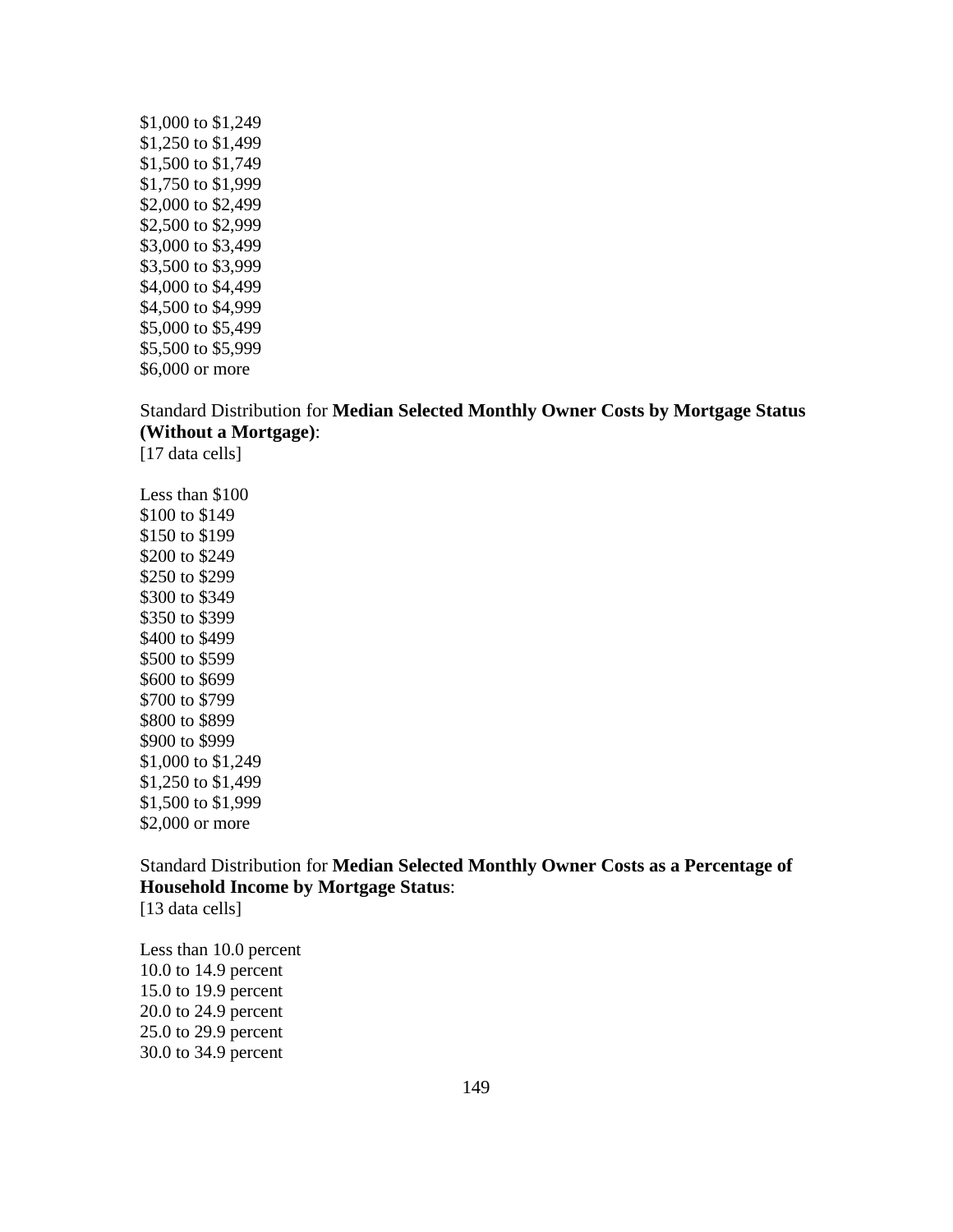35.0 to 39.9 percent 40.0 to 49.9 percent 50.0 to 59.9 percent 60.0 to 69.9 percent 70.0 to 79.9 percent 80.0 to 89.9 percent 90.0 percent or more

Standard Distribution for **Median Total Mortgage Payment**: [21 data cells]

Less than \$100 \$100 to \$199 \$200 to \$299 \$300 to \$399 \$400 to \$499 \$500 to \$599 \$600 to \$699 \$700 to \$799 \$800 to \$899 \$900 to \$999 \$1,000 to \$1,249 \$1,250 to \$1,499 \$1,500 to \$1,749 \$1,750 to \$1,999 \$2,000 to \$2,499 \$2,500 to \$2,999 \$3,000 to \$3,499 \$3,500 to \$3,999 \$4,000 to \$4,499 \$4,500 to \$4,999 \$5,000 or more

### Standard Distribution for **Median Usual Hours Worked Per Week Worked in the Past 12 Months**:

[9 data cells]

Usually worked 50 to 99 hours per week Usually worked 45 to 49 hours per week Usually worked 41 to 44 hours per week Usually worked 40 hours per week Usually worked 35 to 39 hours per week Usually worked 30 to 34 hours per week Usually worked 25 to 29 hours per week Usually worked 15 to 24 hours per week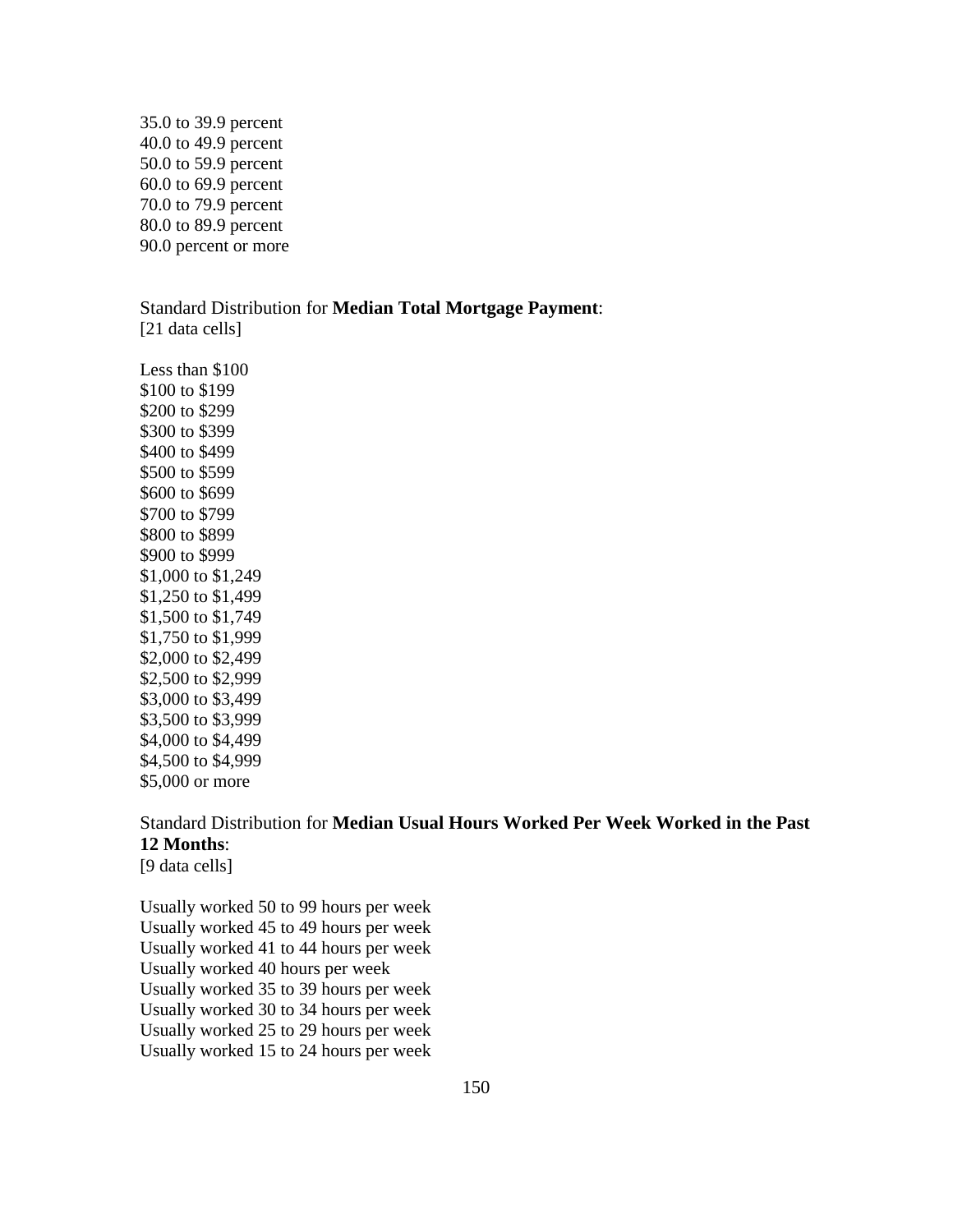Usually worked 1 to 14 hours per week

Standard Distribution for **Median Value/Quartile Value/Price Asked**: [24 data cells]

Less than \$10,000 \$10,000 to \$14,999 \$15,000 to \$19,999 \$20,000 to \$24,999 \$25,000 to \$29,999 \$30,000 to \$34,999 \$35,000 to \$39,999 \$40,000 to \$49,999 \$50,000 to \$59,999 \$60,000 to \$69,999 \$70,000 to \$79,999 \$80,000 to \$89,999 \$90,000 to \$99,999 \$100,000 to \$124,999 \$125,000 to \$149,999 \$150,000 to \$174,999 \$175,000 to \$199,999 \$200,000 to \$249,999 \$250,000 to \$299,999 \$300,000 to \$399,999 \$400,000 to \$499,999 \$500,000 to \$749,999 \$750,000 to \$999,999 \$1,000,000 or more

Standard Distribution for **Median Vehicles Available**: [6 data cells]

No vehicle available 1 vehicle available 2 vehicles available 3 vehicles available 4 vehicles available 5 or more vehicles available

Standard Distribution for **Median Year Householder Moved Into Unit**: [13 data cells]

Moved in 2008 Moved in 2007 Moved in 2006